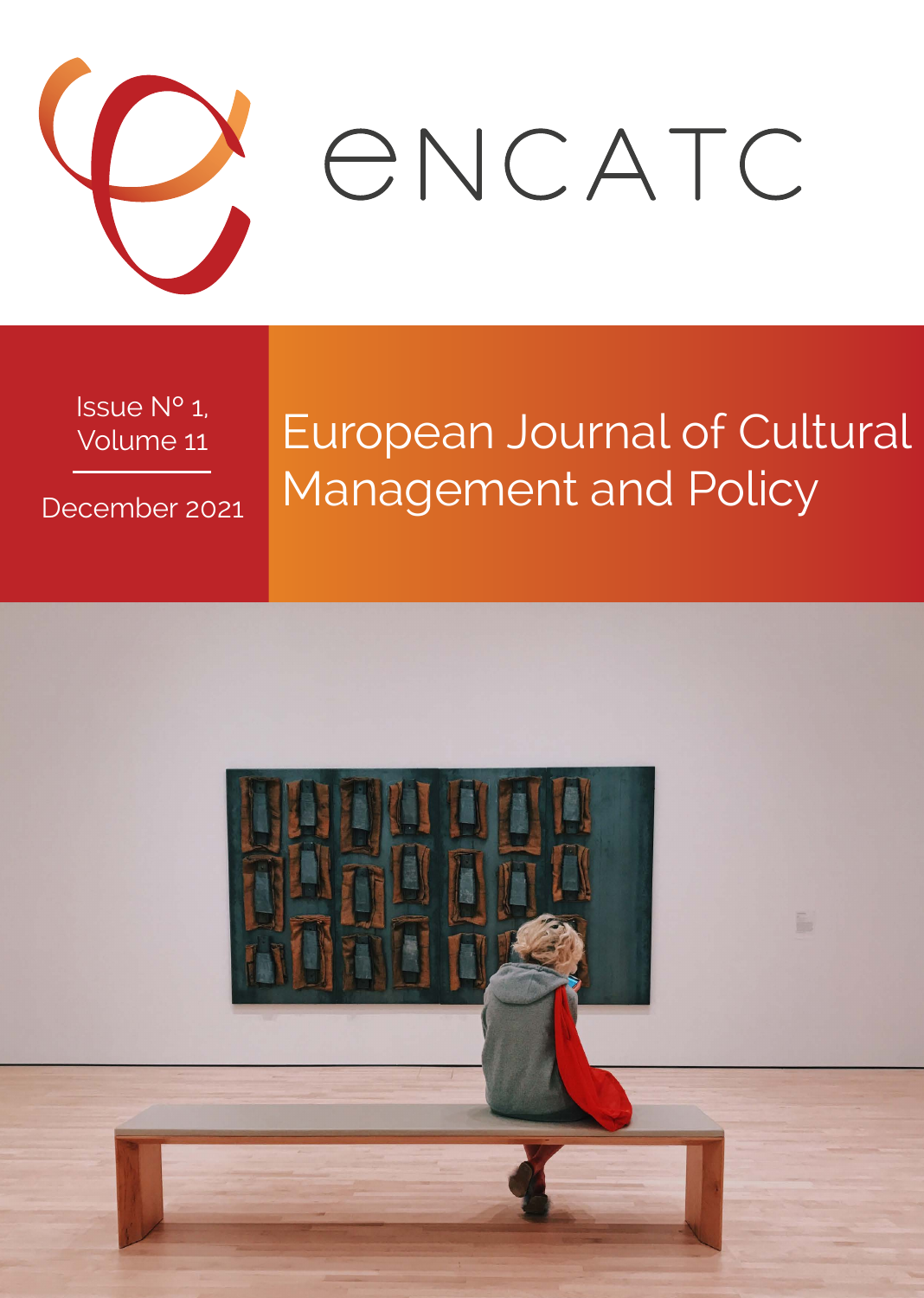## Volume 11 / Issue 1 / 2021 / ISSN 2663-5771

#### EDITOR IN CHIEF

Tanja Johansson, Sibelius Academy, University of the Arts Helsinki (Finland)

#### EDITORIAL BOARD

François Colbert, HEC Montréal (Canada) Fabio Donato, University of Ferrara (Italy) Milena Dragićević-Šešić, University of Arts Belgrade (Serbia) Steven Hadley, Queen's University Belfast (United Kingdom) Francesca Imperiale, University of Salento (Italy) Christine Sinapi, Burgundy School of Business (France)

### EDITORIAL ADVISORY BOARD

Alba Victoria Zamarbide Urdaniz, UNESCO-World Heritage Centre (France) Alis Vasile, Romanian National Institute for Cultural Research and Training (Romania) Annukka Jyrämä, Aalto University, (Finland) Bernadette Lynch, University College London (United Kingdom) Birmingham (United Kingdom) Carmen Croitoru, National Institute for Cultural Research and Training (Romania) Carole Rosenstein, George Mason University (United States) Hsiao-Ling Chung, National Cheng Kung University (Taiwan) Jean-Louis Fabiani, Central European University in Budapest (Hungary) Johan Kolsteeg, Groningen University (The Netherlands) John Carman, Ironbridge International Institute for Cultural Heritage, University of Katri Halonen, Metropolia University of Applied Science (Finland) Kristina Kuznetsova-Bogdanovits, Estonian Academy of Music and Theatre (Estonia) Mara Cerquetti, University of Macerata (Italy) Marcin Poprawski, Adam Mickiewicz University (Poland) Marco Mossoinkoff, Amsterdam University of Applied Sciences (The Netherlands) Maria Lusiani, Università Ca' Foscari (Italy) Patrick Boylan, City, University of London (United Kingdom) Tomas Järvinen, Folkhälsan Education (Finland) Tuuli Lähdesmäki, University of Jyväskylä (Finland) Violeta Simjanovska, University of the Arts Helsinki (Finland) Virgil Nitulescu, Ministry of Culture (Romania) Visnja Kisic, University of Arts Belgrade (Serbia)

#### COORDINATOR OF THIS ISSUE

GiannaLia Cogliandro Beyens, ENCATC

#### AIM & FOCUS

The objective od the European Journal of Cultural Management and Policy is to stimulate debate on the topics of cultural management and cultural policy among scholars, educators, policy makers and cultural managers. The Journal is based on a multidisciplinary perspective and aims to connect theory and practice in the realm of the cultural sector.

#### **FRECUENCY**

This journal is a yearly publication. However, depending on the number of articles accepted for publication, an extra issue could be considered.

#### ARTICLE SELECTION

All articles considered for publication in the European Journal of Cultural Management and Policy have gone through a double-blind review process.

#### ASSISTANT EDITOR

Isabel Verdet Peris Aylin Michel

#### OPEN ACCESS

The European Journal of Cultural Management and Policy publishes fully open access journals, which means that all articles are avaliable on the internet to all users immediately upon Margarita Mitella publication. There are no author charges prior to publication.

#### PUBLISHER

ENCATC Avenue Maurice, 1 B-1050 Brussels Belgium Tel: +32.2.201.29.12 Email: publications@encatc.org

#### RIGHTS

Copyright for articles by the authors.

#### LICENSE

Content is published under Creative Commons License CC BY-NC-SA 4.0, which allows to copy and redistribute the material in any medium or format, as well to remix, transform, and build upon the material, as long as appropriate credit is given to the author and to ENCATC, and the material is not used for commercial purposes. If you remix, transform, or build upon the material, you must distribute your contributions under the same license as the original

#### COVER PHOTO

Photo by [John Schaidler](https://unsplash.com/@schaidler?utm_source=unsplash&utm_medium=referral&utm_content=creditCopyText) on Unsplash

LAYOUT

#### **WEBSITE**

#### www.encatc.org

#### **DISCLAIMER**

The European Commission support for the production of this publication does not constitute an endorsement of the contents which reflects the views only of the authors, and the Commission cannotbe held responsible for any use which may be made of the information contained therein.



C Clarivate **EMERGING SOURCE**<br>CITATION INDEX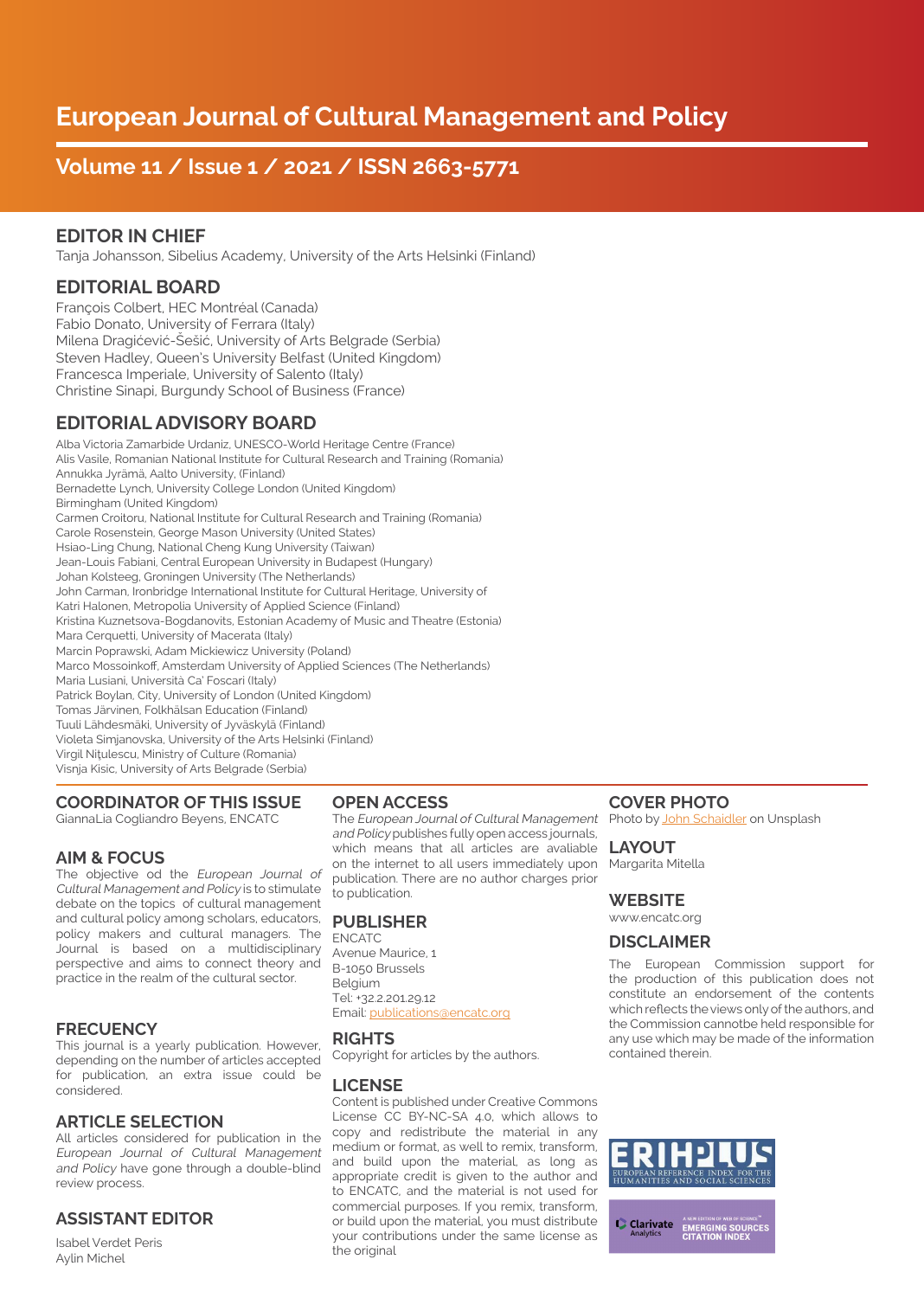# Table of contents

#### 4 Governance of cultural heritage: towards participatory approaches

Sakarias Sokka Center for Cultural Policy Research CUPORE, Finland

Francesco Badia University of Bari, Italy

Anita Kangas University of Jyväskylä, Finland

Fabio Donato University of Ferrara, Italy

#### 20 The art organisation's societal engagement – do the artist's values matter?

Annukka Jyrämä Estonian Academy of Music and Theatre, Estonia

Kaari Kiitsak-Prikk Estonian Academy of Music and Theatre, Estonia

Anne Äyväri Laurea University of Applied Sciences, Finland

31 Communicating the needs of a sector in times of crisis: European cultural networks, advocacy and forward-looking cultural policies

Matina Magkou University of Côte d'Azur, France

45 Problematic issues in constructing the common space of "knowledge societies": resources of international cooperation in the field of culture.

Daryna Zhyvohliadova Taras Shevchenko National University of Kyiv, Ukraine; Ukrainian Cultural Foundation, Ukraine

56 Representation Of Women In Art Museums: How Can We Improve Gender Balance In Exhibition Practice?

Astrid Aspegren Master of Arts in Visual Culture from the University of Copenhagen, Denmark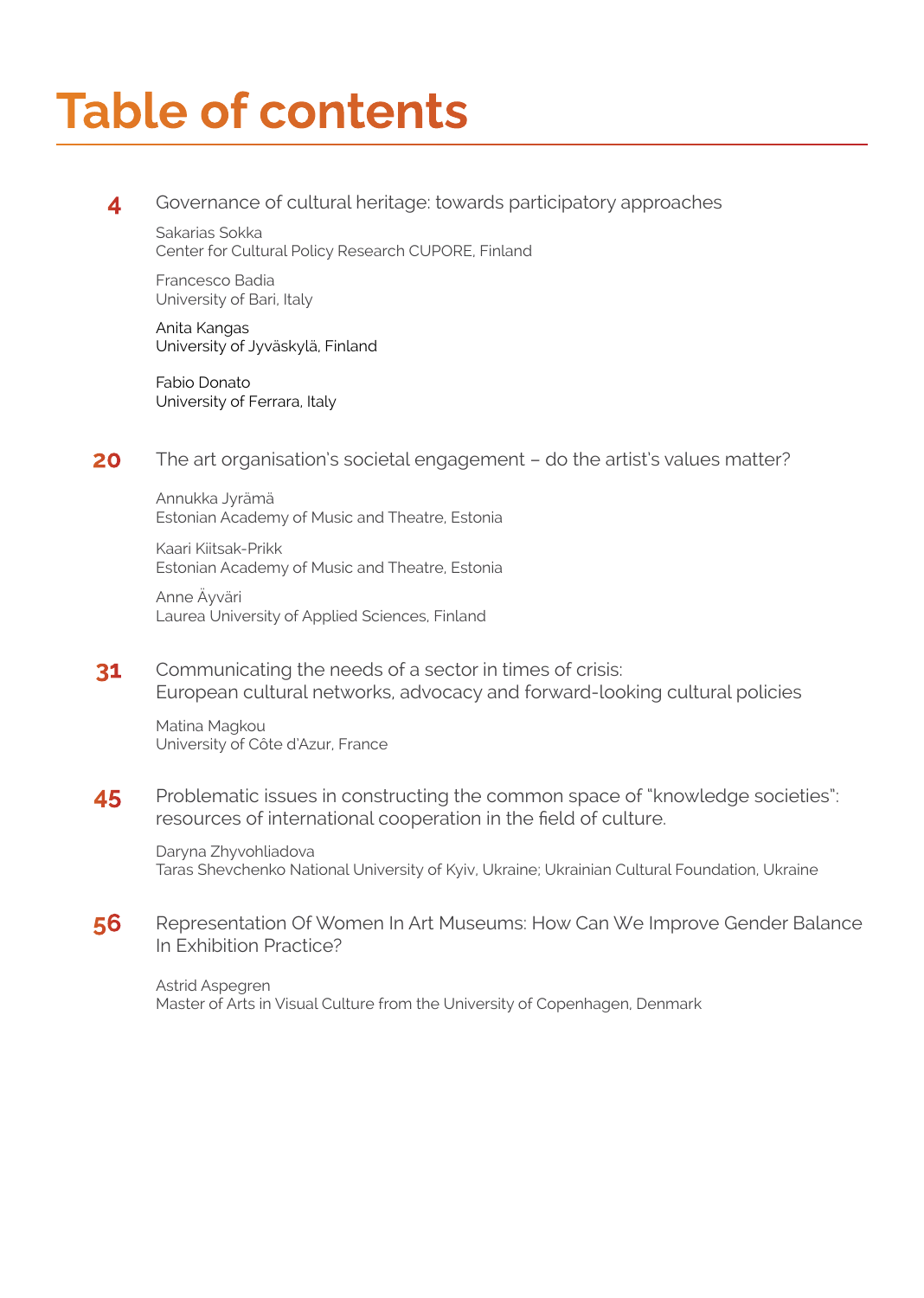## Governance of cultural heritage: towards participatory approaches

Sakarias Sokka, Center for Cultural Policy Research CUPORE, Finland Francesco Badia, University of Bari, Italy Anita Kangas, University of Jyväskylä, Finland Fabio Donato, University of Ferrara, Italy

## ABSTRACT

This article analyzes participatory governance in relation to heritage. Based on previous studies on the implementation of participation and theoretical discussions considering the participatory governance of cultural heritage, we found four types of cultural heritage governance, with differing weights with regard to public authorities, civil society, markets, and citizens. Governmental, corporatist, service-led, and cocreative cultural heritage governance types were identified, which reflect the shifts in participatory approaches to governance from state-centered activities to the proliferation of civil society, and from professionally dominated to more citizen-based activities. According to our analysis, culture and heritage can be conceptualized as instruments for the transformation of attributes and competencies, and they work as mediums to cultivate recognition between institutions and citizens. This includes not only seeking consensus in decision making but also respecting the nuances and values of different heritages.

Keywords: governance participation cultural heritage co-creation

public policy and management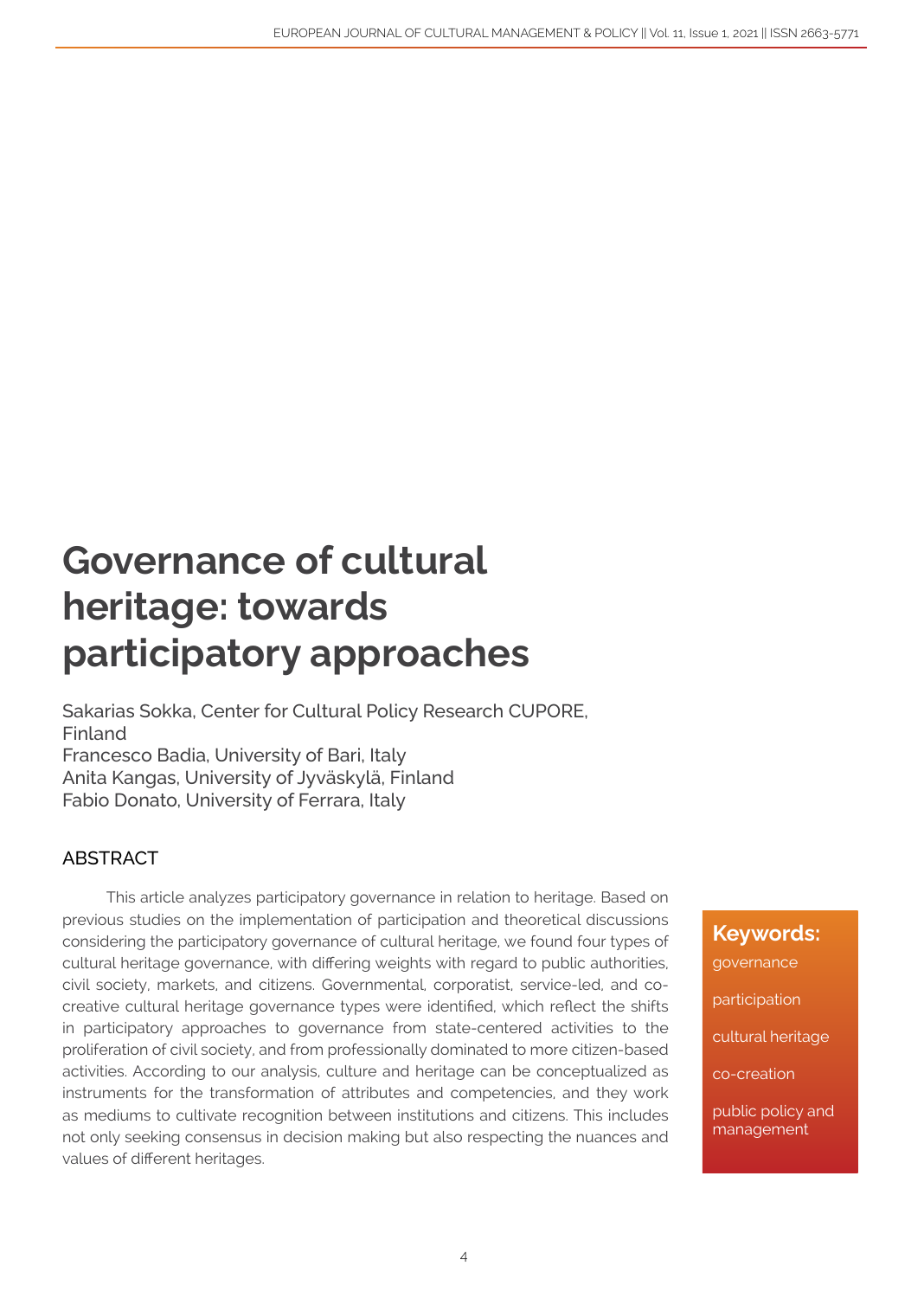## Introduction

The subject of participatory governance has recently gained prominence in the fields of public policy and management. The basis of participatory governance is favoring and promoting the direct participation of citizens in the public decision-making processes. The growing relevance of participatory approaches is consistent with the evolution of the concept of governance in the current context of public administration, especially in Europe (Bouckaert, 2017). This implies the possibility of considering a new research agenda for public sector governance, where participation could play a crucial role. The opportunity to develop participatory methods in public administration is strictly connected with the possibility that these methods will emerge to solve problems between different, and sometimes conflicting, "public values" (Nabatchi, 2012).

Concerning the development and spread of participatory approaches to governance, Frank Fischer (2006) has construed two prominent shifts: a) from state-centered activities to a proliferation of civil society organizations that deliver services and offer various forms of support to economic and social development and b) from professionally dominated to more citizenor client-based activities, often taking place within the new civil society organizations. Despite much of the rhetoric surrounding the discussion of participation, experiences with new forms of participatory governance show participation to be neither straightforward nor easy. A closer look shows that citizen participation is a complicated and uncertain business that needs to be contextualized, and carefully thought out in advance (Fischer, 2000). It must be carefully organized and facilitated and even cultivated and nurtured, yet without too rigorous a priori specifications (Johanson et al., 2014).

In this article, participatory approaches appear to be particularly appropriate for the application of cultural heritage policy and management. Relevant international institutions have claimed the importance of community engagement in cultural heritage management and development since the beginning of this century. The Budapest Declaration on World Heritage (United Nations Educational, Scientific and Cultural Organization UNESCO, 2002), the Intangible Heritage Convention (UNESCO, 2003), the Convention on the Protection and Promotion of the Diversity of Cultural Expressions (UNESCO, 2005), and the Faro Convention of the Council of Europe (Council of Europe,

2005) represent some of the milestones observed along this path. An actual application of participatory methods for cultural heritage presents relevant difficulties, and there is a concrete risk of observing an expectation gap, similar to those highlighted in the literature concerning the effectiveness of democracy (Flinders, 2014). For these reasons, this paper aims to identify different conditions for the adoption of participatory approaches in the context of the governance of cultural heritage.

Different policy sectors' contexts produce distinct kinds of governing practices and procedures that have an impact on the level of citizen participation and affect the definitions of cultural heritage and the types of governance. For example, the international context of cultural policy shows a quite varied situation of national regimes, in terms of institutions, types of funding, and modes of organization (Dubois, 2015; Mulcahy, 2006).

The analysis draws on perspectives participatory governance from earlier studies on the implementation of participation and will contribute to the theoretical discussions considering the participatory governance of cultural heritage. The paper is structured as follows. The next section will introduce the basic concepts used in this analysis. In the following section, four types of cultural heritage governance are identified in relation to the possible interrelation of the elements of the traditional/hybrid definitions of cultural heritage and the lower/higher levels of citizen participation. The paper will end with some concluding remarks, highlighting ideas for future research.

## Basic Concepts

#### *Governance for Citizens*

Governance is a complex term with some ambiguity traits, and it is often linked to the promotion of democracy and the fight against corruption (Rose-Ackerman, 2017). The concept of governance is traditionally differentiated from that of government because the former relies on the system of relations between governmental entities and the societal system whereas the latter seems to convey a more coercive power exercised by the public authority (Kooiman, 2003; Peters, 1996; Rhodes, 1997). In this analysis, governance is considered "as governing with and through networks and their cooperative behaviour" (Rhodes, 2007, pp. 1245–1246).

Based on the findings of previous research, the extent to which citizens become involved in the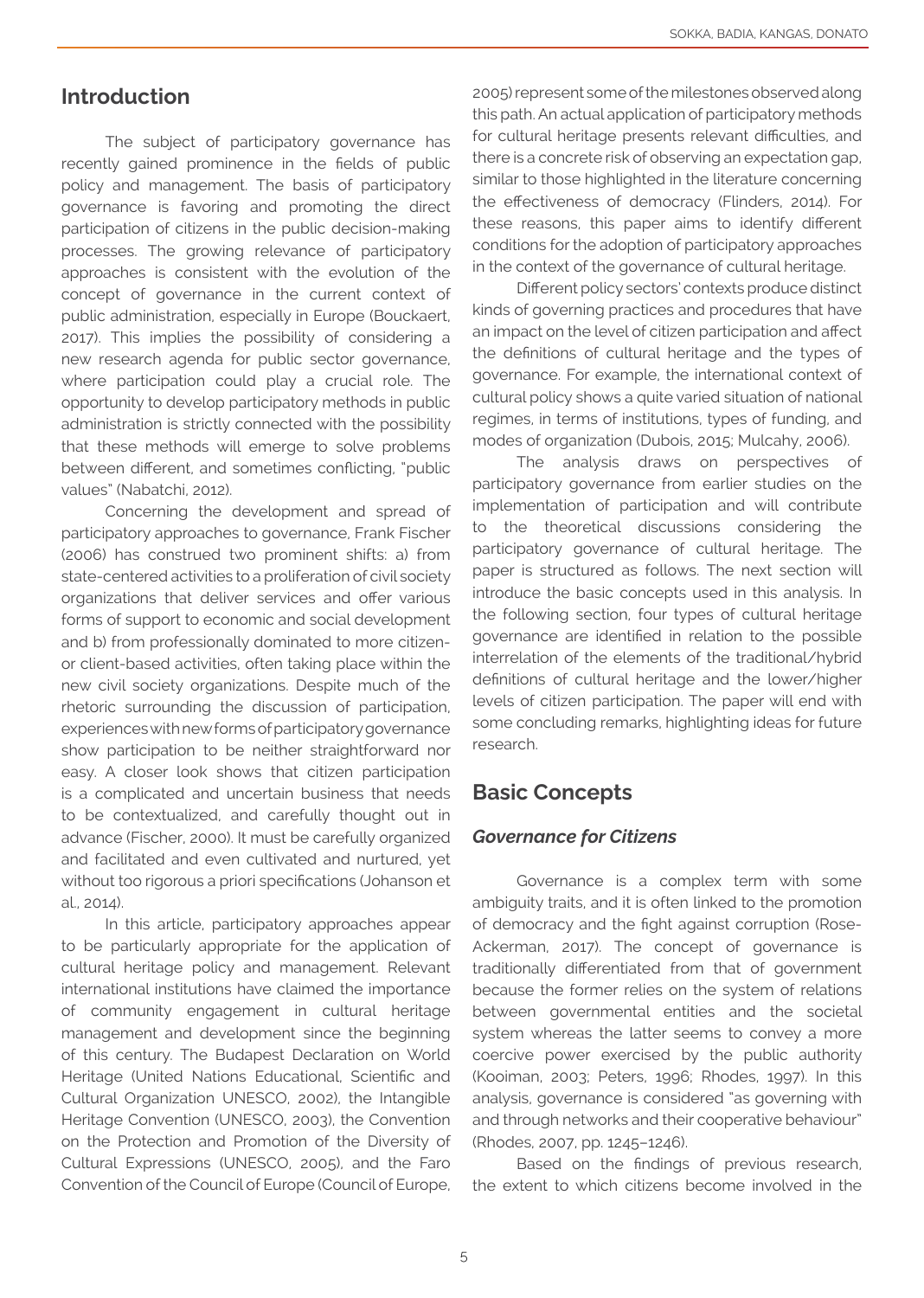creation of heritage should have a strong impact on the success of governance processes. Also, academics and professionals in cultural management advocate multistakeholder governance models and the multi-level management of cultural resources (Bonet and Donato, 2011; Kickert, 1997; Li et al., 2020). In these governance systems, there is often a significant degree of autonomy of the actors involved, and the state can only steer the governance networks imperfectly (Stoker, 1998). The varieties of cultural heritage governance that this paper proposes reflect different types of governing with differing weights with regard to public authorities, civil society, markets, and citizens.

Previous empirical research reports and articles on governance have identified several important aspects of what it requires. These include constitutional legitimacy, administrative competence, accountability, transparency, and public participation (Ackerman, 2004; Blair, 2000; Cuthill and Fien, 2005; Fung and March, 2001; Kim et al., 2005), which imply attributions like capacity and autonomy but also performance and results (Fukuyama, 2013; Rotberg, 2014). A significant debate about governance regards the development of the conditions for "good" governance. Specifically, since 1989, the World Bank has established conceptual references for the key elements that constitute good governance (Woods, 2000). The concept of good governance is also explicitly noted, in these terms, by the International Monetary Fund, which defines good governance aspects as "the transparency of government accounts, the effectiveness of public resource management, and the stability and transparency of the economic and regulatory environment for private sector activity" (IMF, 1997, p. 3). Later, the OECD (2007, p. 336) defined good governance as follows: "Good governance is characterised by participation, transparency, accountability, rule of law, effectiveness, equity, etc." Good governance has thus become closely related with participation, which, in this context, has also become an instrument, for example, for the World Bank's "own agendas" (Fischer, 2006, p. 22).

The complexity of good governance can also be easily applied to the main contemporary, transformative challenges facing cultural policies: the call for redefinitions of culture, the desire for easier access to culture and art, and the widening of the borders of cultural fields (Bonet and Négrier, 2018; McGuigan, 2016; Stage, Eriksson, and Reestorff, 2020). The same ideas can be detected in the governance of cultural heritage (Poirrier, 2003; Shipley and Kovacs, 2008). This

relates to the struggle between the transformative and the functionalist roles that culture and heritage policy has in society, when heritage, tradition, art, philosophy, religion, education, and advertising can be used by dominant groups to make their dominance appear normal and natural to the heterogeneous groups that constitute the society (Williams, 1961, 1967, 1974).

Ultimately, good governance is rooted in trust as it rests upon interaction, negotiation, and resource exchange. This can involve different arenas: governmental arenas, where decisions carry the authority of the state; non-governmental arenas, in which self-organizing citizens make decisions; and new kinds of arenas, where governmental and nongovernmental actors meet to debate and possibly act and decide together (Somerville and Haines, 2008). Good governance can be pursued through the enhancement of community-based decision making at a local level. It can contribute to improving resource allocation, increasing community commitment, reasserting community identities, and strengthening community groups and their voices, which all contribute to the development of new collaborative actions, which, in turn, can increase the success rate of governance (Cuthill and Fien, 2005).

#### *Participatory Governance of Cultural Heritage*

Heritage can be how "very selective material artefacts, mythologies, memories, and traditions become resources . . . [that] are selected according to the demands of the present" (Graham, 2002, p. 1004). A heritage regime is the result of socio-historical, political, and cultural processes of classification (definitions, hierarchies, inclusion, and exclusion), labelling, and support. The identification of heritage is based on an active choice about which elements of culture are deemed worthy of preservation as an "inheritance" for the future. These decisions are generally made by state authorities and international organizations (Blake, 2000; Salazar, 2010). According to Višna Kisić (2014), heritage as a process connects three interdependent categories: firstly, (re)production as a process of the creation or preservation of a desired image of the world; secondly, values as a process of the reflection, recognition, and formulation of desires and choices and as the intended result of creation; and thirdly, identities of new social structures as forms of shaping and representing values. To recognize such categories, institutions and official bodies need to encourage dialogue about values and allow social actors to take part in decisions about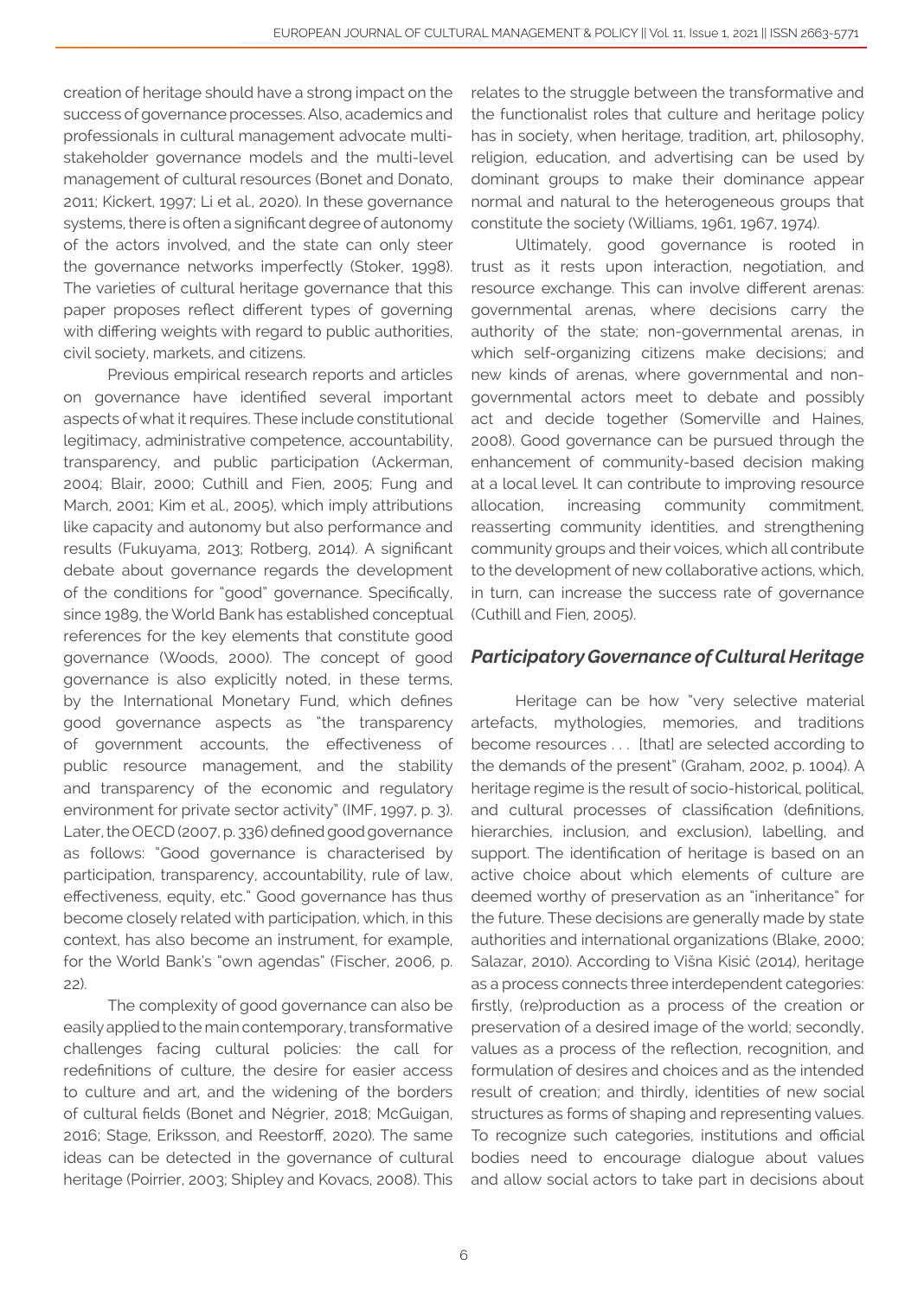heritage (Turnpenny, 2004).

A concrete attempt to delineate the concept of cultural heritage emerges from the Mexico City Declaration on Cultural Policies, the result of the World Conference on Cultural Policies "Mondiacult" in 1982:

*The cultural heritage of a people includes the works of its artists, architects, musicians, writers and scientists and also the work of anonymous artists, expressions of the people's spirituality, and the body of values which give meaning to life. It includes both tangible and intangible works: languages …, rites, beliefs, historic places and monuments, literature, works of art, archives and libraries. Every people therefore has a right and a duty to defend and preserve its cultural heritage, since societies recognize themselves through the values in which they find a source of creative inspiration* (UNESCO, 1982, secs.  $23 - 24$ ).

As an international organization, UNESCO has a very special kind of actorhood. Funded by its member states, it is a high-level forum for intellectual engage, that creates vocabulary to be disseminated on national level, and sets international normative standards (conventions, recommendations, and declarations), that policymakers can follow when (re)formulizing policy domains. (Alasuurari & Kangas 2020.) The definition of cultural heritage by "Mondiacult" has been further developed through the report Our Creative Diversity (World Commission of Culture and Development, 1996), the Universal Declaration on Cultural Diversity (UNESCO, 2001), and the Convention for the Safeguarding of the Intangible Cultural Heritage (UNESCO, 2003). Therefore, the consideration of cultural heritage regards both its tangible and intangible dimensions (Vecco, 2010), also in its digital expressions. In the frame of the 2003 Convention, intangible heritage is defined (article 2) as "oral traditions and expressions, including language …, performing arts, social practices, rituals and festive events, knowledge and practices concerning nature and the universe, traditional craftsmanship." The newest theme for local stakeholders emphasizes many ways to get indigenous peoples better involved in the Convention (UNESCO, 2019).

There are systematic differences in how people do, make, and say things, and thus, different cultures exist (Cahoone, 2005). The richness of cultural phenomena and practices derives substantially from hybridity, which is a characteristic feature of cultural heritage: hybridity as such refers to variety, combinations, and mixtures, which also makes it impossible to define the moment when a "hybrid" begins (Kuutma, 2013). Consequently, cultural heritage is characterized by a multiplicity of

contexts and meanings, changing through time and across space, resulting in a processual production of heritage.

The link across time and space makes heritage a constructor of agreed-upon rules for a community, and the identification of cultural heritage can be regarded as a political act. Hence, cultural heritage is a valueladen concept, vulnerable to becoming co-opted by ideology. The phrase "participatory governance of cultural heritage" has gained popularity in recent years (EU, 2018; Voices of Culture, 2015). However, previous research also suggests that participatory governance has become a new orthodoxy in a sense that policy innovations, like participatory budgeting and citizen assemblies, are often celebrated without closer consideration of what kind of arrangements the realization of participatory governance requires (Richardson, Durose, and Perry, 2019).

As the UNESCO official documents (UNESCO, 1982, 2001, 2003) illustrate, the governance of cultural heritage requires the involvement of a range of local stakeholders, normally represented by associations that accompany an object or monument and provide the sense of being part of a group (Blake, 2000). In this view, the development of cultural heritage is based on the joint discovery of the community's own identity, and local actions, like associational memberships and cooperatives, are important for the development of the political capacities of citizens (Fischer, 2006; Holmes and Slater, 2012). Previous research suggests closely scrutinizing the processes that are concerned with the regulation, mediation, and negotiation of cultural and historical values and narratives (Waterton and Smith, 2009). It calls for dialogue where the inclusiveness of heritage definitions is discussed and diversities in communities are heard (Apaydin, 2018; Williams, 1961; Zamarbide Urbaniz, 2019).

It seems to be necessary to investigate both what (e.g., defining and adopting cultural heritage) is done and how (the processes and practices). This is particularly true in the context of the governance of cultural heritage so as to understand the varied contextual landscape that such governance is bound to. At the local level, the quality of governance rests both on rules of deliberation and the impact of new political space deliberation on decision-making processes (Farrington, 2011), which imply "using discursive techniques to identify appropriate policy choices for given circumstances," as Clive Gray (2012, p. 507) writes. The underlying idea of exposed concepts in the field of governance can be expressed in the search for a "new"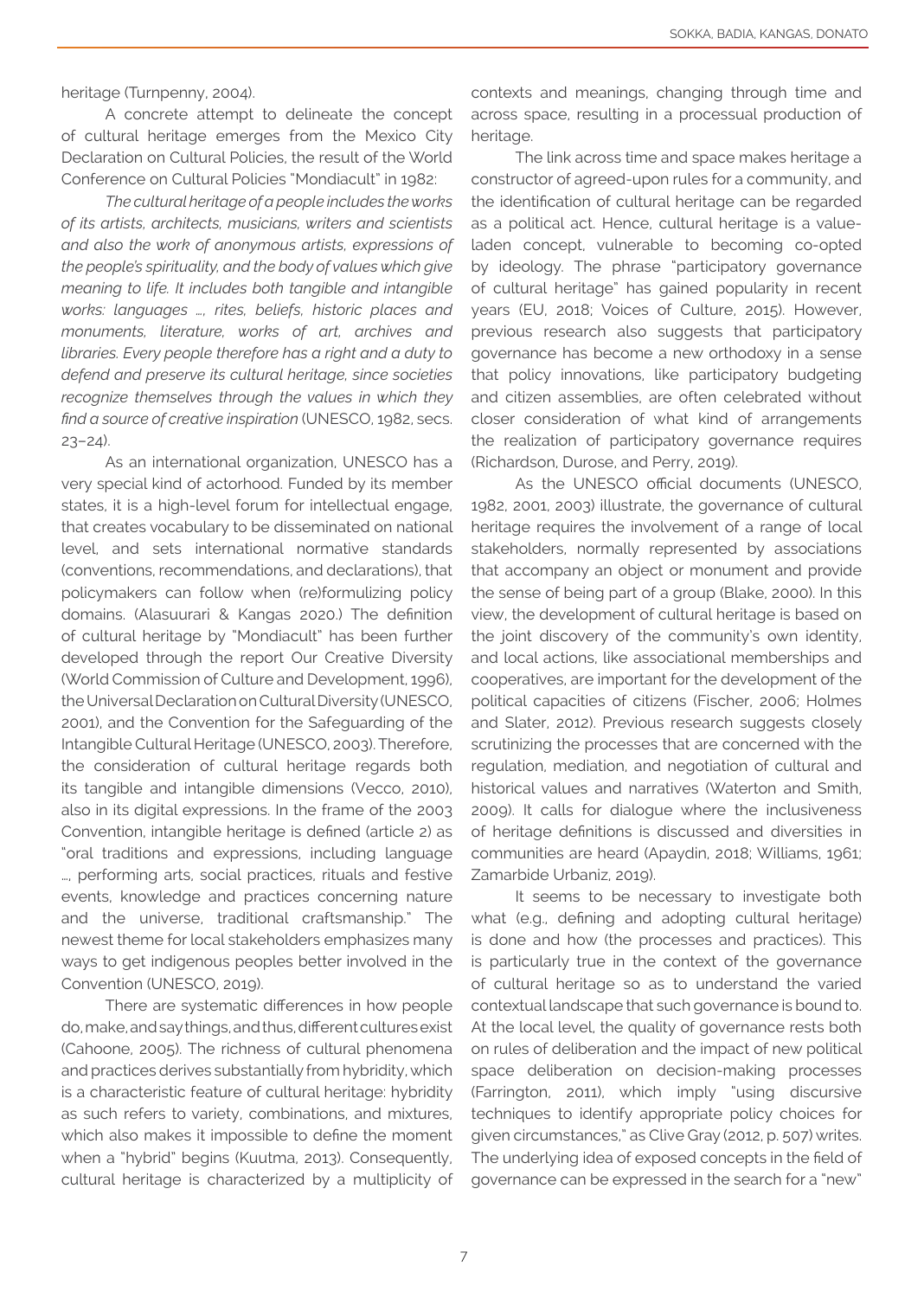form of governance, based on tools and processes that enable participation (Bingham, Nabatchi, and O'Leary, 2005; Skelcher and Torfing, 2010).

## *Participatory Governance Logics, the Role of Citizens, and Functions of Institutions*

As illustrated above, the participatory governance of cultural heritage refers to organizing and joining collaborative ventures aimed at intercepting, extracting, processing, and transforming knowledge to make it useable in decision-making processes. Recently, researchers have developed new categorizations to depict how such processes are intertwined with different governance logics and what it means for the nature and form of citizen participation in the processes. In a current analysis of different citizen roles, governance logics, and institutional functions of participatory governance, the researchers formed four distinctive logics for local participatory governance: instrumental, interest-based, deliberation-based, and functional (Danielsson et al., 2018). Instrumental logic is based on vertical relations and the top-down implementation of policy goals, where decision making relies on "the parliamentary chain." The other three logics are based on horizontal relations, where interests are mediated and articulated (interest-based), reflected via reasoning together (deliberative), or co-produced and coordinated (functional).

Citizens can lead their own lives with recognition and develop a sense of belonging to a community based on linguistic, religious, national, or ethnic identity, among other factors that appear to be connected with the definition of cultural heritage (Kangas, 2004). Each of the four logics above grants citizens different roles. According to the instrumental logic of participatory governance, citizens vote, take part in political party activities, and contribute to the top-down implementation of policies. Instrumental logic can be detected in the use of instruments like user surveys, which follow vertical implementation structures. In interest-based participatory governance, citizens participate actively in a role where they represent either their own or group (or both) interests. Interest-based logic leads to the use of instruments like participatory budgeting and the gathering of citizens' suggestions. In the deliberative model, citizens participate and provide learning in dialogues and public conversations. Deliberative logic is realized through citizen panels and dialogue councils. Finally, according to the functional logic of participatory governance, citizens contribute

knowledge and other resources to solve problems efficiently. Functional logic comes alive in governance networks (Danielsson et al., 2018).

Political participation also has diverse dimensions at the individual level. According to Ekman and Amnå (2012), manifest forms of political participation include both parliamentary and extra-parliamentary forms of political action, which happen via voting, political parties, partaking in demonstrations, etc. In addition, they refer to "latent forms", where engagement in activities within the sphere of civil society is important.

Since its beginnings, research on participation has stressed the importance of bottom-up perspectives and empowering protocols (Arnstein 1969). Rather than just being a process of creating shared knowledge, participation is a process where people give meaning to themselves and their relationships with others and can discuss differences, boundaries, and ways of belonging in everyday life; their formal and informal practices can meet and alter each other. Sherry Arnstein's definition of citizen participation delineates participation as a categorical term for citizen's power (1969). From a Freirean perspective, participation is a dynamic and transformative process of dialogue, which enables people to realize their potential and be engaged in their own welfare (Freire, 1972; see Fischer, 2006).

Per Gustafson and Nils Hertting (2017) found that people choose to participate for substantially different reasons. Based on empirical analysis, they produced three distinct types of motives for participation – common good, self-interest, and professional competence, and stated that "both common good and self-interest motives speak for the democratic potential of participation" and "democratic learning and networking … [can] be an integral part of the meaning that certain groups of participants attribute to participatory governance" (2017, p. 546).

Participatory processes differ in terms of who is included (i.e., broad involvement versus small groups or interest groups) and who is encouraged to become actively involved (Irvin and Stansbury, 2004). Much depends on how much power a political system is willing to grant the people (Thomas, 1995). Participatory governance is a complicated effort, and citizen participation "needs to be carefully thought out in advance," as Fischer writes (2006, p. 22). Obvious questions regarding participatory governance are still whose voices and how many voices the governance system can recognize and on what terms. In the sense of participatory governance, the practices adopted by institutions are essential questions for a working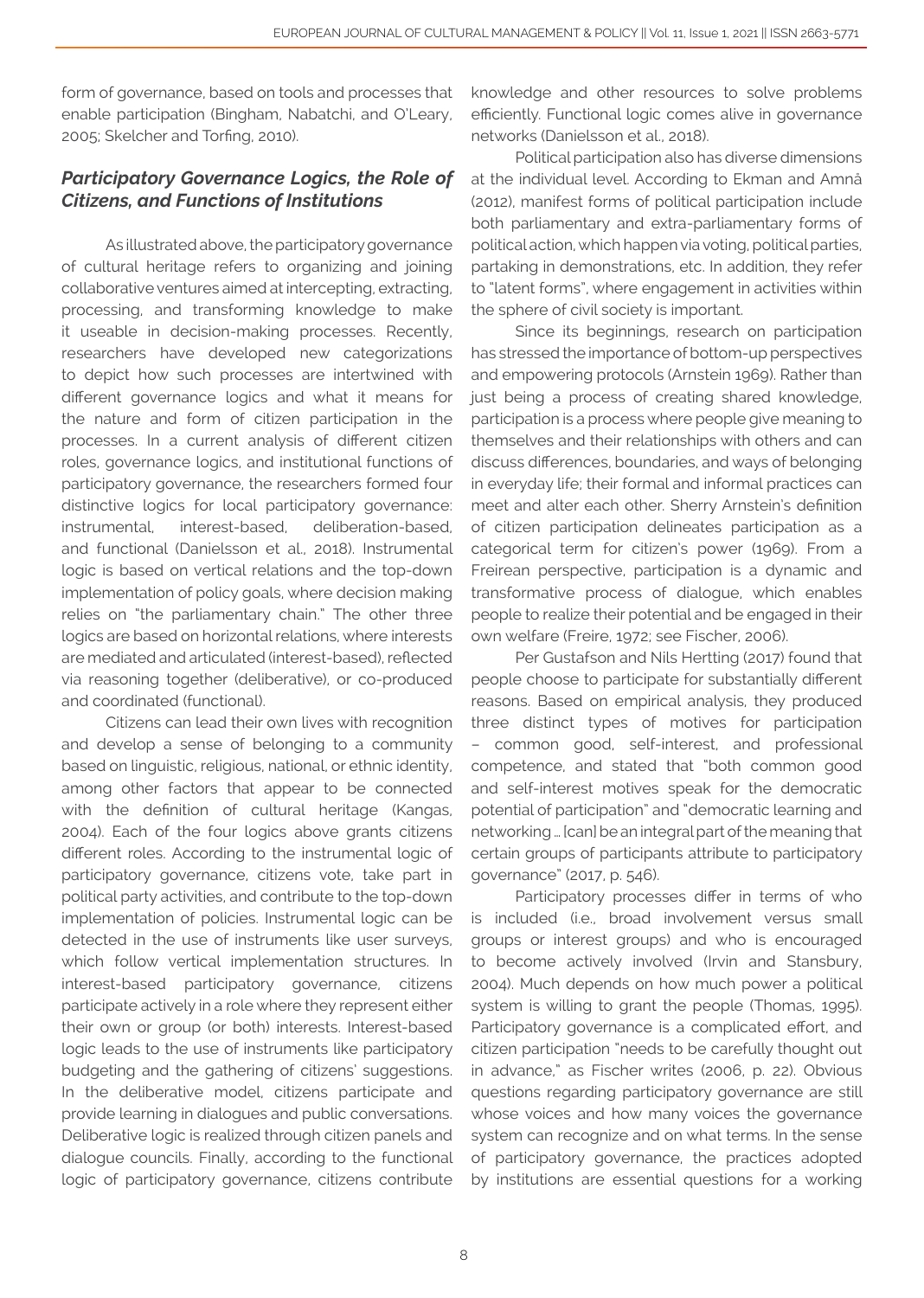democracy. To what extent can people participate and influence politics that affect their own lives? New methods of citizen participation can also increase bureaucracy and lead to inefficiency (Farrington, 2011). Possible disadvantages in terms of participation include the heterogeneity of actors, their potentially differing ambitions, and the fact that the means they have at their disposal to take part in participation do not always lead to empowerment.

## Examination of Participation in Cultural Heritage Governance

The aim for this article is to analyze participatory approaches in the governance of cultural heritage. This article also calls for further research in the field, especially to test these observations in different territorial areas and local context (Adell, Bendix, Bortolotto & Tauschek, 2015; Zamarbide Urbaniz, 2019). Next, based on the above-expressed theoretical framework and research dealing with participation and governance in cultural fields, the authors delineate four types of cultural heritage governance and discuss their readiness in terms of participatory governance approaches. The types are formed via the use of two axes, one expressing the heritage definition (a vertical line moving from the institutionalized definition of heritage to the hybrid one) and another expressing the level of citizen participation (a horizontal line covering low to high citizen participation). The four types reflect

different types of governance with differing weights regarding public authorities, civil society, markets, and citizens. By analyzing which understanding of heritage these different types adopt and how participatory the processes that produce the heritage definitions are, the aim is to deepen the understanding of participatory heritage governance. All this also relates to the role that heritage has in society: in its institutionalized form, heritage's meaning is cemented by established institutions and more or less taken as normal and natural, whereas hybridity may bring up disputes based on heterogeneity that challenge this institutionalized understanding (cf. Williams, 1961, 1967, 1974).

The two axes form quadrants that describe the types of cultural heritage governance:

- 1) governmental,
- 2) corporatist,
- 3) service-led, and
- 4) co-creative types of cultural heritage governance.

#### *Governmental*

Different governance systems vary in how they induce and respond to information from society ("feedback") and in their capacities to reply to this information ("adaptability") (Duit and Galaz, 2008). The governmental type of cultural heritage governance implies an institutionalized definition of cultural heritage and a lower rate of citizen participation. Incomplete transparencies in terms of the administration



FIGURE 1. Types of cultural heritage governance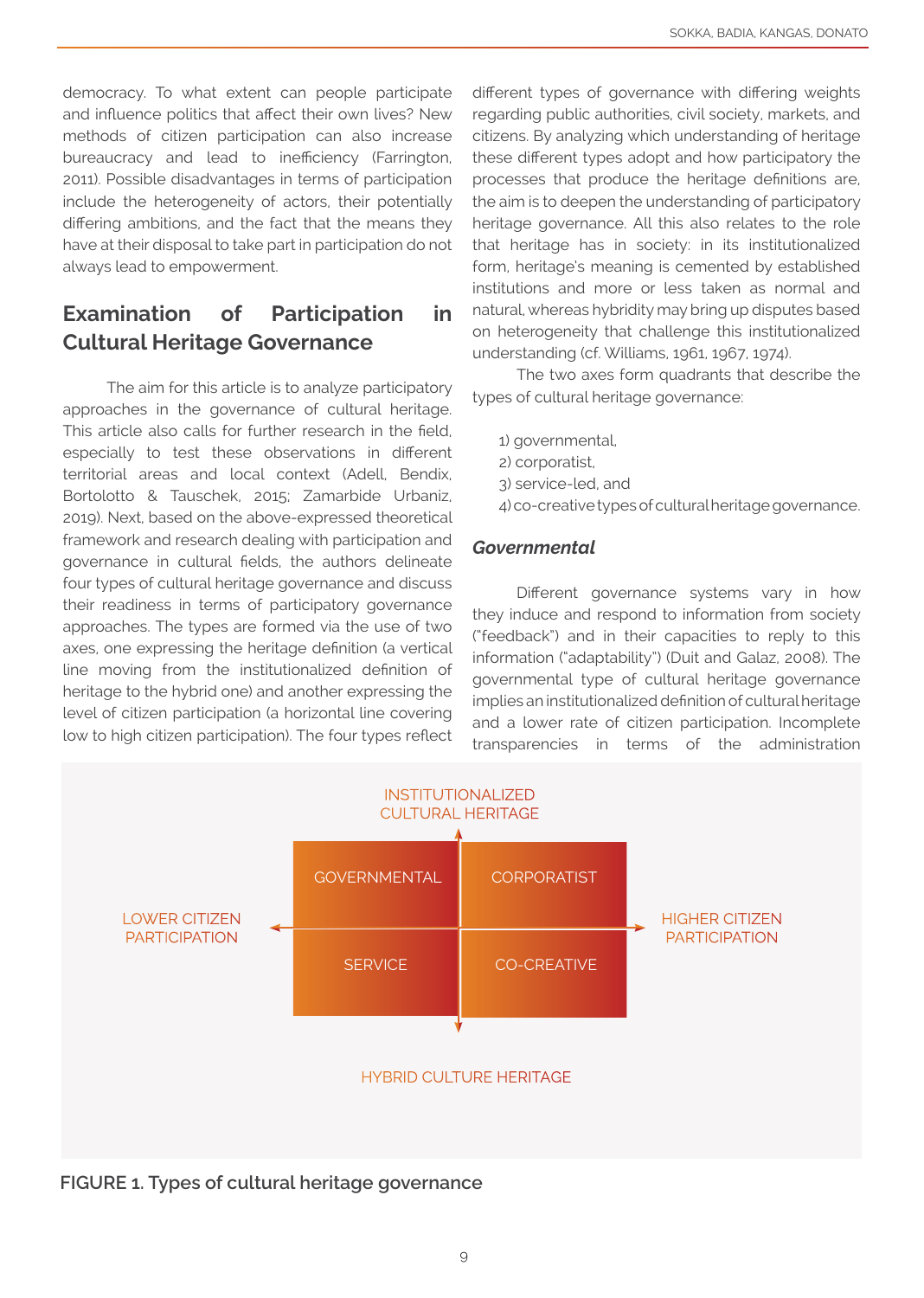processes and limited citizen participation can both result from an exclusively defined notion of cultural heritage (Paquette, 2012; Waterton and Smith, 2009). Traditionally, cultural heritage policy and management have often been controlled by governmental bodies. This goes hand in hand with the legitimizing function of the power relations of cultural policy. Even in democratic societies, the culture of the elite becomes legitimized and hegemonic when administrators and experts make exclusive decisions about representations and reformations of culture, and when funding reflects power relations in society that may have consequences for the preservation of these relations (Sokka and Kangas, 2007; Feder & Katz-Gerro, 2012).

This type of governance can be compared to "fragile governance" (see Duit and Galaz, 2008): it can become focused on representing traditional hierarchies and face difficulties in accumulating new knowledge, adapting to new circumstances, and achieving collective actions, which makes it poorly equipped to handle change. As a result, citizen may find it difficult to join top-down generated processes and question the motivation and authenticity of public officers, who in turn can be afraid and insecure about what to expect after a potential change. Moreover, public officials often claim that there is no money for the necessary changes (Kangas and Sokka, 2015).

The lack of accountability is a common claim when attempts to develop participatory governance are criticized. Citizen participation and engagement require structural support for public action that backs grassroots community development and simultaneously reduces the tendency to create governmental hierarchies (Somerville and Haines, 2008). Public participation and good governance principles are important to create legitimacy, voice, and direction in heritage governance. People need to have opportunities and means to indicate their likes and dislikes to create accountability between them and the administration that governs: such instruments could include instituted public meetings, regular opinion surveys (including their collaborative evaluation), and formal grievance procedures (Blair, 2000).

At an organizational level, traditional top-to-bottom bureaucracy presents obstacles to empowermentbased participation. Due to the complex issues and rapidity of change in modern societies, politicians and public officials can face increasing difficulties in effectively managing the diversity of interests of local residents (Ackerman, 2004; Cuthill and Fien, 2005). In the context of social care (Braye and Preston-Shoot,

1995), some barriers to empowerment processes were listed. One of these relates to the organization of public services and the administration's relationship with residents. Public officers may fear the loss of their status and power, the insufficiency of their professional skills, and the eventual denial of their expertise. This makes them suspicious of their "clients'" emerging competences and emphasizes the mechanisms that reinforce (jurisdictional) power through legislation and administrative terminologies. These considerations seem to be expandable to cultural heritage.

The governmental type of heritage governance represents both low citizen participation and the hegemonic vision of heritage. As such, the competence and accountability of the administration can be questioned as it does not produce open, participatory, and democratic protocols and the free transfer of knowledge. To sum up, although this type of governance is still present in the context of cultural heritage management and policy, it does not appear to be suitable for responding positively to the current demands. It represents the instrumental logic of participatory governance, where citizens vote, take part in political party activities, and contribute to the topdown implementation of policies.

## *Corporatist*

The corporatist type of cultural heritage governance implies an institutionalized definition of cultural heritage and a higher rate of citizen participation. Corporatist governance refers to controlled collaboration between the state and civil society, where established civil society organizations form intermediary structures between the state and the citizens. Corporatism can be identified in many policy areas (Öberg et al., 2011; Torpe, 2014). In corporatist settings, the structural preconditions that make voluntary organizations possible are important indicators of the overall "democratic infrastructure" of society (Torpe, 2014, p. 215). Despite this fact, corporatism is also a matter of benefits: it can be seen as a mutually beneficial exchange between interest groups and government, where "some actors control something that others desire" (Öberg et al., 2011, p. 365). Within its institutionalized arenas, the state can privilege some organizations over others and grant them the status of group representatives in the process of policymaking.

In many cases, interest groups and selected professionals have taken part in the formation of cultural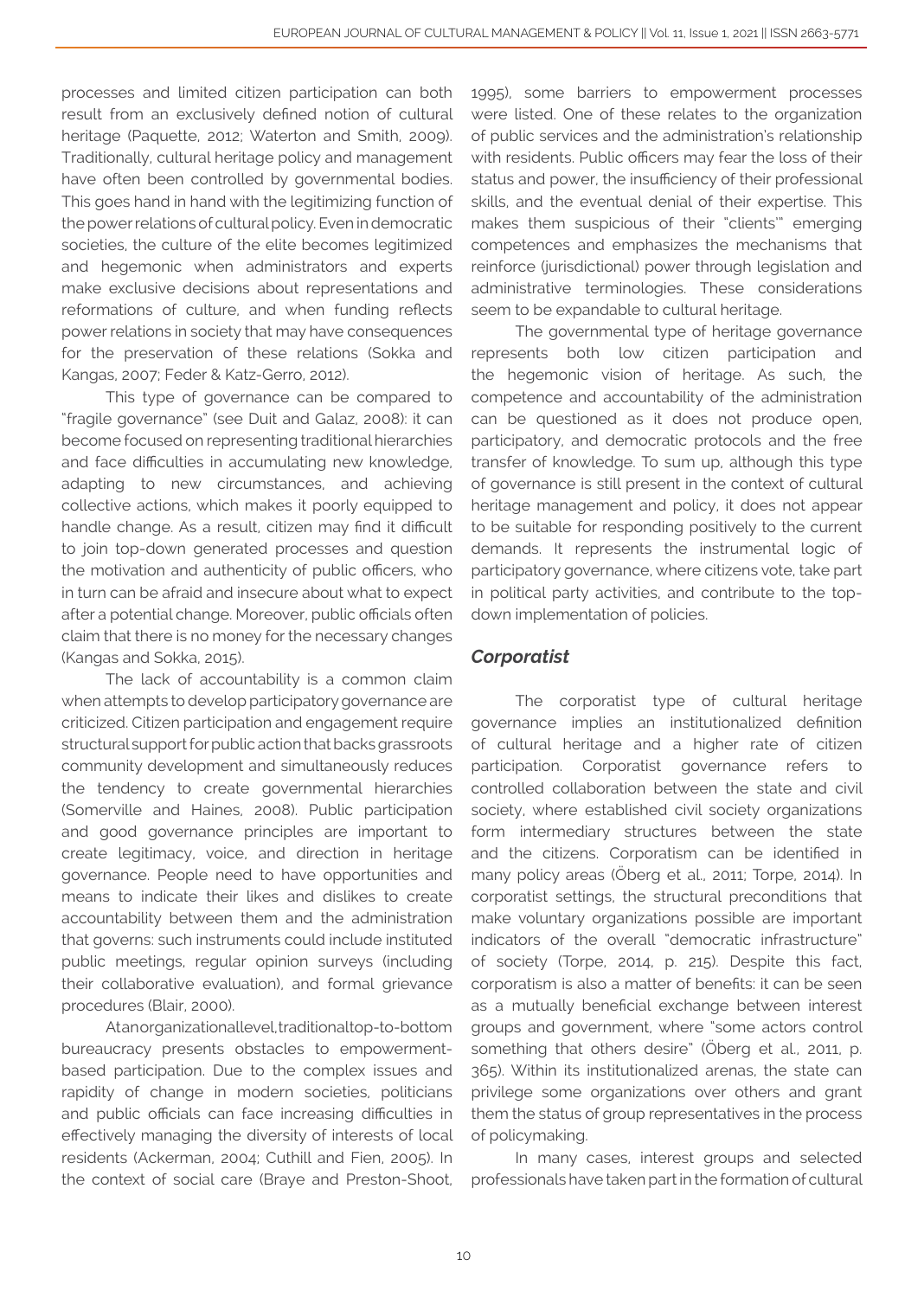policy processes that create cultural heritage without the broader inclusion of local residents (e.g., Sokka and Kangas, 2007). The same problem is known to exist within other sectors. For example, in participatory environmental governance, public meeting attendees and committee members can be members of professional groups and strongly affiliated to interest groups, which leads to a lack of accountability in the eyes of citizen (Parkins and Sinclair, 2014).

Once again, the question of who has a voice is relevant because it reflects the inclusive and exclusive patterns embedded in the administrative structures. It is not guaranteed that attempts to develop governance through collaboration with civil society enhance participation. The selection of interest groups can be biased and exclusive, leading to a model of cultural heritage governance that, in principle, is a version of elitism. These problems are also emerging in some fields often related to cultural heritage management, like tourism, where the adoption of the correct empowerment of residents is crucial (Timothy, 2007). For cultural heritage, the level of the success of participatory practices can vary consistently in connection with the specific situation of the site or the local area and depending on the history and tradition of the representative groups (Chirikure, Manvanga, Ndoro, and Pwiti, 2010).

In this type of governance, the roles of citizens become defined by instrumental logic. Due to its controlled collaboration between the state and civil society, corporatist governance maximizes stability, but as an exclusive model, it is not flexible with regard to changing circumstances when collaboration with selected interest groups leads to the partial transfer of knowledge and poorly organized feedback (cf. Duit and Galaz, 2008). This can generate an assorted outlook in terms of cultural heritage, which engages the selected actors but does not fulfill the very ideas of changing boundaries, interactions, and negotiations within the networks that are identified to help in creating good governance (Rhodes, 2007). The success of governance seems to be dependent on opening up the process beyond the already established civil society organizations (Ackerman, 2004).

#### *Service-led*

The service orientation of cultural heritage governance implies a hybrid definition of cultural heritage and a lower rate of citizen participation. Governance has been piloted through the development

of service delivery models. For example, during the 1980s and 1990s, Australian governments attempted to develop an interface between the government and the community by following the private sector focus on improving customer services (Cutchill and Fien, 2005). This implies a need for balance between the requests of clients and beneficiaries of public services and the economic and efficient use of public resources.

Public managers are operating in a context where client (and citizen) needs are not made explicit as clearly as in a market system but where they must still be interpreted and possibly satisfied (Moore 1995). The service delivery perspective is targeted "for" the community, but it easily neglects community capacity building – the civic engagement – that can only be achieved by working with communities (Cuthill and Fien, 2005).

British experiences show how the use of markets has created tensions when the members of networks started to rival for contracts instead of aiming at cooperative behavior (Rhodes, 2007). In the end, the rivalry of participants can limit the diversity of cultural expressions when the actors try to maximize their individual utility through market-based selection processes, where only the fittest survive (Duit and Galaz, 2008). Annika Agger and Dorthe Lund (2017) noted how a service-oriented approach makes it hard to engage citizens in the production of public services as a group and limits citizen input regarding service improvement. Even if citizens participate and provide learning in dialogues and public conversations, the problem is that they are much more than customers: marketization allows a citizen to "exit" if they wish but does not provide active participation in decision-making and definition processes (Ackerman, 2004). Such governance can therefore be defined properly as service-led, echoing the shift from citizens to consumers (Clarke et al., 2007). The move towards a "contract culture" in service production has not increased civic participation as it posits the community organizations as parts of hierarchical governance rather than as cooperative partners (Somerville and Haines, 2008, p. 66).

Concerning cultural heritage governance, these topics typically emerge in the field of museum management and governance, where the public authority needs to balance the development of a correct managerial approach for the museum with the necessity of the integration of audiences within the museum (Crooke, 2010). This necessity is related to the multiplicity of values associated with cultural heritage. At organizational level, the aim is to provide a service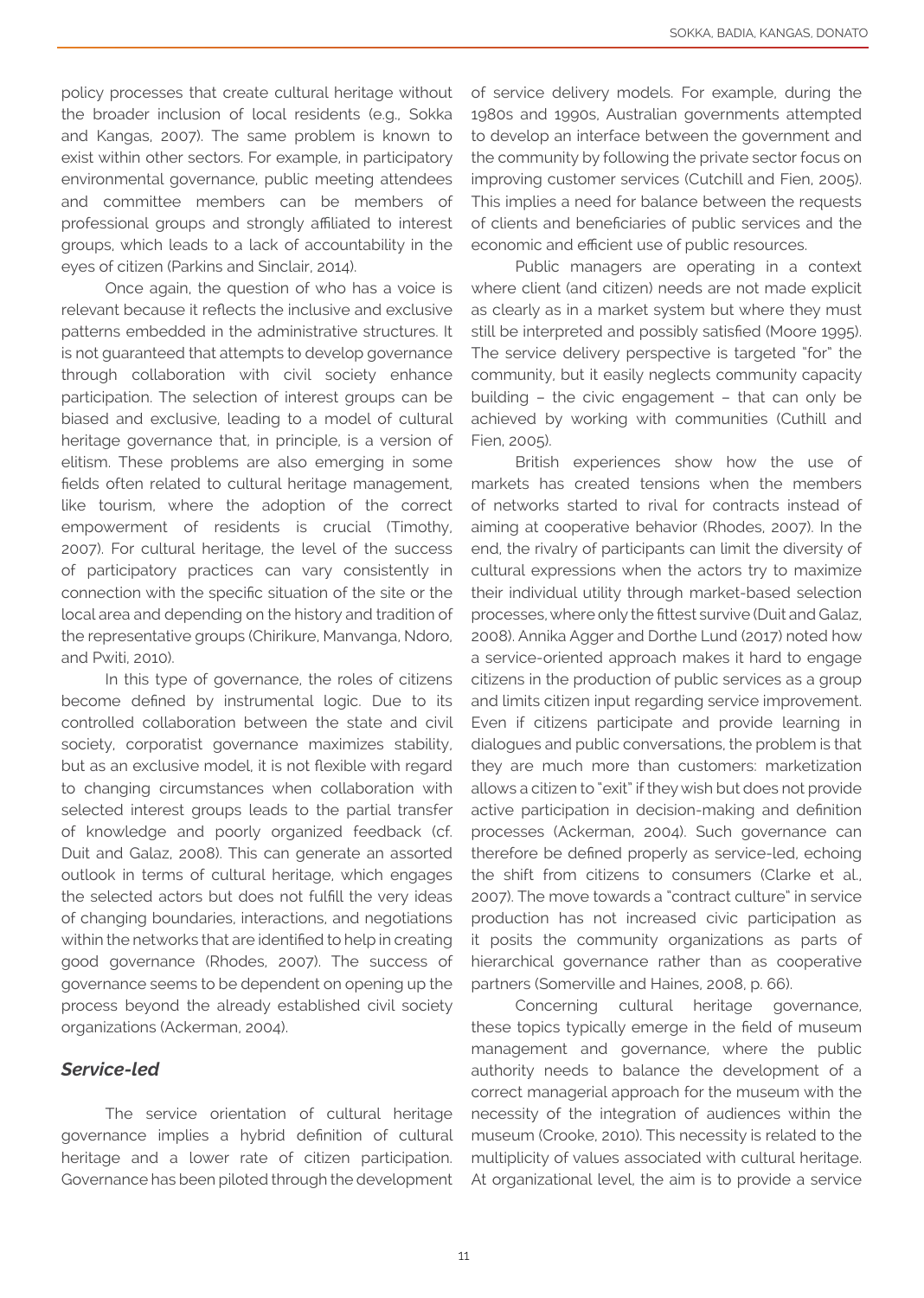to satisfy audiences´ needs while at societal level participation can have public-good nature (Vecco et al. 2017). David Throsby (2010) identifies several cultural values to be added to heritage: aesthetic, spiritual, social, historical, symbolic, authenticity, and locational. That complexity alone is enough to indicate that any planning and policy instruments are not likely to be successful unless they engage the local population in the "ownership" of heritage. In principle, there is room for the diversity of heritage definitions in serviceoriented governance, but this model does not actively support citizen participation. To accomplish this is not simply a matter of adapting predefined heritage and adjusting existing administrative patterns: it is also about fostering cultural understanding and taking part in decisions that (re)produce governing organizations and administrative formations (Kangas and Sokka, 2015).

### *Co-creative*

There are also good experiences of comanagement models that allow marginalized groups to take part in leading heritage administration (Paquette, 2008). The co-creative type of cultural heritage governance implies a hybrid definition of cultural heritage and a higher rate of citizen participation, where citizens contribute knowledge and other resources to solve problems efficiently.

In the functional logic of participatory governance, there are many alternative views to cocreation. It has been widely used to demonstrate a shift in thinking from organizations as definers of value to a more participatory process where people generate and develop meaning together with organizations. In the research literature, co-creation has mainly referred to innovation and value creation, which takes place as a collaborative process that involves different types of actors: a process where citizens are regarded as valuable contributors, but their precise role has remained rather unclear (Lund, 2018).

One of the many roots behind the idea of cocreation is participatory design, which was developed to involve workers in the development of systems in a workspace setting with designers in the 1970s (Holdgaard and Klastrup, 2014). In the context of management studies, the concept of co-creation was introduced in the works that addressed the concept of co-production, investigated in both the private (Ramírez, 1999) and public sectors (Ostrom, 1996) through the development of flexible and cooperative

relations between organizations, which can be carried out through forms of so-called co-opetition (Li et al., 2020; Nalebuff and Brandenburger, 1997). The concept of co-creation is sometimes also used interchangeably with the concept of co-production, which, however, is here seen as more service- and product-oriented and often more concerned with cost reduction than value creation (Lund, 2018).

In the context of the public sector, co-creation has assumed a specific focus on the involvement of external stakeholders (Bovaird and Löffler, 2012). With regard to the provision of public services, this leads to rethinking the processes of the creation of public value (Moore, 1995). In this sense, co-creation, co-production, and co-governance are terms often used in contexts where the public sector and non-profit organizations cooperate, especially in the field of social services and welfare (Bode, 2006). In public settings where complex problems are addressed, co-creation can be subdivided into co-implementing, co-designing, and co-initiating – each of which distinguishes different approaches to citizen engagement (i.e., at which points of the processes citizen are active and how active they are). Of these sub-dimensions, the dimension of co-initiator refers to the most active yet also the most resource-demanding citizen role (Lund, 2018).

Co-creation is not just about the creation of things but also about interpretation and meaning-making, which is always co-created via social interaction (Ind and Coates, 2013). That is how the value-based definition of co-creation has developed to pay everstronger attention to the co-creation of experiences. The concepts of personalization, engagement, and coproduction illustrate a broad view of co-creation, where personal experiences, the sense of connectivity and involvement, and taking part throughout the service experience are pivotal components. In marketing research, it is taken to refer to the self-directed path that consumers choose to take: it is about tailoring the experience to meet individual needs (Minkiewicz, Evans, and Bridson, 2014). In the context of the public sector, the experience-based knowledge of citizens has become valued in finding answers to "wicked" societal problems (Agger and Lund, 2017).

Frequently, even co-creative processes stem from institutional (organizational) needs. Experience, however, has not been the traditional focus of heritage organizations, and only little empirical research has been carried out regarding the drivers and inhibitors of co-creation (Minkiewicz et al., 2014). According to previous research, there, nevertheless, is a need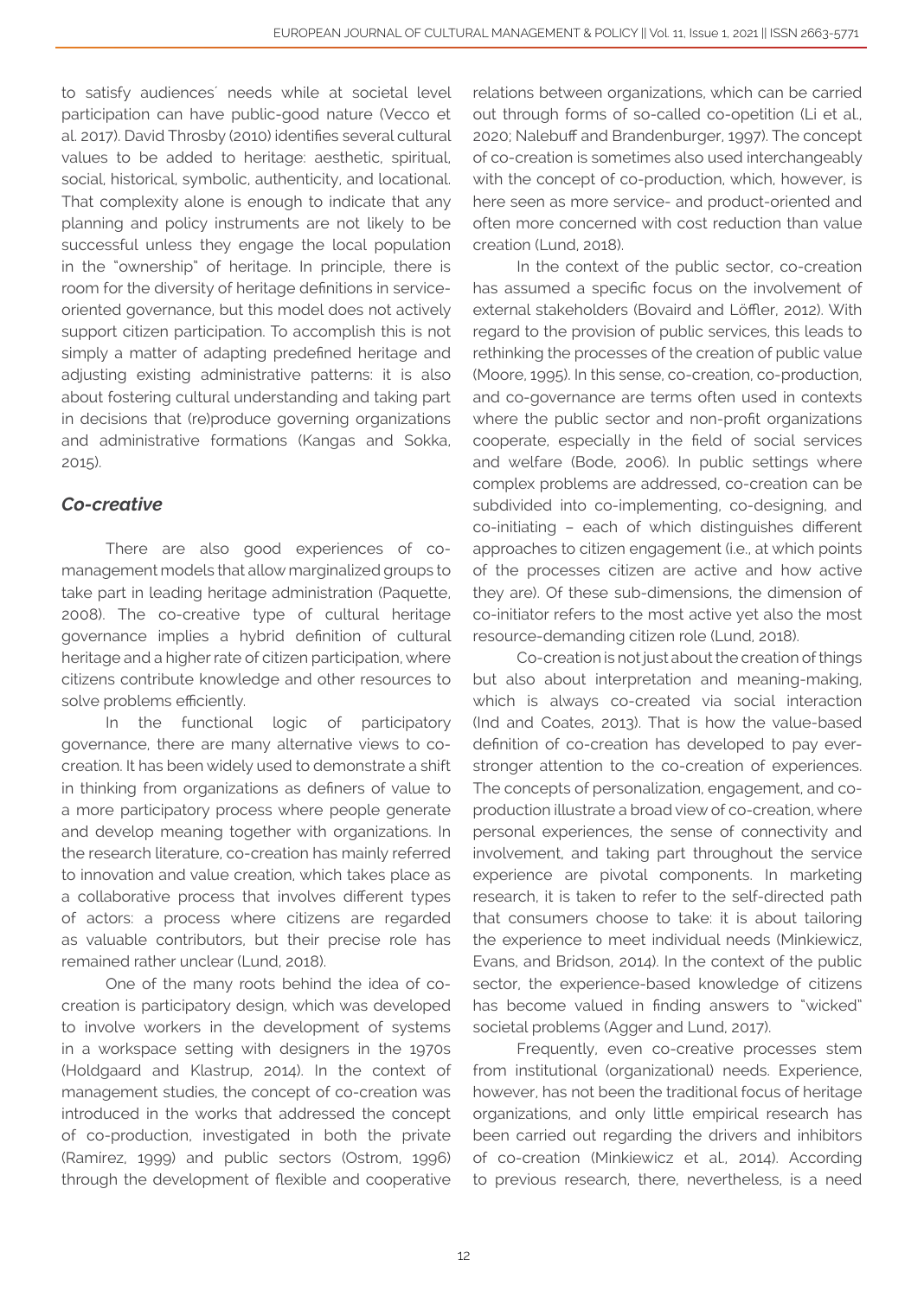for tailor-made methods and facilitating processes in co-creation to minimize "the importance of power differences and support rational argumentation rather than interest-based advocacy" (Agger and Lund, 2017, p. 11). It is important not only to pay attention to output and effectiveness but also to include marginalized citizens to maintain the legitimacy of co-creative processes.

A Danish study illustrates how co-creativity has often been understood in a rather limited and unclear

way. When the "outside partners" of art and heritage institutions (museums) remain "visitors" rather than actual partners who have a voice, their participation becomes stripped from its democracy origin – despite claims of enhancing participation (Holdgaard and Klastrup, 2014). One research study considering participation in cultural services in Finland found that people do not see themselves as having much power: residents feel unable to influence decision making concerning local cultural activities (Kangas and Sokka, 2015). In another Finnish project (Kangas, 2017), action research was conducted to strengthen the opportunities for existing, possibly even hidden, local cultures to engage in participative co-creation. The starting point was at the very grassroots level, trying to reach the people who had never taken part in cultural activities. It illustrated how artists and anthropologists can activate grassroots participation. Participation was also strengthened when the directors of different sectors facilitated change in their own domains, generated positive attitudes towards participation, and publicly expressed this (cf. Sani, 2015). Participation was enhanced by connecting the activation of people to the idea of finding universal points of identification and common denominators, with special features that may even be subject to debate among members of local communities. In contrast to knowledge determined by elites, participative processes can activate knowledge agreed upon by a community, and both innovators and adapters are needed in such processes (Ind and Coates, 2013). Another case study from Korea (Hong and Lee, 2015) demonstrates how shared goals and visions between all partners – local residents, public institutions, experts, and even tourists – are vital for the successful implementation of co-creation.

To avoid the most obvious governance failures, it is important to note that governance is date- and place-specific (cf. Paquette, 2012). Due to collaborative action, the co-creative mode is apt to detect changes early and create flexible decision-making procedures (Duit and Galaz, 2008). The co-creative governance of heritage is, however, not likely to succeed without the acceptance and adoption of participatory structures. It requires support to back grassroots community development. Furthermore, attention should be paid to reducing the tendency to create extensive hierarchies – both within the political system that grants legitimacy to the actors and the civil society that creates and maintains the channels for expressions of individual and interest-group opinions (Somerville and Haines, 2008). In a public setting, processes of co-creation also require leadership that "can navigate in conditions of shared power and voluntary engagement, where participants cannot be ordered to collaborate but must be convinced of the merits of collaboration" (Agger and Lund, 2017, p. 10; see also Ansell and Gash, 2012).

### **Conclusions**

This article aimed to identify different tools for participatory approaches in the context of the governance of cultural heritage. Following R.A.W. Rhodes (2007), governance was defined as governing through networks and the cooperative behavior of the same. Different models and their applications were recognized. The authors implement this approach to cultural heritage by asking how heritage becomes defined in different governance frames and which kinds of roles different modes of heritage governance allow citizens to play.

The analysis identified knowledge about contextual power structures and attentiveness to different voices in different phases of decision making and implementation as important prerequisites of citizen participation (including both more direct and latent forms of political participation). Based on this, obvious questions for participatory governance are regarding whose voices and how many voices the governance system can recognize and on what terms. Also, the practices adopted by institutions are essential questions for a working democracy in this perspective.

Against this backdrop, four types of cultural heritage governance were identified, that reflect different types of governing with differing weights with regard to public authorities, civil society, markets, and citizens: 1) *governmental*, 2) *corporatist*, 3) *service-led,*  and 4) *co-creative.* As such, the four types indicate the shifts in participatory approaches to governance from state-centered activities to the proliferation of civil society and from professionally dominated to more citizen-based activities (see Fischer, 2006), which can also be detected in more official recommendations for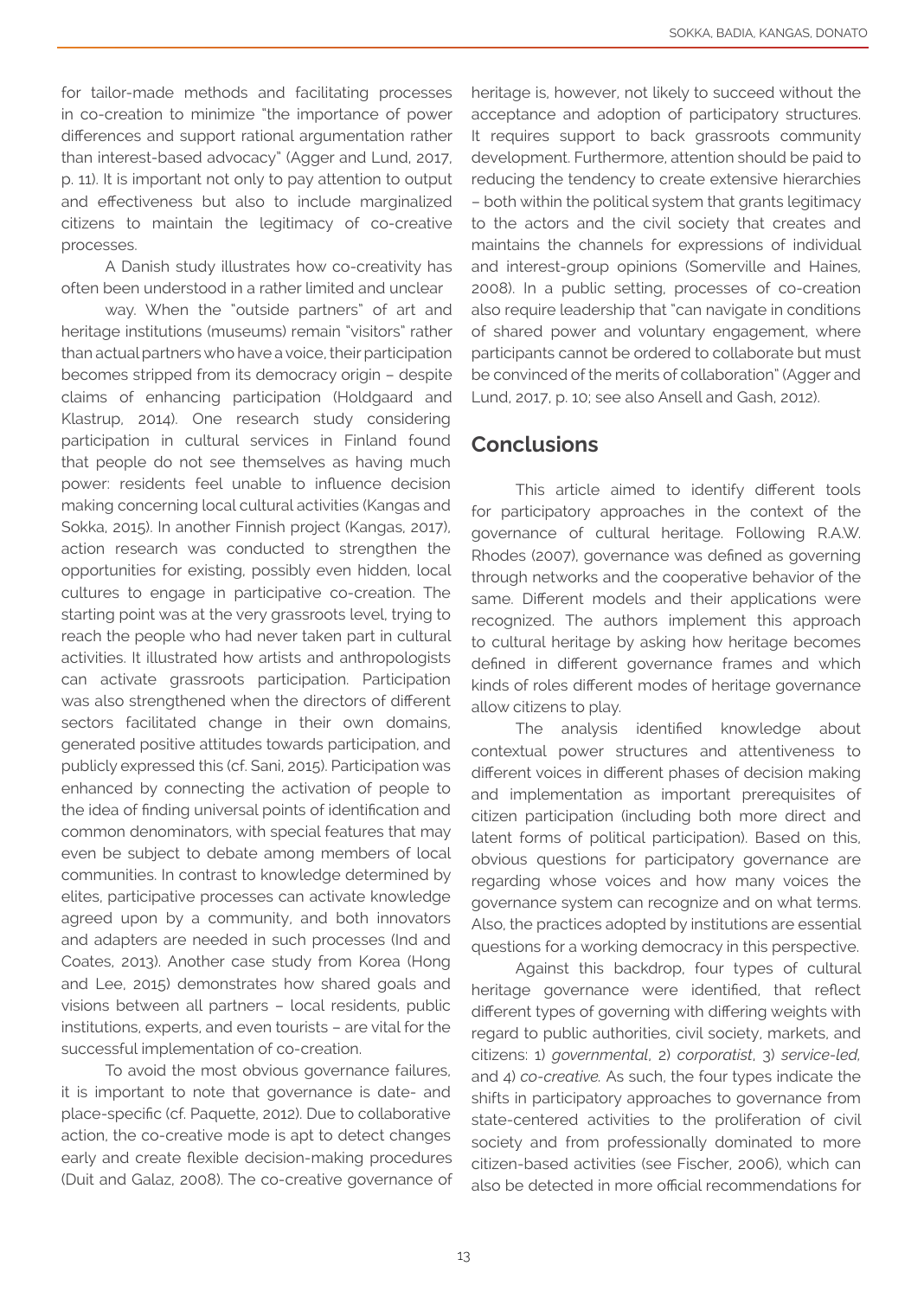creating new participatory practices (cf. UNESCO).

Traditionally, the first and second, governmental and corporatist forms in relation to the governance of heritage have been the prevailing types in the cultural and heritage sectors. Of these, *the governmental type* implies the institutionalized definition of heritage and a low level of citizen participation and appears not to be suitable for responding positively to the demand for enhanced participation. It represents the instrumental logic of participatory governance, where a citizen may vote, take part in political party activities, and contribute to the top-down implementation of policies, but is excluded from other parts of the heritage process. *The corporatist type* of cultural heritage governance implies an institutionalized definition of cultural heritage and a higher rate of citizen participation. Corporatist governance refers to controlled collaboration between the state and civil society, where established civil society organizations form intermediary structures between the state and citizens. The structural preconditions that make voluntary organizations possible are important for democracy, but corporatism is also a matter of benefits. Within its institutionalized arenas, the state can privilege some organizations over others and grant them the status of group representatives in the processes of policymaking. Due to its controlled collaboration between the state and civil society, corporatist governance maximizes stability but is not flexible with regard to changing circumstances.

The third type, the *service orientation* of cultural heritage governance implies a hybrid definition of cultural heritage and a lower rate of citizen participation. In principle, there is room for diversity in heritage definitions in service-led governance, but this model does not actively support citizen participation. The service delivery perspective is targeted "for" the community, but it posits the community organizations as parts of hierarchical governance rather than as cooperative partners and easily neglects civic engagement, which limits citizen input to service improvement, echoing the shift from citizens to consumers.

Our fourth type, the *co-creative governance of cultural heritage,* implies a hybrid definition of cultural heritage and a higher rate of citizen participation, where citizens contribute knowledge and other resources to solve problems efficiently. Culture and heritage can be conceptualized as instruments for the transformation of attributes and competencies; at best, they can work as mediums through which it is possible to cultivate recognition between institutions and citizens and even

create a sense of identity among citizens and those who are excluded from formal citizenship. This includes not only seeking consensus in decision making but also respecting the nuances and values of different heritages.

The co-creative governance of heritage is not likely to succeed without the adoption of participatory structures in an administration that supports grassroots community development. In the co-creative type, citizens and other stakeholders take part in the formation of processes like goal setting and strategy definition, proceeding to a more active engagement of the users of public services. According to this type, it becomes important not only to pay attention to output and effectiveness but also to include marginalized citizens to maintain the legitimacy of co-creative processes.

The co-creative type aims to motivate community members to take part in heritage processes and requires interaction between professionals, managers, stakeholders, and members of the communities that the heritage definitions affect. Due to collaborative action, the co-creative mode is apt to detect changes early and create flexible decision-making procedures. In the public setting, processes of co-creation also require leadership. Participatory governance needs grassroots initiatives but can only work effectively if the local government is active in enabling partnership building and guaranteeing the rules of the game, which strengthens the legitimacy of actions.

## REFERENCES

- Ackerman, John. 2004. "Co-governance for Accountability: Beyond 'Exit' and 'Voice.'" *World Development* 32 (3): 447–463.
- Adell, Nicolas, Regina F. Bendix, Chiara Bortoletto, and Markus Tauschek. 2015. 'Introduction. *Between Imagined Communities and Communities of Practice: Participation, Territory and the Making of Heritage*.' In Between Imagined Communities and Communities of Practice. Participation, Territory and the Making of Heritage, ed. Nicolas Adell, Regina F. Bendix, Chiara Bortoletto, and Markus Tauschek, Göttingen Studies in Cultural Property, Universitätsverlag Göttingen, 7–24. Available online at: [https://library.oapen.org/](https://library.oapen.org/bitstream/handle/20.500.12657/32470/610380.pdf?sequence=1 ) [bitstream/handle/20.500.12657/32470/610380.](https://library.oapen.org/bitstream/handle/20.500.12657/32470/610380.pdf?sequence=1 ) [pdf?sequence=1](https://library.oapen.org/bitstream/handle/20.500.12657/32470/610380.pdf?sequence=1 )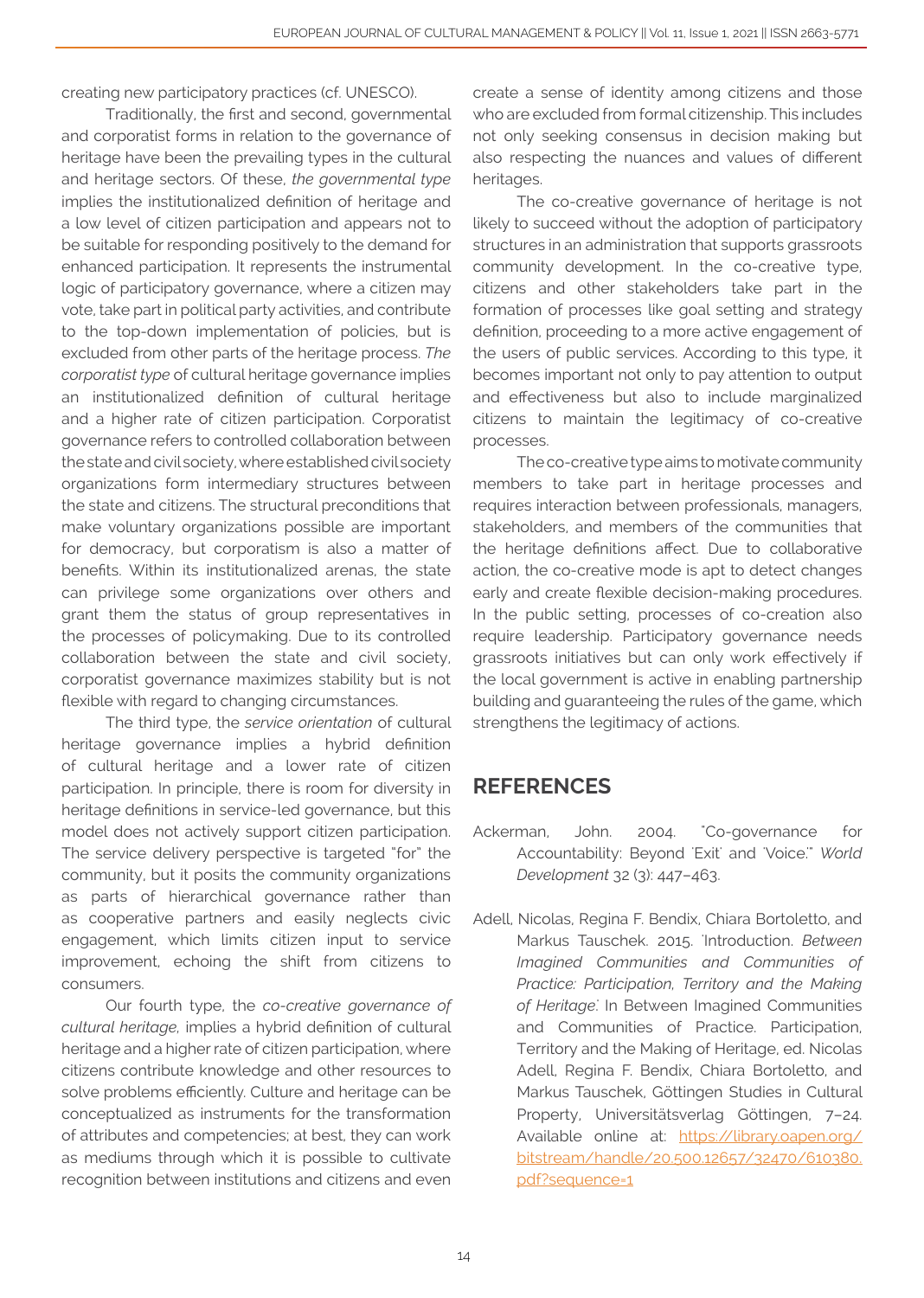- Agger, Annika, and Dorthe H. Lund. 2017. "Collaborative Innovation in the Public Sector. New Perspectives in the Role of Citizens?" *Scandinavian Journal of Public Administration* 21 (3), 17– 37.
- Alasuutari, Pertti, and Anita Kangas. 2020. "The global spread of the concept cultural policy." *Poetics* 82 (2020). Available online at: [https://doi.](https://doi.org/10.1016/j.poetic.2020.101445 ) [org/10.1016/j.poetic.2020.101445](https://doi.org/10.1016/j.poetic.2020.101445 )
- Ansell, Chris, and Alison Gash. 2012. "Stewards, Mediators, and Catalysts: Toward a Model of Collaborative Leadership." *The Innovation Journal: The Public Sector Innovation Journal* 17 (1), 2–21.
- Apaydin, Veysel. 2018. 'Critical Community Engagement in Heritage Studies.' In *Encyclopedia of Global Archeology,* ed. Claire Smith. Springer, Cham. Available online at: [https://doi.org/10.1007/978-](https://doi.org/10.1007/978-3-319-51726-1_3348-1 ) [3-319-51726-1\\_3348-1](https://doi.org/10.1007/978-3-319-51726-1_3348-1 )
- Arnstein, Sherry R. 1969. "A Ladder of Citizen Participation." *Journal of the American Planning Association* 35 (4): 216–224.
- Bingham, Lisa B., Tina Nabatchi, and Rosemary O'Leary. 2005. "The New Governance: Practices and Processes for Stakeholder and Citizen Participation in the Work of Government." *Public Administration Review* 65 (5): 547–558.
- Blair, Harry. 2000. "Participation and Accountability at the Periphery: Democratic Local Governance in Six Countries." *World Development* 28 (1): 21–39.
- Blake, Janet. 2000. "On Defining the Cultural Heritage." *The International and Comparative Law Quarterly*  49 (1): 61–85.
- Bode, Ingo. 2006. "Co-Governance within Networks and the Non-Profit-For-Profit Divide. A Cross-Cultural Perspective on the Evolution of Domiciliary Elderly Care." *Public Management Review* 8 (4): 551–566.
- Bonet, Lluis, and Fabio Donato. 2011. "The Financial Crisis and its Impact on the Current Models of Governance and Management of the Cultural Sector in Europe." *ENCATC Journal of Cultural Management and Policy* 1 (1): 4–11.
- Bonet, Lluis & Emmanuel Négrier. 2018. "The participative turn in cultural policy: Paradigms, models, contexts." *Poetics* 66 (February 2018), 64–73.
- Bouckaert, Geert. 2017. "Taking Stock of 'Governance': A Predominantly European Perspective." *Governance* 30 (1): 45–52.
- Bovaird, Tony, and Elke Löffler. 2012. 'From Engagement to Co-production: How Users and Communities Contribute to Public Services.' In *New Public Governance, the Third Sector and Co-Production,*  ed. Victor Pestoff, Taco Brandsen, and Bram Verschuere. NY: Routledge, 35–60.
- Braye, Suzy, and Michael Preston-Shoot. 1995. *Empowering Practice in Social Care.* Buckginham: Open University Press.
- Cahoone, Lawrence E. 2005. *Cultural Revolutions: Reason Versus Culture in Philosophy, Politics and Jihad.* Pennsylvania: Penn State University Press. Available online at: http://www.jstor.org/ stable/10.5325/j.ctt1wf4csh
- Chirikure, Shadreck, Munyaradzi Manyanga, Webber Ndoro, and Gilbert Pwiti. 2010. "Unfulfilled Promises? Heritage Management and Community Participation at Some of Africa' s Cultural Heritage Sites." *International Journal of Heritage Studies* 16 (1–2): 30–44.
- Clarke, John, Janet Newman, Nick Smith, Elizabeth Vidler, and Louise Westmarland. 2007. *Creating Citizen-Consumers: Changing Publics and Changing Public Services.* London: Sage.
- Council of Europe. 2005. *Council of Europe Framework Convention on the Value of Cultural Heritage for Society.*
- Crooke, Elizabeth. 2010. "The Politics of Community Heritage: Motivations, Authority and Control." *International Journal of Heritage Studies* 16 (1–2): 16–29.
- Cuthill, Michael, and John Fien. 2005. "Capacity Building: Facilitating Citizen Participation in Local Governance." Australian *Journal of Public Administration* 64 (4): 63–80.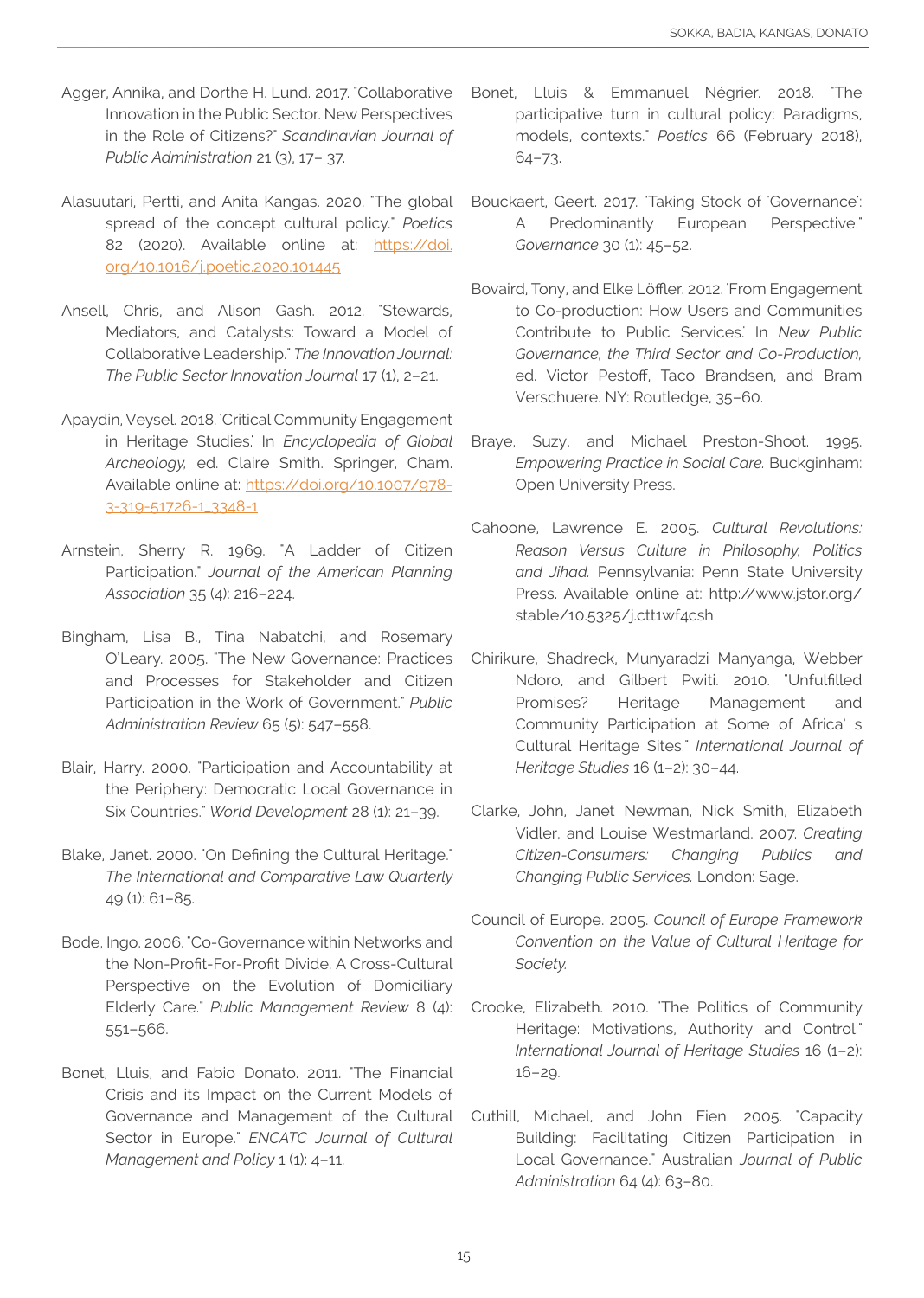- Danielsson, Marianne, Nils Hertting, and Erik-Hans Klijn. 2018. 'Tricky for Good Reasons. Institutionalizing Local Partipatory in Representative Democracy.' In. *Local Participatory Governance and Representative Democracy: Institutional Dilemmas in European Cities*, ed. Nils Herttig and Clarissa Kugelberg. NY: Routledge, 18–48. [https://doi.](https://doi.org/10.4324/9781315471174 ) [org/10.4324/9781315471174](https://doi.org/10.4324/9781315471174 )
- Dubois, Vincent. (2015). Cultural Policy Regimes in Western Europe. In *International Encyclopedia of the Social & Behavioral Sciences, 2nd edition, Volume 5,* ed. N. J. Smelser & P. B. Baltes. Available online at: [https://doi.org/10.1016/B978-0-08-](https://doi.org/10.1016/B978-0-08-097086-8.10419-2 ) [097086-8.10419-2](https://doi.org/10.1016/B978-0-08-097086-8.10419-2 )
- Duit, Andreas, and Victor Galaz. 2008. "Governance and Complexity — Emerging Issues for Governance Theory." *Governance* 21 (3): 311–335.
- Ekman, Joakim, and Erik Amnå. 2012. "Political participation and citizen engagement: Towards a new typology." *Human Affairs* 22 (3): 283–300.
- EU (2018). *Participatory governance of cultural heritage.*  Report of the OMC (open method of coordination) working group of member states' experts. Luxembourg: Publications Office of the European Union. Available online at: [https://op.europa.eu/](https://op.europa.eu/fi/publication-detail/-/publication/b8837a15-437c-11e8-a9f4-01aa75ed71a1 ) [fi/publication-detail/-/publication/b8837a15-](https://op.europa.eu/fi/publication-detail/-/publication/b8837a15-437c-11e8-a9f4-01aa75ed71a1 ) [437c-11e8-a9f4-01aa75ed71a1](https://op.europa.eu/fi/publication-detail/-/publication/b8837a15-437c-11e8-a9f4-01aa75ed71a1 )
- Farrington, Conor. 2011. Putting good governance into practice III: measuring intrinsic and instrumental empowerment in local government contexts. *Progress in Development Studies* 11 (2), 151–161.
- Feder, Tal, and Tally Katz-Gerro. 2012. "Who benefits from public funding on the performing arts? Comparing the art provision and the hegemony– distinction approaches." *Poetics* 40 (2012), 359– 381.
- Fischer, Frank. 2000. *Citizens, Experts, and the Environment. The Politics of Local Knowledge.*  Durhan and London: Duke University Press.
- Fischer, Frank. 2006. "Participatory Governance as Deliberative Empowerment: The Cultural Politics of Discursive Space." *The American Review of Public Administration* 36 (1), 19–40.

Flinders, Matthew. 2014. "Explaining Democratic Disaffection: Closing the Expectations Gap." *Governance* 27 (1): 1–8.

Freire, Paulo. 1972. *Pedagogy of the Oppressed.* Penguin.

- Fukuyama, Francis. 2013. "What is governance?" *Governance* 26 (3), 347–368.
- Fung, Archon, and Erik Olin Wright. 2001. "Deepening Democracy: Innovations in Empowered Participatory Governance." *Politics and Society* 29  $(1), 5-41.$
- Graham, Brian. 2002. "Heritage as Knowledge: Capital or Culture?" *Urban Studies* 39 (5–6): 1003–1017.
- Gray, Clive. 2012. "Democratic cultural policy: democratic forms and policy consequences." *International Journal of Cultural Policy* 18 (5), 505–518.
- Gustafson, Per, and Nils Hertting. 2017. "Understanding Participatory Governance: An Analysis of Participants' Motives for Participation." *American Review of Public Administration* 47 (5): 538– 549.
- Holdgaard, Nanna, and Lisbeth Klastrup. 2014. "Between Control and Creativity: Challenging Co-Creation and social Media Use in a Museum Context." *Digital Creativity* 25 (3): 190–202.
- Holmes, Kirsten, and Alix Slater. 2012. "Patterns of Voluntary Participation in Membership Associations." *Nonprofit and Voluntary Sector Quarterly* 41 (5): 850–869.
- Hong, Soon-Goo., and Hyun-Mi Lee. 2015. "Developing Gamcheon Cultural Village as a tourist destination through co-creation." *Service Business* 9 (4), 749– 769.
- IMF (International Monetary Fund). 1997. *Good Governance. The IMF's Role.* International Monetary Fund.
- Ind, Nicholas, and Nick Coates. 2013. "The Meanings of Co-Creation." *European Business Review* 25 (1): 86–95.
- Irvin, Renée A., and john Stansbury. 2004. "Citizen Participation in Decision Making: Is It Worth the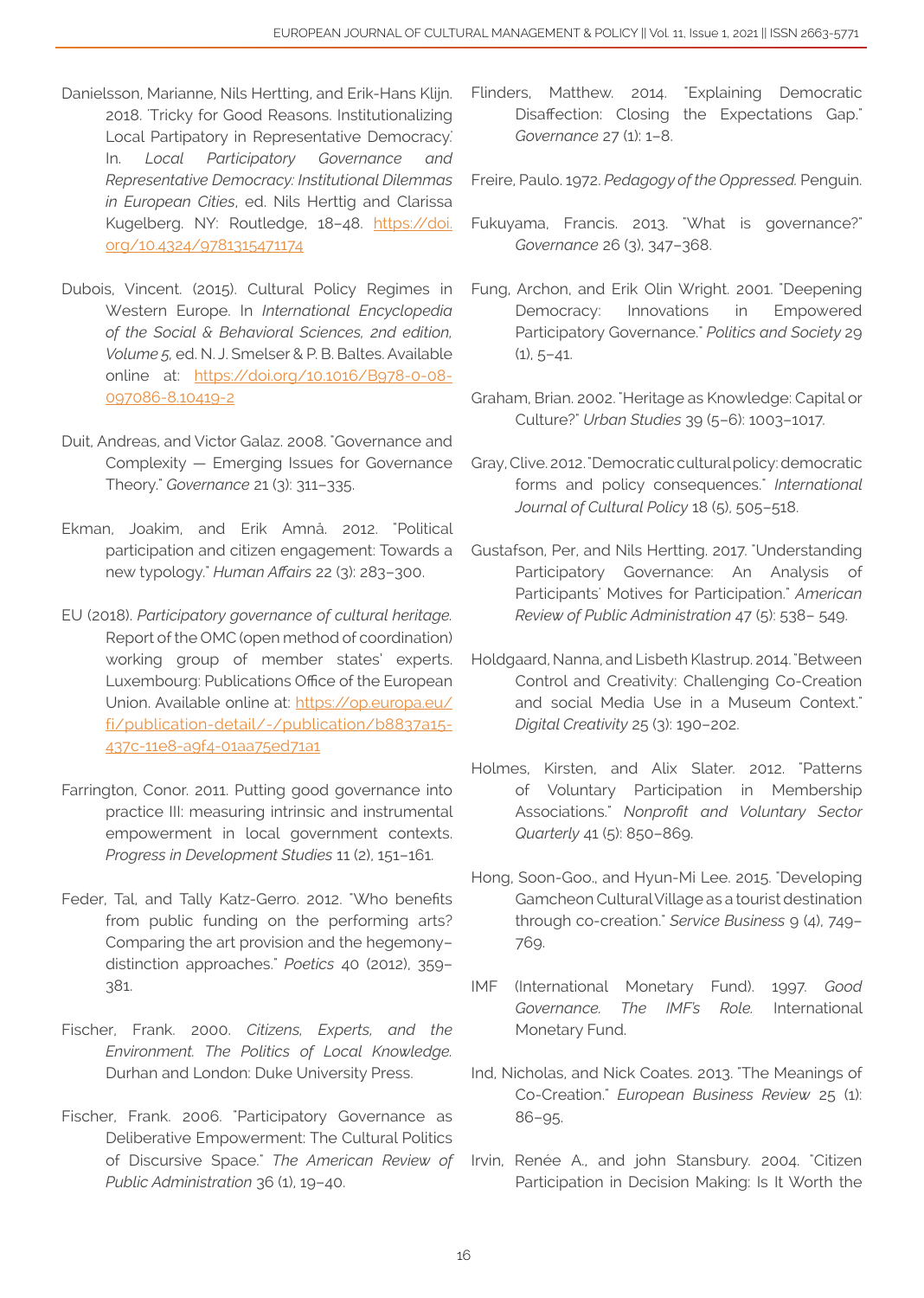Effort?" *Public Administration Review* 64 (1): 55–65.

- Johanson, Katya, Hilary Glow, and Anne Kershaw. 2014. "New modes of arts participation and the limits of cultural indicators for local government." *Poetics* 43 (2014): 43–59.
- Kangas, Anita. 2004. 'New Clothes for Cultural Policy.' In *Construction of Cultural Policy*, ed. Pirkkoliisa Ahponen and Anita Kangas. Helsinki & Jyväskylä: Minerva Kustannus, 21–41.
- Kangas, Anita 2017. *Removing Barriers Participative and Collaborative Cultural Activities in KUULTO Action Research.* Cupore webpublications 44. Helsinki: Cupore. Available online at: [https://](https://www.cupore.fi/images/tiedostot/2017/cupore_kuultoresearch_final.pdf ) [www.cupore.fi/images/tiedostot/2017/cupore\\_](https://www.cupore.fi/images/tiedostot/2017/cupore_kuultoresearch_final.pdf ) [kuultoresearch\\_final.pdf](https://www.cupore.fi/images/tiedostot/2017/cupore_kuultoresearch_final.pdf )
- Kangas, Anita, and Sakarias Sokka. 2015. 'Cultural Access and Activation: Civic Participation in Local Sustainable Communities.' In *Culture and Sustainability in European Cities: Imagining Europolis,* eds. Svetlana Hristova, Milena Dragićević Šešić, and Nancy Duxbury. London & NY: Routledge, 141–153.
- Kickert, Walter J. M. 1997. "Public Governance in the Netherlands: An Alternative to Anglo-American 'Managerialism'." *Public Administration* 75 (4), 731– 752.
- Kim, Pan Suk, John Halligan, Namshin Cho, Cheol H. Oh, and Angela M. Eikenberry. 2005. "Toward participatory and transparent governance: Report on the Sixth Global Forum on Reinventing Government." *Public Administration Review* 65 (6), 646–654.
- Kisić, Višna. 2014. 'Sustaining, or evolving values in order to sustain? A (paradoxical) relationship of cultural sustainability and heritage.' In *Culture and sustainable development at times of crisis,* ed. Milena Dragićević Šešić, Mirjana Nikolic & Ljliljana Rogac Mijatovic. University of Belgrade, 84–103.
- Kooiman, Jan. 2003. *Governing as Governance.* London: Sage Publication.
- Kuutma, Kristin. 2013. 'Between Arbitration and Engineering: Concepts and Contingencies in

the Shaping of Heritage Regimes.' In *Heritage Regimes and the State,* ed. Regina F. Bendix, Aditua Eggert, and Arnika Peselmann. Göttingen: Göttingen University Press, 21–36.

- Li, Ji, Sukanya Krishnamurty, Ana Pereira Rodes, and Pieter van Wesemael. 2020. "Community participation in cultural heritage management: A systematic literature review comparing Chinese and international practices." *Cities* 96 (2020). Advance online publication: [https://doi.](https://doi.org/10.1016/j.cities.2019.102476 ) [org/10.1016/j.cities.2019.102476](https://doi.org/10.1016/j.cities.2019.102476 )
- Lund, Dorthe H. 2018. "Co-creation in Urban Governance: From Inclusion to Innovation." *Scandinavian Journal of Public Administration* 22 (2), 3–17.
- McGuigan, Jim. (2016). *Neoliberal Culture.* Basingstoke: Palgrave Macmillan.
- Minkiewicz, Joanna, Jody Evans, and Kerrie Bridson. 2014. "How Do Consumers Co-Create Their Experiences? An Exploration in the Heritage Sector." *Journal of Marketing Management* 30 (1–2): 30–59.
- Moore, Mark H. 1995. *Creating Public Value: Strategic Management in Government.* Cambridge, MA: Harvard.
- Mulcahy, Kevin V. 2006. Cultural Policy: Definitions and Theoretical Approaches. *The Journal of Arts Management* 35 (4), 319–330.
- Nabatchi, Tina. 2012. "Putting the 'Public' Back in Public Values Research: Designing Participation to Identify and Respond to Values." *Public Administration Review* 72 (5): 699–708.
- Nalebuff, Barry J., and Adam M. Brandenburger. 1997. "Co opetition: Competitive and Cooperative Business Strategies for the Digital Economy." *Strategy & Leadership* 25 (6): 28–33.
- Öberg, Per Ola, Torsten Svensson, Peter Munk Christiansen, Asbjørn Sonne Nørgaard, hilmar Rommetvedt, and Gunnar Thesen. 2011. "Disrupted Exchange and Declining Corporatism: Government Authority and Interest Group Capability in Scandinavia." *Government and Opposition* 46 (3): 365–391.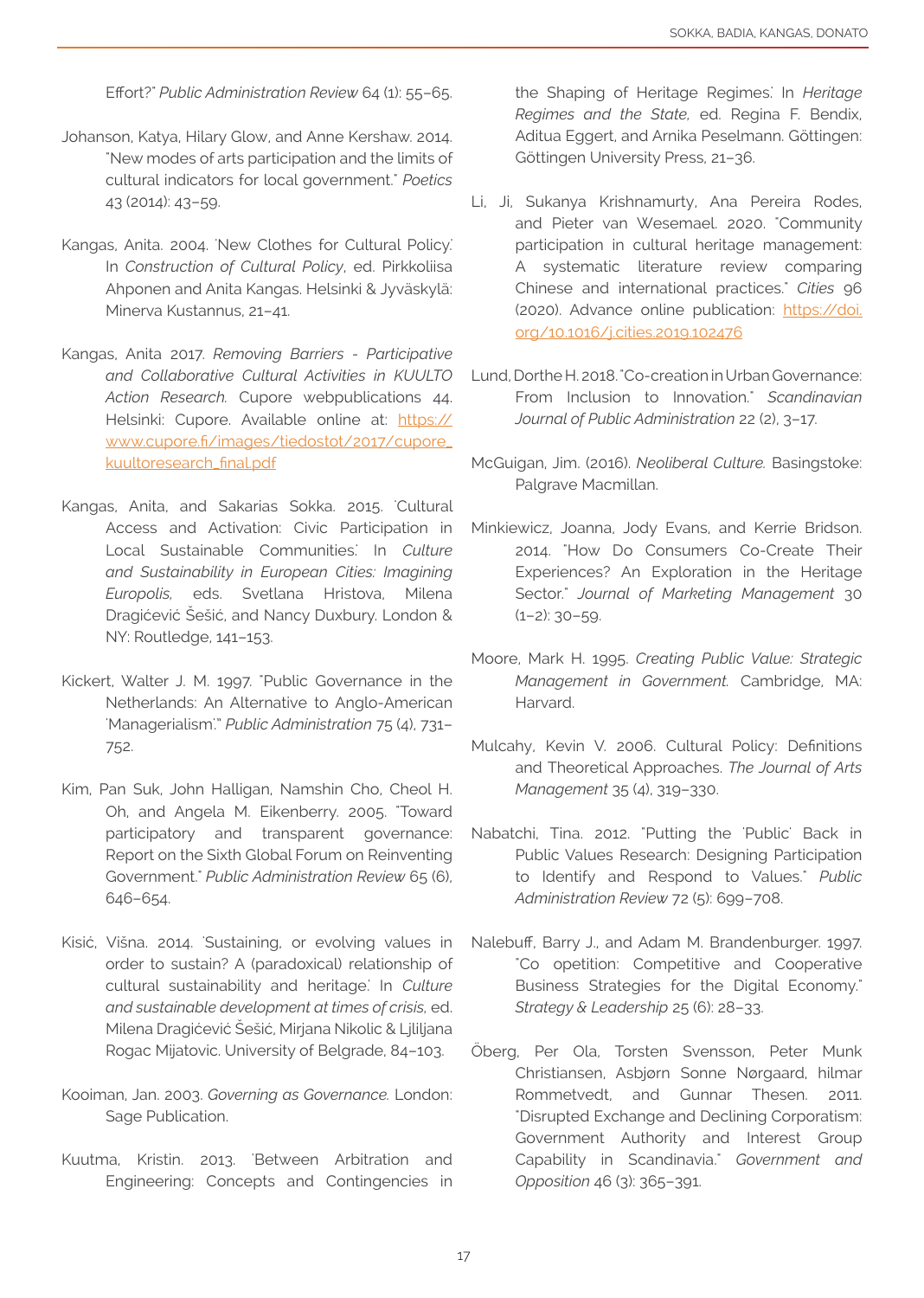- OECD (Organisation for Economic Co-operation and Development). 2007. *Glossary of Statistical Terms.* Available online at: [http://stats.oecd.org/]( http://stats.oecd.org/glossary/download.asp ) [glossary/download.asp]( http://stats.oecd.org/glossary/download.asp )
- Ostrom, Elinor. 1996. "Crossing the Great Divide: Synergy and Development." *World Development* 24 (6): 1073–1087.
- Paquette, Jonathan. 2012. From Decolonization to Postcolonial Management: Challenging Heritage Administration and Governance in New Zealand. *Public Organization Review* 12 (2): 127–138.
- Parkins, John R., and A. John Sinclair. 2014. Patterns of Elitism within Participatory Environmental Governance. *Environment and Planning C: Government and Policy* 32 (49), 746–761.
- Peters, B. Guy. 1996. 'Models of Governance for the 1990s.' In *The State of Public Management,* ed. Donald F. Kettl and H. Brinton Milward. Baltimore: Johns Hopkins University Press, 15–44.
- Poirrier, Philippe. 2003. "Heritage and Cultural Policy in France Under the Fifth Republic." *International*  Journal of Cultural Policy 9 (2): 215-225.
- Ramírez, Rafael. 1999. "Value Co-Production: Intellectual Origins and Implications for Practice and Research." *Strategic Management Journal* 20  $(1)$ : 49-65.
- Rhodes, R. A. W. 1997. *Understanding Governance: Policy Networks, Governance, Reflexivity and Accountability.* Buckginham: Philadelphia: Open University Press.
- Rhodes, R. A. W. 2007. "Understanding Governance: Ten Years On." *Organization Studies* 28 (8): 1243–1264.
- Richardson, Liz, Catherine Durose, and Beth Perry. 2018. Three tyrannies of participatory governance. *Journal of Chinese Governance* 4 (2), 123–143.
- Rose-Ackerman, Susan. 2017. "What Does 'Governance' Mean?" *Governance* 30 (1): 23–27.
- Rotberg, Robert I. 2014. Good Governance Means Performance and Results. Governance 27 (3), 511–518.
- Salazar, Noel. 2010. 'The Glocalisation of Heritage Through Tourism: Balancing Standardisation and Differentiation.' In *Heritage and Globalisation,* ed. Sophia Labadi and Colin Long. London & NY: Routledge, 130–147.
- Sani, Margherita. 2015. *Participatory governance of cultural heritage. EENC Ad hoc question.* April 2015. Available online at: [http://www.interarts.](http://www.interarts.net/descargas/interarts2538.pdf ) [net/descargas/interarts2538.pdf](http://www.interarts.net/descargas/interarts2538.pdf )
- Shipley, Robert, and Jason F. Kovacs. 2008. "Good Governance Principles for the Cultural Heritage Sector: Lessons from International Experience." *Corporate Governance: The International Journal of Business in Society* 8 (2): 214–228.
- Skelcher, Chris, and Jacob Torfing, J. 2010. "Improving democratic governance through institutional design: Civic participation and democratic ownership in Europe." *Regulation & Governance* 4 (1), 71–91.
- Sokka, Sakarias, and Anita Kangas. 2007. "At the Roots of Finnish Cultural Policy: Intellectuals, Nationalism, and the Arts." *The International Journal of Cultural Policy* 13 (2): 185–202.
- Somerville, Peter, and Nathan Haines. 2008. "Prospects for Local Co-Governance." *Local Government Studies* 34 (1): 61–79.
- Stage, Carsten, Birgit Eriksson, and Camilla Møhring Reestorff. 2020. "Understanding cultural participation through participation – inventiveness, multivalence and epistemic modernisation." *Cultural Trends* 29 (1), 19–34.
- Stoker, Gerry. 1998. "Governance as Theory: Five Propositions." *International Social Science Journal*  50: 17–28.
- Thomas, Johan C. 1995. *Public Participation in Public Decisions.* San Francisco: Jossey-Bass Publishers.
- Throsby, David. 2010. *Economics of Cultural Policy.* Cambridge University Press.
- Timothy, Dallen J. 2007. 'Empowerment and Stakeholder Participation in Tourism Destination Communities.' In *Tourism, Power and Space,* ed. Andrew Church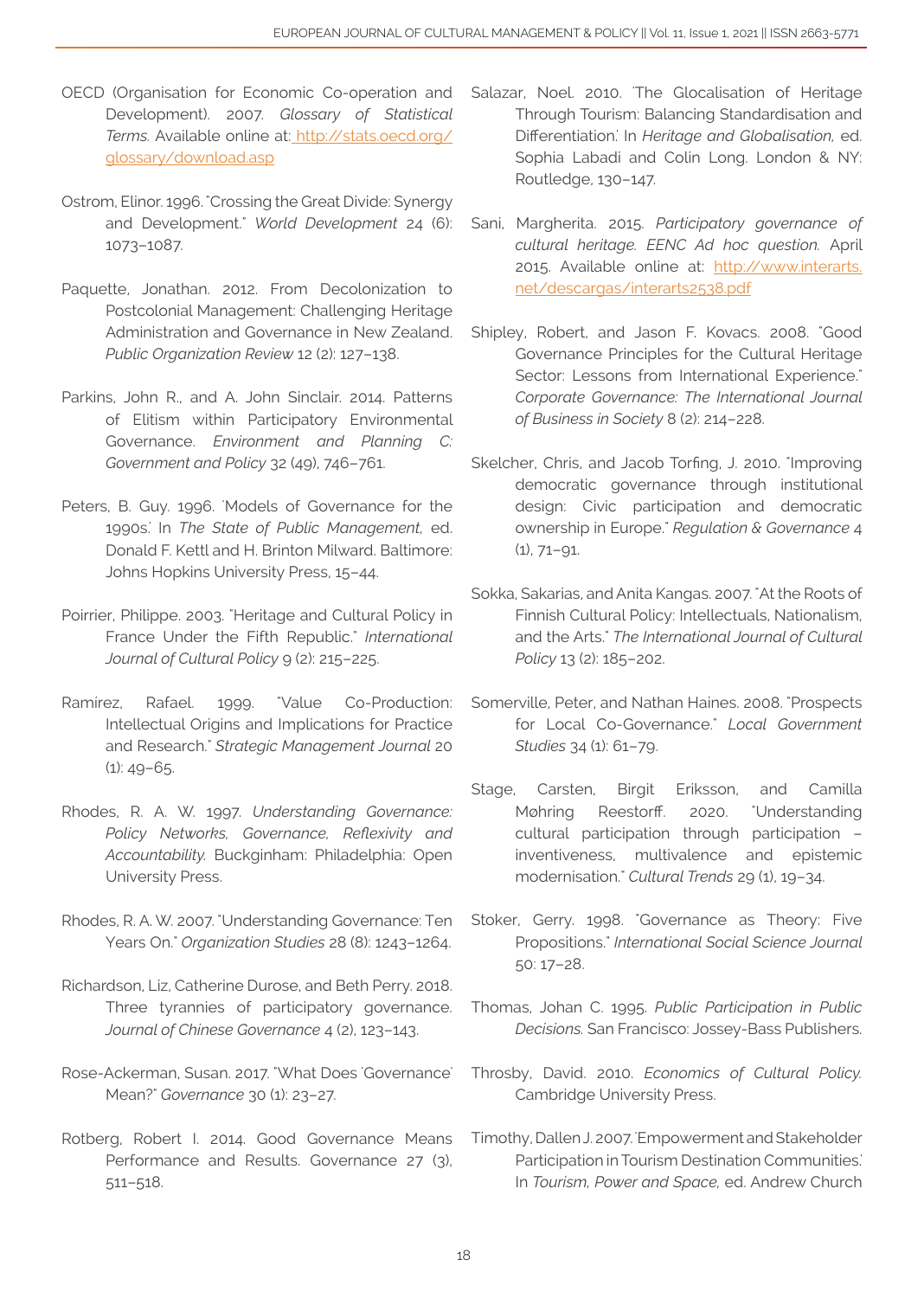and Tim Coles. NY: Routledge, 199–216.

- Torpe, Lars. 2014. "Corporatism and Social Trust: Bringing Voluntary Organizations 'Back In.'" *Journal of Civil Society* 10 (2): 204–218.
- Turnpenny, Michael. 2004. "Cultural heritage, an Illdefined concept? A call for joined-up policy." *International Journal of Heritage Studies* 10 (3), 295–307.
- UNESCO. 1982. *Mexico City Declaration on Cultural Policies.*
- UNESCO. 2001. *Universal Declaration on Cultural Diversity.*
- UNESCO. 2002. *The Budapest Declaration on World Heritage.*
- UNESCO. 2003. *Convention for the Safeguarding of the Intangible Cultural Heritage.*
- UNESCO. 2005. *Convention on the Protection and Promotion of the Diversity of Cultural Expressions.*
- UNESCO. 2019. *Living Heritage and Indigenous Peoples. Brochure on Living Heritage and Indigenous*  Peoples. Available online at: [https://ich.unesco.](https://ich.unesco.org/doc/src/Brochure-indigenous-people-201904-EN.pdf ) [org/doc/src/Brochure-indigenous-people-](https://ich.unesco.org/doc/src/Brochure-indigenous-people-201904-EN.pdf )[201904-EN.pdf](https://ich.unesco.org/doc/src/Brochure-indigenous-people-201904-EN.pdf )
- Vecco, Marilena. 2010. "A Definition of Cultural Heritage: From the Tangible to the Intangible." *Journal of Cultural Heritage* 11 (3): 321–325.
- Vecco, Marilena, Andrej Srakar, and Michele Piazzai. 2017. "Visitor attitudes toward deaccessioning in Italian public museums: An econometric analysis." *Poetics* 63 (2017), 33–46.
- Voices of Culture. 2015. Brainstorming Report. Participatory Governance in Cultural Heritage (July 2015). Structured Dialogue between the European Commission and the cultural sector. Available online at: [http://www.voicesofculture.eu/wp](http://www.voicesofculture.eu/wp-content/uploads/2018/07/2.Brainstorming_Report_Participatory_Govern)[content/uploads/2018/07/2.Brainstorming\\_](http://www.voicesofculture.eu/wp-content/uploads/2018/07/2.Brainstorming_Report_Participatory_Govern) [Report\\_Participatory\\_Governance.pdf](http://www.voicesofculture.eu/wp-content/uploads/2018/07/2.Brainstorming_Report_Participatory_Govern)
- Waterton, Emma, and Laurajane Smith. 2009. 'There Is No Such Thing as Heritage.' *In Taking Archaeology*

*out of Heritage.* ed. Emma Waterton and Laurajane Smith. Cambridge Scholars Publishing, 10–27.

- Woods, Ngaire. 2000. "The Challenge of Good Governance for the IMF and the World Bank Themselves." *World Development* 28 (5): 823–841.
- World Commission of Culture and Development. 1996. *Our Creative Diversity.*
- Williams, Raymond. 1961. *The Long Revolution.* Chatto & Windus.
- Williams, Raymond. 1967. The idea of a common culture. In *From Culture to Revolution ‒ the Slant Symposium,* 1967, ed. Terry Eagleton & Brian Whicker.
- Williams, Raymond. 1974. Communications as cultural science. *Journal of Communication* 24 (3), 17–25.
- Zamarbide Urbaniz, Alba. 2019. *Buffers beyond boundaries. Bridging theory and practice in the management of historical territories.* ENCATC Book Series. Cultural Management and Cultural Policy Education, Vol. 6. Peter Lang.

#### To cite this article:

SOKKA, S.; BADIA, F.; KANGAS, A.; DONATO, F. (2021). Problematic issues in constructing the common space of "knowledge societies": resources of international cooperation in the field of culture. European Journal of Cultural Management and Policy, 11 (1), pp. 4-19.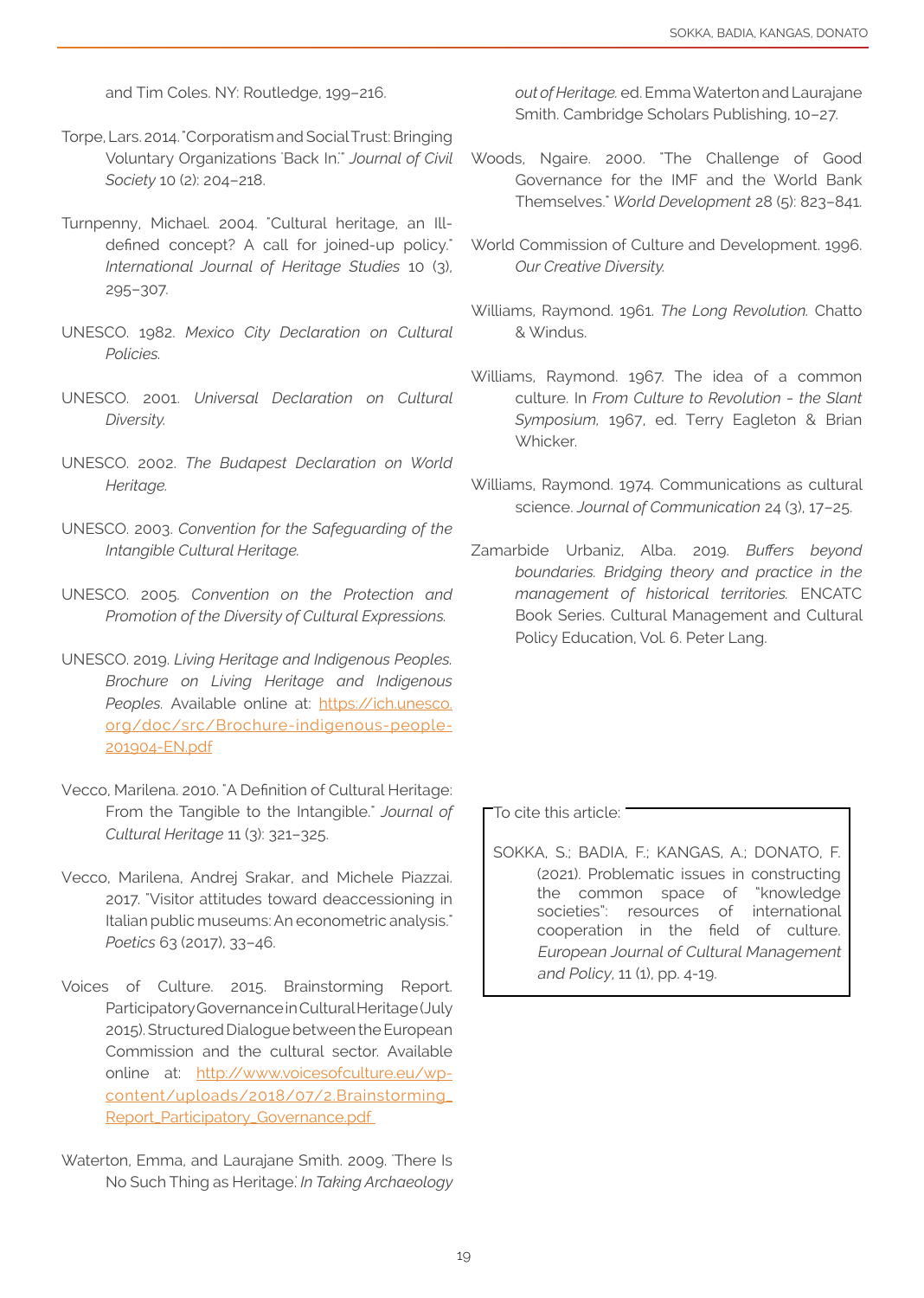## The art organisation's societal engagement – do the artist's values matter?

Annukka Jyrämä Estonian Academy of Music and Theatre, Estonia Annukka.jyrämä@eamt.ee

Kaari Kiitsak-Prikk Estonian Academy of Music and Theatre, Estonia kaari.kiitsak-prikk@eamt.ee

Anne Äyväri Laurea University of Applied Sciences, Finland Anne.ayvari@laurea.fi

## ABSTRACT

The paper focuses on understanding the values of the artist and how they affect the art organisation, its understanding of social responsibility and related actions, especially social engagement. The values of the artist and the art organisation's organisational identity are key drivers building social engagement with the local community. Through the lenses of institutional theory, the value concept is analysed and reflected with organisational identity and social responsibility conceptualisations. The phenomenon is examined by adopting a qualitative approach to the single case of the Arvo Pärt Centre in Estonia based on interviews, desk research and observations. The results point out that the art organisations may adopt the artist's values as the basis of its own organisational values manifested from physical details to the worldviews of its staff. The paper provides new avenues for understanding how the artist's participation in an organisation's daily life adds complex managerial privileges and potential challenges.

## ACKNOWLEDGEMENTS

*This study was co-funded by the Erasmus+ programme of the European Union within the Strategic Partnership for Higher Education (grant no. 2016-1-EE01-KA203-017334; HEISE project).* 

## Keywords:

Cultural networks

strategic management

institutional theory

social responsibility;

values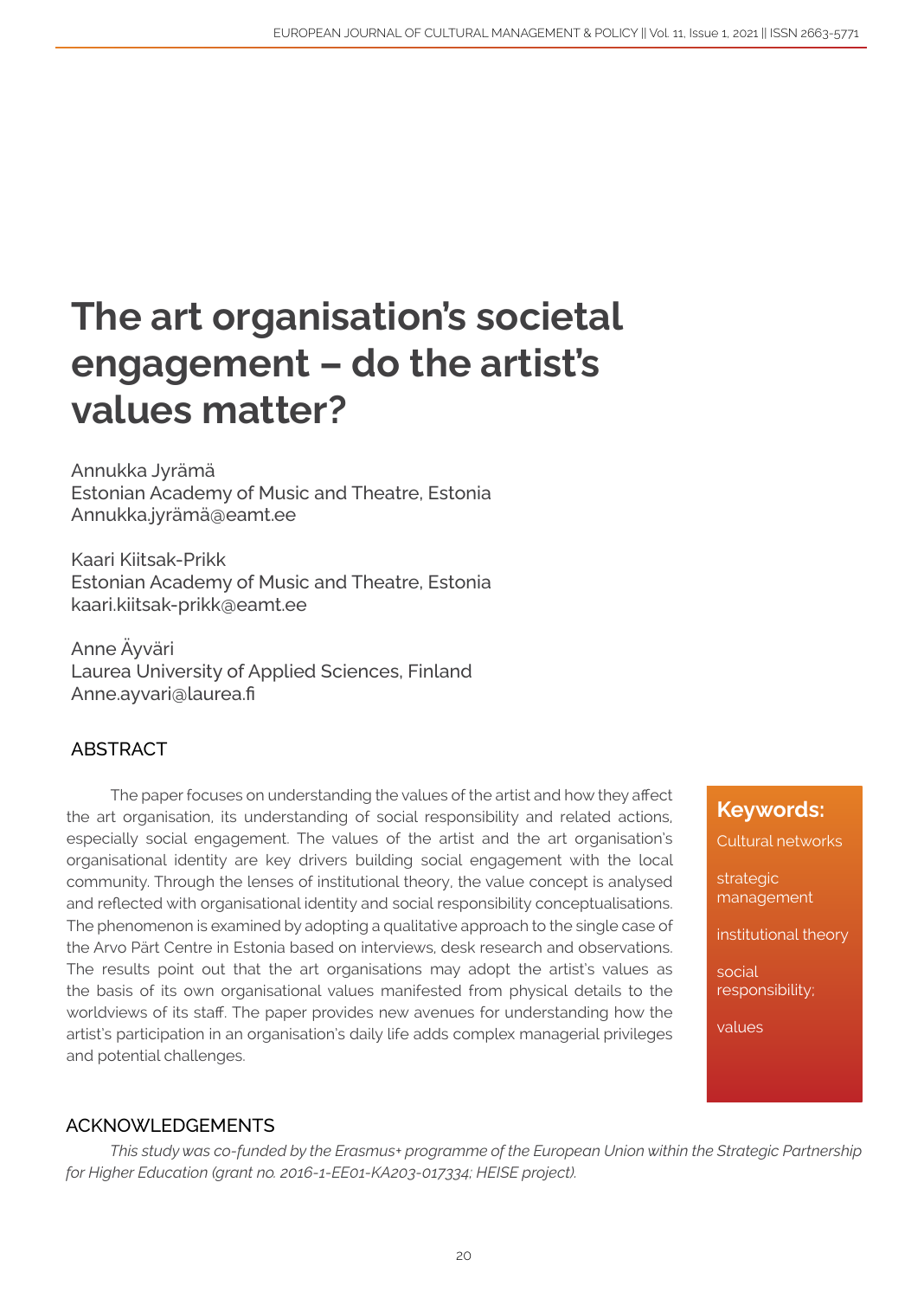## Introduction

The role of values as the basis of institutionalised norms and practices is well established (e.g. Scott, 1987; DiMaggio and Powell, 2000). The intertwined nature between the institutional context and the organisation has been examined from various perspectives, such as in respect to organisational names (Glynn and Abzug, 2002) or differences in professional identities creating joint organisational identities (Johansson and Jyrämä, 2016; Glynn, 2000). Moreover, how values affect our organisational (institutional) practices has been well elaborated (e.g. Kiitsak-Prikk, 2017). However, the role personal values play in building organisational values and identity merits more study.

In this study, we will look at the connectedness between the values and identity of the organisation and the personal values of the artist. We shall look at these values also from the perspective of social responsibility. The importance of Corporate Social Responsibility (CSR) in the profit sector is well established (McWilliams and Siegel, 2001; Bielak et al., 2007). However, CSR might have different meanings in different organisations, especially in non-profit contexts (Matten and Moon, 2008; Andreini et al., 2014). Therefore, we argue that the concept of CSR needs to be applied taking into account the special characteristics of art organisations (see e.g. Leidler-Kylander et al., 2007 for discussions on differences). In this study, we will focus on the connection of values in the context of social responsibility, namely in terms of engagement with the local community (Jyrämä and Kajalo, 2013).

This paper is part of a larger study that aims to identify the values of the artist, art organisations and local communities and to understand how values are reflected in the interactive practices of societal engagement, and finally the interpretations of social responsibility. Here, we will focus on the understanding of the artist's values and their effect on the art organisation. The research questions are: How are an artist's personal values reflected in an art organisation's values and identity? How might they influence the understanding of social responsibility?

The theoretical discussion of the study is based on the conceptualisation of values with emphasis on the institutional approach (e.g. Scott, 1987; DiMaggio and Powell, 2000, Äyväri and Jyrämä, 2017) and connecting the understanding of values to organisational identity via social responsibility as one way of expressing organisational values. We examine these phenomena in the context of the Arvo Pärt Centre in Estonia. We

adopt a single case method with qualitative approach and the analysis of two value levels: the artist and composer, Arvo Pärt, and the art organisation, Arvo Pärt Centre. The Arvo Pärt Centre provides us with an ideal case where an art organisation has been created for a living artist whose works can be perceived as value laden.

The study will provide new insights into discussions of organisational identity and its connectedness with the institutional setting and values. The elaboration on the role of personal values provides new avenues for understanding organisational identity and practices that manifest underlying values and identities. The managerial contribution emerges from the novel understanding of how values guide and affect organisational practices.

Next, we shall introduce the theoretical discussions followed by the research design and results and conclude by pointing out the key findings and reflections.

## Theoretical discussion

#### *Values – from artist to art organisation*

In institutional and network theories, value is seen as a social construct guiding the activities of the actors, and as a basis of social norms. The understanding of value can be simplified to statements such as *art is important, money is important or social impact is important.* Socio-cultural values are found to be created and re-created in social interaction and differ in different contexts, such as fields, networks and cultures. The socio-cultural values guide our decisionmaking and may be different at individual, group or organisational levels (Jyrämä and Äyväri, 2010); hence, they also guide how social responsibility is understood and implemented in organisations. For example, Glynn and Abzug (2002) emphasise that organisational identity is rooted in the institutional field it belongs to. Yet, it is important to note that organisational identity seeks distinctiveness, being internally defined, but simultaneously under isomorphic pressures (Gioia et al., 2013).

Organizational identity can be seen as unfolding from symbolic and utilitarian values inherent in the institutional setting as well as professional identity. The understanding of the identity is (re)negotiated based on the recognised values of the respective professions, such as artistic quality or economic sustainability, or a network of identities (Glynn, 2000; Johansson and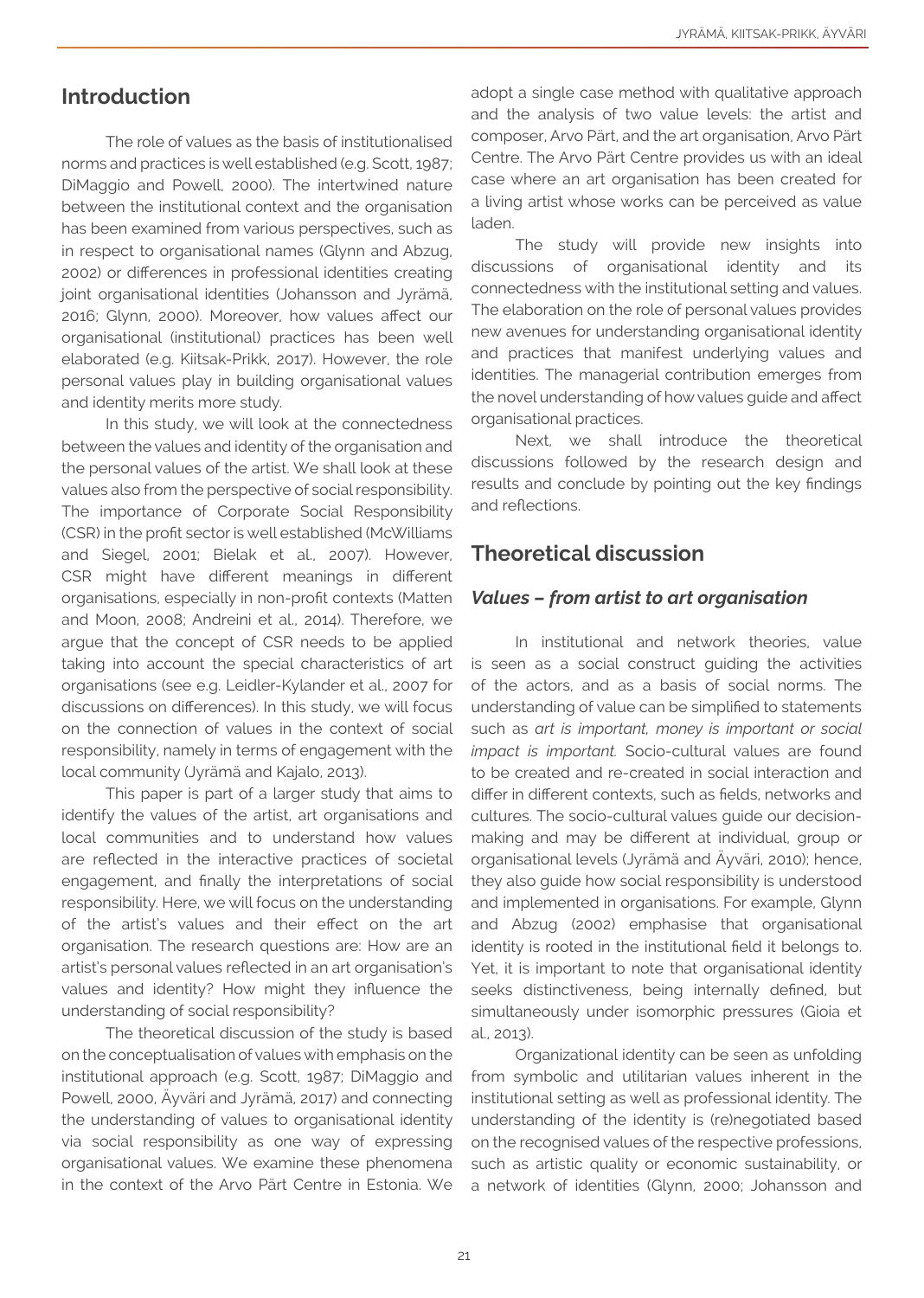Jyrämä, 2016).

The role of the institutional setting as constructing the organisational identity is well elaborated in current literature (see e.g. DiMaggio and Powell, 2000). For example, Haslam, Cornelissen and Werner (2017) present an excellent discussion of the three dominant approaches to organisational identity proposing a new framework to look at the phenomenon from different levels and perspectives. The interconnectedness of the institutional setting or social structure is inherent in all of the selected approaches and within the new model proposed. In addition, the role of value as the building block of institutionalisation is well established (see e.g. Scott, 1987.) as is the role of value(s) guiding the art organisation in multiple ways (e.g. Holden, 2006; Kiitsak-Prikk, 2017, and Jyrämä, 2002). However, the role of personal values and value in the context of organisational identity merit a closer inspection.

There are multiple ways to conceptualise value (see e.g. Äyväri and Jyrämä, 2017); in this paper we look at value as representations of social principles that are the basis of our judgements, and guide our practices at the individual and organisational level (see e.g. DiMaggio and Powell, 2000; Kiitsak-Prikk, 2017). In addition, we look at values as creating organisational identities. Organisational identity is seen as reflecting the core value of the organisation, yet the interpretation of this value changes over time and thus organisational identity is dynamic rather than static by nature (Gioia, Schultz and Corley, 2000). However, the core values identified have often been from the companies, asserting such ideas as "service or quality are at the core of our operation". It appears that the values of an individual – personal values – as the basis of organisational identity has not been dealt with as a topic. It can be assumed that personal values may change over time, as may the ways they are interpreted in an organisational setting.

We argue that an artist's personal values reflected over time in his/her discourse and artistic work create a rather distinct identity and a path that can be observed and followed in organisational sense making and identity building. When looking at personal values on an individual level, we argue in this study that an individual is constrained by the social context in his/her choice of values, not even acknowledging or evaluating the potential adoption of values that are not inherent within his/her social context, his/her institutional setting. The individual shares the rules, values and beliefs of the institutional field(s). Yet, these constraints are not conclusive, and there is room left for individual choice in response to established rules and

constraints (Jyrämä, 1999) or the adoption of different values. Therefore, an individual is not completely limited in his/her choices by rules and norms. We assume that individuals can break the rules, and act against shared values. Consequently, an individual is never completely determined by his/her social context (Crozier and Friedberg, 1980). Moreover, we acknowledge that an individual can simultaneously participate in multiple institutional fields and is, hence, faced with several value sets, sometimes even conflicting (Jyrämä, 2002; Johansson and Jyrämä, 2016; Glynn, 2000).

Next, we shall discuss organisational identity and values through the perspective of social responsibility. The conceptualisation of social responsibility can be seen as one way of looking at the value sets within an organisation.

#### *Values and social responsibility – art organisations*

Social responsibility within the non-profit context has been analysed through two levels. First, the organisation's ability to fulfil its mission, identifying the societal aims for its activities, such as *art for citizens or curing cancer.* Second, social responsibility viewed through the concept of CRS; the organisation's ability to respond to other societal issues, such as the environment or equality (Andreini et al., 2014; Cornelius et al., 2008), while also focusing on the special characteristics of arts organisations (Leidler-Kylander et al., 2007). Social responsibility has been studied from various perspectives and contexts; for example, through the analysis of social exchange and identity (e.g. Arnett, Germand and Shelby, 2003).

There are multiple conceptualisations of CSR incorporating a number of issues (e.g. Marin and Ruiz, 2006; He and Li, 2010; Kajalo and Jyrämä, 2015). The definition by Marin and Ruiz (2006) encompasses most of the main views inherent in social responsibility, namely 1) environmental sustainability, 2) philanthropy, 3) gender equality, and 4) disabled and minority issues. All of these are relevant to practically all arts or non-profit organisations. However, art and nonprofit organisations seem to find it difficult to identify and report their social responsibility. As an example, for non-profit organisations, philanthropy takes place in the form of arranging or taking part in societal activities, whereas for companies, the form is more often sponsorship or donations (see Kajalo and Jyrämä, 2015). To better encompass such activities as part of social responsibility, Kajalo and Jyrämä (2015) propose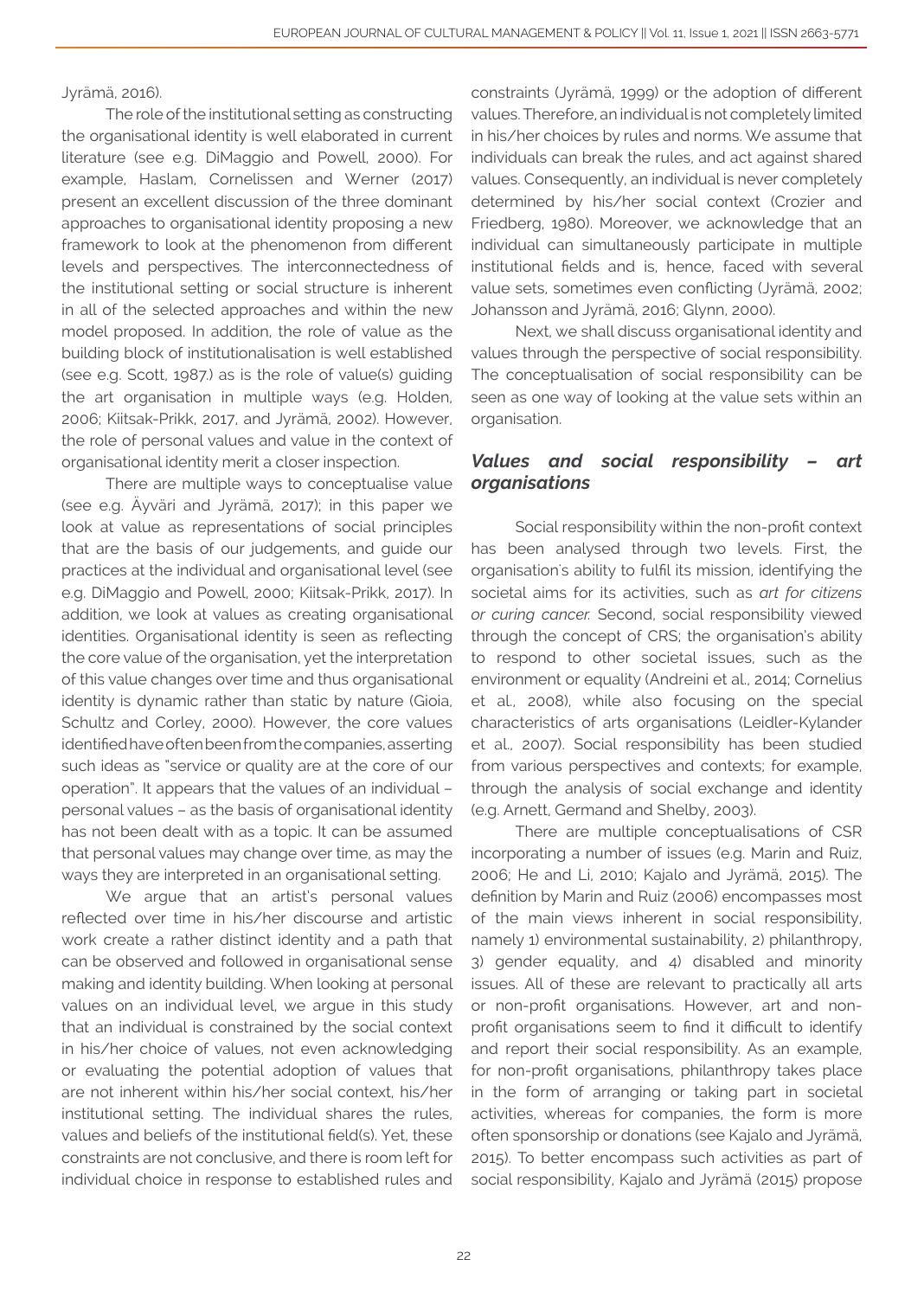contributing to the local community as an additional dimension.

## *Theoretical framework of the study*

In art organisations, as already noted above, there can be institutionally set values that are inherent to the art field, and simultaneously different professional values, for example, adopted from the professional managerial field as pointed out by Glynn (2000). In addition, we wish to acknowledge that there can be personal values derived from the artist or the artistic work guiding the organisational values and identity. However, it is important to note that there can also exist artist and/or artistic work-related values that do not affect the art organisation's value set and identity – the role of personal creative values and their effect on the art organisation are context dependent. Hence, we adopt the view that organisational value and identity is socially constructed, affected by institutional forces both from the organisational field as well as from the professional values of the organisation's members (managers, employees, stakeholders).

Social responsibility is here analysed as one way of looking at the value sets within an organisation. All the dimensions of social responsibility discovered in previous studies (e.g. Marin and Ruiz, 2006; He and Li,

2010; Kajalo and Jyrämä, 2015) are seen as relevant to arts organisations in this study. However, here we focus on one dimension in social responsibility: contributing to the local community, with insights from discussions on the social engagement (e.g. Froggett et al., 2011) and civic role (e.g. Doeser & Vona, 2016) of arts organisations. We construct our framework on the premise that organisational discourse (Glynn and Abzug, 2002) and practices (Haslan et al., 2017) are manifestations of organisational identity and values (see Figure 1).

## Research method

## *Context of the study: Arvo Pärt Centre and the composer Arvo Pärt*

The mission of the Arvo Pärt Centre (APC) is to maintain and promote the legacy of Arvo Pärt. The APC was founded by the family members of the composer in 2010. The Centre is situated 35 kilometres from Tallinn, in a pine forest near the sea. The APC is housed in the new prize-winning building with its magnificent architecture that opened in October 2018. The building contains a library with the composer's personal archive, an information centre, a small concert hall, and a cafe (see more on the APC website 2019 [https://www.](https://www.arvopart.ee/en/). ) [arvopart.ee/en/\).](https://www.arvopart.ee/en/). )



FIGURE 1. THE FRAMEWORK OF THE STUDY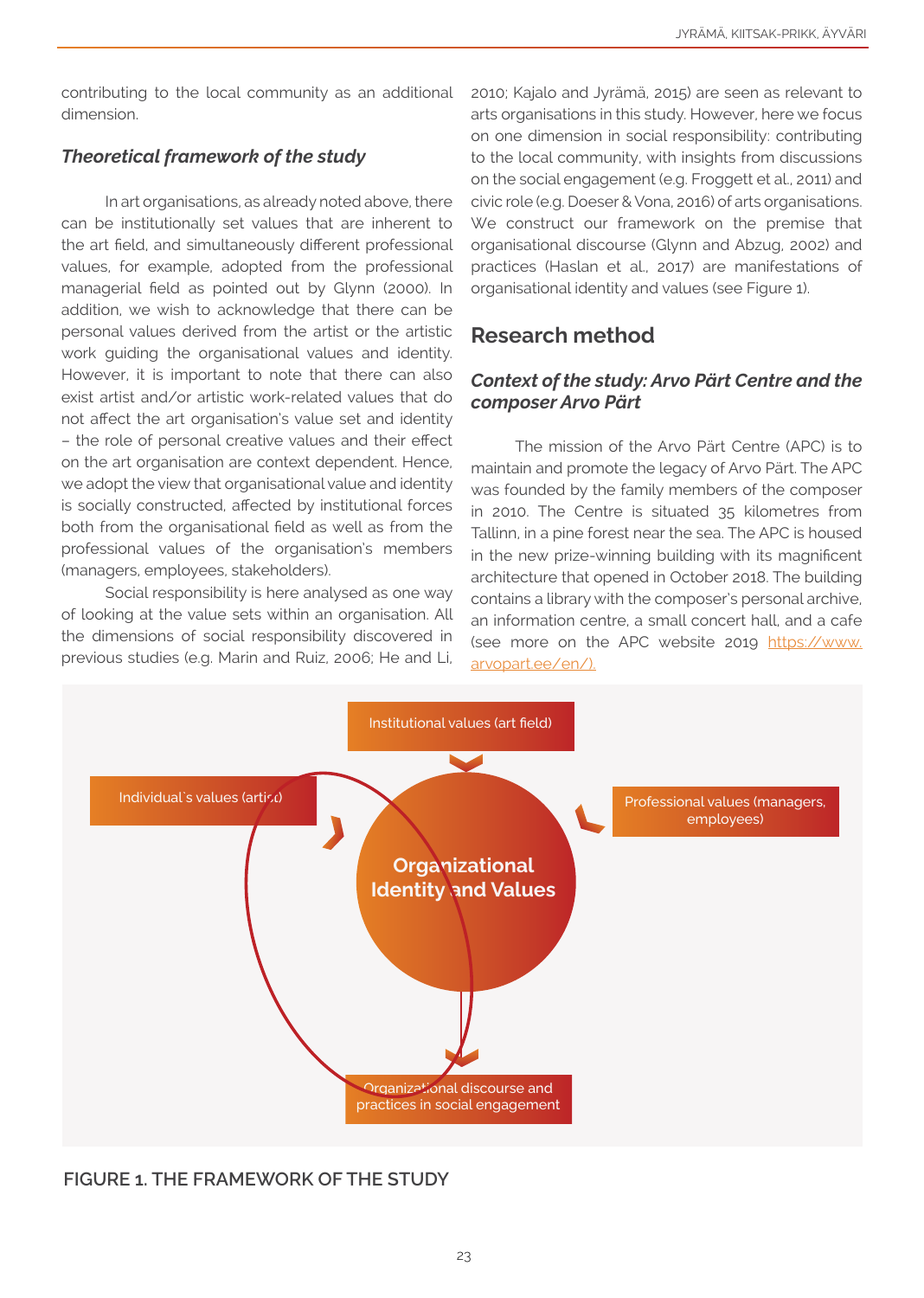The composer Arvo Pärt has for eight years in a row been given the title of the "the world's most performed living composer" by the classical music event database, Backtrack (Tambur, 2019). He is considered the boldest innovator of 1960s Estonian music by bringing modernist techniques to his early compositions. His music is recognised by the meditative tintinnabuli style. As a person, he is known for his unique life philosophy and its expression in the compositions, and his personal approach to sound, silence and word (APC website, 2019).

The Arvo Pärt Centre has 15 employees. It is funded (approx. 50%) by the Ministry of Culture, as well as the composer's family and private sponsors. In addition, it has self-earned revenue. The APC is a non-governmental organisation – a private foundation with a representative of the Ministry of Culture on the organisation's board. The investment of nine million euros for the new building was covered by the state. The APC hosts exhibitions, music events, and the space can be hired for selected events. The permanent content includes a film about Arvo Pärt, an exhibition of photographs of his life and the library services. The APC also has rooms for visiting researchers.

#### *Data collection and analysis*

We adopted a single case study approach because of the complexity of the phenomenon under study (e.g. Stake, 2000). The APC is an ideal case for studying the way an artist's personal values interact with the art centre, as the APC was built around the living artist; hence, phenomena can be discovered in a unique setting. We used several data collection methods, including document analysis, in-depth interviews, writings and studies on the artist, and reviews from mainstream media to facilitate an understanding of the phenomena under study (Yin, 2009). These different data collection methods were used (Yin, 2009; Flyvberg, 2006) to gain a deeper understanding of the case (Patton, 2002), and the interrelationships between the identified three levels of analysis (Stake, 2000). The rich case data provide us with multiple discursive practices to bring forth the values and their manifestations.

The data consists of in-depth face-to-face interviews with the key managers of the APC, organisational documents (e.g. development plan, homepage), other documents, such as speeches given by Arvo Pärt and his interviews, as well as interviews with conductors playing Pärt's music (approximately 35,000 words in total). The face-to-face interviews

lasted from 45 to 60 minutes and were recorded and transcribed.

The method of analysis applied in the study is qualitative content analysis. The data analysis proceeded from the identification and categorisation of various statements of values. Values were also discovered from practical examples and statements in the documents. Analysis of the qualitative research material focused in particular on how the organisational members describe the relationships between the Centre and the artist and his family, and the ways the artist makes sense of his relationship with society and his own and scholar's interpretations of the underlying values. Each new piece of information was compared to the current state of understanding of a particular aspect, and sometimes previous conceptions were revised due to the new data: hence previous readings of data informed later analysis, while subsequent assessment permitted the researchers to identify patterns in the data not identified in the initial analysis (see e.g., Miles & Huberman, 1994).

Reliability and validity in qualitative research are connected to the credibility of data collection and analysis but also generalizability to theories instead of populations (e.g. Yin, 2009). Reliability and validity are enhanced by linking the analysis to previous studies and by showing the analysis path throughout the study (Wallendorf and Belk, 1989). The theoretical basis, when setting the key research questions, improves the internal validity (the content validity), which is also strengthened using triangulation via the multiple sources of data collected (Patton, 2002). External validity was improved using comparisons with existing studies and theoretical conceptions.

## Findings

In this chapter, we shall first look at the personal values of the composer Arvo Pärt viewed from his writings, speeches, and analyses of his works. Then we will reflect on these based on the interpretations made by the APC managers and manifested in the APC's practices, followed by an analysis of the values from a social responsibility perspective. The results are elaborated upon with respect to personal values, the institutional setting and professional perspectives. The analysis is divided into two distinct timelines – construction of the APC and operational phases.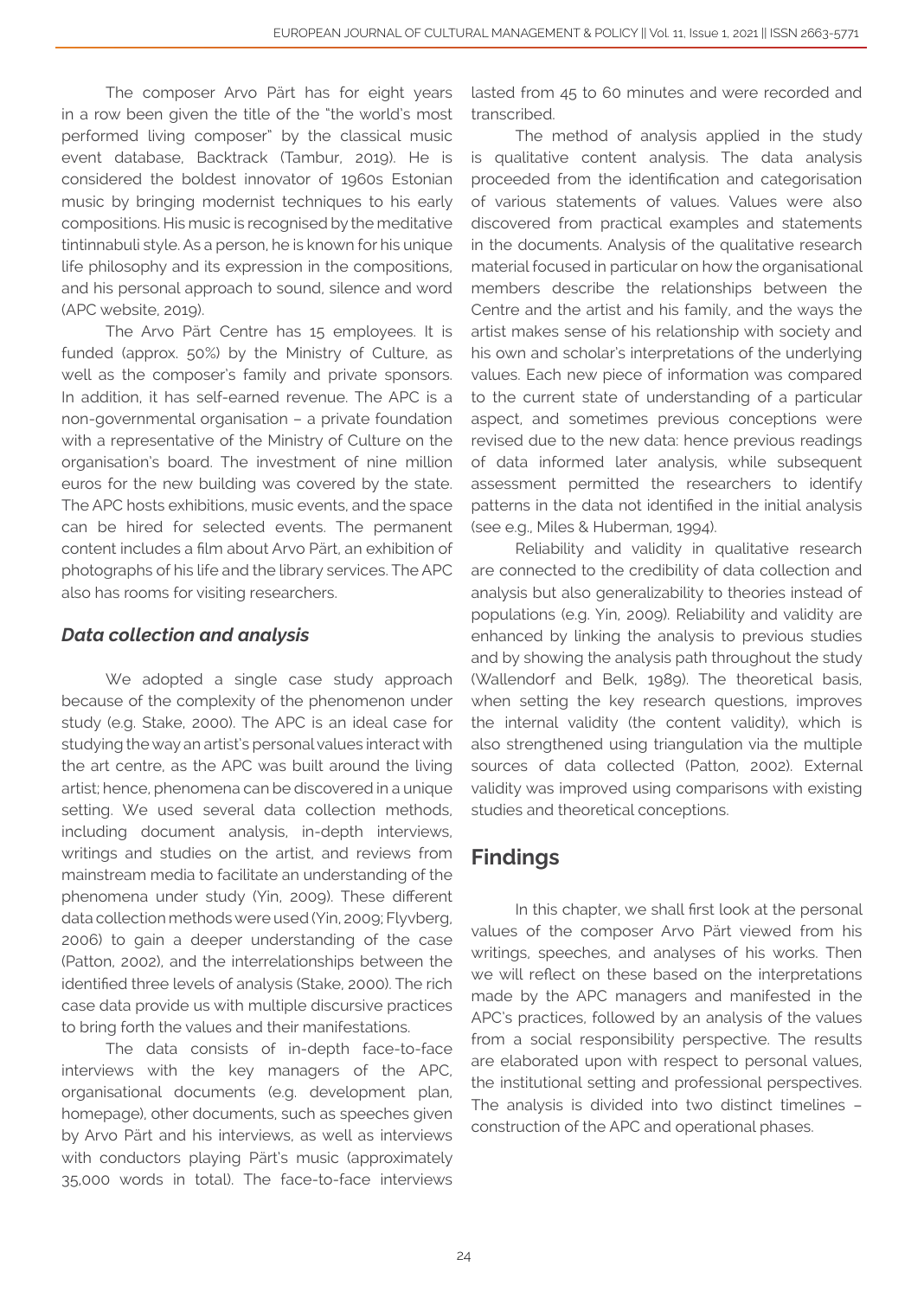#### *The composer Arvo Pärt and his music*

Arvo Pärt's music and his personal values or worldviews have been extensively studied (e.g. Siitan, 2017; Merisalu, 2014), yet few thorough studies of his works and life have been published. Pärt writes notes and philosophical reflections on his work in diary format but has not published these. The keywords connected to Pärt's music are, among others, sacred, silence, solidness, simplicity and humility. He is openly Christian in the Orthodox faith and has a strong emphasis on values connected to respect for life and nature. These values can be detected from his public speeches and writings.

His music is strongly rooted in sacral, intimate, personal faith, yet it speaks to a very wide audience. Siitan (2017) writes: "Throughout his compositions, Arvo Pärt has sought the congruity of music with universal laws of harmony and a Pythagorean notion of the cosmos' numerical structure". In addition, he (Siitan, 2017) points out that "Already in the 1960s, the composer experimented with various means of structuring that pass from work to work and later shaped his compositions in the tintinnabuli style".

The CEO and long-time programme manager of the APC clarified that important values are based on Christianity and charity (in the sense of love for one another). "His music, his tintinnabulate style, is based on Christianity. If we think about his personal values, it is Christianity" (CEO). Pärt's life philosophy is that people should love one another and there are no rules that he would place on others, but he is extremely modest. As highlighted by the CEO: "The Hospitality that he has in him...If someone knocked on the door even if we were not open, the door would be opened. At that moment, we would have to put the coffee and cakes on the table...to maintain this feeling of coming home" (CEO).

Hence, to summarize, Arvo Pärt's personal values are characterised by Christianity, respect for life and nature as well as modesty. Next, we shall look at how his personal values are reflected in the APC's identity and values.

#### *Arvo Pärt's personal values in the identity and values of the APC – construction phase*

The APC formulated a list of the Centre's values when it was established prior to the building of the Centre's new building (see Appendix 1). The list of values was developed with the staff, Pärt's wife, and to some extent with Arvo Pärt himself. For example, the vision/aim of the APC states: "Christian values are expressed in a discrete, non-intrusive manner, yet with courage". The CEO of the APC ponders that the values of the organisation could be seen as controversial or paradoxical but sees a close connection to Arvo Pärt's personal values.

These values guide the practices of the APC. For example, they were included in the architectural competition documents, and they guided the choices during the construction process. Reflections on Pärt's personal values can be detected from the location of the APC; for example, in a forest to represent his respect for nature as remembered by the CEO: "(guidelines from the composer) the Centre should provide the possibility to take time, to think, to go deeper into some topics and this kind of thing is nice in the middle of nature (CEO)". In addition, the perseverance of nature and the harmony between the building and the surrounding environment was seen as important. There are plenty of small examples of managerial decisions concerning the building which reflect the worldview and values of the composer: In selecting an elevator to take visitors up the tower, a slow one was deliberately chosen to stress the necessity to take time and focus as the composer focuses within his music. Or, choosing to create a walkway through the forest to the Centre from a distant carpark (rather than building a carpark right next to it).

The appreciation of nature is an aspect the APC has always had in its essence. For example, the Centre avoided taking trees down as much as possible during the construction of the building. The management made a clear decision to plant more trees for each one taken down. Nature and the forest are integrated deeply into the building and the outdoors is seamlessly incorporated with the interior. The visitors are gently reminded to "let the blueberries grow" and not to step off the walkway. The blueberries growing next to the building were all replanted. Ecological responsibility is rather an unwritten mindset, not set in the strategic plans and not measured, but part of the organisational identity. In addition, the value of the Christian religion can be seen as the APC contains a small chapel.

#### *Arvo Pärt's personal values in the identity and values of the APC – operational phase*

Arvo Pärt's specific approach to life and tasks is transferred to the Centre. The staff meets the composer regularly and they have joint discussion sessions where the composer explains the background and contexts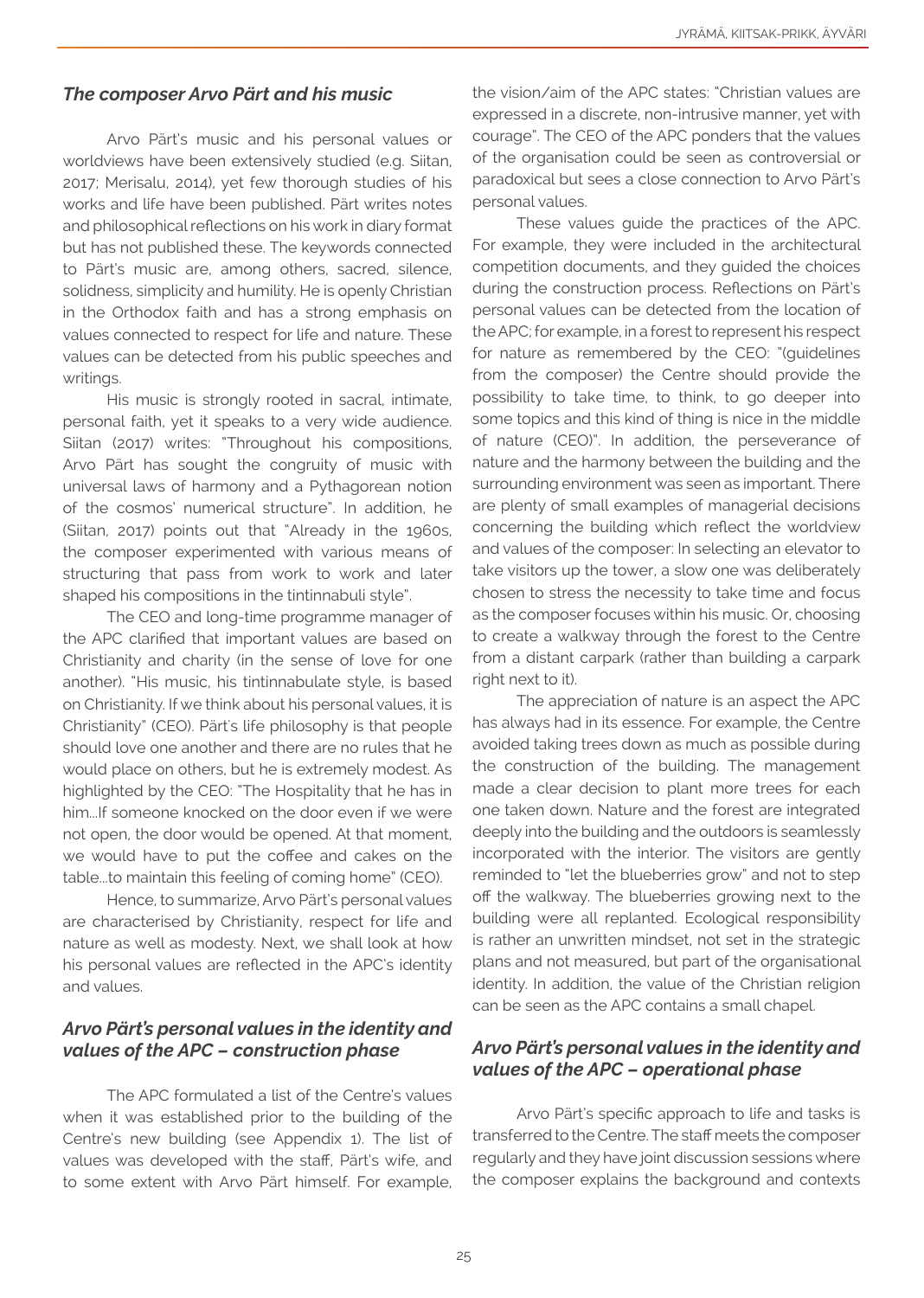of his works to the staff. "We, Arvo Pärt, his wife and our staff have had those sessions for 5–6 years, and intuitively we follow the ideas behind his music. But if there are too many people and staff turnover, of course, it (the transfer of values) can be challenging" (CEO). The CEO sees this transfer of values as a privilege; the values are grasped through what the composer expresses.

These values are also seen to be carried through the employed people: "It is not only the room that influences the people; it is still those who welcome them here" (Programme manager). There have been conscious choices concerning recruiting new employees to ensure the recruitment choices are inline with the main values of the organisation. When hiring key people, the closest family members of the composer were involved in the selection. In addition, a decision was made to not increase the team too much "because then we can't have this core of the people who are carrying the values" (CEO). For example, the respect of religiousness is part of the inherent values of the organisation. As described, "but not every person on the team is going to church. In addition, not everyone goes to the same church... Many of them go, but they go to different churches and that is not obligatory. But on the other hand, if you are against any religion, then you can't work here" (CEO).

The organisational values and identity have other less publicised elements from the personal values of Arvo Pärt, such as a readiness to detach. This derives from the composer's long-term connection to a Greek Orthodox monastery in Essex, Great Britain. All the team members have had the opportunity to go there and live there for one week, but this is not mandatory. The sense of humour and playfulness inherent in Arvo Pärt's music (Merisalu, 2014) is considered to be important: "the objective of the APC is to be creative and playful rather than be a deeply serious sanctuary" (see Appendix 1).

In addition, the search for a perfect solution is a guiding value for the APC. Pärt has said in one of his few interviews: "If there were no continual effort to start from the beginning there would be no art. I cannot help but start from scratch. I am tempted only when I experience something unknown, something new and meaningful for me. It seems, however, that this unknown territory is sooner reached by way of reduction than by growing complexity." (Smith, 1999). As reflected by the CEO: "Arvo starts from zero practically every day. You have to have the courage to set the things aside and say let us start again. If we feel that this is not perfect, we are not giving it out. This is why we still don't have a permanent exhibition... but it will come!"

To summarise, the APC has adopted several of Arvo Pärt's personal values as their organisational values and identity. The values are transferred through personal contact and discourse and by isomorphic forces. These values guide the everyday practices as well as strategic vision of the Centre. The composer is seen as a role model and his views and those of his family are respected guidelines for the APC. Next, we shall look at values from the perspective of social responsibility.

#### *Arvo Pärt's personal values in the identity and values of the APC – social responsibility perspective*

Arvo Pärt has explained his understanding of social responsibly in one of his few interviews (Huizenga, 2014.): "The social responsibility of a person consists in being responsible before God and before your own soul. If both of these were in order, then responsibility before society would function automatically. But if you begin with the social aspect, then you can never know where it may all lead and how the good intentions may end. If there is no divine dimension in social activity and it all stays merely at the human level, then we have to accept the world as it is now."

The interviews with the staff representatives reflected the importance of responsibility starting from the human, essentially personal level, pointing out social responsibility proceeding from and for the people who work there, but also towards the people who visit and work with the APC. Social responsibility was expressed as caring about the employees. This is reflected in everyday practices such as sharing lunches together after the joint discussion sessions; paying attention to work-life balance; being polite and avoiding internal fights and intrigues. Social responsibility is also interpreted as accessibility irrespective of financial pressures. Due to the APC's use of public funding, there is accountability to the state/government and the activities have to be open to the public.

The role of contributing to the local community was only expressed when probed. The CEO explains that the relationship between the APC and the locals in the village is developing gradually, starting from the composer having his home in the village, and using an existing small private house for the archive. The neighbouring households were engaged and informed from the early stages of the planning for the new building and their concerns were taken into account. The neighbours are provided free access to the concerts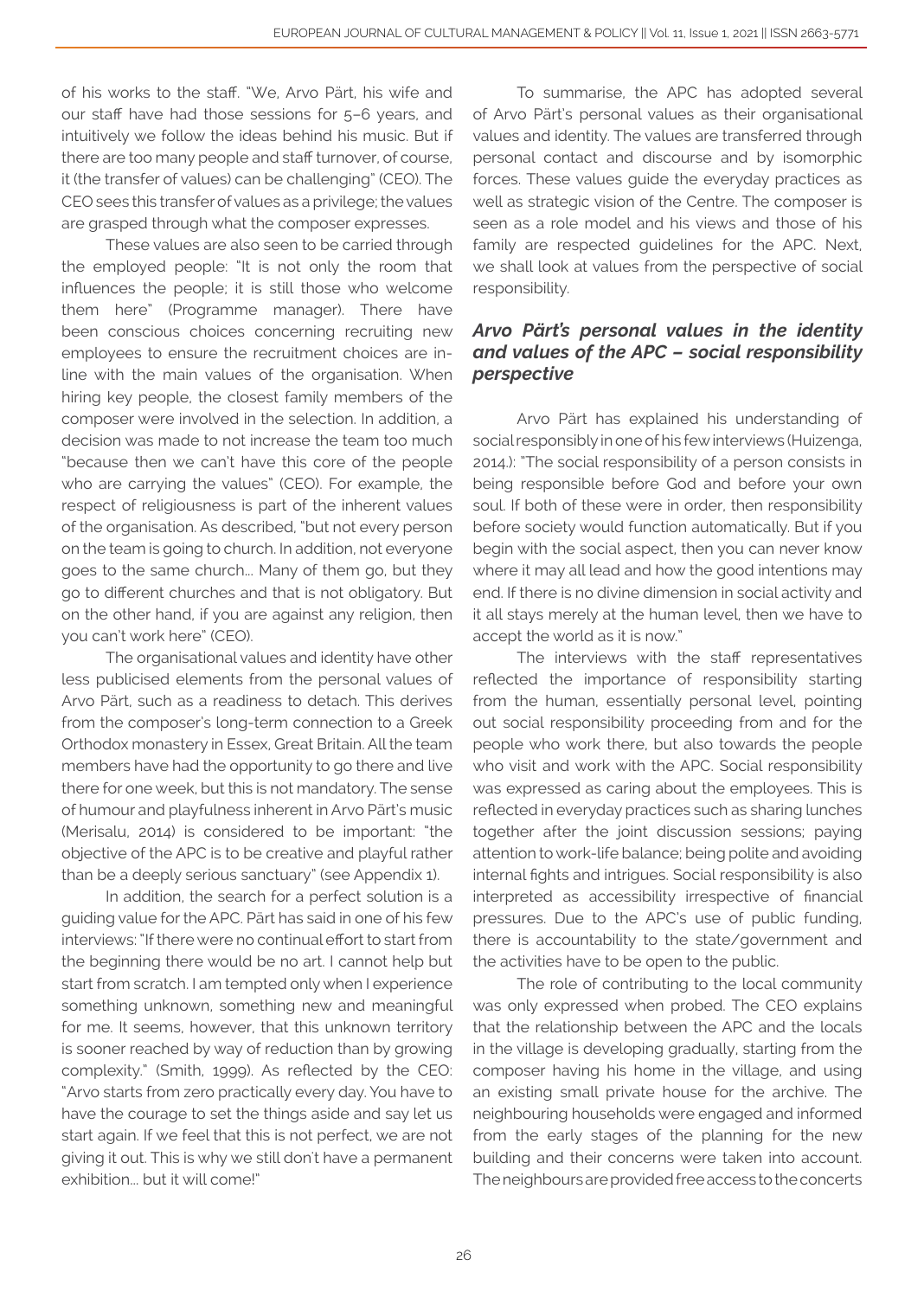and the APC, and local schools and kindergartens can use their facilities rent-free. Local people are prioritised as volunteers or subcontractors. Pärt's values have influenced some of the social engagement activities; for example, bird boxes were made together with local school children, on the initiative of the APC, and they were jointly installed on the trees surrounding the Centre out of respect for nature. The CEO claims that locals "actually feel that we are here, and they are coming here as well".

To summarise, social responsibility is seen as a mainly internal responsibility and the role of the organisational values is not reflected through the perspective of social responsibility even though, for example, the societal engagement with locals reflects these values.

## Discussion and conclusions

Our results point out that in the case of the APC, the artist's personal values strongly affect the Centre's value base and identity. The art organisation has adopted the artist's values as a basis for their own organisational value setting; this is even more emphasised due to the active participation of the artist in the organisation's daily life. However, these results cannot be generalised across art organisations, as the APC presents a unique case. Nevertheless, this study shows interesting avenues for further research to explore the role of individual, personal values in organisational value creation. In particular, the results are relevant in the field of arts, where the roles of individuals are often emphasised (e.g. Jyrämä, 2002).

The theoretical contribution of this study builds from a novel understanding of the role that personal values may play in organisational values and identity building. The connectedness of personal values and organisational values merits more study to see how this is manifested in other organisations. Moreover, we can note that the identified personal values are connected to the institutional setting and historical context of the person's life. For example, Pärt's values reflect the values of the art field in terms of the importance of art in society and at the same time, as he has stated, he has lived a significant portion of his life within the Soviet regime, and he would not have become who he is now without that (Merisalu, 2014).

In addition, we discovered some balancing between the art field and managerial values within the Arvo Pärt Centre. This finding supports findings from previous studies on the role of professional values (Glynn, 2000). The management struggles to balance core values and economic success. Moreover, the employees would like to keep the inherent values of slowness. Success in terms of increasing visitor numbers might detract from maintaining a close connection with Arvo Pärt and his personal values. To ensure continuity in the values base and organisational identity, the Centre has decided to limit the number of excursions/group tours. This also refers to an interesting phenomenon, where the values of the institutional field of the arts dominates the values of the managerial field.

#### *Managerial implications*

The results of our study provide interesting insights for managers. The findings point out the vulnerability of an art organisation creating its identity and value base through close dialogue with an artist to ensure the transfer of personal values. If this connection is broken, the organisational identity and value base might become lost as they are based on personal interaction. This personal connection could be replaced with a more analytical relationship with regard to the artist's personal values. In addition, this strong personal relationship with the living artist might hinder the growth of the team and organisational development. Yet, on the other hand, the advantages of a strong connection with personal values embodies a true mission-driven organisation with a strong value base and identity: an organisation that carries its message not only via programmes and content, but also via small details and through each staff member.

In terms of looking at social responsibility and its connection to organisational values and identity, if the value base is strong yet narrow, this might discourage the organisation from even considering potential ways of building social responsibility, for example, through societal engagement.

## **REFERENCES**

- ANDREINI, D.; PEDELIENTO, G.; SIGNORI, S. (2014) CSR and service quality in nonprofit organizations: the case of a performing arts association. *International Journal of Nonprofit and Voluntary Sector Marketing,* 9 (2), 127142.
- ARNETT, D. B.; GERMAN, S. D.; HUNT, S. D. (2003) The Identity Salience Model of Relationship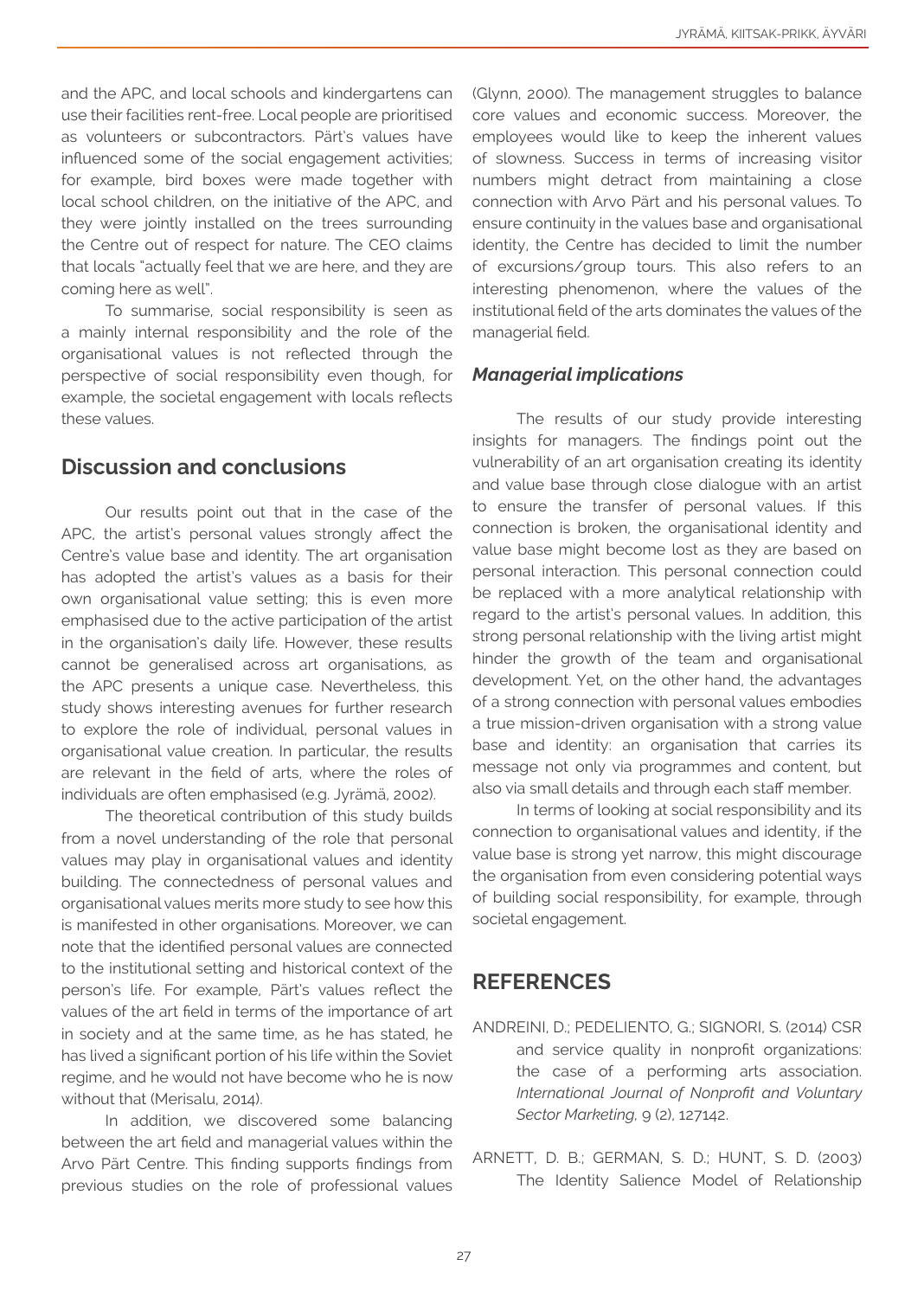Marketing Success: The Case of Nonprofit Marketing. *Journal of Marketing,* 67 (2), 89105.

- BIELAK, D.; BONINI, S.M.; OPPENHEIM, J.M. (2007) CEOs on strategy and social issues. *McKinsey Quarterly,* 4, 812.
- CORNELIUS, N.; TODRES, M.; JANJUHA-JIVRAJ, S.; WOODS, A.; WALLACE, J. (2008) Corporate social responsibility and the social enterprise. *Journal of Business Ethics,* 81 (2), 355–370.
- CROZIER, M.; FRIEDBERG, E. (1980) Actors and Systems. *The Politics of Collective Action.* Chicago: University of Chicago Press.
- DIMAGGIO, P.J.; POWELL, W.W. (2000) The iron cage revisited institutional isomorphism and collective rationality in organizational fields. In J.A.C. Baum; F.D. Dobbin (eds.), *Economics meets sociology in strategic management* (pp. 143166). Bingley, UK: Emerald Group Publishing Limited.
- DOESER, J.; VONA, V. (2016) *The civic role of arts organisations: A literature review for the Calouste Culbenkian Foundation.* London, UK: King's College.
- GIOAI, D.A; PATVARDHAN, S.D; HAMILTON, A.; CORLEY, K. (2013) Organizational Identity and Change. *The Academy of Management Annals,* 7 (1), 123–192. [http://dx.doi.org/10.1080/19416520.2013.762225](http://dx.doi.org/10.1080/19416520.2013.762225 )
- GLYNN, M.A. (2000) When Cymbals become Symbols: Conflict over Organizational Identity within a Symphony Orchestra. *Organization Science,* 11 (3), 285298.
- GLYNN, M.A.; ABZUG, R. (2002) Institutionalizing identity: symbolic isomorphism and organizational names. *Academy of Management Journal,* 45 (4), 267–280.
- FLYVBERG, B. (2006) Five Misunderstandings about Case-Study Research. *Qualitative Inquiry,* 12 (2), 219245.
- FROGGETT, L.; LITTLE, R.; ROY, A.; WHITAKER, L. (2011) *New Model Visual Arts Organisations & Social Engagement.* Preston, UK: University of Central Lancashire.
- HASLAM, A. P.; CORNELISSEN, J. P.; WERNER, M. D. (2017) Metatheories and Metaphors of Organizational Identity: Integrating Social Constructionist, Social Identity, and Social Actor Perspectives within a Social Interactionist Model. International Journal of Management Reviews, 19, 318-336. [https://](https://doi.org/10.1111/ijmr.12150 ) [doi.org/10.1111/ijmr.12150](https://doi.org/10.1111/ijmr.12150 )
- HUIZENGA, T. (2014 June 2) The Silence and Awe of Arvo Pärt. Interview with Arvo Pärt. NPR Classical. Retrieved 5 May 2019 from [https://www.npr.org/sections/](https://www.npr.org/sections/deceptivecadence/2014/06/02/316322238/the-silence-and-awe-of-arvo-p-rt ) [deceptivecadence/2014/06/02/316322238/](https://www.npr.org/sections/deceptivecadence/2014/06/02/316322238/the-silence-and-awe-of-arvo-p-rt ) [the-silence-and-awe-of-arvo-p-rt](https://www.npr.org/sections/deceptivecadence/2014/06/02/316322238/the-silence-and-awe-of-arvo-p-rt )
- HOLDEN, J. (2006) Cultural value and the crisis of legitimacy. London: Demos.
- JOHANSSON, T. & JYRÄMÄ, A. (2016). The Network of Organizational Identities in the Formation of a Cultural Joint Venture: A Case Study of the Helsinki Music Centre. International Journal of Arts Management, 18(3), 6778.
- JYRÄMÄ, A. (2002) Contemporary Art Markets Structure and Actors: *A Study of Art Galleries in Finland, Sweden, France and Great Britain.* International Journal of Arts Management, 4 (2), 5065.
- JYRÄMÄ, A. (1999) Contemporary Art Markets: Structure and practises – *A study on art galleries in Finland, Sweden, France, and Great Britain.* Doctoral dissertation. A-160. Helsinki, Finland: Helsinki School of Economics.
- JYRÄMÄ, A.; ÄYVÄRI, A. (2010) Marketing contemporary visual art. *Marketing Intelligence and Planning,* 28 (6), 723735.
- JYRÄMÄ, A.; KAJALO, S. (2013) Building a Strong Brand for an Arts Organization: the Role of Contribution to Local Communities and Social Responsibility. 39th Annual Social Theory, Politics and the Arts Conference, Seattle, USA October 2426, 2013.
- KAJALO, S.; JYRÄMÄ, A. (2015) Exploring the Dynamics of Corporate Social Responsibility and Brand Loyalty. American Marketing Association (AMA) 2015 Winter Marketing Educators' Conference, February 1315, 2015, San Antonio, USA.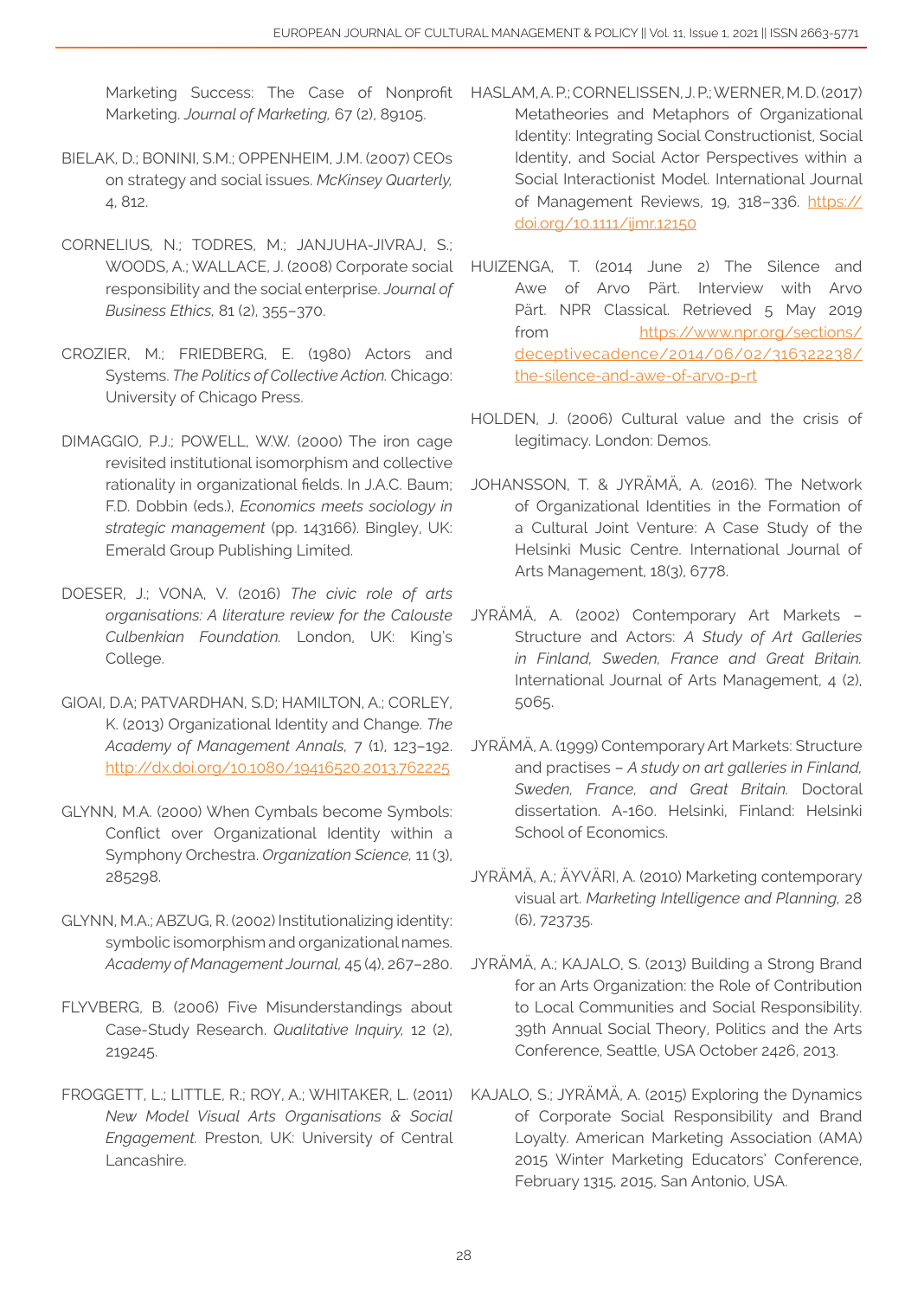- KIITSAK-PRIKK, K. (2017) Legitimacy and Social Impact in the Context of Changing Public Cultural Organizations. *The Journal of Arts Management, Law, and Society,* 47 (2), 105117. [https://doi.org/1](https://doi.org/10.1080/10632921.2016.1255288 ) [0.1080/10632921.2016.1255288](https://doi.org/10.1080/10632921.2016.1255288 )
- LAIDLERKYLANDER, N.; QUELCH, J.A.; SIMONIN, B.L. (2007) Building and valuing global brands in the nonprofit sector. *Nonprofit Management and Leadership,* 17 (3), 253277.
- MARIN, L.; RUIZ, S. (2007) I need you too!" Corporate identity attractiveness for consumers and the role of social responsibility. *Journal of Business Ethics,* 71 (3), 245260.
- MATTEN, D.; MOON, J. (2008) Implicit and Explicit CRS: a conceptual framework for a comparative understanding of corporate social responsibility. *Academy of Management Review,* 33 (2), 404424.
- MCWILLIAMS, A.; SIEGEL, D. (2001) Corporate social responsibility: A theory of the firm perspective. *Academy of Management Review,* 26 (1), 117127.
- MERISALU, M. (2014, July) Arvo Pärdi muusika aitab kuulajatel iseennast leida. *Tarto Ulikooli Ajakiri,*  7 (2429), 1215. [https://www.ajakiri.ut.ee/](https://www.ajakiri.ut.ee/artikkel/589 ) [artikkel/589](https://www.ajakiri.ut.ee/artikkel/589 )
- PATTON, M. Q. (2002) *Qualitative Research and Evaluation Methods.* Thousand Oaks: Sage Publications.
- SIITAN, T. (2017) Sounding structure, structured sound – Sounding the Sacred. Conference of the Sacred Arts Initiative, the Arvo Pärt Project at St. Vladimir's Seminary, May 14, 2017. The Orthodox Christian Studies Center of Fordham University, Fordham's Lincoln Center campus, New York, USA. Retrieved 4 April 2019 from [https://www.sacredartsinitiative.com/](https://www.sacredartsinitiative.com/soundingvideos/2018/6/17/tintinnabuli-in-musical-and-geopolitic) [soundingvideos/2018/6/17/tintinnabuli-in](https://www.sacredartsinitiative.com/soundingvideos/2018/6/17/tintinnabuli-in-musical-and-geopolitic)[musical-and-geopolitical-context.](https://www.sacredartsinitiative.com/soundingvideos/2018/6/17/tintinnabuli-in-musical-and-geopolitic)
- SMITH, G. (1999, autumn) An interview with Arvo Pärt: Sources of Invention. The Musical Times, 140 (1868), 1922, 2425. DOI: 10.2307/1004490
- SCOTT, W.R. (1987) The adolescence of institutional theory. *Administrative Science Quarterly*, 32 (4), 493511.
- STAKE, R. E. (2000) Case Studies. In N. K. Denzin, & Y. S. Lincoln (eds.), *Handbook of Qualitative Research*  (2nd ed., pp. 435–454). USA: Sage Publications.
- YIN, R. (2009) *Case Study research: Design and Methods*. 4th ed. Thousand Oaks: Sage Publications.

## APPENDIX 1

- Excerpts from the "Visions for the Arvo Pärt Centre" (Provided by the CEO, prepared for the public procurement of APC building).
- 1. The Arvo Pärt Centre is like a small "private university".
	- The Centre encourages teaching, learning, research, creation and creativity.
	- The Centre is a vibrant environment, not a museum.

/…/

- The Centre is unconventional.
- · Christian values are expressed in a discrete, non-intrusive manner, yet with courage.
- 2. The archive is the heart of the APC.
	- All activities of the APC emanate from the archive, which is like a source or a seed for the Centre.
	- The archive is unique, as the composer himself participates in compiling it.

/../

3. The objectives of the APC are to be a

/…/

- Carrier of an intellectual message; to elaborate/explain/reflect upon the message of Arvo Pärt and his music
- An environment that in every detail corresponds to the character of the music of Arvo Pärt
- Meeting place that brings people interested in the heritage of Arvo Pärt together
- Creative and playful, rather than a serious sanctuary

/.../

- 7. The Centre is characterised by the following:
	- COURAGE to create a totally unique (alternative) centre
	- **Purity** 
		- **Authenticity**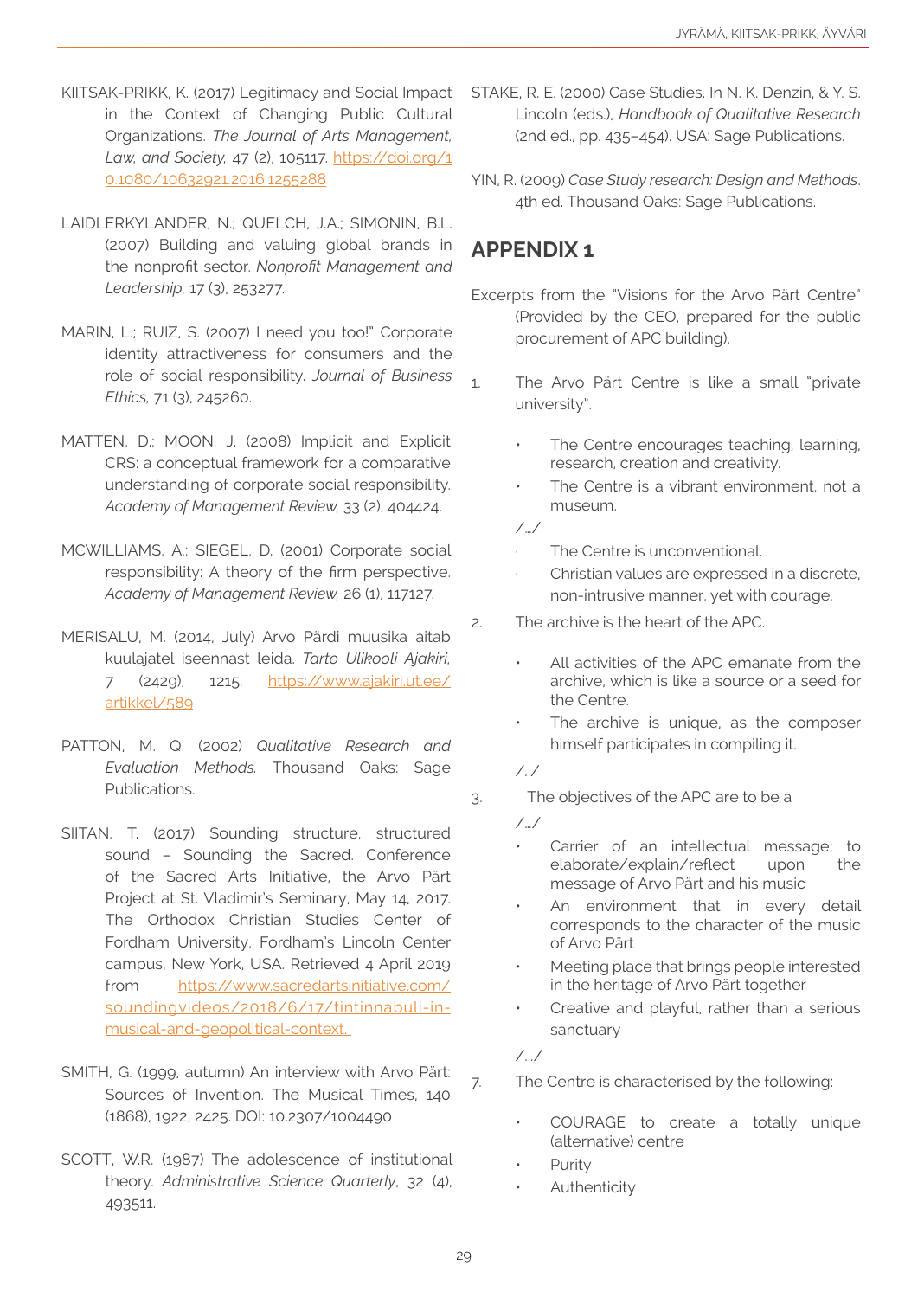- Simplicity
- **Radicality**
- **Asceticism**
- **Ethereality**
- **Tenderness**
- **Concentration**
- A pearl, not a mammoth
- Grand and intimate
- Simultaneously warm, cosy, rigorous and powerful.

To cite this article:

JYRÄMÄ, A.; KIITSAK-PRIKK, K.; ÄYVÄRI A.(2021). The art organisation's societal engagement – do the artist's values matter?. *European Journal of Cultural Management and Policy,* 11 (1), pp. 20-30.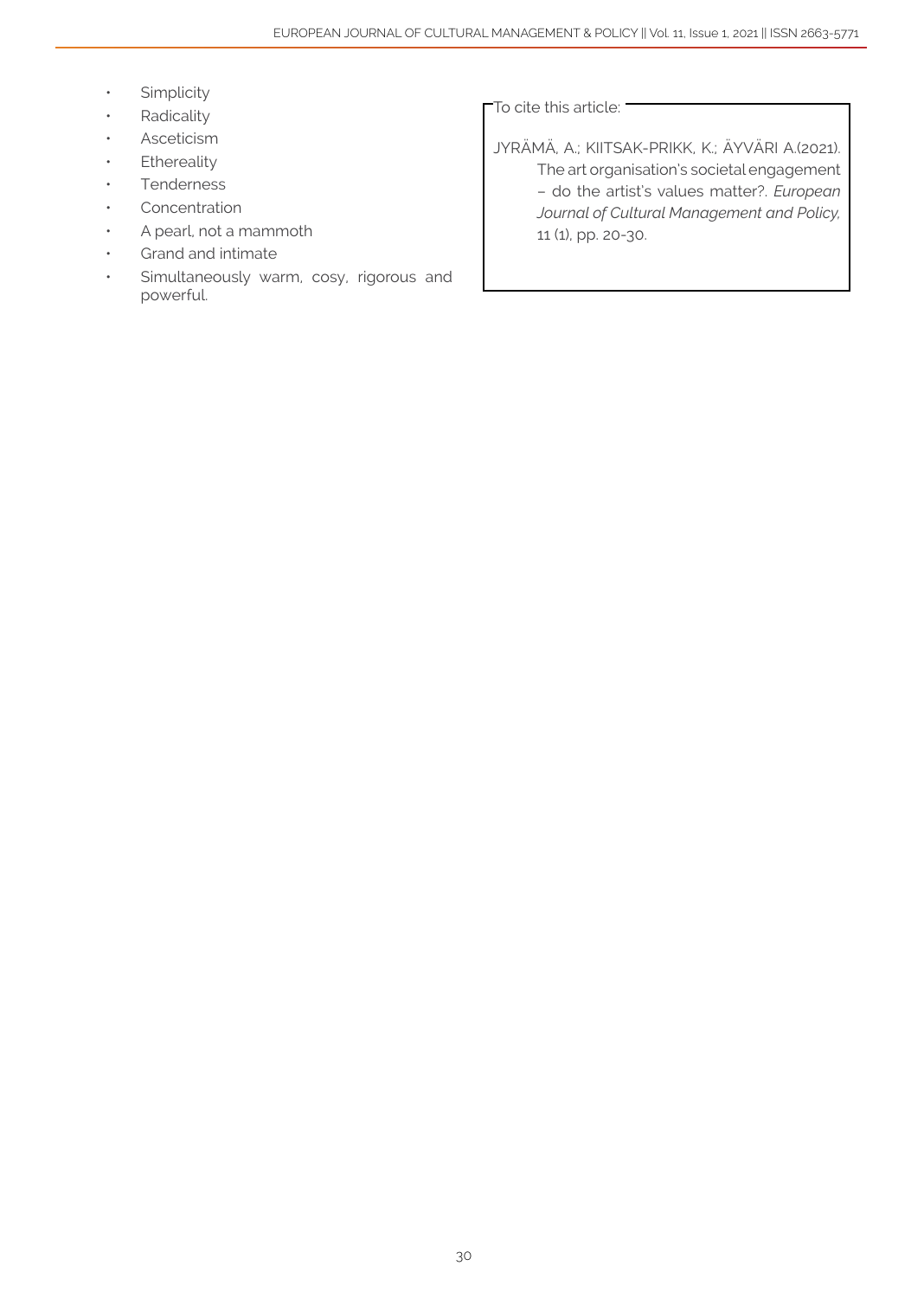## Communicating the needs of a sector in times of crisis: European cultural networks, advocacy and forward-looking cultural policies

Matina Magkou University of Côte d'Azur, France stamatina.magkou@univ-cotedazur.fr

#### **ABSTRACT**

European cultural networks have been key actors in the European cultural sphere, but their advocacy potential has not been substantially documented. The Covid-19 crisis presented a unique moment for cultural networks to voice the needs of a sector, underline its value and contribute actively in forward looking cultural policies. In times where trust arises as a way to look forward, cultural networks provide the plat through a transnational perspective. The article examines the work of the European cultural networks from the early days of the pandemic until today through the advocacy lenses. Rather than providing an analysis of the main issues raised, the aim of the paper is to capture a moment in time that given its fluidity is in a constant evolution and make a contribution to understanding European cultural networks as transnational advocacy actors and rightful participants in the shaping of forwardlooking cultural policies.

#### Keywords:

Cultural networks

Covid-19

transnational advocacy networks

cultural value

cultural policies

Europe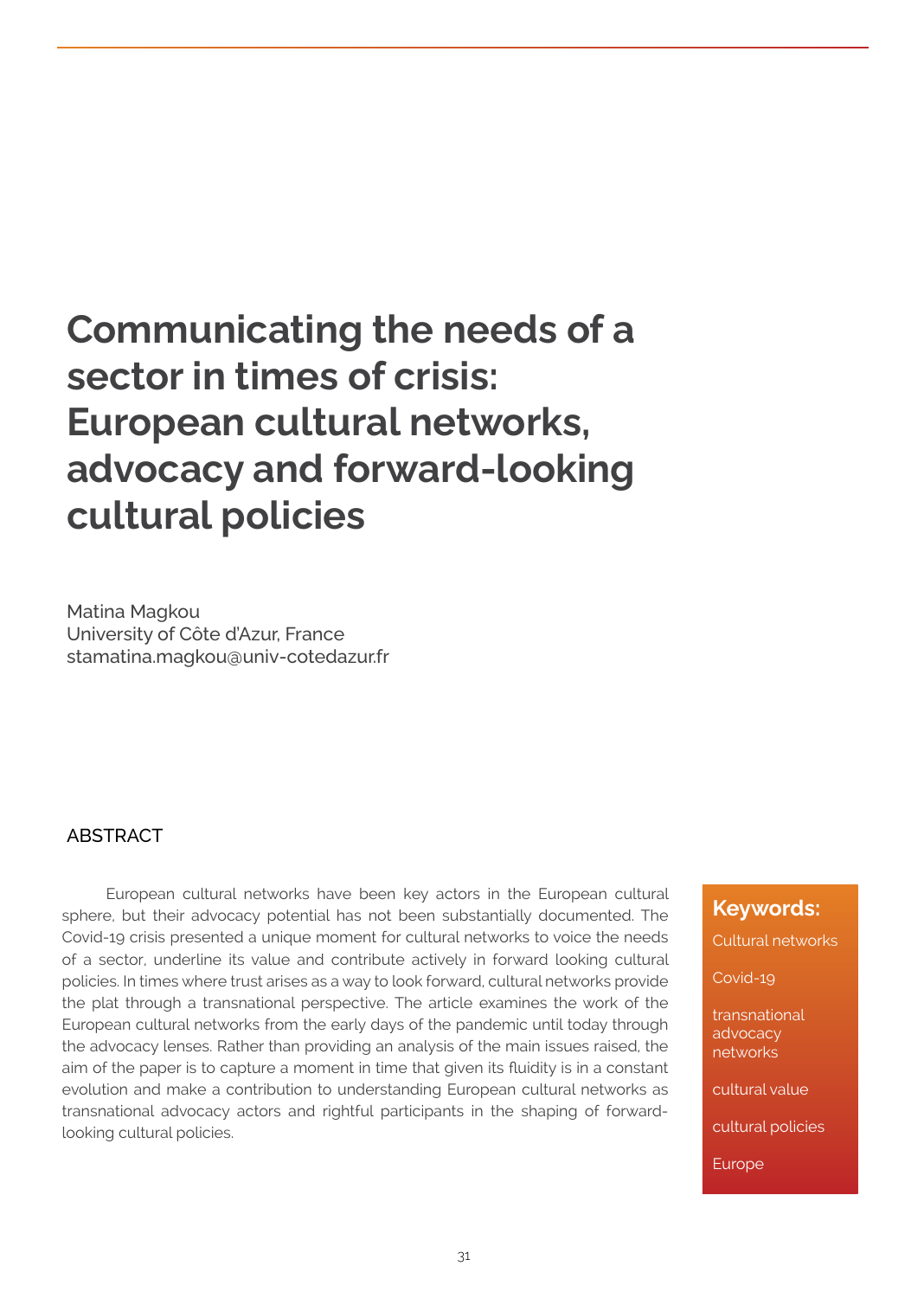## Introduction

In a book written 10 years ago under the title 2014: how to survive the next world crisis, the author claims that current challenges imposed by globalisation, lead us "towards an ideal of ever-closer cooperation" (Boyle, 2011: 151). Also exactly 10 years ago, Bonet and Donato (2011) had written about the then financial crisis and its impact on the cultural and creative sectors, underlying that beyond its structural economic component, the crisis would probably affect also the political and social systems as well. However, as they underlined "deep crises offer a great opportunity for improvement when people and institutions are fully conscious of their potential for change", while suggesting that "transsector and international cooperation could lead to a new development of the sector" (idem: 10).

Today, ten years later, these statements cannot be proved but true. This unexpected situation imposed by the Covid-19 health crisis brought to the surface the vulnerability of the sector and resulted into a number of short and medium-term policy solutions in the forms of grants, funds and subsidies, despite being questioned about their effectiveness on the long-term (Comunian and England, 2020). A report by CAE and Mafaso (2021) for the European Parliament mentions that the loss of the cultural and creative sectors will be felt over several years and will only be evident from 2021 and beyond. In this setting, in Europe cultural networks played a crucial role and information brokers. The new scenario demanded a deeper understanding of the situation, on a European level, for a crisis that was common to everyone. It developed thus into an opportunity to unpack the advocacy and convocation claim and capacity of European networks, and to position them as rightful stakeholders in framing cultural policies.

Cultural networks, have been evolving into decisive actors in international cultural cooperation. Being an "infrastructure that has supported the cultural sector in international cultural cooperation in the last three decades" (IFACCA, 2016: 5), and even longer, cultural networks offer the possibility for long-term cooperation, share a number of common goals and also provide opportunities for physical interaction and contact among their members, contributing to the creation of international communities of practice.

Literature about cultural networks focuses on mapping them, analyzing their role, work, structure and models of function (IFACCA, 2016) and governance (Steinkamp, 2003). Especially in the European arena, cultural networks, with their "non-hierarchical, dynamic,

unpredictable, somehow anarchic and democratic nature", are consider to have contributed to an exceptional space of bottom-up European cultural cooperation (De Vlieg, 2016). Imperiale and Vecco (2019) looked into the determinants of effectiveness of European cultural networks supported by the Creative Europe programmme, while Brkic (2019) underlined their role of 'in-between-space' that nurtures the dialogue between different players in the field challenging the future of cultural networking in relation to the social, political and technological changes that are happening after 2010's. European cultural networks have been realising and assuming their role understanding its unique value, but their strong advocacy potential that has not been substantially documented. This is the case in general of cultural networks, as Delfino notes, "cultural networks are often identified as relevant political actors in the region's cultural sector yet, despite consensus on their social significance, there is a great lack of systematized information regarding their experience". (2012: 2). This article tries to address this gap by examining the reactions of European cultural networks from the early days of the pandemic until today through the advocacy lenses. Rather than providing an analysis of the main issues raised, the aim of the paper is to capture a moment in time that given its fluidity is in a constant evolution. The paper does not discuss the effectiveness of advocacy actions neitheras they are still in ongoing negotiations. It does however make a contribution to understanding European cultural networks as transnational advocacy actors and rightful participants in the shaping of forward-looking cultural policies.

The paper is developed in five main parts, besides this introduction that offers an overview of the research objectives and the framework. The second section provides the theoretical background of the paper reviewing existing literature on international cultural cooperation and networks and especially on European cultural networks and their advocacy role. The third section describes the research methodology and the data reviewed, as well at the limitations of the approach adopted. The fourth section provides an analysis of the research findings, while the next section discusses main trends in the field and potential future research avenues. Finally, the last section includes the conclusions.

## International cultural cooperation, European cultural networks and the value of culture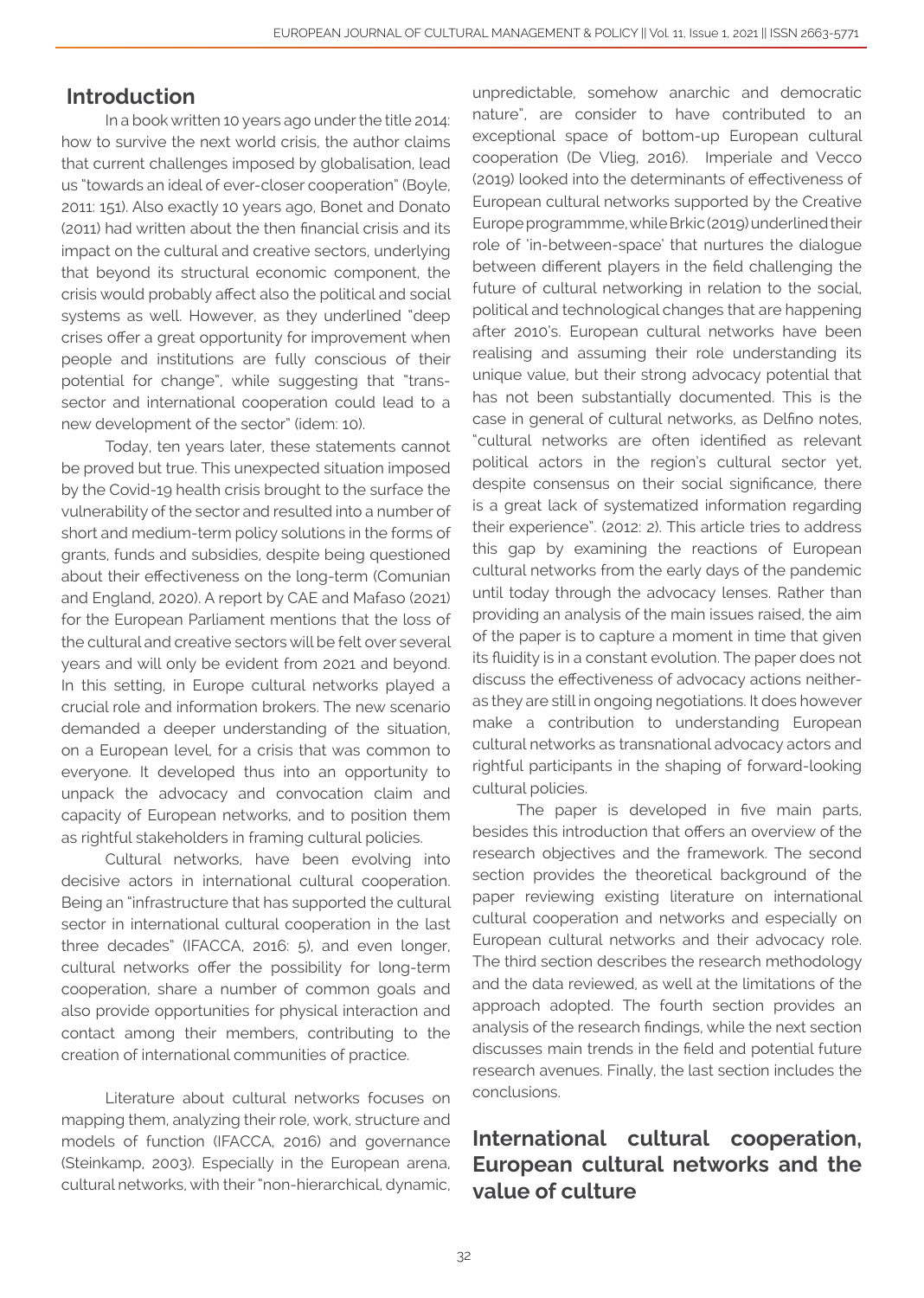## *International cooperation in the network society*

Today, even more than before, working and cooperating internationally oscillates between choice and need and often is even dictated by social and political developments. Undeniably, globalisation has played an important role in this, since it has radically changed the relations between time and space within the network society (Castells, 2010). Globalisation has indeed become an system that involves "interactions of a new order and intensity" (Appadurai, 1996: 27), due mainly to the wide technological expansion in transportation and information, which has enabled a new era of 'neighborliness' even with people living far away from us.

International cultural cooperation forms a complex system of governance, which involves actors on the international, national, regional, and local levels as well as non-governmental civil society actors and independent artists and cultural operators and may occur at bilateral or multilateral levels. The conceptual stretching of culture to encompass values, beliefs, norms together with the intensified ways of communicating and interacting enforced by globalisation, have given the possibility to various actors to engage in international cultural cooperation. This liminal space of international cultural cooperation has implied "a state of movement and the continuous updating of social relations and structures, with reference to their social construction and thus their changeability" (Zobl and Huber, 2016: 7). In such a framework, artists and cultural operators are expected to use "grasp the opportunity to be at the forefront as mediators of global realities" (DeVereaux and Vartiainen, 2007: 118) and collaborating internationally has become an everyday reality for almost everyone working in arts and culture.

The intensification, however, of international cultural cooperation practices should not be merely considered as if imposed primarily by globalisation. Undeniably globalisation has offered a multiple number of opportunities to connect, however, international cultural cooperation has been widely connected with human nature since ever and when it has not been imposed by economic, or social related reasons, it was merely the result of the human "will to connection"(Simmel, 2001). Networks have arisen in this context as an ideal form of organisation to respond to the conditions created by the network society: the acceleration of information and communication technologies, the intense mobility of people, goods

and services transcending time and space constraints. As Castells argues that networks have evolved in the "morphology" of our societies (Castells 2010: 500). Thanks to their flexible and dynamic form of governance, transnational networks have evolved into key advocacy players, as they are independent from state or other influence and supervision, allowing a 'power-shift' from state to non-state actors (Matthews 1997). Their flexible and dynamic nature, their open structures and innovative and adaptive capacities, make them work "as long as they share the same communication codes (for example, values or performance goals)" (Castells 2010: 501).

#### *Cultural networks as transnational advocacy platforms*

*"Networks are communicative structures. To influence discourse, procedures, and policy, activists may engage and become part of larger policy communities that group actors working on an issue from a variety of institutional and value perspectives. Translational advocacy networks must also be understood as political spaces, in which differently situated actors negotiateformally or informally- the social, cultural, and political meaning of their joint enterprise"* (Keck and Sikkink, 1998: 3)

Brun et al (2008: 82) describe networks of cultural cooperation as part of civil society that act in the public sphere. Van Paaschen adds that international cultural networks are also social change networks that "undertake actions that have a (potential) impact in society by bringing people into an action-oriented framework" (2011: 160). As Keck and Sikkink (1998: 3) mention, "a transnational advocacy network includes those actors working internationally on an issue, who are bound together by shared values, a common discourse, and dense exchanges of information and services". They underline that at the core of the relationship is information exchange, and what makes this information eve more valid and valuable is that it is the result of international interactions. Mobilize information strategically enters at the center of translational advocacy networks activities, in order to "persuade, pressure, and gain leverage over much more powerful organisations and governments" (idem: 4). As van Paaschen (2011: 160) notes, international cultural networks "undertake actions that have a (potential) impact in society by bringing people into an actionoriented framework. These actions could be directed to governments, the private sector or to the public at large".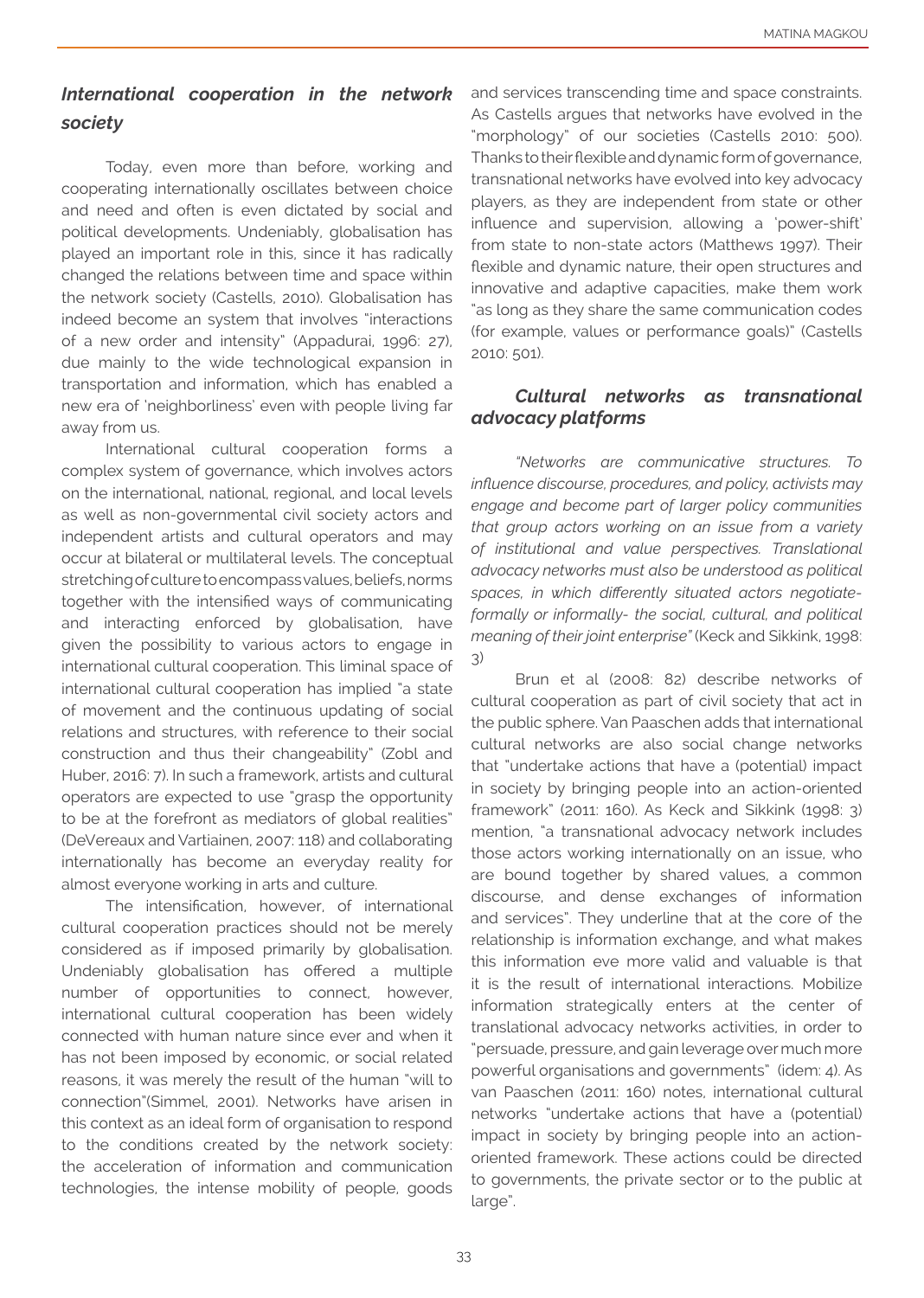Littoz-Monnet (2013) explains that European Institutions initially neglected the role of networks in the process of European integration and that it was only in the late 90s that their potential was acknowledged and the conditions were put into place to enhance their role. She explains that this delay was especially due to the subsidiarity clause that leaves EU without substantial competence in the field of culture. She recognizes that it was at that time that the new 'policy method' which allowed spaces of collaboration and exchange at the civil society level was put in place allowing a number of consultations, as today the Voices of Culture. Littoz-Monnet goes on claiming that cultural networks were even "used" when more recently Europe as a political project was challenged by public opinion. One of the conditions that was introduced later was the inclusion of a cultural networks strand in the Creative Europe programme which allowed structural and project based funding to a number of existing cultural networks, but also the creation of new ones. Nevertheless, as Davies (2016: 54-55) notes, "it can be argued, are not really being afforded the opportunity through the European funding process to play to their real strengths, and the danger is that by attempting to re-present themselves to fit a tight European agenda that the picture of their purpose and potential that emerges is distorted, formulaic and, ultimately, rather sterile (Davies, 2016: 54-55)".

## *Cultural networks and the value of culture*

A statement signed by a number of European cultural networks in March 2016 (Culture networks, 2016) under the title The value of international cultural networks emphasises the importance, relevance and strength of cultural networks to empower people through the arts and cultural heritage:

*"As networks we build trust and nurture relationships across national borders that support people to overcome local as well as global difficulties and to exchange their ideas, knowledge and expertise. Our 'raison d'être' is to inspire, to be inclusive, to test new ideas and to pilot new projects, to help the culture sector to take risks and meet new challenges."*

Cultural networks feel the pressure to prove their value. And this is a communicative action, and one with a strong advocacy aspect. The debate around the value of the arts and culture has been at the forefront of policy discussions due to the on-going need for evidencebased policy-making and practice. Within this concept, looking for the value of the arts and culture is seen as a way of investigating what works, with the purpose of basing future policy and practice decisions on the results of such investigation.

In order for evidence- based policies to be formulated and for their impacts to be measured and evaluated, reliable information is needed. More and more stakeholders and policy-makers are in a need of specific cultural benchmarks, both objective (often regarded as numerical) and conceptual (often regarded as qualitative), to design programmes and interventions. Although there is some questioning around how evidence-based research is actually taken into consideration in the design of public policies and programmes in general (Cairney, 2016) and especially in the field of cultural policy (IETM, 2016; Belfiore, 2016)1 , literature reviews and evidence-based research have been widely commissioned by public bodies to research institutes and consultancies. In the same time cultural observation, cultural statistics and the development of cultural indicator frameworks have been at the heart of the debates around cultural policies. In a constantly changing world, however, producing timely and responsive knowledge and evidence that can successfully be applied in public or organisational decisions responding to real world situations still remains a challenge. This becomes even more complicated when it comes to the arts and culture sector since, as "arts occupy a particularly fragile position in public policy, account of the fact that the claims made for them, especially relating to their transformative power, are extremely hard to substantiate (Belfiore and Bennett, 2008: 3). This difficulty in articulating the obvious should be considered as the main reason why debates around the impacts of the arts and culture and the development of methodologies for their measurement and evaluation have played a prominent role in the cultural policy discourse over the past decades (Belfiore and Bennett, 2010).

Although diverse in nature, cultural networks share some common features, such as strong interpersonal ties, non-hierarchical relationships, openness towards development and change, innovation of structures and activities (Pehn, 1999). Through their transnational aspect they "bring new ideas, norms, and discourses into policy debates, and sere as sources of information and testimony" (Keck and Sikkink, 1998: 3). Through their inherently social capacity they connect individuals

<sup>1</sup> This 'missing link' has also been the main point of Pascal Gielen's key-note speech during the IETM Satellite meeting (IETM, 2016) where he made the statement that "there is no evidence for evidence-based research and we need to study culture as a sense-making process".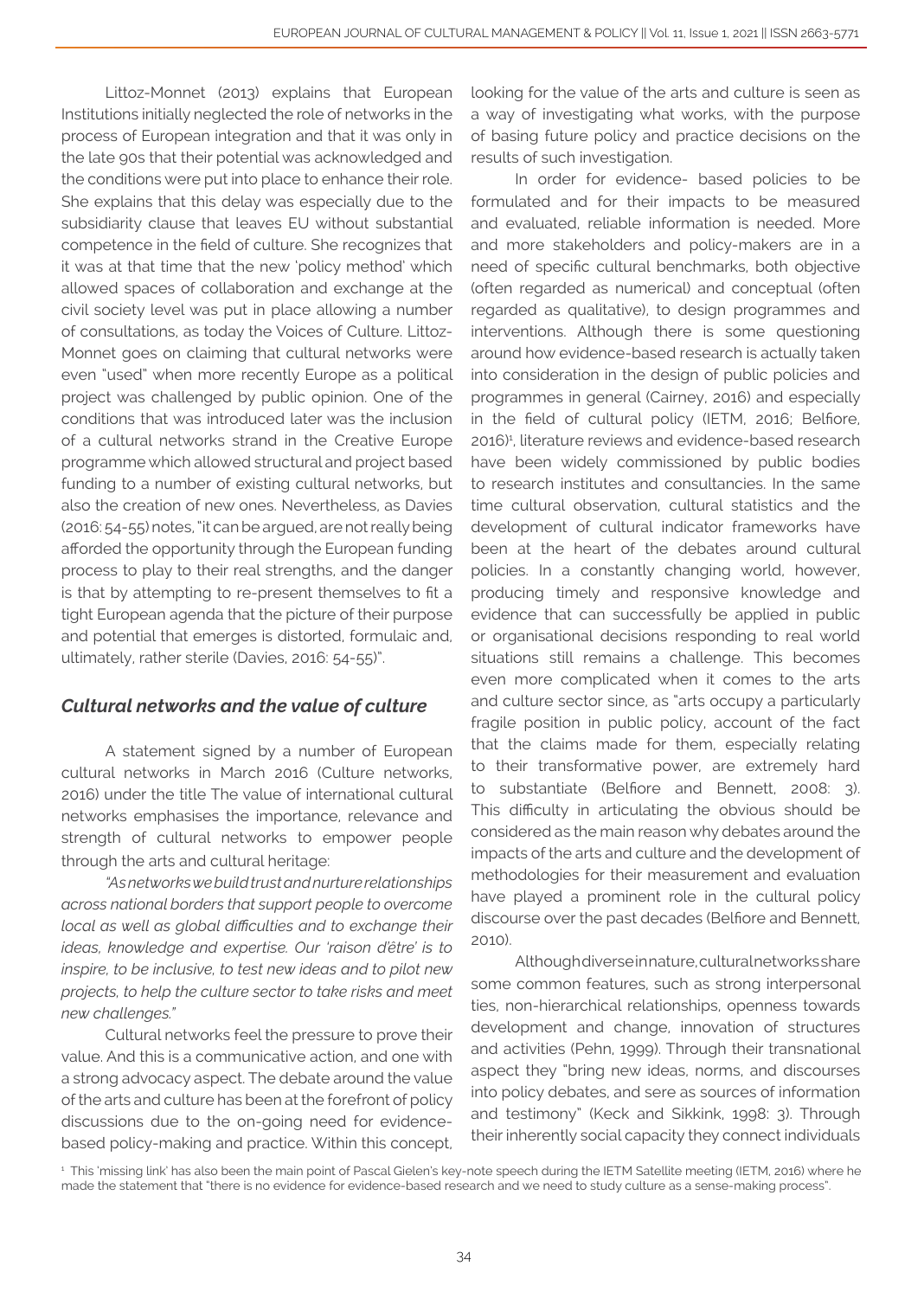through shared understanding (Light and Cunningham, 2020) and in moments of extreme stresses- such as the one imposed by Covid-19- they have an amplifier potential which gives voice to the less heard.

## Methodology and limitations

For the purpose of this article, I use a metaanalysis methodology based on a review of secondary material gathered through desk research. From the early days of the Covid-19 pandemic in March 2020, On-the-move, the cultural mobility network with the support of Circostrada, started compiling a list of all resources, policy developments and policy documents that were available internationally in an effort to share knowledge, help to navigate information on the condition of art culture and cultural mobility under the unforeseen crisis and serve as a basis of inspiration for the wider community. In their mapping, there is a section specifically including Statements by organizations, networks and foundations. The first part of this list included documents issued by the European Commission, the European Parliament, the EU Ministers of Culture, and UNESCO, which are not in the scope of our study. The second part includes documents and statements issued by some of the most known European cultural networks. The material gathered primarily served the purpose to identify the networks that had some kind of advocacy performance during the Covid-19 pandemic.

As of July 2021, 44 entries appear on this mapping. The entries were reviewed and classified in order to define the final corpus of the research study. Out of these 44 entries, two did not have a European scope as the first was issued by the USA National Performance Network and another was a statement by Caribbean leaders urging to diversity creative economy post-Covid. Another two were reproductions of a statement of various European networks by other European projects/ organisations and were not considered as well, while two entries were repeated. Another one was a statement issued by a regional network located in SouthEast Europe and two entries were statements issued from funding institutions (HIVOS, DOEN and Prince Claus) that we do not consider in the mapping of cultural networks responses. It should be noted that the last update on this list of resources by on-the-move was made on July 5th, nevertheless it is not by any means considered to be exhaustive.

The final corpus indicated 13 European networks<sup>2</sup>. These networks serve as examples to understand the advocacy capacity of European cultural networks, but they are in no way exhaustive of all the efforts undertaken by cultural networks during the pandemic. In addition to reviewing the documents that appeared on the on-the-move site, for the purpose of this article, the websites and often the social media posts of these 13 organisations were reviewed covering the period from March 2020 until July 2021 to identify the further following two elements:

- further texts or statements that had not been included in the on-the-move mapping;
- mapping and/ or data collection activities by those organisations in regards to impacts of Covid-19 on their membership and sector;

Going through the social media posts and websites was also useful in order to define the specific moment during the defined period that a certain statement was published or activation took place, as it was not obvious from the on-the-move mapping. As mentioned, although this mapping is not claimed to be exhaustive, the material reviewed provide a first insight into how European cultural networks orientated their advocacy actions during this period. In the next section I describe and briefly discuss on the main findings of this research.

This study is limited in scope and in depth, however it provides an entry point into understanding better the evolving advocacy role of cultural networks in Europe. It also does not discuss the main points raised by cultural networks, but looks into the how cultural networks formulated and put in place their advocacy actions amidst the Covid-19 pandemic. In a previous article (Imperiale et al., 2020), we attempted a preliminary discussion on the main reactions and points of view of the main stakeholders in the field of arts and culture in Europe. The cultural networks were identified as amplifiers of the concerns and claims of the cultural sector and its professionals. The information reviewed for that article included the first wave of reactions until early summer 2020. The aim of that paper was to contribute to the overall understanding of the challenges that the cultural and creative industries were facing across the different subsectors following the outbreak of the COVID-19 crisis and map the main

<sup>&</sup>lt;sup>2</sup> There networks included: Culture Action Europe (CAE), ENCATC- the European network of cultural policy and education, PEARLE\*, IETMthe Informal Theater Meeting, the Network of European Museum Organisations (NEMO), the European Festivals Association (EFA), EUNICthe European Institutes of Culture network, the European Music Council, Europa Cantat, Live Europe, Impala and the Creative Hubs Network.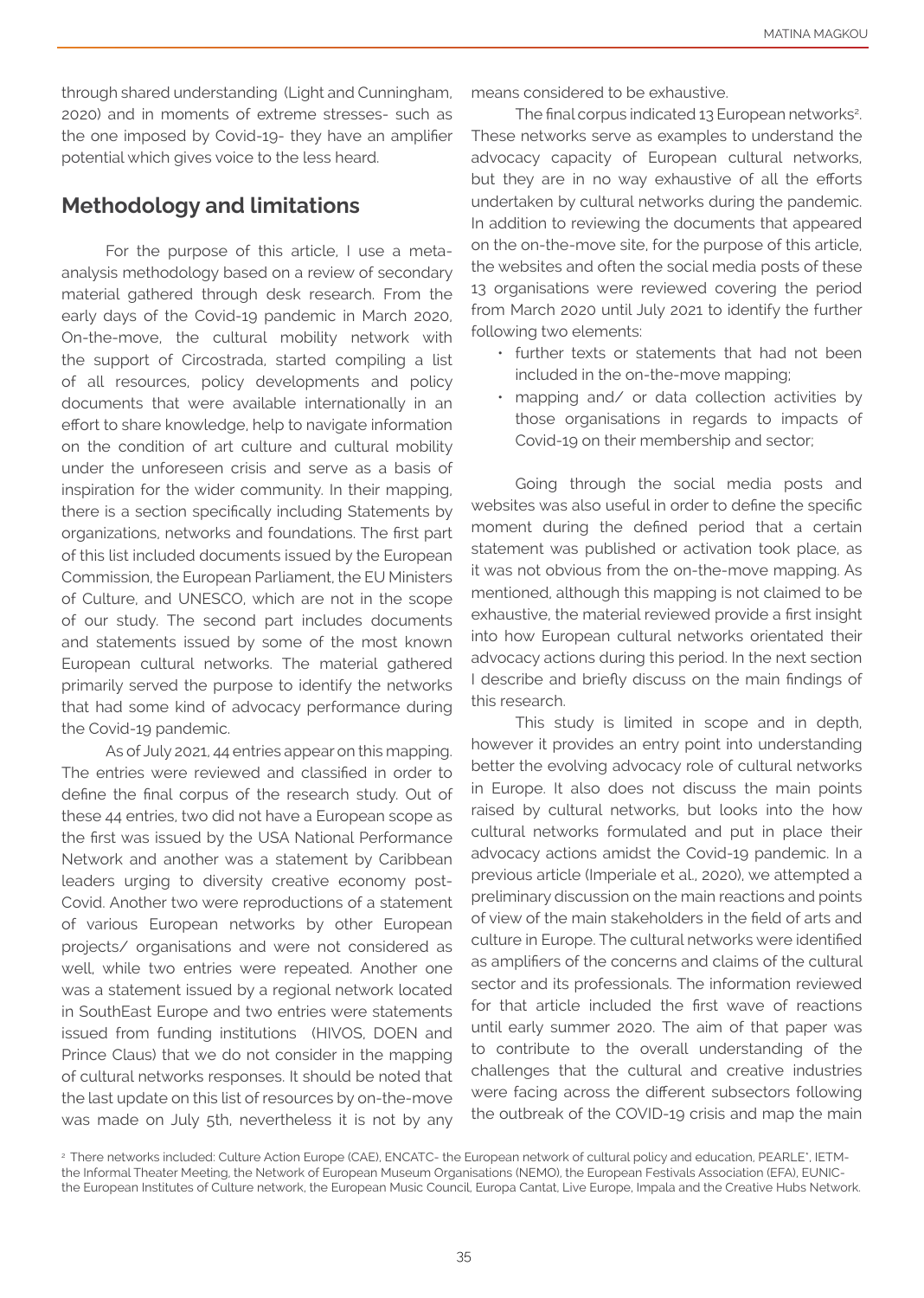concerns and emerging challenges brought to the surface. Also in Steinkamp & Magkou (unpublished document, under review) we have approached networks through their collaborative power in the context of the 2005 UNIESCO Convention which places them as civil society actors particularly suitable to function as catalysts of action and change. In that text, the focus was on exemplifying how cultural networks can fill Article 11 of the 2005 UNESCO Convention with life and to prove that the Convention can only be impactful through a multi-stakeholder-approach including civil society, governments and other players, especially during times that require immediate and coordinated action, as it is the case for the Covid-19 pandemic.

## Findings

## *Data collection for evidence-based advocacy and knowledge circulation*

In a globalised world, having "access to reliable data that can be compared across borders in order to determine the status of the cultural sector, its weaknesses and its strengths" has become of primary importance (Usero & Del Brío, 2011: 197). One could say that with Covid-19 even more.

In the past decades, cultural observatories, as data-producing bodies that can serve as support to public, private and third sector cultural policies (Ortega, 2010: 54). Cultural observation, "the action of producing and capitalising information and analysis on a scale of the territory under study, and making it available to the decision-makers and local stakeholders on the cultural offer" (Martin, 2011: 80), has attributed to the cultural observatories an important role in evidence provision around the value of arts and culture and have allowed policy makers at different levels to demonstrate the effectiveness of policies or to better understand a situation before intervening through policy. In the same time, the UNESCO 2009 framework for cultural statistics (UNESCO, 2009) has tried to feed in this direction.

Covid-19 was uncharted waters. That's why it required an intense data collection process to understand better the phenomenon and its effects on the cultural and creative sector. The first observation in regards to the data reviewed is the immediate response of cultural networks to try to understand the effects of the Covid-19 to their membership, assuming a role very close to that of cultural observation. This resulted in a number of surveys and questionnaires distributed already during the first weeks of the lockdown. Some of the data gathered did indeed feed into other outputs, mainly digital publications or statements that captured and highlighted the main findings. Here we discuss a number of them.

The majority of surveys as data collection mechanisms them were sector-specific and initiated by cultural networks. Circostrada, for example, launched a survey during the period March- May 2020 that was filled by 100 street art and circus organisations or artistic companies from 25 countries- mostly based in Europe and Taiwan. The results were shared in June 2020 in an infographics form on a 2 pages document capturing the main findings. Again what is interesting here is the articulation of the goal for collecting and sharing these data: "to better advocate for these sectors and imagine appropriate support measures".

IETM also launched a survey<sup>3</sup> under the title *"Performing arts ecosystem: balances and relations amidst the pandemic".* The main question raised here was *"What new insights and practices should be brought along to the post-pandemic future? What models practiced today can become part of the 'new normal' and help the sector to recognize itself in a more sustainable and fair way"?.* In the survey introduction it was clear that the aim of this survey is to feed into a report on "imagining the best possible way for our sector to emerge from the crisis". The contributions received from 80 members in 23 countries were presented in a report compiled by the Communications and Advocacy officer of the organisation already at the end of March 2020 under the title "Performing arts in times of the pandemic: status quo and the way forward" (IETM, 2020b).

The Network of European Museum Organisations (NEMO) was also one of the first organisations to documenting and analyzing the impact of Covid-19 on museums launching survey which gathered 1,000 responses from the end of March to April 2020 from museums in 48 countries, they majority of which in Europe. The survey results were documented in an online publication (NEMO, 2020a) gathering recommendations at three levels (immediate action, mid-term and long-term strategies) on three main areas: economic support for museum operators, investment in digital cultural heritage and making museums fit for crises.

Another example is the European Festival Association. The network, "because festivals have their own specificities" conducted a survey between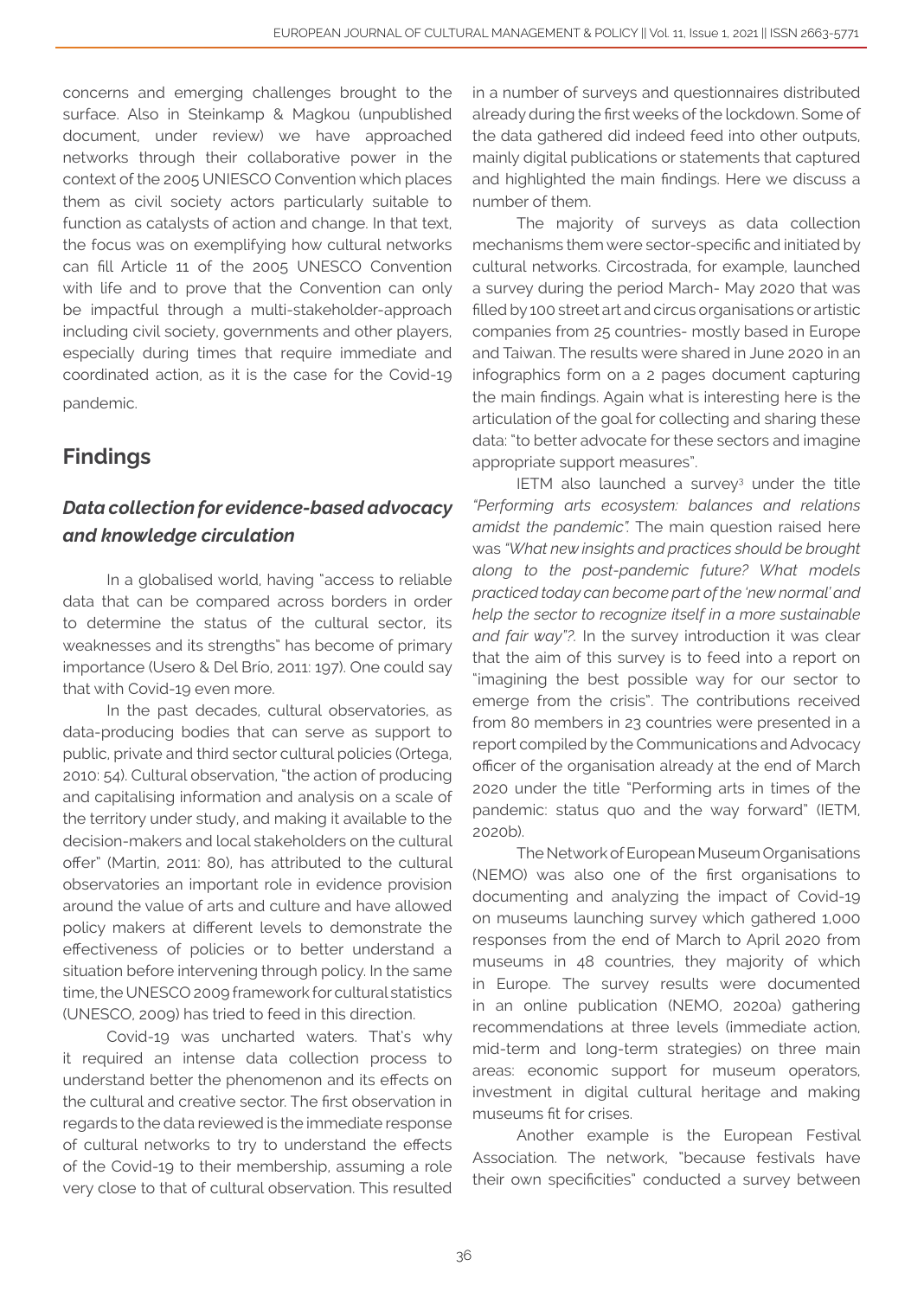the period April- May 2020 to "guide EFA's response to provide an accurate picture to governments and other funders about the needs of festivals" gathering 208 valid answers (EFA, 2020). The results of the survey were published in a document that captured the nature and early dimensions of the damage, mapped a number of alternative solutions and included a future-oriented lessons learnt element.

Fewer surveys were addressed to the sector as a whole. From June to mid November 2020, the European Creative Hubs Network (ECHN) through the MAX-Maker's Mobility Pilot Creative Europe funded project launched a survey to better assess the impacts of the Covid-19 pandemic on all sectors and build efficient advocacy strategies for the implementation of suited public policies. The survey was addressed mainly to individuals working in the CCIs, artists, producers, photographers, designers, technicians, researchers, translators, communications managers from all 27 members states and UK, Turkey, Serbia, Montenegro, Bosnia-Herzegovina, Ukraine and Moldova, that are the countries represented within ECHN. It is interesting to note, that in order to maximize the reach, the network "assembled a team of ambassadors to support the dissemination of the survey at the local level" in an effort to produce a quantitative research on how the Covid-10 pandemic has affected CCS workers. The analysis of data in this case was undertaken by IDEA Consult and touched upon resilience, consequences, adaptive capacities and an assessment of policy measures for supporting the sector, the results of which were presented in an online publication (ECHN, 2021).

As already mentioned in Imperiale et al. (2020), the complexity of the effects caused by Covid-19 to the overall cultural and creative sector, raised the need of compiling data in a rush, with no coherent research approach. The aim of this paper is not to review the scientific validity of those surveys, but to discuss the knowledge production processes undertaken by key players in the field. To address this challenge, ENCATC the cultural network that brings together cultural policy, education and research, initiated in April 2020 a Think Tank bringing together culture and education institutions, including networks from all over Europe, to better understand the various impacts of Covid-19 through a coordinated effort. The network is still today nurturing the Think Tank through information sharing. In the description of the Think Tank on ENCATC's

website, we read that this initiative is addressed to those who "are interested to gather, analyse, and come away with robust findings for evidence-based policy recommendations that would allow the cultural sector to better navigate through the current and future turbulent times<sup>4</sup> ". Moreover, some organisations, tried to compile information coming from others in an effort to share collective knowledge. On-the-move created a dedicated page on coronavirus resources, while ENCATC produced a monthly Think Tank newsletter gathering all relevant and updated information from policy organisations and institutions to initiatives of networks and other cultural organisations in relation to the subject matter. The Creatives Unite initiative was also a platform promoted by the European Commission in the framework of the FLIP pilot project and operated by the European Creative Hubs Network and the Goethe-Institut, "in response to the pandemic and the pressing need to gather in one place pertinent initiatives and information related to the Cultural and Creative Industries in the EU in response to the COVID crisis"5 .

#### *Statements, claims and united efforts*

Besides publishing the results of surveys and mapping of initiatives, European cultural networks also deployed the most common tool for advocacy: issuing statements. All 13 networks reviewed did, in different moments of the pandemic crisis, issue a sector-specific statement or endorsed a statement put forward by a number of organisations (see also point below). Therefore, there has been a variety of accounts put forward, describing specific needs and underlying the need to have the different stakeholders be heard in the design of future cultural policies and support measures. The underlying principle could be translated as "no cultural policies without cultural organisations and workers". PEARLE\*, the European Federation of Music and Live Performance Organisations issued statements in regards to the conditions for the reopening of live performance venues, underlying the existing knowledge among its organization of safe and sustainable practices (PEARLE, 2021a) and also commenting on EU guidelines on the same resumption of activities in the CCIs (PEARLE, 2021b). EUNICthe network of EU institutes of culture underlined raised the questions of on "how to go forward in the

<sup>&</sup>lt;sup>3</sup> The survey is still available on <u>[https://docs.google.com/forms/d/e/1FAIpQLSfRkQKcjOdFiKSnAkalirxD9BwaygG1JrfNhBiCL\\_YLy9BXcw/](https://docs.google.com/forms/d/e/1FAIpQLSfRkQKcjOdFiKSnAkalirxD9BwaygG1JrfNhBiCL_YLy9BXcw/viewform?)</u> viewform?fbclid=IwAR3pbvIOpnNxtxXSZIW-IGz-GanvrE6fTbDrnDcN5Svhc\_HlKvnHu3oQCdI&fbzx=3295052241281183278 (date access [25/09/2021\)](https://docs.google.com/forms/d/e/1FAIpQLSfRkQKcjOdFiKSnAkalirxD9BwaygG1JrfNhBiCL_YLy9BXcw/viewform?) 

<sup>4</sup> Taken from ENACTC website<https://www.encatc.org/en/news/140-encatc-leading-new-think-tank/>(date accessed 25/09/2021)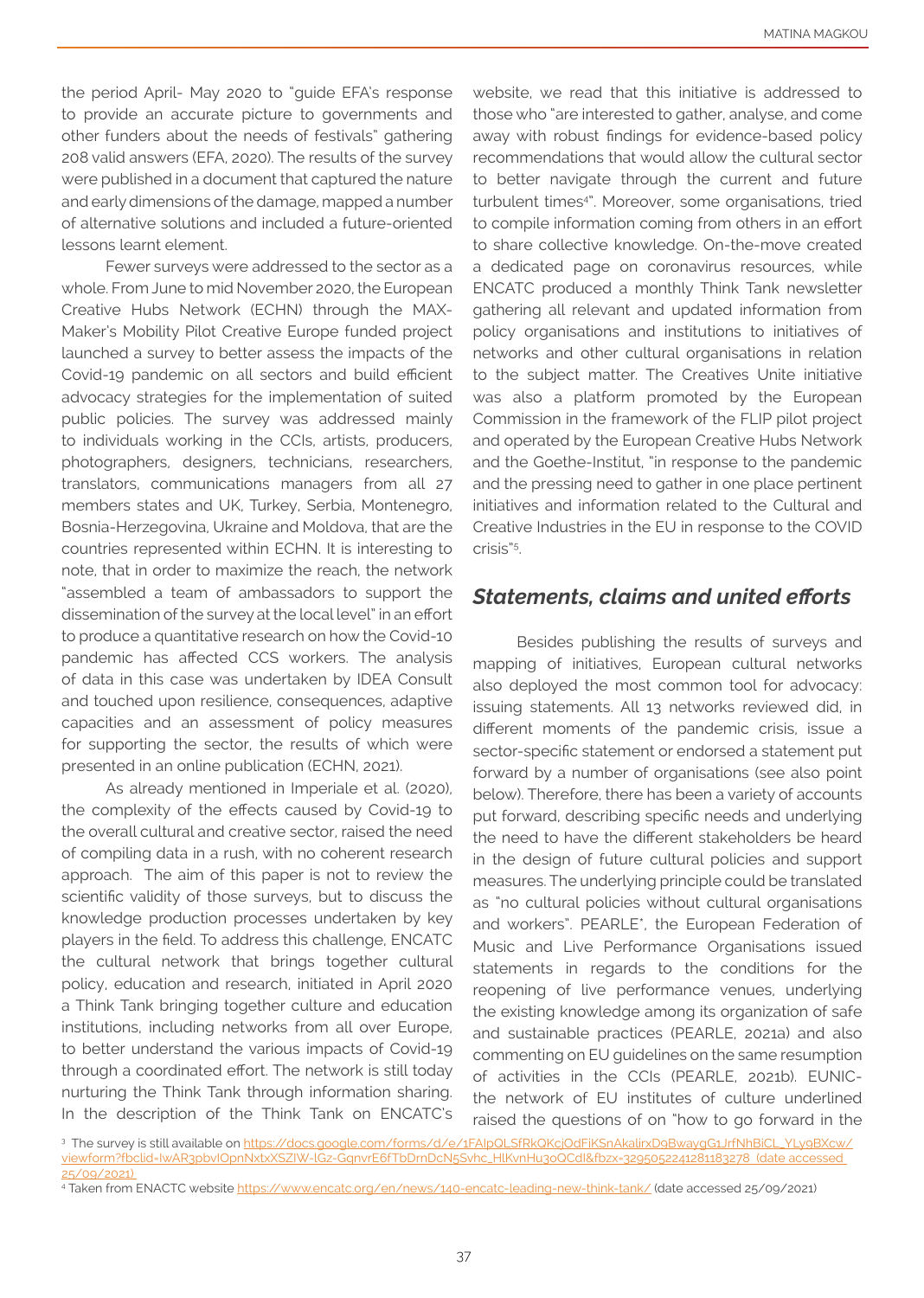longer term", especially in the digital realm and how can "cultural relations continue to bring trust and understanding between the people of Europe and the wider world" (EUNIC, 2021). Europa Cantat underlined the transformational nature of arts, especially in times of crisis (EUROPEAN CORAL ASSOCIATION, 2020), while LiveEurope calls for investing in European cultural diversity and recognizing music venues as vehicles to revive the music ecosystem (LiveEurope, 2020). These examples are used just to underline the variety of messages and standing points that each cultural network brought into the forefront.

Finally, it should be underlined that the Covid-19 pandemic is also giving a unique opportunity for cooperation between networks themselves. Most of the European cultural networks are members of Culture Action Europe (CAE), the sectors' body on advocacy for arts and culture on the European level. Under the coordination of CAE, the COVID-19 outbreak also provided an opportunity for joint work among cultural networks. Already in March 2020, cultural networks addressed a letter to the European Commission on the effect of COVID-19 underlying the challenges imposed by COVID on the implementation of Creative Europe projects and a number of proposals on how to cope with the consequences of COVID-19 on the CCIs.

At the very first weeks of the Covid-19 outbreak, CAE joined forces with another key player on culture in Europe, the European Cultural Foundation and issued a joint paper (CAE & ECF, 2020) in the beginning of May. Solidarity is a key concept in this document, while, as it is underlined, the EU's response to the crisis and evidence of solidarity among Member States will determine Europe's future. For example, under the coordination of CAE, already in March 2020, cultural networks addressed a letter to the European Commission on the effect of COVID-19 underlying the challenges imposed by COVID-19 on the implementation of Creative Europe projects and a number of proposals on how to cope with the consequences of COVID-19 on the cultural and creative industries.

## Discussion: Towards a continuous effort of unpacking the needs of the sector

#### *Is it still a question about proving the value?*

Covid-19 brought back to the surface the on-

going discussion around the value of culture. Jeannotte (2020) even proposes a research framework for public policies in the era of Covid-19 through revising theories of the value of culture. In the past, the transformative power of culture was undeniable and it seemed no one needed proof of it. In the last decades, however, the situation has changed. The arts and culture sector is constantly requested to prove measurable outcomes to demonstrate its wider, sustainable and long-term effects on economy and/ or society and to provide a clear account of value and worth to those who fund and support arts and culture. In the same time, funding agencies, both private and public, have been acquiring a more and more influential role in the processes of measuring performance and value in cultural and arts organisations (Turbide and Laurin, 2009). In reality what has been the result of this situation is that it has added more challenges to what was already a complex environment of financial instability and it has produced additional pressure to cultural practitioners and policy makers to provide proof of the added value that the arts and culture can bring. Moreover, the paradigm shift in regards to recognising culture as a pillar of development has brought a different role to culture, a more institutionalised one, imposing to the sector a higher level of responsibility and an obligation to demonstrate its value (Zurita, 2012: 36).

The question of value of course is not new to cultural networks. It has actually been has been central in their during the last decade, following the financial crisis and the urge to prove to funders and supporters the value of culture. For example, IETM published in Spring 2015, a *General Mapping of Types of Impact Research in the performing arts sector*  (2005- 2015) as a first step in IETM's 2014- 2017 plan that had an explicit focus on the measurement of the impacts of the arts. The primary goal of this mapping was "to explore what efforts arts organisations are making in order to contribute to the latest justifications undertaken to counteract budget cuts in the arts and culture sector" (Shishkova, 2015: 4). This focus was also present in a number of activities organised by IETM, such as a Panel discussion in Brussels in February 2015 under the title *The Art of Valuing: between evident and evidence-based* that focused on the analysis of different models for measuring and demonstrating the value of culture and its impacts on societies, as well as the role such measurements play in informing national cultural policies (IETM, 2015), an IETM Satellite meeting in Paris in March 2016 where

<sup>5</sup> Taken from Creeatives Unite website <u><https://creativesunite.eu/></u> (date accessed 25/09/2021)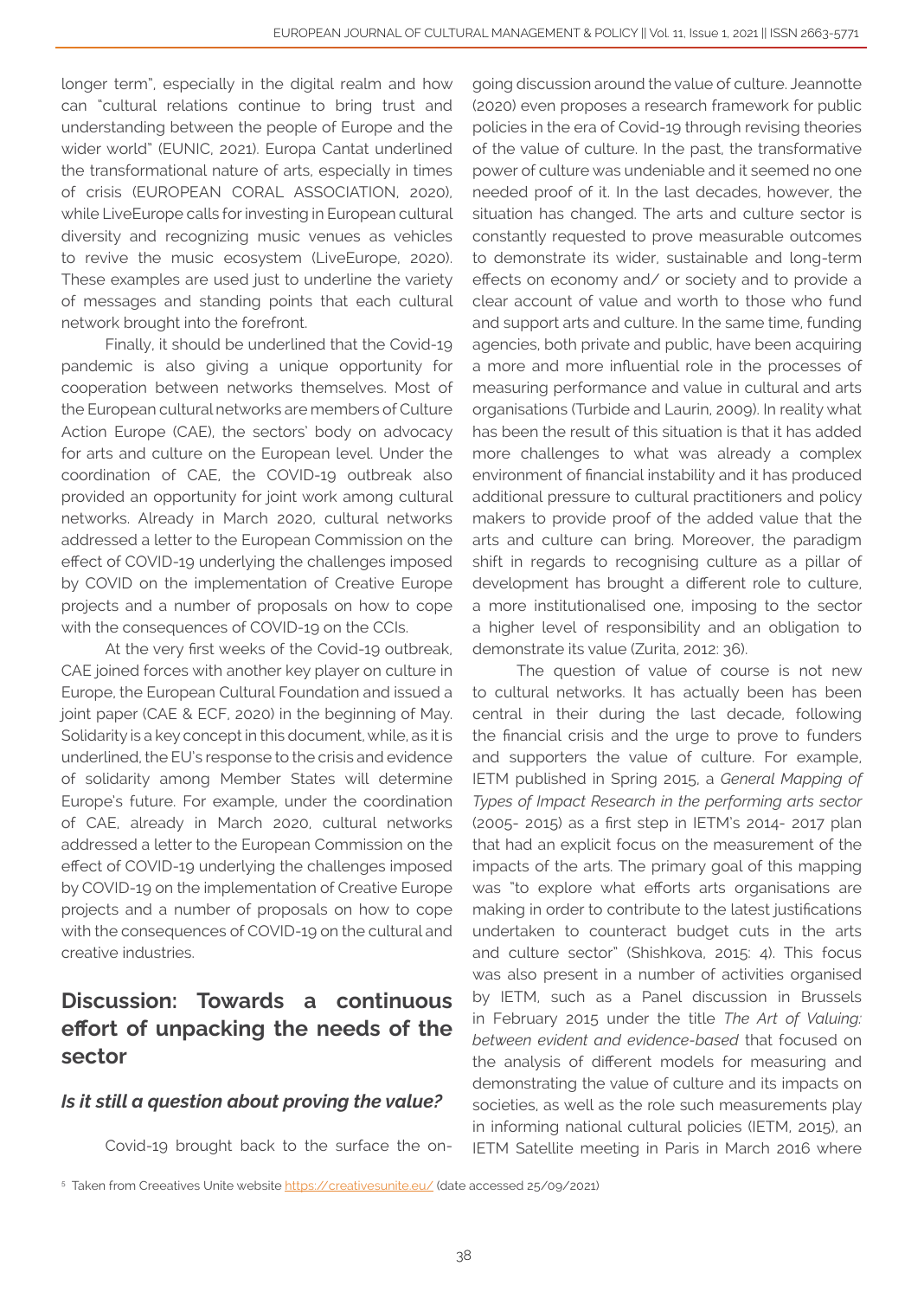arts sector representatives, researchers, policy makers and intermediaries organisations gathered together to develop a collective view on why and how to advocate for the arts in local, national and European policymaking processes (IETM, 2016a) or a session at the IETM Plenary Meeting in Amsterdam in April 2016 that was devoted to the topic *Advocating for the Arts* and aimed to exchange ideas on "how to convince policy-makerson local, national and European levels- of the essential role culture and the arts play in the development of European societies" (IETM, 2016b). Similarly, ENCATC the European network on cultural management and policy that has been widely concerned with the topic of cultural observation and measurement and has since December 2007 organised its discussions around the Thematic area/ Working Group *Cultural Observatories and Cultural Information and Knowledge* chaired by the Institute of Leisure Studies of the University of Deusto. ENCATC's Advanced Seminar *Rethinking Cultural Evaluation: Going beyond GDP* was held on the 22nd of October 2014 in Paris France following two previous seminars organised in 2013 in Antwerp *(Rethinking Cultural Evaluation: Going Beyond GDP)* and in New York *(Place of culture in sustainable development: going beyond the GDP indicators)* and an outcome of the ENCATC Thematic Area *Monitors of Culture.* In 2015, a new ENCATC Working Group on *Monitoring and Evaluation of International and European transnational cultural projects and European networks* emerged as a response to the need of having a discussion platform to exchange ideas and best practices in the field. Also CAE since 2013 had been publishing a number of reflection papers and studies on how to measure the impact of culture (CAE, 2013) or on methodology and challenges on culture in relation to well-being (CAE, 2016) under a wider project with the title *Measuring the impact of the arts in society.*

## *Culture at the heart of the recovery mechanisms*

Most of the statements reviewed, especially during the first months of the pandemic, highlighted the need of a coordinated effort at various levels to guarantee the sustainability of the cultural and creative sector, that was also highlighter by international institutions (European Parliament, 2020). All point out to the need to invest in long-term strategies and not only ad-hoc rapid response measures that will contribute to the sustainability and resilience of the sector on the long run. As the policy environment evolved at the European level, the primary claim of cultural networks became the inclusion of arts and culture at the heart of the recovery mechanism on the EU and the national level. At the moment that this article is being written, CAE is running the #CulturalDealEU Campaign, using a campaign tag that resonates to the already solidly articulated European Green Deal, jointly with the European Cultural Foundation and Europa Nostra (representing the European Heritage Alliance). The aim of the campaign is to "mainstream culture across all policy fields to fully realize its potential": from the green transition to Europe's geopolitical ambition, and from the digital shift to a value-driven Union" (CAE, 2021a). The central claim of this campaign is to urge members states to devote at least 2% of the EU Recovery and Resilience Facility to culture, based on the backing provided by the open letter co-signed by over 110 European networks and organisations earlier this year (CAE, 2021). Following the evolution of the policy spectrum on the national and European level will actually allow to understand the level of influence of European cultural networks in future-policy making. As Keck and Sikkink (1998: 3) mention that "more than other kids of transnational networks, advocacy networks often reach beyond policy change to advocate and instigate changes in the institutional and principles bases of international interactions. When they succeed, they are an important part of an explanation for changes in world politics". This can be an interesting topic of further research, which would require- besides desk research and meta analysis of secondary data- a more in depth and qualitative approach to understanding different stakeholder's aspirations and actions in a comprehensive way.

#### *The role of technology*

What has been presented above confirms van Paaschen's (2011: 161) statement that "communication and the processing and dissemination of information are two of the most vital functions of the network's organization"). During the Covid-19 outbreak and the months after, the role of cultural networks was all about knowledge and communication. Information and communication technologies have been at the core of networks' work, both internally and externally, but as in all domains in life, Covid-19 intensified our dependence from them. The adaptive capacity of cultural organisations to digital transformation has been (Pelissier-Thieriot & Pelissier 2017; Massi, Vecco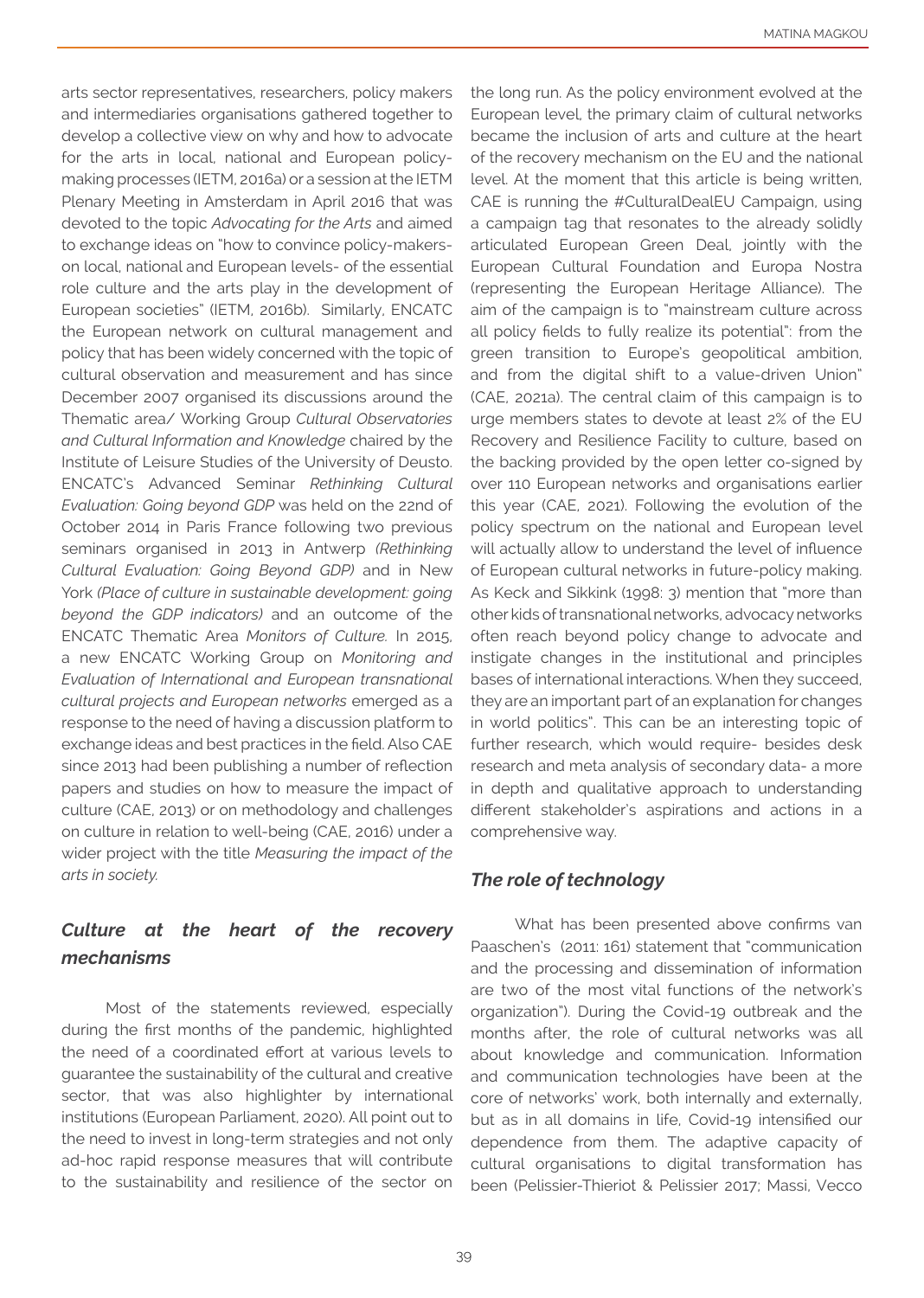& Lin 2020) and will be a subject of ongoing interest in the future. Besides an anxiety to continue to exist in an uncertain context (Saez 2020), technological developments will also require investments from the side of all organisations in technology and on developing digital capacity (Sgourev 2020) in order to enhance their advocacy potential.

#### *The question of legitimacy and trust*

In the case of European cultural networks, passing from the individual or the organizational to the collective, is a process of trust. Networks claim to communicate the needs on behalf of a sector. In reality they communicate on behalf of a specific membership, which is in its own capacity limited to a certain extent. Even if a question of representation arises in regards to legitimacy of cultural networks as a socially constructed, they are quite representative and when it comes to European cultural networks, they are present in many European countries giving the possibility to various actors to voice their concerns and aspirations. A recent initiative by CAE under the title Amplify: make the future of Europe yours, confirms that cultural networks are aware of their limitations and seek to ensure a fair an equal representation at policy related for a. Amplify works across 12 European countries that bring underrepresented voices in the cultural sector in the Conference on the Future of Europe and gathers recommendations that will be put forward by CAE to EU decision makers<sup>6</sup>.

As Borin (2015: 28) networks differ from other forms of collaboration "because of their focus on trust, reciprocity, mutual gains and common goals". In the case of cultural networks, members confine their trust to their representatives and the network governance and expect that they will take their interests into account. Although trust is supposed to be important in situations of high uncertainty, there is little research on the impact of trust in achieving results in governance networks, not to say about European cultural networks. Klijn et al (2010) attempt to enlighten the importance of trust in networks and underline that trusting another actor means that one is willing to assume an open and vulnerable position. They continue by saying that this is even more important when dealing with unpredictable or risky situations- such as the setting imposed by the Covid-19 pandemic. "Trust leads to more information and knowledge exchange, which results in an enhanced problem-solving capacity, new insights, innovative power, and better outcomes" (2010: 198). Trust is a pre-condition for successful advocacy actions and should be nurtured by cultural networks within their membership.

## Conclusion

The COVID-19 outbreak calls for a deeper understanding of the changes produced and the need to re-define policies and priorities in the filed of culture. This unexpected disruptive process revealed longterm issues concerning the volatility and sustainability of the cultural and creative sector as a whole (Comunian and England, 2020; Saez, 2020) but also its remarkable resilience, responsive capacity and an outlook that calls for solidarity and joint action. It also confirmed that European cultural networks are rightful participants in the shaping of cultural policies and therefore should be consulted and heard. European cultural networks, as transitional advocacy networks "are most prevalent in issue areas characterized by high value content and information uncertainty, although the value content of an issue is both a prerequisite and a results of network activity" (Keck and Sikkink, 1998: 3).

The data reviewed is not exhaustive but it is quite representative of the wealth of work of European cultural networks and the different sectors their represent undertook during these last months. The evolution of the policy landscape in Europe in relation to the claims of the European cultural networks should be further monitored to validate their role as rightful partners the shaping of forward-looking cultural policies.

## **REFERENCES**

- APPADURAI, A. (1996). Modernity At Large. Minneapolis: University of Minnesota Press.
- BELFIORE, E.; BENNETT, O. (2008) *The Social impact of the arts: an intellectual history.* Houndmills: Palgrave Macmillan.
- BELFIORE, E.; BENNETT, O. (2010) Beyond the 'Toolkit Approach': Arts Impact Evaluation Research and the Realities of Cultural Policy-Making. *Journal for Cultural Research,* 14 (2), 121-142.

<sup>&</sup>lt;sup>6</sup> More information at: <https://cultureactioneurope.org/projects/amplify-make-the-future-of-europe-yours/> (date accessed 30/09/2021)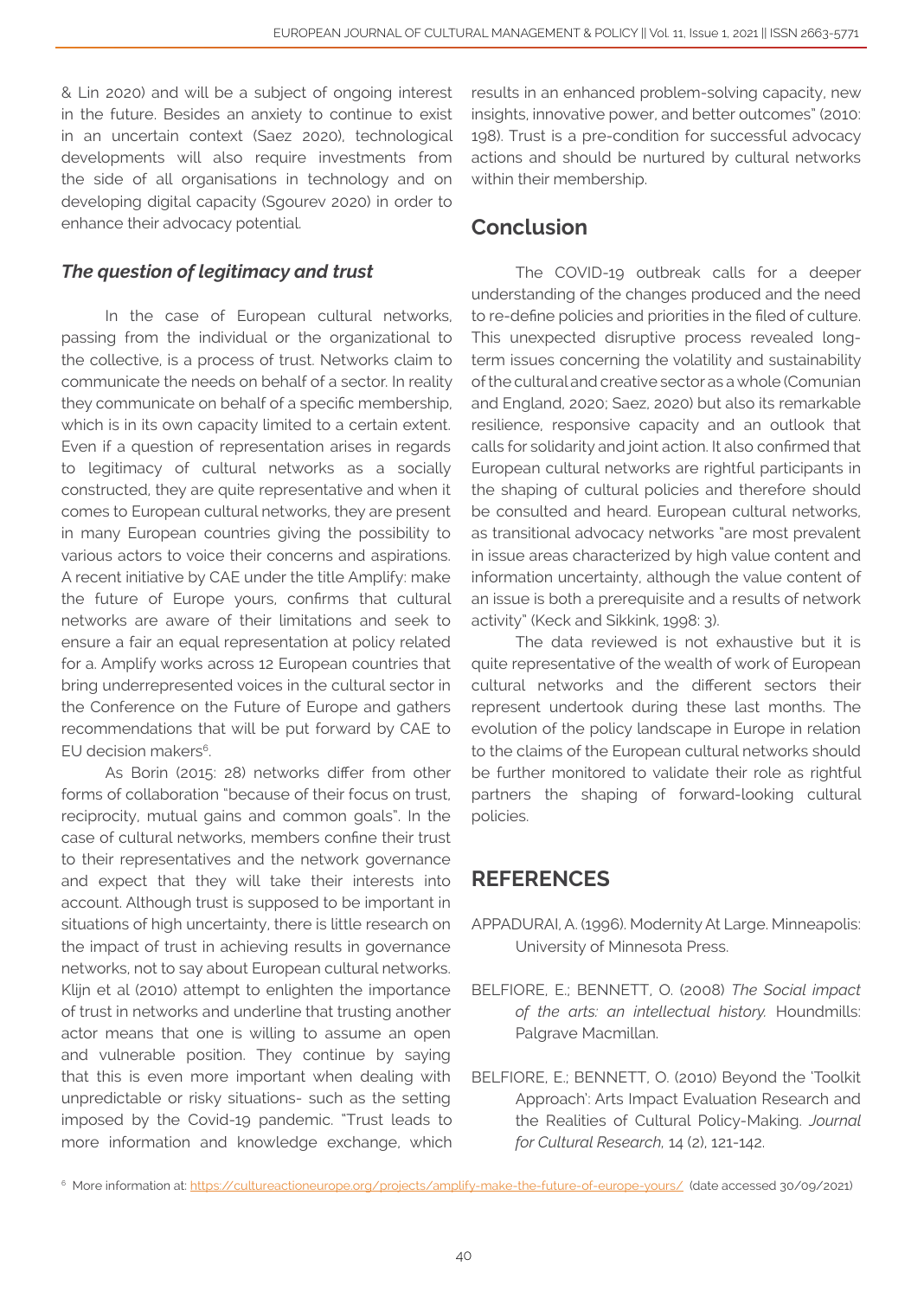- BELFIORE, E. (2016) Cultural policy research in the real world: Curating 'impact', facilitating 'enlightment'. *Cultural Trends* ,25 (3), 205- 2016.
- BONET, L.; DONATO, F. (2011) The financial crisis and its impact on the current models of governance and management of the cultural sector in Europe. ENCATC *Journal of Cultural Management and Policy*, 1 (1), 4-11.
- BORIN, E. (2015) Fostering the creation of crosssectorial networks: key drivers for culture-related collaboration in Italy's Po Delta Region, ENCATC Journal of Cultural Management and Policy, 5 (1), 27-42
- BOYLE, N. (2011) 2014: how to survive the next world CAE (2020c). Letter to national governments on crisis. London: Continuum.
- BRKIC, A. (2019) Roles of Cultural Networks in the Times of Quantum Reality. In: William J. Byrnes and Aleksandar Brkić, eds. The Routledge Companion to Arts Management. London: Routledge, pp. 173-186.
- BRUN, J. ; TEJERO, J- B; CANUT LEDO, P. (2008) Redes culturales. Claves para sobrevivir en la globalización. Madrid: Agencia Española de Cooperación Internacional para el Desarrollo.
- CAE (2016). Culture and well-being: theory, methodology and other challenges. Available at: [https://cultureactioneurope.org/](https://cultureactioneurope.org/download/?filename=/files/2013/12/culture-and-well-being-reflection-) [download/?filename=/files/2013/12/culture](https://cultureactioneurope.org/download/?filename=/files/2013/12/culture-and-well-being-reflection-)[and-well-being-reflection-paper.pdf](https://cultureactioneurope.org/download/?filename=/files/2013/12/culture-and-well-being-reflection-) (date accessed 30/09/20210
- CAE (2021a) A Cultural Deal for Europe- a central place for culture in the EU's post-pandemic future in collaboration with European Cultural Foundation and Europa Nostra available at: [https://cultureactioneurope.org/files/2020/11/](https://cultureactioneurope.org/files/2020/11/statement-Final-1.pdf) [statement-Final-1.pdf](https://cultureactioneurope.org/files/2020/11/statement-Final-1.pdf) (date accessed 29/09/2021)
- CAE (2021b) Uphold culture in the EU budget- a call for a central place for culture in the EU long-term recovery budget. Statement issued on 03/06/2020 available at: [https://](https://cultureactioneurope.org/news/uphold-culture-in-the-eu-budget/  ) [cultureactioneurope.org/news/uphold-culture](https://cultureactioneurope.org/news/uphold-culture-in-the-eu-budget/  )[in-the-eu-budget/](https://cultureactioneurope.org/news/uphold-culture-in-the-eu-budget/  )
- CAE and others (2020a) Open Letter to the European Commission on the Consultation on Opportunities offered by digital technologies for the culture heritage sector. Statement issued on 3/09/2020 and available at: [https://www.ne-mo.org/](https://www.ne-mo.org/fileadmin/Dateien/public/NEMO_Statements/Position_Paper_digital_cultural_herit) [fileadmin/Dateien/public/NEMO\\_Statements/](https://www.ne-mo.org/fileadmin/Dateien/public/NEMO_Statements/Position_Paper_digital_cultural_herit) [Position\\_Paper\\_digital\\_cultural\\_heritage\\_](https://www.ne-mo.org/fileadmin/Dateien/public/NEMO_Statements/Position_Paper_digital_cultural_herit) [NEMO\\_09.20.pdf](https://www.ne-mo.org/fileadmin/Dateien/public/NEMO_Statements/Position_Paper_digital_cultural_herit)
- CAE (2020b) Letter to the European Commission on behalf of Europe's cultural and creative sectors. Statement issued on 30/10/2021 available [https://cultureactioneurope.org/files/2020/10/](https://cultureactioneurope.org/files/2020/10/Letter-to-the-European-Commission-EU-CCS.pdf  ) [Letter-to-the-European-Commission-EU-CCS.](https://cultureactioneurope.org/files/2020/10/Letter-to-the-European-Commission-EU-CCS.pdf  ) [pdf](https://cultureactioneurope.org/files/2020/10/Letter-to-the-European-Commission-EU-CCS.pdf  )
- behalf of Europe's cultural and creative sectors. Statement issued on 30/10/2021 available at [https://cultureactioneurope.org/files/2020/10/](https://cultureactioneurope.org/files/2020/10/Letter-to-National-Governments_EU-CCS.pdf) [Letter-to-National-Governments\\_EU-CCS.pdf](https://cultureactioneurope.org/files/2020/10/Letter-to-National-Governments_EU-CCS.pdf)
- CAE & Dâmaso, M. (2021) Research for CULT Committee – The situation of artists and cultural workers and the post-COVID-19 Cultural Recovery in the European Union, European Parliament, Policy Department for Structural and Cohesion Policies, Brussels
- CAIRNEY, P. (2016) The politics of evidence-based policy making. London: Palgrave Macmillan.
- CASTELLS, M. (2010) The Rise of the Network Society. The Information Age: Economy, Society, and Culture. Volume I. Second Edition. West Sussex: John Wiley & Sons, Ltd. Chichester.
- COMUNIAN R., ENGLAND L. (2020) Creative and cultural work without filters: Covid-19 and exposed precarity in the creative economy. Cultural Trends, Vol. 29(2): 112-128. DOI: 10.1080/09548963.2020.1770577.
- CVJERIčANIN, B. (Ed.) (2011) Networks: The Evolving Aspects of Culture in the 21st Century. Zagreb: Institute for International Relations. Culturelink Network.
- DAVIES, I. (2016) Cultural networking in Europe- a reader. Culture Action Europe available at: [https://](https://cultureactioneurope.org/knowledge/cultural-networking-in-europe-today-tomorrow/cae_cultural-) [cultureactioneurope.org/knowledge/cultural-](https://cultureactioneurope.org/knowledge/cultural-networking-in-europe-today-tomorrow/cae_cultural-)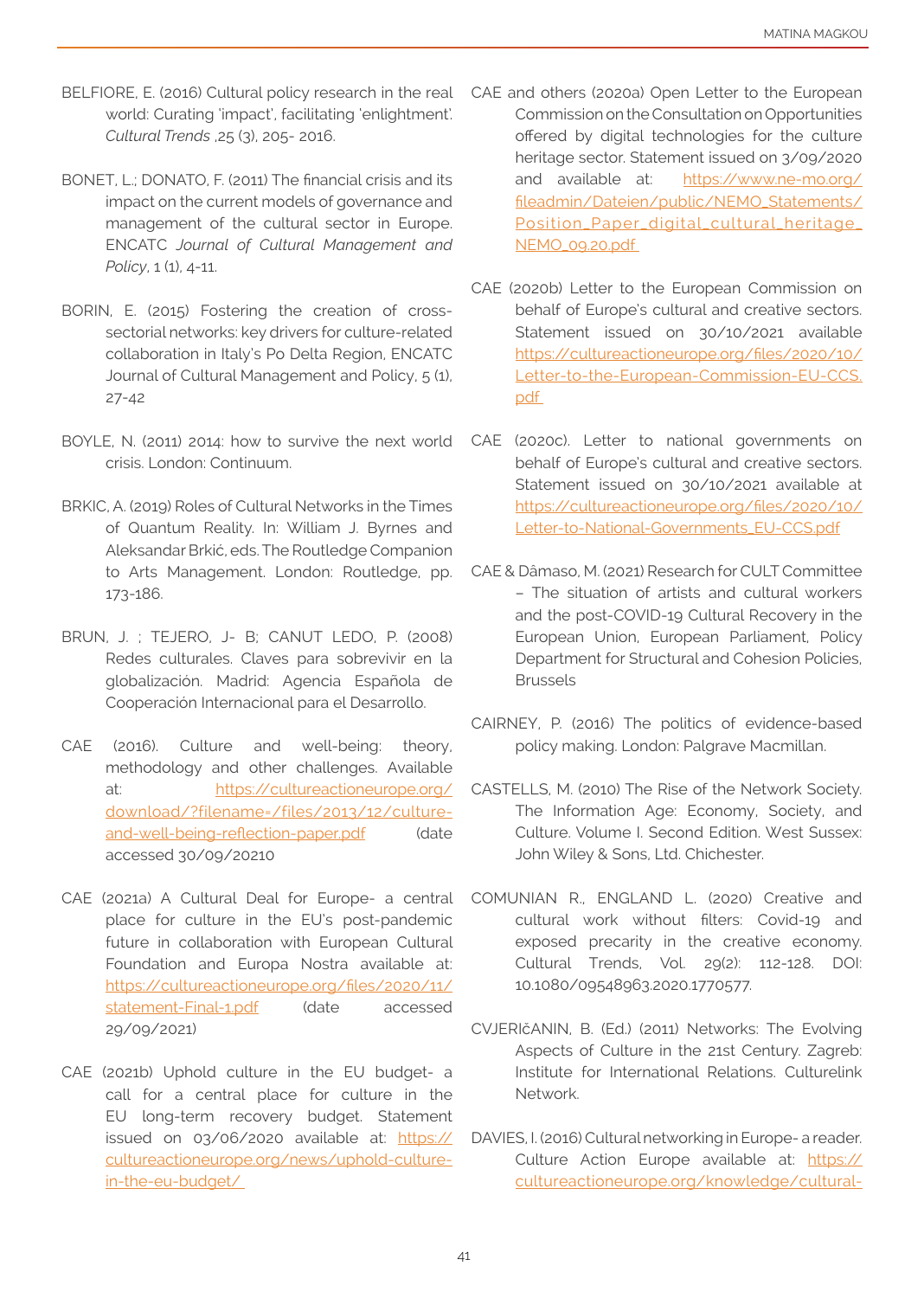[networking-in-europe-today-tomorrow/cae\\_](https://cultureactioneurope.org/knowledge/cultural-networking-in-europe-today-tomorrow/cae_cultural-) [cultural-networking-in-europe-2016/](https://cultureactioneurope.org/knowledge/cultural-networking-in-europe-today-tomorrow/cae_cultural-) (date accessed 29/09/2021)

- DELFIN, M. (2012) The promise of cultural networks in Latin America: towards a research framework for the study of region-specific cultural network ecosystems, Cultural Trends, doi:10.1080/09548 963.2012.698556
- DEVEREAUX, C. and VARTIAINEN, P. (eds) (2007). The Cultural Manager as global citizen. Symposium series: Cultural management and the state of the field. Helsinki, Finland 18- 20 April 2007. Helsinki: HUMAN University of Applied Sciences.
- DEVLIEG, M.A. (2016). Thoughts on European Cultural Networks, 1992- 2016.
- [http://cultureactioneurope.org/](http://cultureactioneurope.org/download/?filename=http://cultureactioneurope.org/files/2016/02/MA-to) [download/?filename=http://](http://cultureactioneurope.org/download/?filename=http://cultureactioneurope.org/files/2016/02/MA-to) [cultureactioneurope.org/files/2016/02/MA-to](http://cultureactioneurope.org/download/?filename=http://cultureactioneurope.org/files/2016/02/MA-to)[cultural-networks-CAE-03-2016-10225165.pdf](http://cultureactioneurope.org/download/?filename=http://cultureactioneurope.org/files/2016/02/MA-to)  (date accessed 20/08/2016)
- ECHN (2021) The not-so hidden crisis. The effects of the Covid-19 crisis on workers in the Cultural and Creative Sectors [http://makersxchange.eu/](http://makersxchange.eu/wp-content/uploads/2021/04/ECHN_COVID-19-impact-CCIs_Report_Final.pdf) [wp-content/uploads/2021/04/ECHN\\_COVID-](http://makersxchange.eu/wp-content/uploads/2021/04/ECHN_COVID-19-impact-CCIs_Report_Final.pdf)[19-impact-CCIs\\_Report\\_Final.pdf](http://makersxchange.eu/wp-content/uploads/2021/04/ECHN_COVID-19-impact-CCIs_Report_Final.pdf) (date accessed 28/09/2021)
- EUNIC (2020) For the future: make cultural relations count in a post-crisis global society. Statement available via [https://eunicglobal.eu/media/](https://eunicglobal.eu/media/site/3913659306-1591806394/eunic-statement_make-cultural-relations-coun) [site/3913659306-1591806394/eunic-statement\\_](https://eunicglobal.eu/media/site/3913659306-1591806394/eunic-statement_make-cultural-relations-coun) [make-cultural-relations-count.pdf](https://eunicglobal.eu/media/site/3913659306-1591806394/eunic-statement_make-cultural-relations-coun) (date accessed 03/09/2021)
- EFA (2020) Festivals' needs and commitments report on the occasion of the COVID-19 survey April-May 2020, published in summer 2020 (available at: [https://www.efa-aef.eu/media/10870](https://www.efa-aef.eu/media/10870-report_covid19_survey_festivals_needs_and_commitments.pdf) [report\\_covid19\\_survey\\_festivals\\_needs\\_and\\_](https://www.efa-aef.eu/media/10870-report_covid19_survey_festivals_needs_and_commitments.pdf) [commitments.pdf](https://www.efa-aef.eu/media/10870-report_covid19_survey_festivals_needs_and_commitments.pdf) date accessed 29/09/2021)
- EUROPEAN CORAL ASSOCIATION (2020) Singing improves people's lives, now as much as ever. Statement issues on June 2020 and available at: [https://europeanchoralassociation.org/wp](https://europeanchoralassociation.org/wp-content/uploads/2020/07/June-2020-Press-Release-on-Covid-19)[content/uploads/2020/07/June-2020-Press-](https://europeanchoralassociation.org/wp-content/uploads/2020/07/June-2020-Press-Release-on-Covid-19)

[Release-on-Covid-19-and-Collective-Singing.](https://europeanchoralassociation.org/wp-content/uploads/2020/07/June-2020-Press-Release-on-Covid-19) [pdf](https://europeanchoralassociation.org/wp-content/uploads/2020/07/June-2020-Press-Release-on-Covid-19) 

- EUROPEAN PARLIAMENT (2020) EU coordinated action to combat the COVID-19 pandemic and its consequences. Available at [https://www.](https://www.europarl.europa.eu/doceo/document/TA-9-2020-0054_EN.pdf) [europarl.europa.eu/doceo/document/TA-9-](https://www.europarl.europa.eu/doceo/document/TA-9-2020-0054_EN.pdf) [2020-0054\\_EN.pdf](https://www.europarl.europa.eu/doceo/document/TA-9-2020-0054_EN.pdf) (date accessed 10/09/2021)
- IETM (2015) The Art of Valuing: between evident and evidence-based.
- https://www.ietm.org/en/system/files/ [publications/150401\\_ietm\\_the\\_art\\_of\\_](https://www.ietm.org/en/system/files/publications/150401_ietm_the_art_of_valuing_panel_discussion.pd) [valuing\\_panel\\_discussion.pdf](https://www.ietm.org/en/system/files/publications/150401_ietm_the_art_of_valuing_panel_discussion.pd) (date accessed 10/09/2021)
- IETM (2016c) Advocating for the arts. Report from the IETM Amsterdam Plenary Meeting 14- 17 April 2017. [https://www.ietm.org/en/system/](https://www.ietm.org/en/system/files/publications/advocacy_report.pdf) [files/publications/advocacy\\_report.pdf](https://www.ietm.org/en/system/files/publications/advocacy_report.pdf) (date accessed 08/09/2021)
- IETM (2020a). Performing arts in times of the pandemic – Status quo and the way forward. Report published on 28/03/2020 and available at: [https://www.ietm.org/en/system/files/](https://www.ietm.org/en/system/files/publications/performing_arts_in_times_of_the_pandemic_0.pdf ) [publications/performing\\_arts\\_in\\_times\\_of\\_the\\_](https://www.ietm.org/en/system/files/publications/performing_arts_in_times_of_the_pandemic_0.pdf ) [pandemic\\_0.pdf \(](https://www.ietm.org/en/system/files/publications/performing_arts_in_times_of_the_pandemic_0.pdf )date accessd 25/09/2021)
- IETM (2020b). Policy statement on the Cultural Recovery of Europe. Statement issued in September 2020 and available at: [https://www.ietm.org/sites/](https://www.ietm.org/sites/default/files/attachements/news/policy_statement_on_cultural_recovery_of_) [default/files/attachements/news/policy\\_](https://www.ietm.org/sites/default/files/attachements/news/policy_statement_on_cultural_recovery_of_) [statement\\_on\\_cultural\\_recovery\\_of\\_europe.pdf](https://www.ietm.org/sites/default/files/attachements/news/policy_statement_on_cultural_recovery_of_)
- [https://www.ietm.org/sites/default/files/150421\\_](https://www.ietm.org/sites/default/files/150421_ietm_general_mapping.pdf) [ietm\\_general\\_mapping.pdf](https://www.ietm.org/sites/default/files/150421_ietm_general_mapping.pdf) (date accessed: 15/07/2021).
- IFACCA (2016) International Culture Networks. D'Art report 49. [http://media.ifacca.org/files/DArt49\\_](http://media.ifacca.org/files/DArt49_International_Culture_Networks.pdf) [International\\_Culture\\_Networks.pdf](http://media.ifacca.org/files/DArt49_International_Culture_Networks.pdf) (date accessed 17/09/2021)
- IMPERIALE, F.; VECCO, M. (2019) Determinants of network effectiveness: evidence from European Cultural Networks. Cultural Management: Science and Education, Vol. 3, No. 2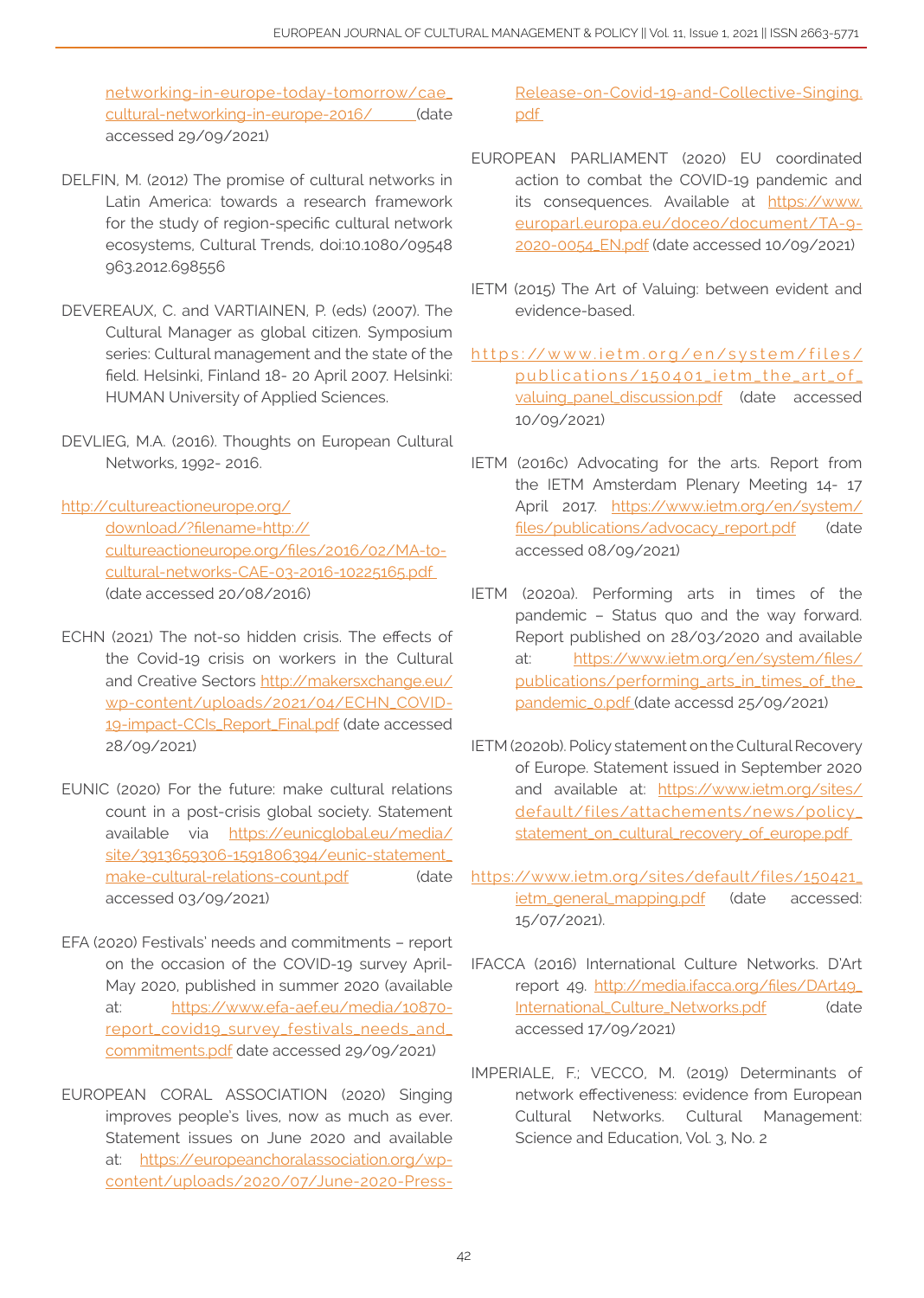- IMPERIALE, F.; FASIELLO, R.; MAGKOU, M.; DE MATTEIS, C.; (2020) Cultural and creative industries in pandemic times : preliminary understandings. Economia, Aziende e Sviluppo, special issue, 5-20, Cacussi Editore
- KECK, M. E. ; SIKKINK, K. (1998) Activists beyond Borders: Advocacy Networks in International Politics. Cornell University Press.
- LIGHT, R; CUNNINGHAM, J. (2020) Networks of Culture, Networks of Meaning: Two Approaches to Text Networks. In Ryan, L., Moody, J. (eds) The Oxford Handbook of Social Networks. New York: Oxford University Press
- LITTOZ-MONNET, A. (2013) Cultural Networks as Vectors of European Integration. In Post-identity: culture and European integration (pp. 161-175). London: Routledge.
- LIVEEurope (2020). Renewing the European music scene- statement by the Liveurope members. Statement issued on 3/09/2020 and available at: [https://liveurope.eu/renewing-european](https://liveurope.eu/renewing-european-music-scene-statement-liveurope-members)[music-scene-statement-liveurope-members](https://liveurope.eu/renewing-european-music-scene-statement-liveurope-members) (date accessed 09/09/2021)
- JEANNOTTE, S. (2021). When the gigs are gone: Valuing arts, culture and media in the COVID-19 pandemic, Social Sciences & Humanities Open, Volume 3, Issue 1
- MASSI, M.; VECCO, M; Lin, Y. (eds) (2020) Digital Transformation in the Cultural and Creative Industries. Production, Consumption and Entrepreneurship in the Digital and Sharing Economy. Research in Creative and Cultural Industries Management, Routledge, Abingdon.
- MARTIN, C. (2011) For a critical observation and evaluation of the cultural field. In ORTEGA NUERE, C., New Challenges of cultural observatories. Documentos de Estudios de Ocio No. 45. (pp.79- 89). Bilbao: University of Deusto
- MATTHEWS, J. (1997) 'Power Shift', Foreign Affairs, 76(1), pp. 50–66
- NEMO (2020a) Survey on the impact of COVID-19 situation on museums in Europe. Final report

published in May 2020 available at: [https://www.](https://www.ne-mo.org/fileadmin/Dateien/public/NEMO_documents/NEMO_COVID19_Report_12.05.2020.pdf) [ne-mo.org/fileadmin/Dateien/public/NEMO\\_](https://www.ne-mo.org/fileadmin/Dateien/public/NEMO_documents/NEMO_COVID19_Report_12.05.2020.pdf) [documents/NEMO\\_COVID19\\_Report\\_12.05.2020.](https://www.ne-mo.org/fileadmin/Dateien/public/NEMO_documents/NEMO_COVID19_Report_12.05.2020.pdf) [pdf](https://www.ne-mo.org/fileadmin/Dateien/public/NEMO_documents/NEMO_COVID19_Report_12.05.2020.pdf) (date accessed 30/09/2021)

- NEMO (2020b) NEMO responds to the COVID-19 outbreak. Statement issued on 17/03/2020 available at: [https://www.ne-mo.org/fileadmin/](https://www.ne-mo.org/fileadmin/Dateien/public/NEMO_Statements/NEMO_statement_COVID-19_European_Muse) [Dateien/public/NEMO\\_Statements/NEMO\\_](https://www.ne-mo.org/fileadmin/Dateien/public/NEMO_Statements/NEMO_statement_COVID-19_European_Muse) [statement\\_COVID-19\\_European\\_Museum\\_](https://www.ne-mo.org/fileadmin/Dateien/public/NEMO_Statements/NEMO_statement_COVID-19_European_Muse) [Sector\\_03.2020.pdf](https://www.ne-mo.org/fileadmin/Dateien/public/NEMO_Statements/NEMO_statement_COVID-19_European_Muse) (date accessed 30/09/2021)
- ORTEGA, C. (2010). Observatorios culturales: Creacion de mapas de infraestructuras y eventos. Barcelona: Ariel
- PELISSIER-THIERIOT, M.; Pelissier, N.; Gimello-Mesplomb, F. (2017) Métamorphoses numériques art, culture et communication, L'Harmattan, Paris.
- PEARLE and others (2021a). Call from Live Events and Creators Organisations for European Commision to build on existing expertise for a safe and sustainable reopening. Statement issued on April 2021 available at: [https://www.pearle.eu/](https://www.pearle.eu/positionpaper/call-from-live-events-creators-organisations-for-european-commis) [positionpaper/call-from-live-events-creators](https://www.pearle.eu/positionpaper/call-from-live-events-creators-organisations-for-european-commis)[organisations-for-european-commission](https://www.pearle.eu/positionpaper/call-from-live-events-creators-organisations-for-european-commis)[to-build-on-existing-expertise-for-a-safe](https://www.pearle.eu/positionpaper/call-from-live-events-creators-organisations-for-european-commis)[sustainable-reopening-april-2021](https://www.pearle.eu/positionpaper/call-from-live-events-creators-organisations-for-european-commis)
- PEARLE and others (2021b). EU guidelines for the safe resumption of activities in the cultural and creative sectors- COVID-19. Statement issues on 15/07/2021 available at: [https://www.pearle.eu/](https://www.pearle.eu/positionpaper/joint-statement-eu-guidelines-for-the-safe-resumption-of-activit) [positionpaper/joint-statement-eu-guidelines](https://www.pearle.eu/positionpaper/joint-statement-eu-guidelines-for-the-safe-resumption-of-activit)[for-the-safe-resumption-of-activities-in-the](https://www.pearle.eu/positionpaper/joint-statement-eu-guidelines-for-the-safe-resumption-of-activit)[cultural-and-creative-sectors-covid-19](https://www.pearle.eu/positionpaper/joint-statement-eu-guidelines-for-the-safe-resumption-of-activit)
- RADERMECKER, AS.V. (2021) Art and culture in the COVID-19 era: for a consumer oriented approach. SN Bus Econ 1, 4 [https://doi.org/10.1007/s43546-](https://doi.org/10.1007/s43546-020-00003-y ) [020-00003-y](https://doi.org/10.1007/s43546-020-00003-y )
- SAEZ, J-P. (2020) Plaidoyer pour la culture dans un monde incertain, L'Observatoire, (2) (56), pp. 1–2.
- SGOUREV, S. (2020) The pandemic as a factor of transformation in arts and culture- The ascendance of 'digital culture' in artsmanagement. net (online publication) (available at: [https://](https://www.artsmanagement.net/Articles/The-Pandemic-as-a-Factor-of-Transformation-in-Arts-and-Cultu) [www.artsmanagement.net/Articles/The-](https://www.artsmanagement.net/Articles/The-Pandemic-as-a-Factor-of-Transformation-in-Arts-and-Cultu)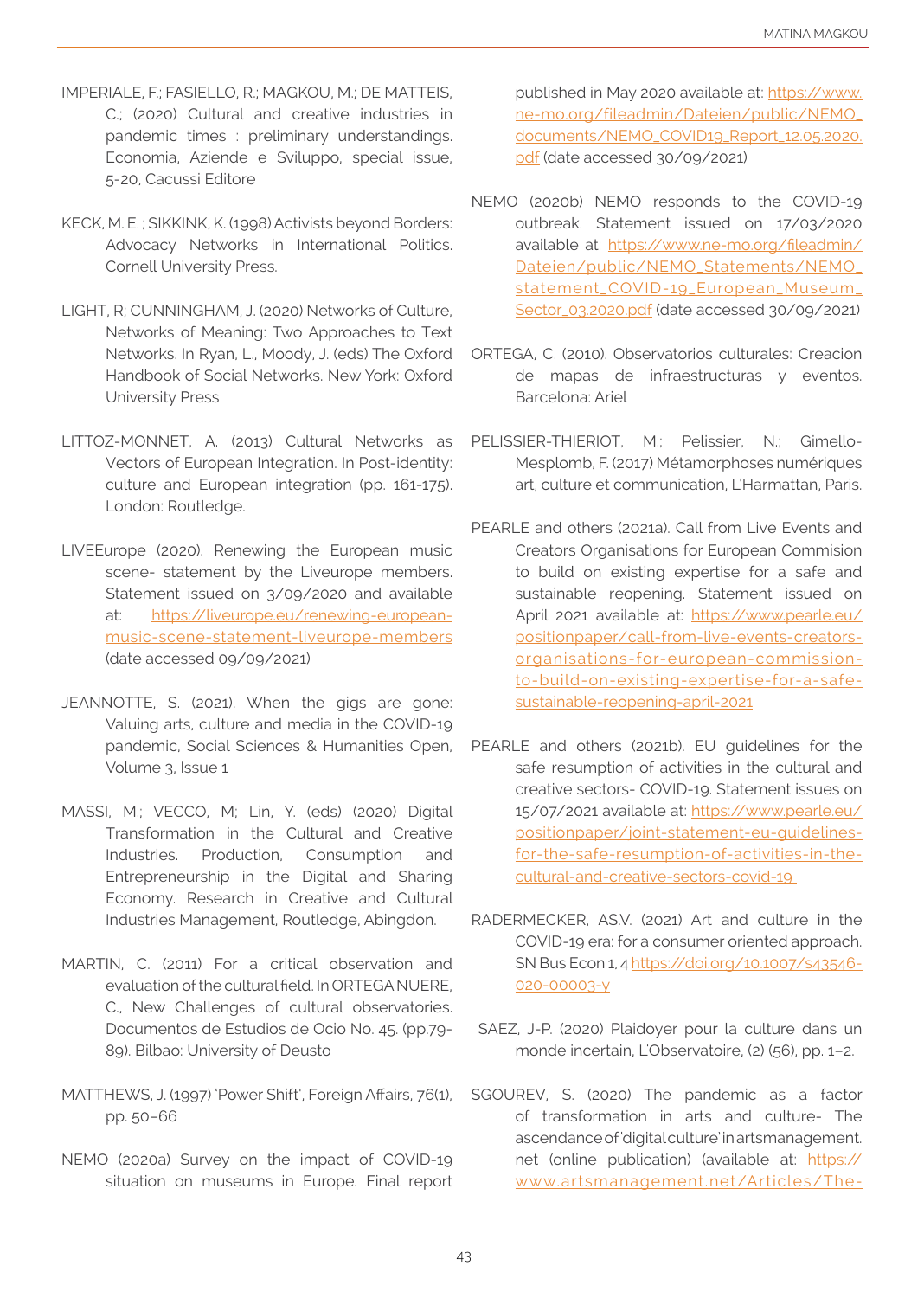[Pandemic-as-a-Factor-of-Transformation-in-](https://www.artsmanagement.net/Articles/The-Pandemic-as-a-Factor-of-Transformation-in-Arts-and-Cultu)[Arts-and-Culture-The-Ascendance-of-Digital-](https://www.artsmanagement.net/Articles/The-Pandemic-as-a-Factor-of-Transformation-in-Arts-and-Cultu)[Culture](https://www.artsmanagement.net/Articles/The-Pandemic-as-a-Factor-of-Transformation-in-Arts-and-Cultu),4174.

SHISKOVA, V. (2015) General Mapping of types of Impact Research in the Performing Arts

Sector (2005- 2015). Brussels: IETM.

- SIMMEL, G. (2001). The metropolis and mental life. In Spillman, L. Cultural Sociology, New York: Wiley-**Blackwell**
- STEINKAMP, A.; MAGKOU, M. (n/a) The 2005 UNESCO as instrument for international cooperation: the example of networks of cultural cooperationunpublished paper for an edited book on the 15 years of the Convention for the 15 years of the Convention of the Protection and Promotion of the Diversity of Cultural Expressions and Lessons for New Ways of International Law Making
- STEINKAMP, A. (2013). Network Governance: Governance Models of International Networks of Cultural Cooperation, (Masters Thesis). Berlin
- TURBIDE, J.; LAURIN, C. (2009) Performance measurement in the arts sector: the case of the performing arts. International Journal of Arts Management, 11: 56-71 [https//doi.](http://https//doi.org/10.1007/978-3-030-46796-8-11 ) [org/10.1007/978-3-030-46796-8-11](http://https//doi.org/10.1007/978-3-030-46796-8-11 )
- USERO, B.; DEL BR.O, J. A. (2011) Review of the 2009 UNESCO Framework for Cultural

Statistics, Cultural Trends, 20(2), 193- 197.

- VAN PAASCHEN, P. (2011) "Cultural networks how to assess?". In: CVJERIčANIN, B. (Ed.) Networks: The Evolving Aspects of Culture in the 21st Century. Zagreb: Institute for International Relations. Culturelink Network, p. 159-166.
- ZOBL, E.; HUBER, L. (2016). Making art-taking part! Negotiating participation and the playful opening of liminal spaces in a collaborative process. Conjunctions: Transdisciplinary Journal of Cultural Participation, 3 (1).
- ZURITA, M. (2012) Hacia una cultura de la evaluación en el sector cultural. In Negrón B.; Silva, M., Pol.ticas

culturales: Qué medimos? .Cómo evaluamos?. (pp.35- 41), Observatorio de Políticas Culturales de Chile and LOM ediciones 2, 2

To cite this article:

MAGKOU M.(2021). Communicating the needs of a sector in times of crisis: European cultural networks, advocacy and forwardlooking cultural policies. *European Journal of Cultural Management and Policy,* 11 (1), pp. 31-44.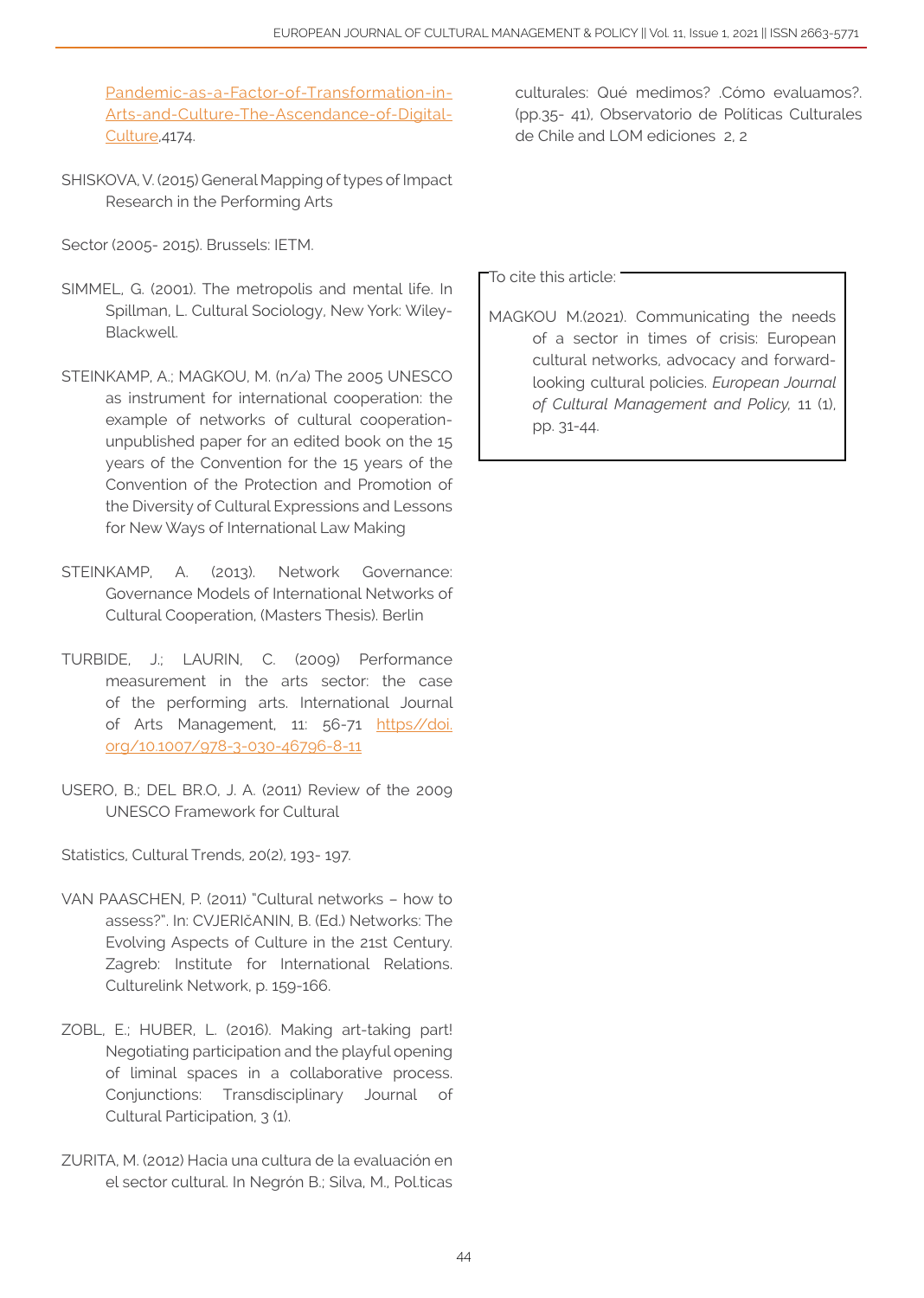## Problematic issues in constructing the common space of "knowledge societies": resources of international cooperation in the field of culture.

Daryna Zhyvohliadova Taras Shevchenko National University of Kyiv, Ukraine; Ukrainian Cultural Foundation, Ukraine darynazhivog@gmail.com

#### ABSTRACT

The article is devoted to the analysis of problematic issues of strategic lines' realization within the international cultural policy and management. New challenges of modern realities of coexistence require a change in the usual established format of policy in the field of culture, creativity of its semantic and instrumental capital, in particular a new view on the discourse of international management in the field of culture. International cultural cooperation is considered as a constructed and organized knowledge exchange process and experience of sharing this knowledge. In this context, cultural management is a fundamental organizational and practical component of the universalization of the new accumulated knowledge about the experience of harmonization between global and local. The article raises questions concerning the effectiveness of methods and mechanisms of knowledge transfer, the search for resources of international cultural cooperation for the creation, accumulation and sustainable development of joint cultural capital.

## Keywords:

International cultural cooperation

cultural management

discursive space

knowledge

exchange of cultural experience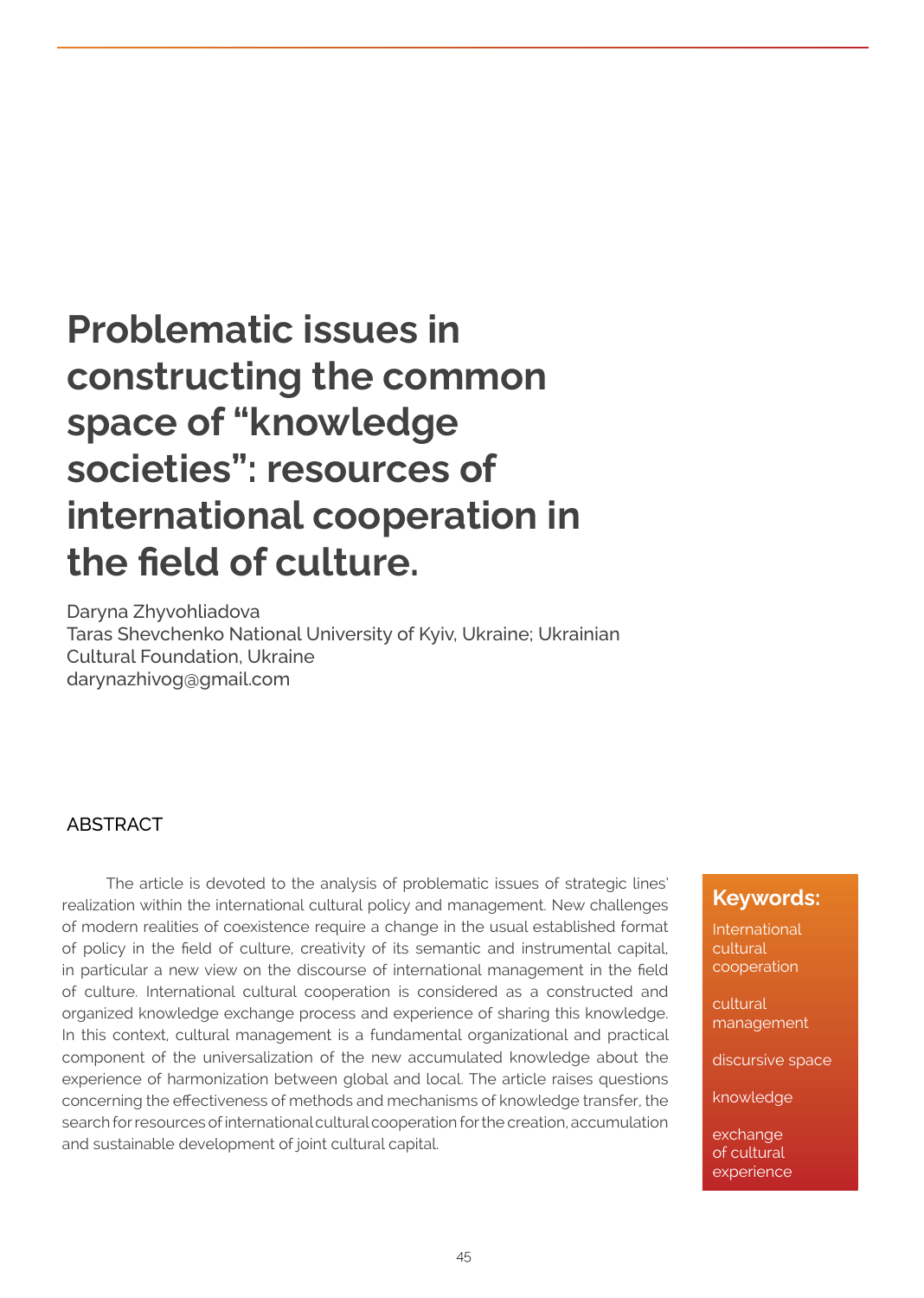## Introduction

Globalization, homogenization, universalization, convergence, standardization, on the one hand, localization, heterogenization, particularization, divergence, on the other - these multipolar processes with many scenarios and controversial consequences form united cultural map of the modern world. Both globalization and glocalization processes are necessarily accompanied by the intensification of the communicative sphere. The expansion of intercultural communication, with a lot of positive aspects, also is accompanied by the deepening of the problem of mutual understanding, cultural and information exchange due to the coverage of a large number of local cultures and their carriers. Interdependence is growing up, not only stimulating the dialogue, but also increasing conflict, the main source of which is not ideology, not economics, but - cultural features and differences. The latter are the least ones to change, and therefore they are more difficult to resolve or compromise (Huntington,1993). It is clear that this intensification has revealed the importance of intellectual and informational quality of representatives and representations of the experience of coexistence of different cultures and their carriers

In addition, the newly acquired habit of maintaining "social distance", exacerbating the polarization of society as a whole, changes in attitudes towards "others" - generations, members of social communities, significantly affect the increase of "cultural distance", complicate the formation of a shared vision of reality prospects. At the same time, it has become clear to many people from different cultures that the world is confined and it is impossible to hide from dangerous challenges beyond their own, even closed, borders and developed economies. Besides, the strengthening of interdependence, due to the complexity and dynamization of the modern world, in which actors interact with different systems of values, interests and needs, highlights the problem of mutual trust, without which sustainable development is impossible. Therefore, against the background of globalization and glocalization processes, the formation of a stable strong internal basis for peaceful coexistence, change of the usual established format of the meaningful policy in the field of culture, including creation of new forms of cooperation and solidarity, based on the existing experience, - acquire great value.

Against the background of globalization, the pandemic and economic crisis have exacerbated the crisis of the usual forms and mechanisms of international cooperation, their effectiveness in solving acute problems in supporting and promoting human solidarity and mutual understanding. Modernity has revealed the achievement of a critical level of capacity of certain cultural institutions to solve problems of physical and spiritual survival, not even of sustainable development. The matter of improving the substantive quality of these institutions and the harmonization of national, local strategies with universal, general guidelines is obvious. The issue of how and why to maintain a balance between the implementation of universal imperatives of human development and local pragmatic situational interests in achieving a specific result, is becoming increasingly urgent to support the existence of humanity as a whole. Therefore, the human community directs its resources to find strategies, ways and mechanisms for organizing and managing culture in general, including program and project activities that would be relevant "not even to today's but to future realities and create fundamentally new mechanisms for international cooperation. Not those who will advise, but those who will act" (Klimkin, 2020).

## Modern realities of international cooperation: experience of knowledge exchange as the "cultural capital"

Anthropocentrism, activism, openness, contextuality, heterogeneity, subjectivism are not only the characteristic elements of the modern picture of the "Anthropocene" world (Steffen, Grinevald, Crutzen & Mcneill, 2011), they are the foundations of knowledge that is in high demand for nowadays. It is no coincidence that, the prospects for human development are associated in this context with the formation and use of cultural resources of "knowledge societies", with a variety of forms of rationality, multiplicity of experiential knowledge, multiplicity of carriers and ways to obtain, maintain and enrich knowledge.

The switch of actors in the international arena of intercultural interaction is accompanied by the expansion of "cognitive" actors, which involves taking into account the cultural experience of cooperation as a discursive force. It is determined by previously acquired knowledge; forms of identities. Unfortunately, it can be noted that practice is ahead of theory in modern world, which would not always be a proper effective mechanism for counteracting entropic tendencies of diverse ambivalent modernity. But in these conditions of large-scale changes science is not rejected as the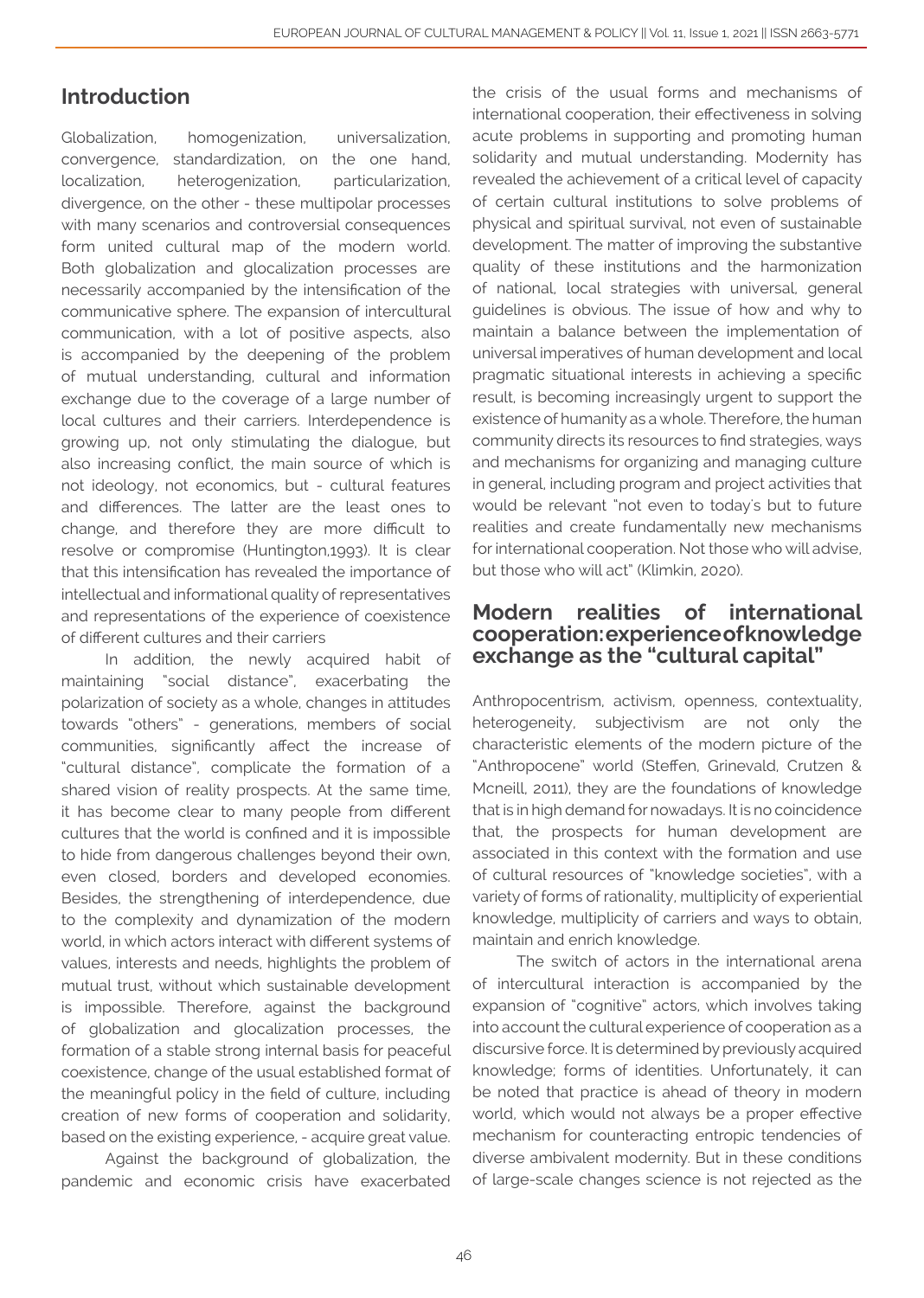

#### TABLE 1. CHARACTERISTICS OF THE MODERN PICTURE OF THE "ANTHROPOCENE" WORLD AND THE FOUNDATIONS OF KNOWLEDGE

Source: own elaboration, text - (Steffen, Grinevald, Crutzen & Mcneill, 2011)

"archaic type of consciousness" (Tyler, 1986: 123). The institutionalization of all theoretical knowledge and its practices becomes a basis for innovative approaches to the reorganization of relevant to modern realities cultural cooperation. .

Sharing the opinion of A. Wendt that science is driven by questions (Wendt,1999: 40), we consider it necessary to ask certain questions concerning the effectiveness of methods and mechanisms of sharing the experience, search for resources of international cultural cooperation to create, accumulate and sustainable development of common cultural capital.

Thus, first, our research hypothesis is that the analyzed and systematized experience of international cooperation in the field of culture shows the productivity and viability of those forms and mechanisms of its organization and management, which focus on the use of knowledge as a tool and result of direct cooperation. In addition, it is focused on mutual exchange of knowledge of different typologies as a fundamental element of sustainable development, support of a stable common globalized world of unique cultures.

It is indisputable that the new challenges before the modern realities of coexistence require a review of the resource provision of sustainable development. All issues in the field of culture require non-standard solutions. This is not the need for a new "cultural turn" in the field of scientific and practical knowledge. Paradigmatic shifts in the social sciences and humanities took place in the second half of the 20th century, when the perspective and methodological tools for research and management of human life processes at all levels changed. Modern practice demonstrates the existence

of new forms of experience in the development and representation of human needs, interests, values. The multiplicity of it does not change, but expands the perspective of the already existed and new theoretical knowledge, its effectiveness. The problem of operationalization of knowledge - both experiential and practical, and especially theoretical - is the subject of research attention of leading international scholars and experts in philosophy, sociology, international relations, public administration, theoretical and practical culture studies, other areas of scientific knowledge. Discursive logic, which is the basis of the information system of communication, creates opportunities for the use of various methodological resources for the analysis of the experience of organization and management of intercultural cooperation.

In our opinion, one of the most relevant to modern international experience and trends in the theory and practice in cultural management, its international component, is the expansion of cultural discourse of international cooperation, management in culture. It becomes possible with the help of resources of socio-constructivist research, based on the phenomenological methodology (phenomenological sociology of knowledge of P. Berger and T. Luckmann in particular), which allows forms and mechanisms of cultural cooperation to be considered as forms and mechanisms of knowledge construction.

This raises the problematic issue of transforming the knowledge accumulated in the diverse space of international cooperation by the world cultural institutions and other direct stakeholders in the interaction into the reality of this diversity of actors.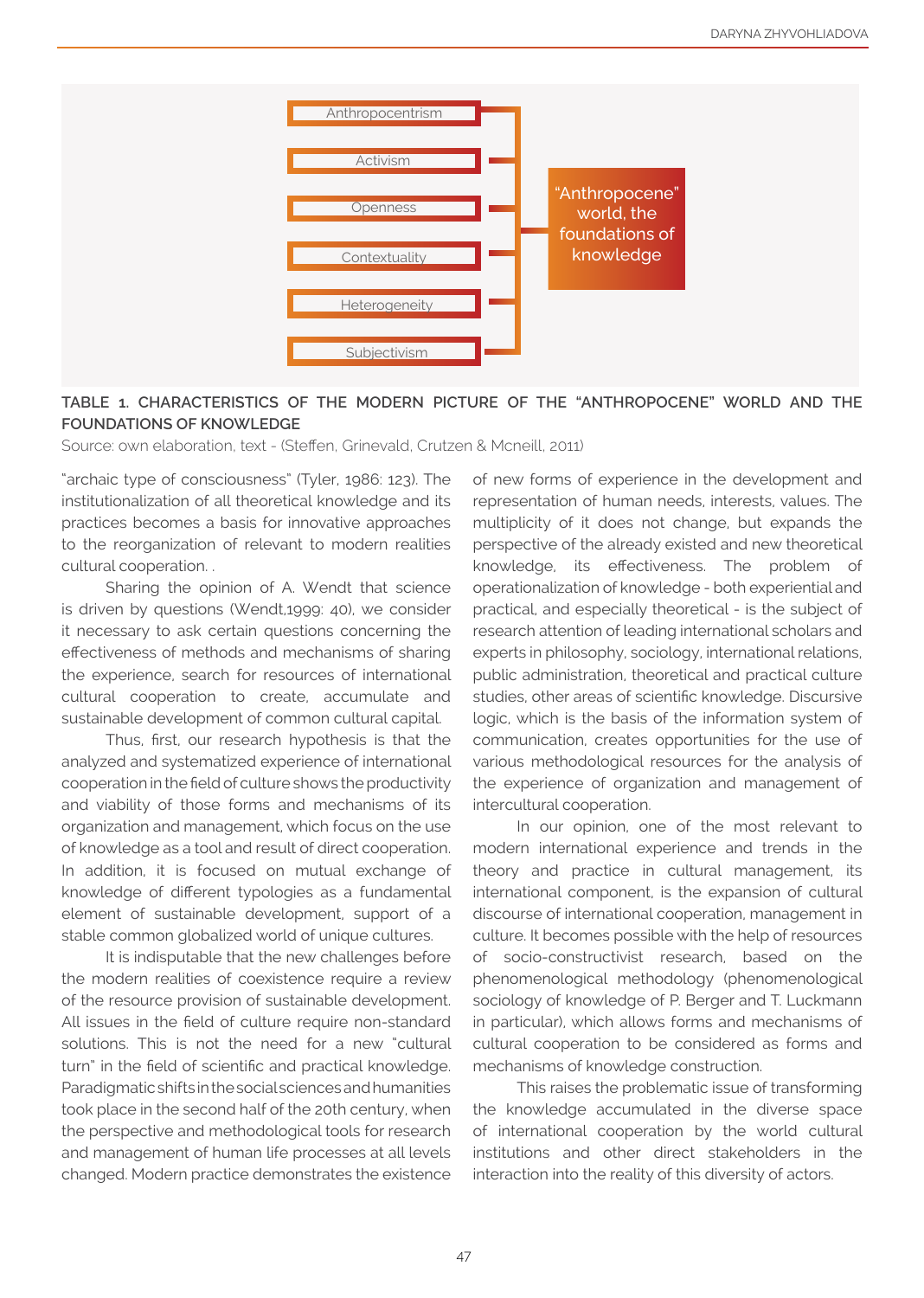The essence of this problem lies in the specifics of the interaction of different types of knowledge theoretical and experimental one. The effectiveness of the results of cooperation depends on its plasticity. In addition, the requirement of the effectiveness of the theoretical foundation of intercultural management, the organization of a common cultural space forces scientists, experts to expand and deepen the internal potential of interdisciplinary and transdisciplinary approaches in research, analytical and expert activities. The interdisciplinary of the study of international cultural cooperation allows to study, understand and organize the plurality of the world of culture by involving not only a constructivist approach, but also elements of cultural anthropology, phenomenology, axiology, and structuralism. It is not only the interdisciplinary approach that integrates existing institutionalized models of knowledge that is effective. Productivity demonstrates transdisciplinary approach, which contributes to the growth of the level of actors' competence on whom managerial, organizational and administrative decisions depend. The transdisciplinary approach provides an opportunity, as a result of scientific "exchange" of cognitive schemes, to jointly find new ways to solve specific problems. The observance of the conceptual unity of research as well as the use of a systematic approach as an important methodological element allows to prevent eclecticism. This contributes to the integration of multidisciplinary knowledge, finding its meaningful intersections and thus expanding and deepening the resource capabilities of cultural studies of international cooperation to use different ways in order to obtain the necessary result.

The complexity of management in the field of culture and international cooperation lies in the specifics of the interaction of their content and form. Interdisciplinary and transdisciplinary principles of interaction of different disciplines correspond to the specifics of the nature of managerial culture. The peculiarities of the cultural sphere determine the same specificity and complexity of the subject field of managerial activities in the cultural field, especially when it comes to the creation of a common product by many actors. In addition, the participants in the cooperation are the part of a diverse cultural space, and their interactions change its content and formal characteristics. It is fundamental that the processes taking place in the field of culture cannot be completely reproduced, even based on one's own positive experience and knowledge of the author's "technologies" of creating a certain cultural

product. The sphere of production of such a diverse product with its value at the interlocal, interethnic and international levels of cooperation makes it impossible to formally unify, mechanically use the content of experimental (theoretical and practical) knowledge. (Practice, unfortunately, shows that some actors do not understand this, as well as ignore the specifics of the subject area involved.) On the one hand, cultural management deals with specific actors with their own interests and needs, specific material and technical support, on the other - the subject of their joint activities – is the "cultural expressions of individuals, groups or societies, including on the creation, production, dissemination, distribution of and access to cultural activities, goods and services" (UNESCO, 2005: 5). On the one hand - the introduction of specific technologies (related to the fragmentation and specialization of societies and their cultures), on the other - ideas that, despite their "local" representation, are carriers of universal basic values. They contain resources for coordination of socio-cultural interactions, necessarily anticipating and determining this interaction.

These processes, in turn, determines the resource of the discourse of international management in the field of culture (and discursive power is a quality that determines the possibilities and means of interaction). It is based on the ratio of its cognitive and pragmatic components. On the one hand, they are theoretical constructs that contain a long and complex path of generalization and systematization, conceptualization of the same long and complex history of world order. On the other hand, they did not remain abstractions far from real life. Despite the high level of generalization, they have many forms and mechanisms of representation in many different cultural practices of interaction, in particular - intercultural cooperation.

Creativity and effectiveness of cultural management and administration significantly depend on understanding the question of what the actors of cooperation, in particular its managerial staff, are ultimately dealing with. There is an idea that the scope of the manager's efforts in the field of culture is limited to art and close to art aesthetic forms of human activity. Such views are related in particular to the functioning of certain state and non-state institutions that have historically developed. The competence of them, as a rule, included the management of museums, theaters, other institutions and organizational work with the latest forms of artistic practices. Even at the international level, cooperation for a long time was carried out mainly in the form of exchange of artistic groups, presentation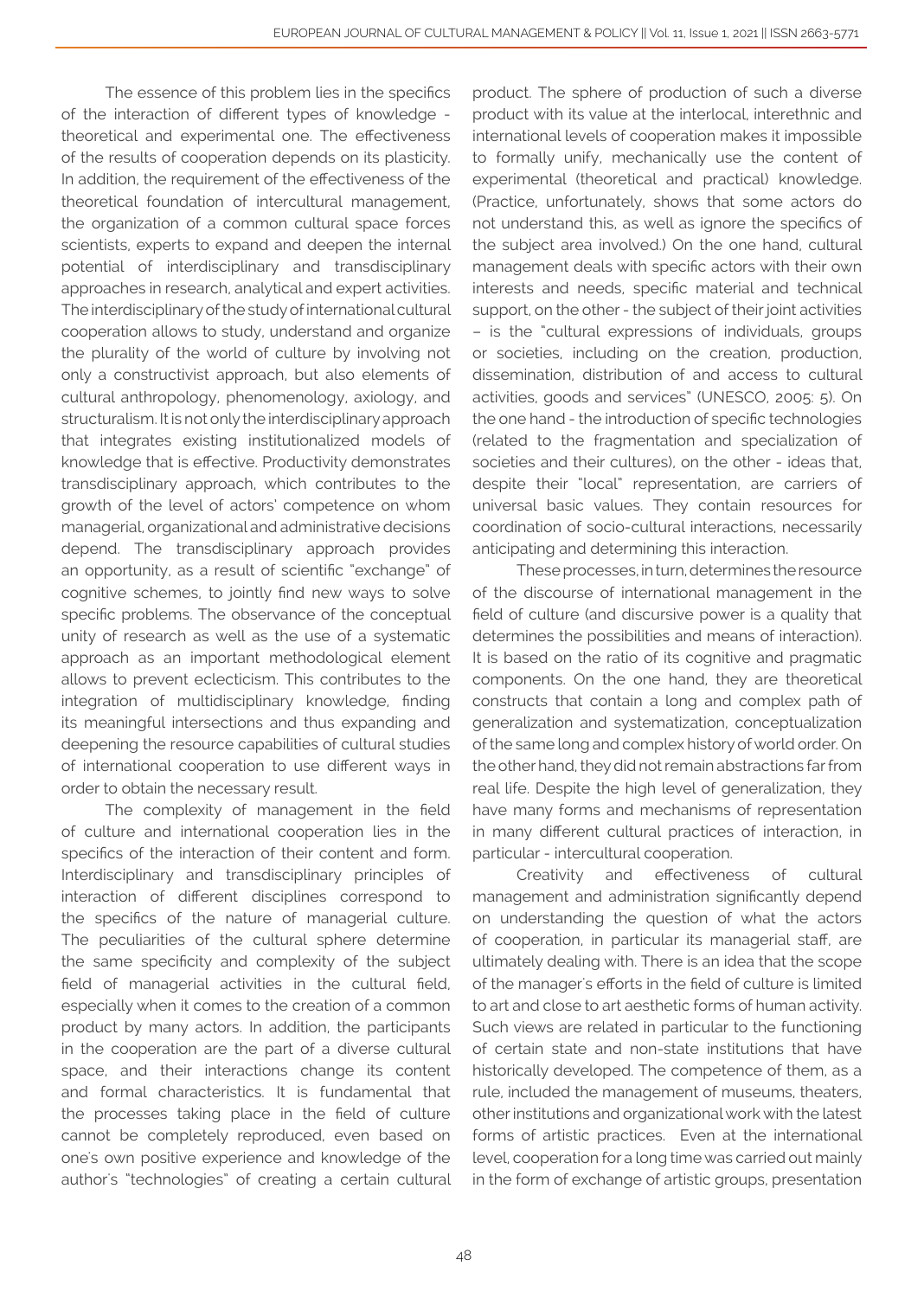of artifacts of national and ethnic cultures, material assistance in the organizational support of certain artistic and cultural events.

Whereas cooperation is ultimately a constructed and organized process of knowledge exchange and the formation of a common experience of sharing this knowledge. This is the space of the managerial activity in the field of culture.

By directing the processes of intercultural cooperation to the formation of a common stable sustainable space, it should be understood that this community is always relative, given the diversity of worlds that fill this space. Accordingly, the complexity of cultural management is associated with the need to organize the world pictures, the harmonization of images of reality, the processes of interaction. They are often controversial and have complex multilevel mediation in direct dynamic practice. Indeed, human existence is determined by a constant regulation of the surrounding socio-cultural world. Maintaining this order is also an important element of the experience gained by previous generations, used and developed by their descendants. Tendencies to regulate interpersonal interaction are an urgent need for both the current state of modern culture and society, and the need to ensure continuity of cultural experience, the expansion of its innovative capital. The latter determines whether humanity is moving in a circle and thus its self-realization becomes problematic, or "guided by equal partnership, solidarity and transparency" (OSCE, 1999: 3) it creates a common space of societies, "that is nurtured by its diversity and its capacities" (UNESCO, 2005: 17).

## UNESCO activities: issues of "reality construction" within the cultural cooperation

If we consider the activities of UNESCO - the global manager of international cultural cooperation - as a complex open system, its positive dynamics depends on the "mobility" of its discursive, analytical component. The quality of this component relies on constructive generalizations, responses to current challenges and the effectiveness of its instrumental and organizational aspects. It is also important to be able to move from abstract discourse to direct concrete actions, "translate" general laws, rules, algorithms into the language of specific cooperation practices and, what is fundamentally important, to have the availability of feedback. This logic is not new, it is articulated by the Organization, significant experience has been gained in

this direction. But, at the same time, the present time has posed many questions to human coexistence, problematizing both the stable structures of intercultural interaction and, in general, the experience and basis for organizing the diversity of human worlds (both on local and global levels). In this context, UNESCO's activities necessarily take the form of strategic and logistical management, which has an important and integral component - knowledge of the specifics, tools and mechanisms (in the words of T. Luckmann) of "constructing reality" in the field cultural cooperation. The important part is also giving this reality those forms and meanings of objectifications, which, in turn, would ensure the sustainable development of mankind. And according to W. Goodenough, (Goodenough, 1964) if the components of culture are what you need to know and believe in in order to act mutually acceptable to all members of society, according to C. Geertz (Geertz, 1973), the activities of UNESCO are an the expanding the boundaries of human discourse.

The knowledge that is opened to the actors of cultural cooperation through UNESCO, moves from the local specifics of intercultural interaction to theoretical generalizations and vice versa. Cooperation for UNESCO is a part of a comprehensible picture of the world, which consists of clusters of meaningful joint actions. Analytical knowledge produced by UNESCO contains, along with categorical-terminological coordination of communicative acts, the formulation of proposals-visions, which are the result of a systematic concentration of different types of theories from different fields of knowledge. Such integrative activity allows to find different ways and means of answers to civilizational challenges and, most importantly to anticipate, as far as possible in a very dynamic and unstable world, and to take advanced steps to organize socio-cultural space, which would seek and find connections between different phenomena, that is more important that a stable sameness among similar ones (ibid.). Moreover, the presence of the latter is problematized by the reality of cultural diversity.

In this regard, UNESCO, as a global player in strategic management, needs to produce and transmit not only specific information that relates to specific forms and means of cooperation. It is also important to transfer knowledge of the fundamental factors and the general cultural meanings of this cooperation, which are hidden behind this particular diversity. And this is much more important and complex issue. The complexity is caused by the fact that cooperation in the field of culture is directly carried out in a reality that is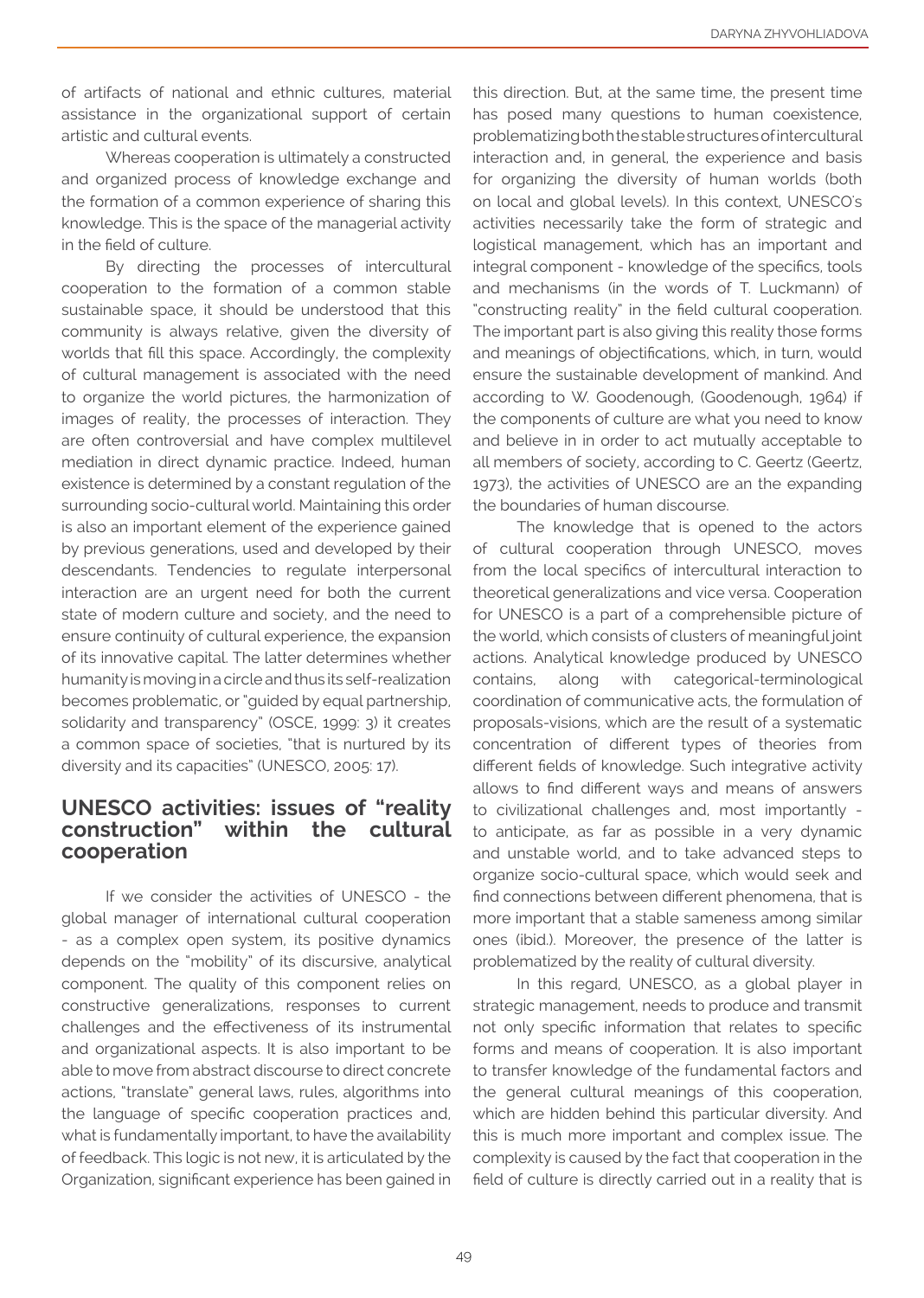not universal for all actors of cultural interaction. The final result of any collaboration depends precisely on how effective it is the knowledge about the ways to harmonize the many realities that are the basis and, at the same time, the result of the experience of creating and representing historically different systems of cultural values. It is the involvement of the constituent structures of local cultures in the creation of a common world that allows to balance the "compression" of the social space by expanding the common cultural space.

### The question is: how and thanks to what does this involvement take place?

First of all, due to the development of scientificanalytical and expert knowledge, research and evaluation not only of the potential opportunities to meet the unity of local and global needs, but also the threats that are hidden behind the proposed actions. It is clear that predicting possible threats and identifying risks to the implementation of the "projected reality" is a "thankless task" due to the nature of the objects of the operating environment (cultural product in particular). But it is analytical work that allows to objectify the diversity of local experiences of cooperation and thus provide knowledge on the development of procedural, organizational and instrumental levers of sustainable development of culture in general.

Cooperation in the field of culture is much more difficult than it seems at first glance. The alignment of social worlds, for all its complexity, is still easier than maintaining conformity in the space of culture, mastering the meanings of "other" cultural experiences, the value of "Others'" attitude to "cultural capital" (in the terminology of P. Bourdieu).

Finding the points of coincidence of the coordinates that different cultural worlds with their own spatio-temporal characteristics have, is difficult at least because there is no single objective reality (according to Blumer). As a product and as a subject of the creation of subjective reality, a person necessarily needs significant Others. If, according to J. G. Mead, the presence of significant - parents, friends, teachers, spiritual authorities (in the process of internalization of the world) is important, we can say that the problem of intercultural cooperation is to create significant Others.

International cultural cooperation, based on the actions proposed within the projects, involves the involvement of knowledge about the schemes of typification of socio-cultural interaction, specific to a certain possible reality that is projected, in which the actors live directly. These schemes define typical actions in typical situations of interpersonal interaction at a certain time and in a certain cultural space. The "language" of such schemes of typification (Berger & Luckmann, 1967: 47) provides an opportunity to understand Others, to communicate with them in the fullness of their manifestations in a situation of direct contact. At the same time, it is the specific moments of interaction that enrich these generalized schemes with empirical knowledge of the procedural and final results of the interaction of specific subjects. Knowledge of these components of subjective realities (typical schemes of perception of interaction with others) allows to understand "others" not only as partners in the modern context, but also as representatives of experience of past and future generations of "others". Thus, international cooperation becomes a kind of practice of exchanging "mind-maps", mental schemes of meaningful interactions. That's why the programs, projects contain not only algorithms of joint actions and projected results. In their program basis the schemes of typical reception of a certain experience are put. Its expansion is due to direct "access" to the diversity of the repository of other experiences, other "realities", the life worlds of other "authors".

If we consider programs, projects, various forms of international institutions in the field of culture as a specific multilevel communication "language", which is a form and way of objectifying the historical experience of cultural interaction, its organization and management, the desire for systemic and adequate elements becomes clear. Such "language" allows to divide the experience into broader categories. It is important not only for the carriers but also for the other cultural actors, because the typified experience can in principle be reproduced by everyone (Berger & Luckmann, 1967: 53). In this way, the subjects of cultural interaction will get a productive real tools to align the coordinates of their own and other realities.

Such schemes of typification of cultural experience become a reality of everyday cooperation under certain conditions. On the one hand, it depends on the content of specialized knowledge, its demand by the practice of intercultural interaction and its potential ability to respond to the challenges of empirical reality. On the other hand, from time to time the practice itself, with its often unpredictable logic, signals the limited available reserve of socio-cultural knowledge (in a certain cultural institution, such as UNESCO). And it is not catastrophic if this "signal" becomes an occasion for self-reflection, for meaningful adjustments of the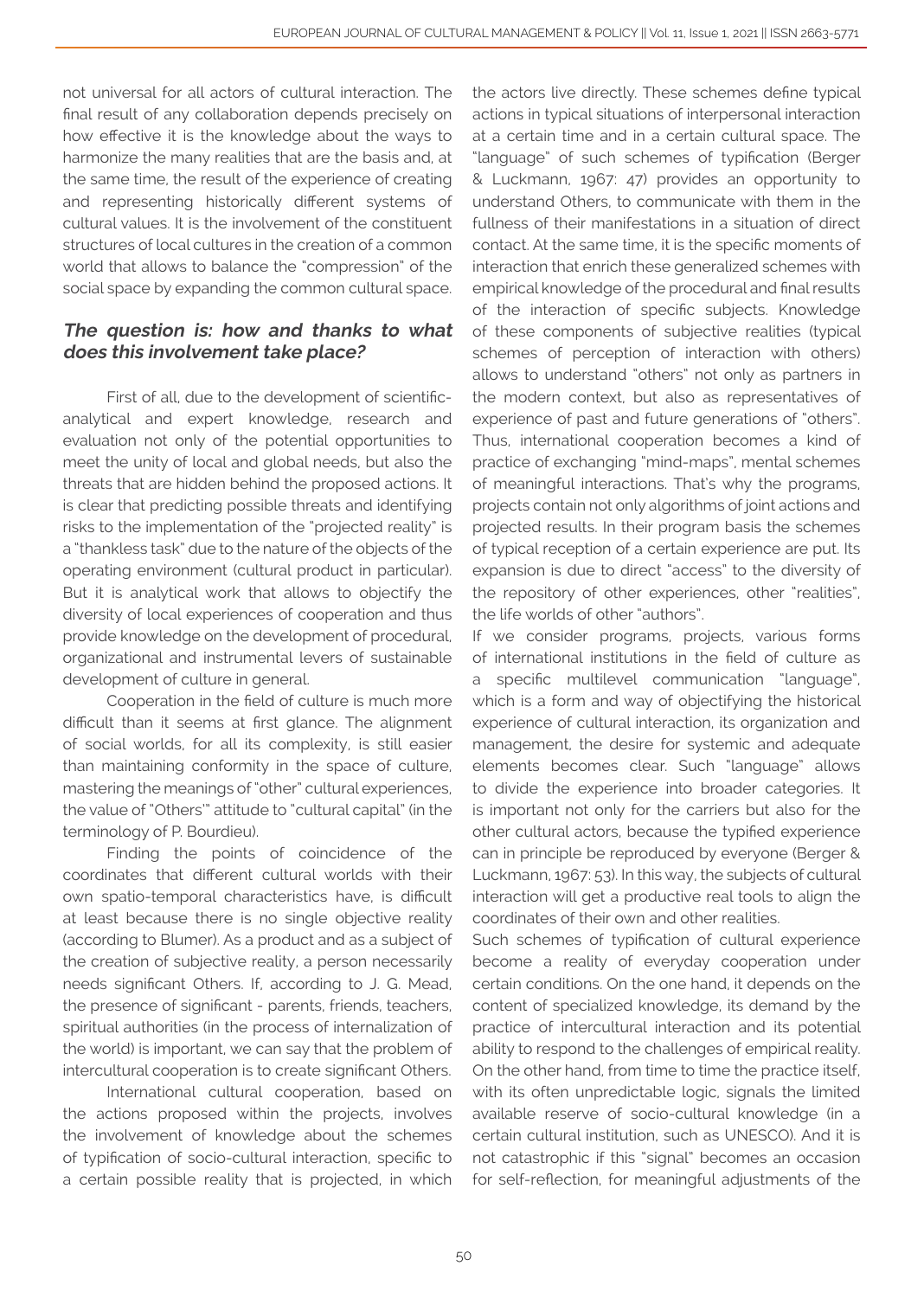most projected reality and mechanisms (programs, projects) of its creation.

It is also important that in the process of cooperation, its actors are given the opportunity to "capture" not only "other realities". In a situation of direct action and interaction, which is always a unique opportunity to understand the carriers of other cultures, the value of such cooperation is to expand "access" to their own culture, its capabilities, which become more real, because self-determination and self-expression is possible if the interaction with Others takes place. Thus, international cooperation is understood as a constructed and organized process of self-determination and selfrealization of identities (Checkel, 1999).

In the process of cooperation, interests are coordinated and various forms of identities are constructed. But no less important is the fact that this construction deals with "entities". Its ideological content is a driver of action, and already acquired empirical knowledge is the "internal coordinator" of the process. Many misunderstandings in the process of project implementation arise precisely because of ignorance of the specifics of cultural worlds, their resources, the manager has been deals with from the very beginning. If cultural cooperation is understood as the exchange of experiences that are locally felt (Der Derian, 1988: 189), understood and mediated by socio-cultural practices, it becomes clear that the condition of its productivity is equal access not only to universal achievements of human culture, "adsorbed", for example, by UNESCO, but also - to the resources of local cultures.

Regarding the latter, it should be mentioned that the internal dynamics of socio-cultural development at the local level is determined not only by the peculiarities of various aspects of local life. The development of each autonomous cultural entity takes place in the context of general civilizational tendencies, which adjust, directly or indirectly, this internal dynamic. This is the adjustment, which, in turn, emphasizes the identity of the cultural face of a particular community, association, a particular local form of cultural institution. This impact is multifaceted. In the process of interaction of cultural experiences, new formations - common worlds of different meaningful algorithms and results (desired and unexpected) of civilizational projects of human development are formed.

UNESCO is one of the active actors in the process of supporting the sustainable development of mankind, taking into account their own experience of both constructive factors focused on the positive dynamics of socio-cultural development (from economic to artistic spheres) and other, destructive, factors that

provoke misunderstandings and conflicts. UNESCO formed a system of international cooperation, which is created and maintained by standardized interactions and the relevant intersubjective interests of specific actors. The creation of such a system became a tool for counteracting the reification of the world. The space of this world, thanks to direct actions and their results, ceases to be inert and permanent for people. These changes acquire meanings for them as results and - in general - an intentional characteristic of human coexistence.

Focusing on the real results of its own activities, UNESCO takes into account that the reality of modern person is a world where practical competence, pragmatic meanings and motives prevail. In this context, the problem of "instrumental and the significatory uses" (Berger & Luckmann, 1967: 50-51) of knowledge, experience, which is being offered for adapting within the implementation of specific program tasks, arises. And here again the following question arises: to what extent the mechanisms for adaptation to local opportunities and needs are provided in the content of global proposals and common goals?

Not only key messages are localized. Consciously or not, but - all the content, the information on how and what to do, is being localized, the amount of information resources directly or indirectly is offered to the actors of interaction for direct cooperation. This applies to both specialized information, which is the basis of international management in the field of culture as an element of professional activity of relevant institutions, and the another one, which is aimed at a wider and, accordingly, more diverse target audience.

The next question arises: how to make this stock available for investigation, effective interpretation and implementation, how to ensure equal access to it? It requires a change in the ways to represent the knowledge experience, the creation of a system of conceptual and instrumental-organizational forms of communication.

Using certain concepts, its previous specific organizational and managerial experience, UNESCO moves not from one theory to another, but through the justification of strategic goals and ways of achieving them to justify the timeliness and effectiveness of activities in a particular period. Programs, strategic plans, projects, reports and other documents, which are a kind of generalized projects of the desired reality, are elements of a global system. This is the system aimed at coordinating priorities of human interaction, encouraging the diversity of actors to build partnership for solidarity and sustainable peaceful development.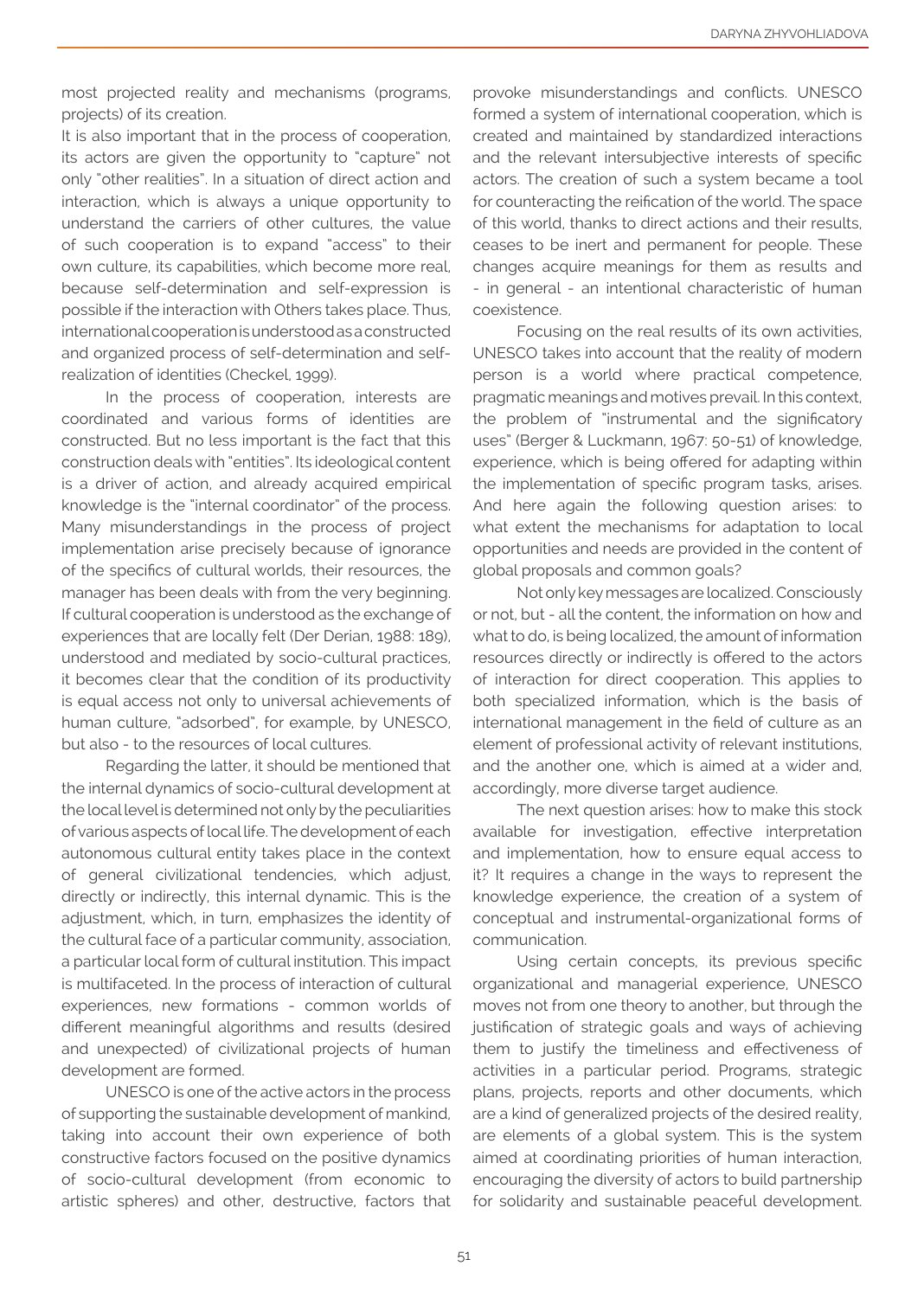This cognitive-organizational system, in turn, is a way to operationalize the conceptual knowledge accumulated throughout the theoretical and practical discourse of intercultural cooperation and interaction.

These documents are a kind of conceptual scenario, linguistic fixation and retransmission of cultural meanings of cooperation between different actors at different stages. The development and organization of its implementation relies on cultural managers (from organizations, communities - as "collective managers" to individual professionals). Their professional competence includes the qualities of "discursive technologist" who works in dialogue with a complex system of interaction of different experiential knowledge (theoretical and practical), different cultural worlds, ideas, situational interests.

If we consider the relevant knowledge and information as a subject area of cultural management, the important element is the message, the form of presentation of information. Using the definition of G. Ryle and C. Geertz (Geertz, 1973), the efforts of the managers of cultural cooperation should also be aimed at ensuring that each text has a "thick description", a message. It should contain generalizations along with the definition of values and description of specific procedures, norms and actions, to perceive, understand and implement them in accordance with the cultural context, to create conditions for meaningful participation in cooperation.

The mentioned texts are a system of coordinates of cultural interaction, which allows its process and results to be "put" in a clear and meaningful context. The description of the cultural context involves a transversal analysis of cultural meanings of procedural, behavioral, institutional, regulatory and motivational features of the cultural architecture. The experience of cooperation shows that its effectiveness depends both on the quality of managerial efforts regarding the forms and mechanisms of direct cooperation of cultural entities (communities, organizations, individuals) and complex interaction to create a cultural context. The creation of a cultural context involves the accumulation not only specialized, but also background knowledge, in which and through which the meanings of specific interaction arise. The ability of actors to reach the potential and essence of the proposed ways of interaction and mutual understanding depend on this background knowledge (cultural traditions, rhythms of life, symbolic features of language representation, the specifics of common social ties). Strategic management, in this regard, deals with creating a system of conditions, context, which

encourages the participants of this interaction to such activity. This activity necessarily provides a meaningful character of formation inclusion in new connections.

The next problematic issue of ways and resources of building societies, that share knowledge (UNESCO, 2005), concerns not only the technical side of free access to knowledge resources. The issue is to promote the formation and development of value motivation, the interest of participants in cooperation to use this openness and freedom, "construction" of such knowledge, which would be "motivating dynamics of institutionalized conduct" (Berger & Luckmann, 1967: 83). Cooperation involves the presence of interests shared by the participants. Their coincidence is important for the implementation of certain collective actions of solidarity, for the effective organization of cooperation. Common interests, "collective meanings", as well as a common reality arise in the process of cooperation (although, unfortunately, it is not guaranteed).

The transcultural nature of international cooperation in the field of culture requires professional managers with cross-cutting competencies. They will allow to construct relationships and interactions that are due to the existing conditions of human coexistence, its harmonization. Therefore, an important element of the effective functioning of UNESCO and other international organizations is the system of trainings for managers, improving their professional and, what is even more important – social competences. The manager's culture involves the ability to flexibly maintain a sequence of actions at all stages of the project. Flexibility involves the effective use, of appropriate material and human resources: creativeness, critical thinking, pragmatism in the implementation of innovative tools of cultural cooperation. Without such a practice of balanced pragmatism, it is not possible to achieve real progress on a road to the goal. The incorporation of pragmatism as one of the fundamental components of administrative and managerial activities in the field of culture for the manager means the choice of such a way and form of action in which a balance will be found between their own interests, cultural values, and focusing (as a manager and coordinator) on achieving a common goal.

This instrumental and regulatory dimension, which lies in the basis of cultural management, in particular in the field of international cooperation, does not mean the absence of axiological, cognitive parameters of the effectiveness of both the process and the end result of cooperation. Real life itself, with its informal logic, protects managerial activity in the field of culture from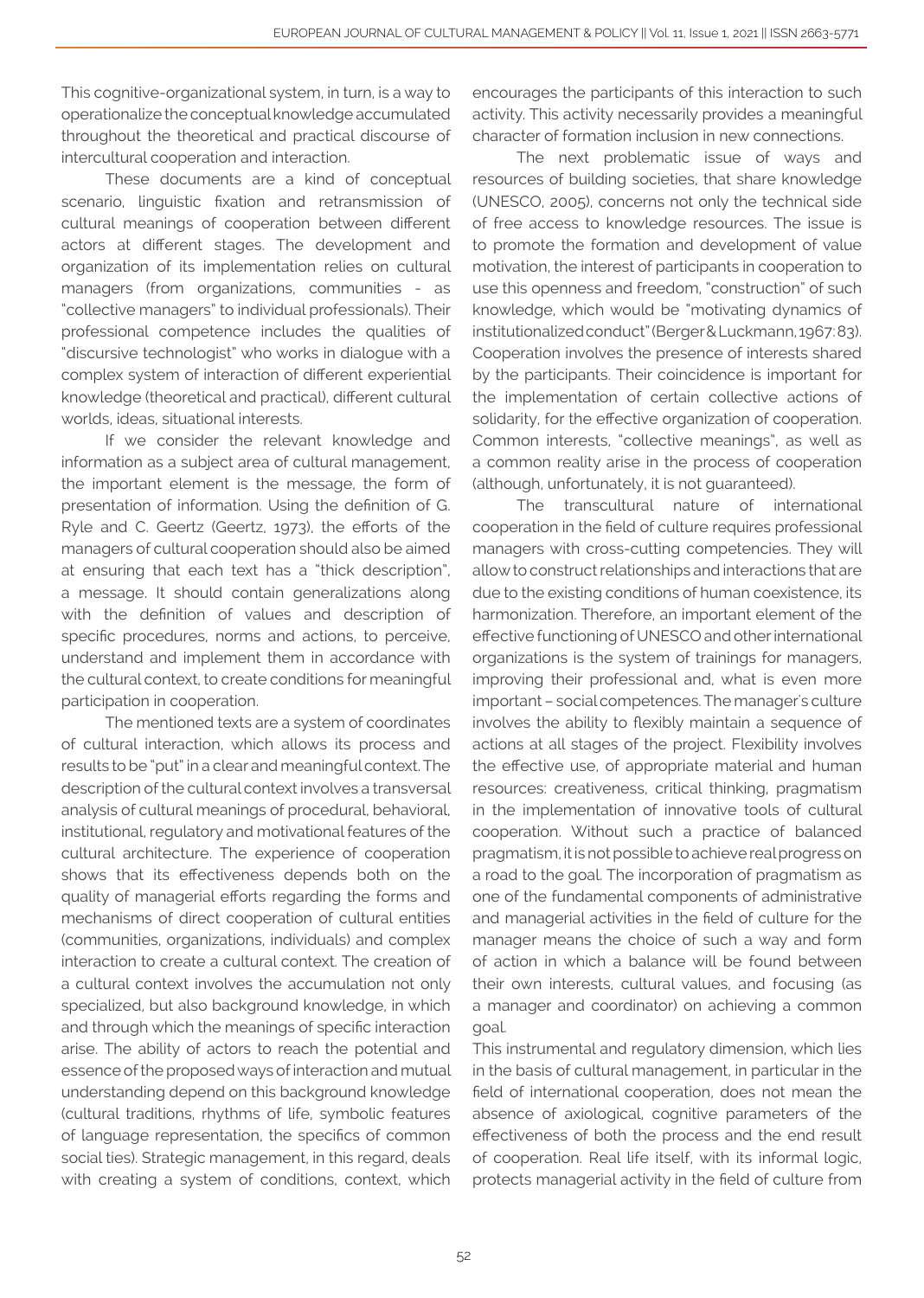the schematism. It is impossible to remain neutral in cultural cooperation at least because it is a "dialogue" of identities, interests, motives. In addition, it should be noted that our vision of culture for international cooperation, strategic management as the most complex one in terms of technology (contrary to popular belief), does not reject its vision as "the whole complex of distinctive spiritual, material, intellectual and emotional features that characterize a society or social group. It includes not only the arts and letters, but also modes of life, the funda- mental rights of the human being, value systems, traditions and beliefs" (UNESCO, 1982: 41). We understand that value actions and standards that are neutral are not possible in this space. Within the framework of defining the concept of sustainable development as a mechanism for managing the processes of globalization at the conferences and the UN summit (1992, 2002, 2012) the value priorities of the future society were formulated. International cooperation, in this context, has become a form and a way to implement a system of global humanistic values and a corresponding way of life at the local level. In the texts that represent the strategy of development of the common world, the normativevalue component is always the basic element of the informational message. In turn, an important element of the latter is the principle of responsibility, which should be the basis of any strategic projects of the "communicative action" (Habermas,1984): "act so that the effects of your action are compatible with the permanence of genuine human life, …so that the effects of your action are not destructive of the future possibility of such life" (Jonas,1984: 11). Strategy is always valueoriented, while procedural tactics works with interests. Therefore, by giving the initiative to the actors of cultural cooperation, the global strategic manager - UNESCO – is responsible for the management of the general trajectory of the movement of constructing a common sustainable space.

## **CONCLUSION**

Thus, the expanded (but not completely exhausted) delineation of problematic issues related to international cultural cooperation in ordering the "different" and finding the "common" is possible by a constructive exchange of knowledge of different typologies. The ability to self-organized and selfdetermined cultures in a system of global and local interactions depends on the use of knowledge scientific, conceptual and experiential - as a tool for

direct cooperation. Joining such forms of cooperation is not an easy task. The inertia was the result of the tendencies of unification and massification of public and individual consciousness. To unite and organize the carriers of culture for activity cooperation requires large-scale research, expert-analytical and financialeconomic "investments". With regard to the latter, the world community must be ready to increase the logistical support for the growth of such intellectual "costs" (even in the current crisis in the pandemic and post-pandemic periods). But the problem of creating a "mobilization theoretical and analytical resource", which helps to respond more quickly to the challenges of today and develop a strategy and forms of its implementation that would "give us the ability to address problems before they become" (OSCE, 1999:10) – becomes even more important.

In this context, the essence of management in the field of culture is the organization of production, accumulation and exchange of joint cultural capital. An important element of the latter is knowledge. Management and administration, assimilation and translation of such specific and complex knowledge is possible if there is an understanding of its content, forms and methods of representation, the specifics of functioning and, accordingly, its exchange. It should be clarified that knowledge management is impossible in the usual sense of administration and management. It is possible to manage knowledge by directing it. Methods of cooperation between different cultural actors, which are based on "softpower" (Nye, 2004). (The tools of the latter are education, religion, art, traditions, language) have become the effective mechanisms in the organization of a common strategic direction.

The space of cooperation is an exchange of cultural experience, values, ideas, as a result of which a common reality is created. Conditions under which the actors of interaction find for self-expression those forms of culture that allow in the process of communication not only to better understand others, but also to better understand themselves are formed. (This applies not only to national, state and ethnic actors, but also to the activities of the institutions themselves, such as UNESCO and its partners). This understanding contributes to the improvement of management of the processes and results of cooperation, increase the level of professional and social competence, freedom and responsibility.

This approach to the exchange of knowledge allows to timely reorganize the instrumental and legal systems of practical implementation of policy in the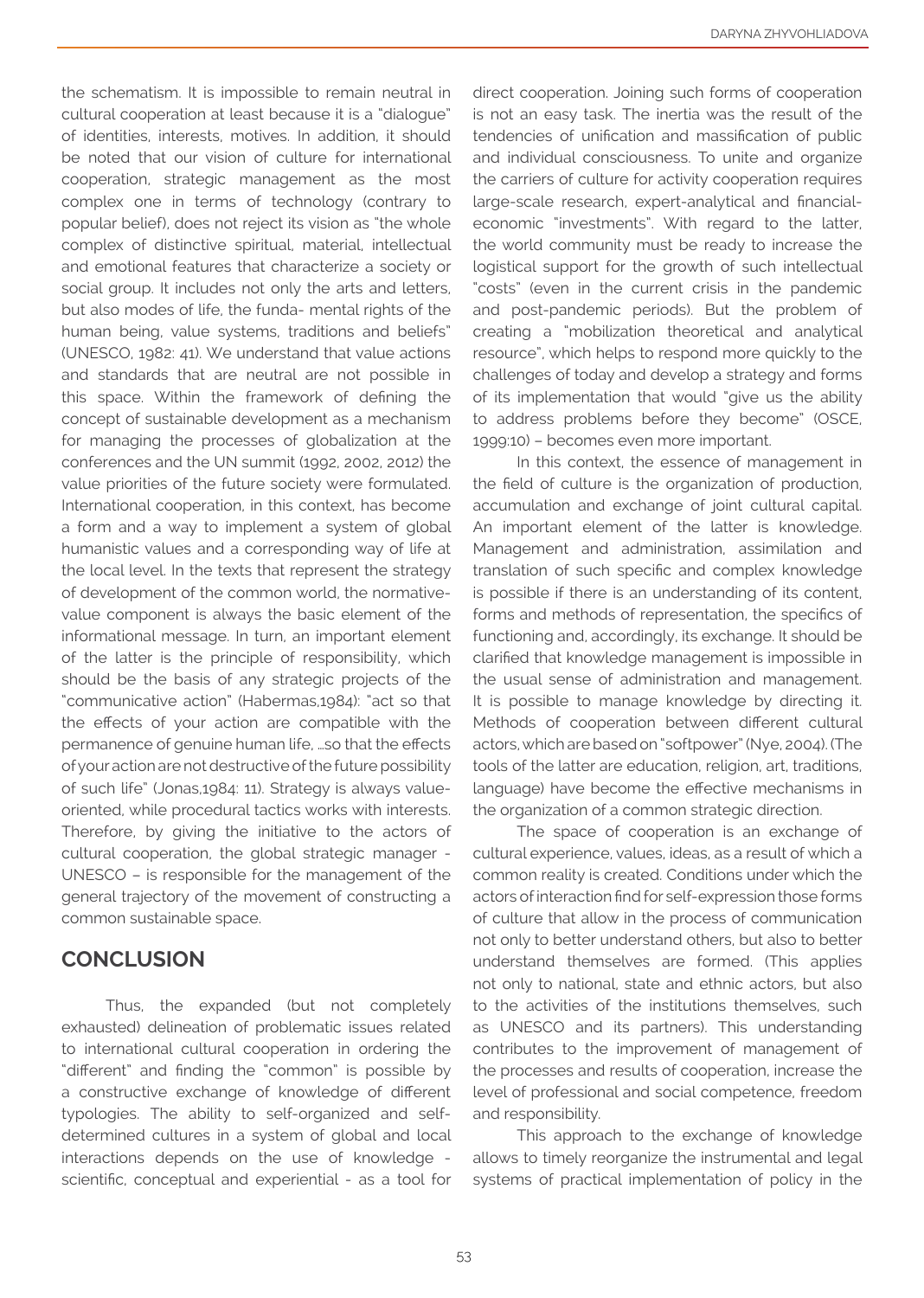field of culture at all levels. Also, the important is the constant evolution of the very basis of conceptualizing the experiential knowledge and reinterpretation of the effectiveness of theoretical knowledge. It is the basis of the conceptual basis of managerial activities in the field of cultural cooperation. This does not apply to the traditional guidelines of the humanitarian direction of a globalized society. It is about clarifying the priorities of strategic development, the adjustments made in real life. It is impossible to form a panoramic vision both at the level of strategy and tactics of international management without conceptualization, finding a meaningful theoretical potential for the interaction of different scientific fields and approaches. And this is one of the defining conditions for the possibility of thinking globally and acting locally.

The discursive space of international cultural cooperation is the mechanism through which shared knowledge of different cultural experiences is formed. In this context, cultural management is legitimized as a fundamental organizational and practical component of universalization of accumulated new knowledge.

The world of international cooperation is a specific balance between knowledge and information. Due to this system, text documents are information about the projected reality, opportunities and conditions of participation in the common movement in a certain direction. At the same time, practical embodiment, realization is knowledge which is received by own efforts. Modern realities urgently need the formation of new institutional ties, organizational and analytical structures that would be generators of joint efforts to construct a common (not a single) reality. In this context, the resource for such changes can be the experience of international cultural management as a type of self-perception of the world community, due to which it requires the most constant innovation (Luhmann, 2000: 78). In this sense, international cooperation in the field of culture becomes the experience of the birth of issues, "problems" that require common "solutions", which, in turn, give rise to common "problems" that require "solutions" (ibid.).

In the first section of the paper, the analysis of the literature on cultural heritage highlighted a holistic approach that connects policy, governance and management, indicating strong links between these domains. In particular, it emerged in the analysis that there was a shift from an initial approach based on preservation, to a more open approach based on the intersection between governance and policies, that lately focused on participatory approaches that could potentially engage the different actors of cultural ecosystems.

In the subsequent section of the paper, the focus was on the EYCH: secondary and primary data (documents and research interviews) were collected, analyzed and discussed. The analysis of these data highlighted that the EYCH was interpreted as an opportunity to change European policy mindsets as well as the perception and role of European cultural heritage in the long term. In particular, the EYCH promoted a different interpretation of cultural heritage as a crosssectoral field and unifying element that could help to create shared perspectives with other key sectors for the European Union, such as research and innovation, agriculture or tourism. One of the key themes emerging in the investigation is that of participatory governance. Indeed, in line with the Treaty on the Functioning of the European Union (1957) and respecting the fact that cultural policies are competence of member states, the European Union tried to promote its role as facilitator, providing guidelines for a common approach to cultural heritage policies. These common policy guidelines are based on engagement and stakeholders' involvement, sustainability alongside protection and preservation of cultural heritage.

However, the guiding principles for a new management model that could facilitate the participatory governance and the other ideas promoted by the EYCH policy initiatives are not sufficiently identifiable. As a result, the necessary future steps of the EYCH could stimulate a new approach to management of cultural heritage.

In conclusion, the research highlights that the EYCH does not propose a new model of management for cultural heritage. The initiative remains mainly focused on promoting policy actions and participatory governance approaches that are nonetheless difficult to implement without a proper managerial model. These results underline the need for the European Union to take a step forward and indicate a potential future development of this research: identifying a path that could create firmer links between policy, governance and management could be an interesting investigation, in addition basing the research on the analysis of case studies and best practices already implemented in European countries. This could indeed enable the cultural heritage sector to rethink how to fulfill its potential as cross-sectoral, transversal and unifying field.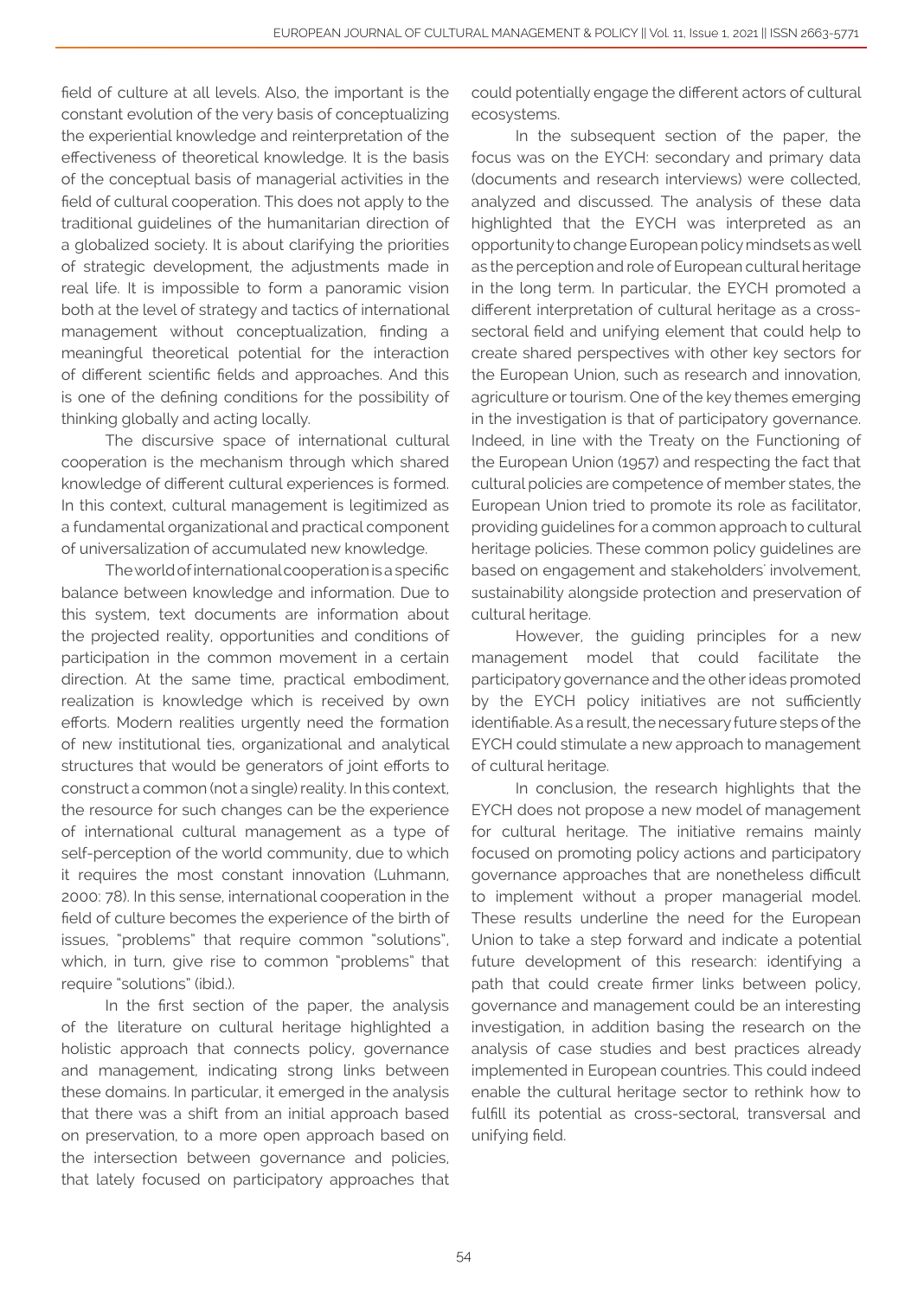## **REFERENCES**

- BERGER, PETER L.; LUCKMANN T. (1967). *The Social Construction of Reality. A Treatise on Sociology of Knowledge.* London: Penguin Books Ltd. Retrieved from: http://perflensburg.se/ Berger%20social-construction-of-reality.pdf
- CHECKEL, J. (1999). Norms, institutions, and national identity in contemporary Europe. *International Studies Quarterly,* 43(1), 84–114.
- DER DERIAN, J. (1988). Introducing Philosophical Traditions in International Relations. *Millennium: Journal of International Studies.* 17(2), 189-193.
- GEERTZ, C. (1973). *The interpretation of culture.* New York: Basic Books.
- GOODENOUGH, WARD H. (1964). *Cultural anthropology and linguistics.* New York: Harper & Row.
- HABERMAS, J. (1984). *The theory of communicative action.* Boston: Beacon Press. Retrieved from: https:// teddykw2.files.wordpress.com/2012/07/jurgenhabermas-theory-of-communicative-actionvolume-1.pdf
- HUNTINGTON, S. P. (1993). The clash of the civilizations? *Foreign affairs,* 72 (3), 22-49.
- JONAS, H. (1984). *The Imperative of Responsibility: In Search of an Ethics for the Technological Age.*  Chicago & London: The University of Chicago Press.
- KLIMKIN, P. (2020). Postpandemichnyiy mir: Ukraina dolzhna vyibit sebe mesto v novoy realnosti. Retrieved from: https://www.liga.net/politics/ opinion/postpandemichniy-mir-ukraina-doljnavybit-sebe-mesto-v-novoy-realnosti [ukr]
- LUHMANN, N. (2000). *The Reality of the Mass Media.*  Stanford: Stanford University Press. Retrieved from: https://monoskop.org/images/6/6c/ Luhmann\_Niklas\_The\_Reality\_of\_the\_Mass\_ Media.pdf
- NYE, JOSEPH S. JR. (2004). *Soft Power: The Means to Success in World Politics.* N.Y.: Public Affairs. Retrieved from: https://www.academia.

edu/28699788/Soft\_Power\_the\_Means\_to\_ Success\_in\_World \_Politics\_Joseph\_S\_Nye\_Jr

- ORGANIZATION FOR SECURITY AND CO-OPERATION IN EUROPE (OSCE). ISTANBUL SUMMIT. *Charter for European Security,* Istanbul: OSCE, 19 Nov. 1999. Retrieved from: https://www.osce.org/ files/f/documents/4/2/17502.pdf
- STEFFEN, W.; GRINEVALD, J.; CRUTZEN, P.; MCNEILL J. (2011). The Anthropocene: conceptual and historical perspectives. Phil. Trans. R. Soc. A. 369:842-867 Retrieved from: http://doi. org/10.1098/rsta.2010.0327
- TYLER, S. A. (I986). Post-modern ethnography: From the document of the occult to occult document. In Clifford, J.; Marcus, G. E. (eds.). *Writing culture*  (pp. 122-140) Berkeley: University of California Press.
- UNITED NATIONS EDUCATIONAL, SCIENTIFIC AND CULTURAL ORGANIZATION (UNESCO). Mexico City Declaration on Cultural Policies. In *World Conference on Cultural Policies:* final report, CLT/ MD/1 (pp. 41-46). Paris: UNESCO, 1982. Retrieved from: https://unesdoc.unesco.org/ark:/48223/ pf0000052505
- UNITED NATIONS EDUCATIONAL, SCIENTIFIC AND CULTURAL ORGANIZATION (UNESCO). *Convention on the Protection and Promotion of the Diversity of Cultural Expressions,* Paris, 20 Oct. 2005. Retrieved from: https://unesdoc.unesco. org/ark:/48223/pf0000142919
- UNITED NATIONS EDUCATIONAL, SCIENTIFIC AND CULTURAL ORGANIZATION (UNESCO). *Towards knowledge societies:* UNESCO world report, SHS.2005/WS/44, Paris: UNESCO, 2005, 237p. Retrieved from: https://unesdoc.unesco.org/ ark:/48223/pf0000141843
- WENDT, A. (1999). *Social Theory of International Politics.*  Cambridge: Cambridge University Press.

 $\overline{\phantom{a}}$ To cite this article:  $\overline{\phantom{a}}$ 

ZHYVOHLIADOVA, D. (2021). Governance of cultural heritage: towards participatory approaches European Journal of Cultural Management and Policy, 11 (1), pp. 45-56.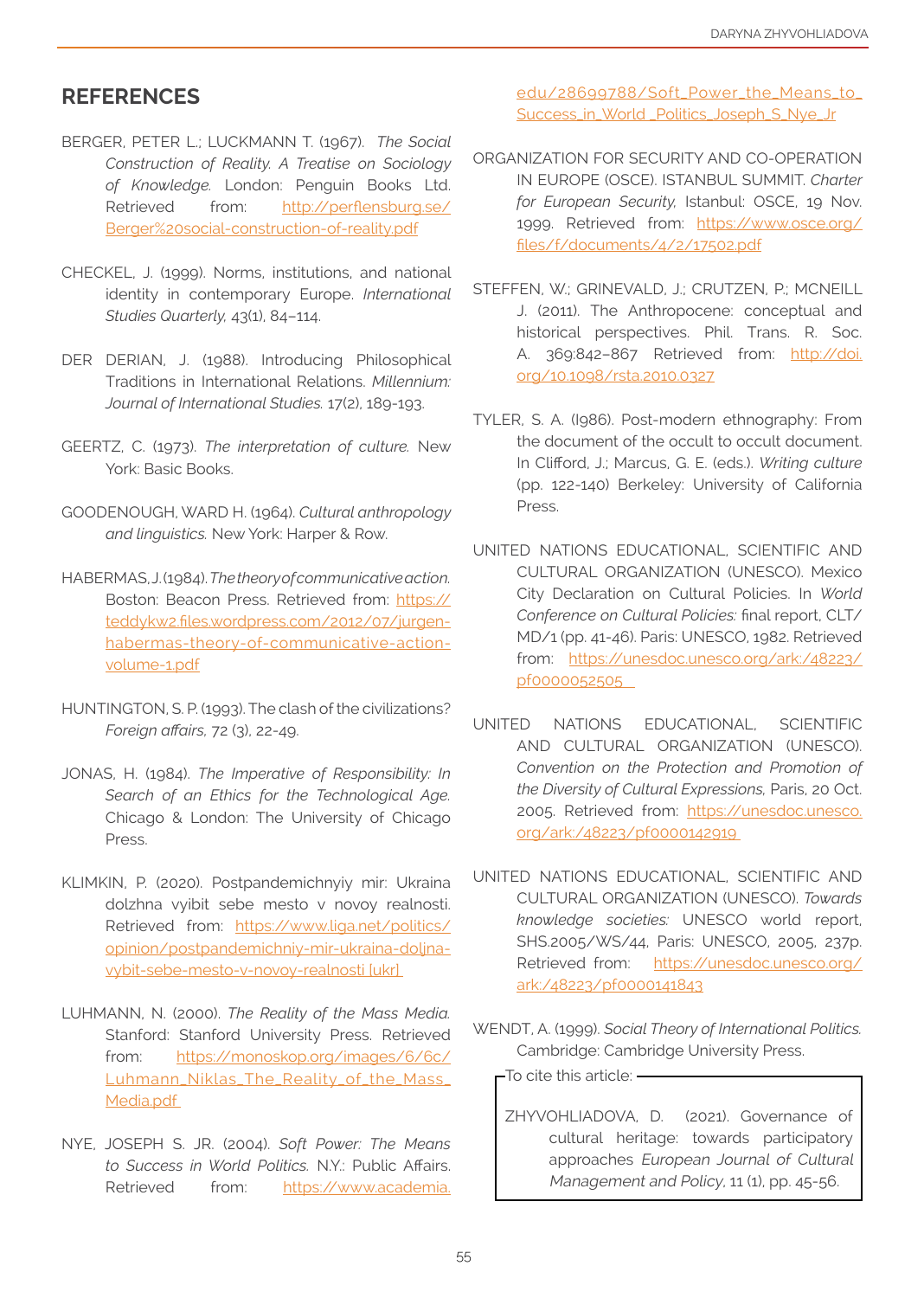## Representation Of Women In Art Museums: How Can We Improve Gender Balance In Exhibition Practice?

Astrid Aspegren Master of Arts in Visual Culture from the University of Copenhagen, Denmark [aa@cki.dk](mailto:aa%40cki.dk%20?subject=) 

## ABSTRACT

This paper is a summary of my master thesis from 2019. The paper examines the obstacles that artists, who are women, face in their artistic practice and opportunity to have their works exhibited in a Danish context. The paper is the result of a study into the representation of women artists in Danish state art museums; a study stemming from the observation that the prestigious Charlottenborg Spring Exhibition in Copenhagen always exhibits as many (if not more) women than men. Given the well documented imbalance of men and women artists in museum exhibitions around the world, the paper offers some inspiration for curators and museums to look at their own exhibition practice in order to foster gender equity and engage in active history-making.

''We will need all our wit and courage to make sure women's voices are heard, their work seen and written about. That is our task for the future'' - Linda Nochlin 1972

## Keywords:

Gender

representation, art museums

Cultural policy exhibition practice

feminism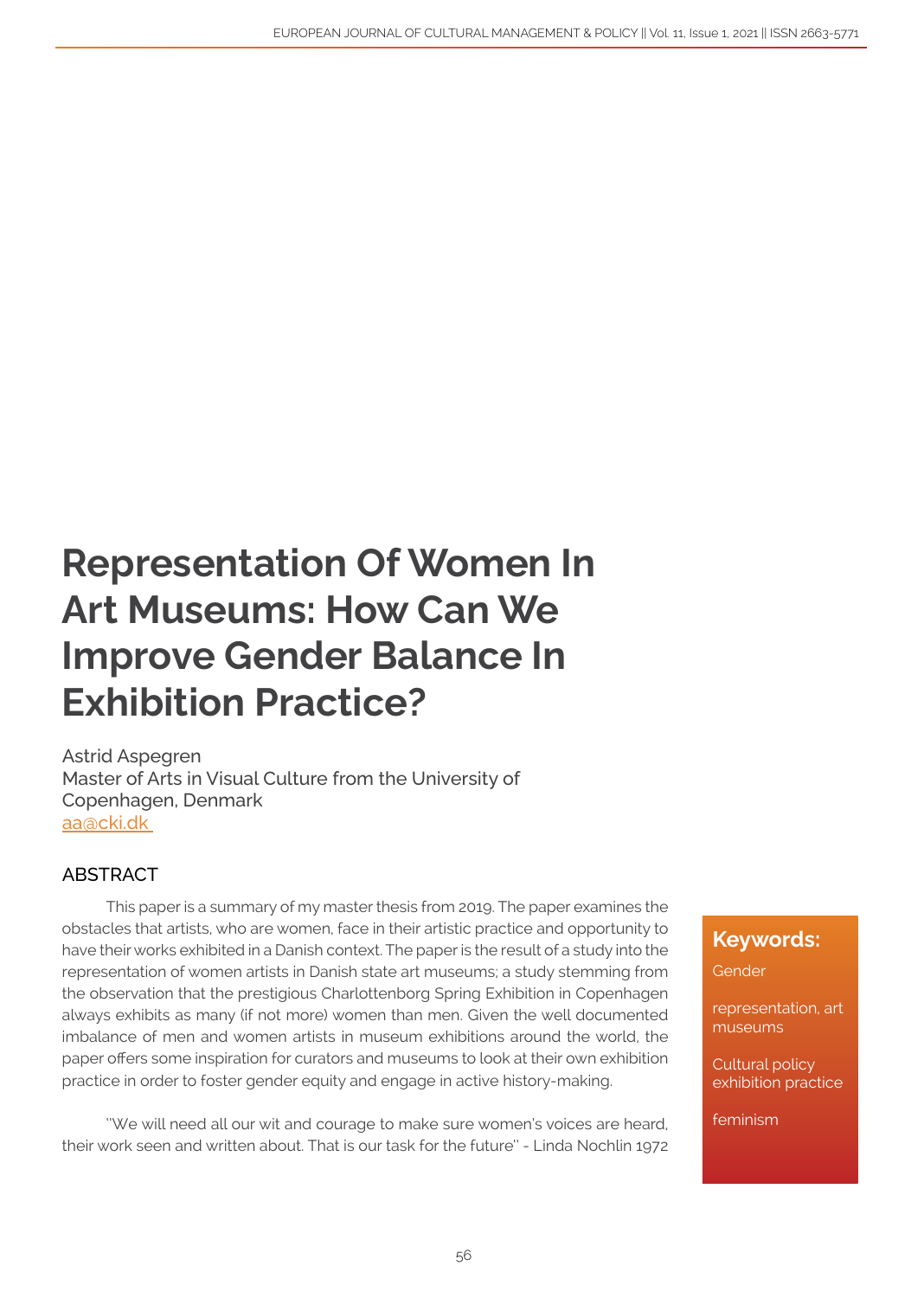### Introduction

The balance between the representation of men and women artists has always been heavily skewed in men's favor ever since the establishment of the first art museum. This makes sense considering the fact that women were not allowed to study at the Danish Royal Academy of Art alongside men until 1908, and for a very long time, women were not allowed to be artists. The Danish architect Vilhelm Klein is cited to have said ''The fact that women have the same abilities as men is no one likely to claim'' in 1876 (cf. The Royal Danish Academy of Art, website). Today the Danish Royal Academy of Art (hereafter 'The Academy') enrolls an equal amount of men and women every year (cf. The Academy's website and 2019 Global Art Market Report) but the representation of men and women artists in Danish state art museums still exhibit far more artworks by men than by women.

Over the years, the lack of exhibition and acquisition of art made by women has been criticized and questioned, but one counter argument has often been, that we can not base our exhibition practice on gender; it should be based on quality (Hans Bonde, 2015, Poul Erik Tøjner, 2005). The research of my master thesis is based on an observation made in 2016, that out of 129 artists, the annual Charlottenborg Spring Exhibition in Copenhagen exhibited 59 men and 70 women. This was compelling considering the debate on gender inequality in art museums at the time. At the Charlottenborg Spring Exhibition, an independent jury is selected every year to represent different genres, and they are not aware of the artists genders or identities, before they have chosen which pieces to exhibit. During this research, data was collected on previous and following years showing the same result; that women and men artists were represented equally.

The question of the research then became ''What stands in the way for representation of women artists in the state art museums, and what can be done to change the imbalance? To this end, I will begin by explaining my methodology used during this research, then I will provide a brief overview of the feminist and constructivist theory underlining my thesis, and finally I will sum up the result of the research and the suggestions for action that these findings uncovered.

#### Method and Analysis

From a methodological standpoint, this article

aligns itself with feminist critical voices, which have been analyzing the position of women within the world of art for the last 50 years. The research is carried out following grounded theory and situated analysis (Adele E Clarke, 2013) in which empirical or theoretical data is gathered and organised into situational maps, that were categorized in order to identify categories and make connections between the data. In grounded theory, data can consist of human elements, non-human elements, invisible elements (such as social, political, historical or relational factors), discursive elements, unspoken elements (such as concepts or cultural factors), or positionalities (ie. how are people positioned regarding power, authority, opposition etc.) (Clarke 2013). For this research, data includes the statistics of men and women artists exhibited at the four museums, interviews based on these statistics, concepts and arguments in literature and debate articles, the museum law and literature on cultural politics.

The scope of the research is narrowed down to the four biggest art museums in Denmark: The National Gallery, Arken Museum of Modern Art, ARoS Aarhus Art Museum and Louisiana Museum of Modern Art. The museums keep a record of previous exhibitions, so from here all men and women artists were counted, as well as the artists from the Spring Exhibition in Charlottenborg in order to compare the differences in gender representation. This became the starting point of the interviews. Erlend Høyersten, director of ARoS Aarhus Art Museum, Camilla Jalving, Deputy Director of The National Gallery, and Anna Krogh, former member of the jury of the Spring Exhibition 2019 have all three been interviewed.

Neither Christian Gether, director of Arken Museum of Modern Art nor Poul Erik Tøjner, director of Louisiana Museum of Modern Art didn't agree to an interview.

While it is important to overcome the gender imbalance, not everyone identifies with either of these genders, so to a certain extent a research like this is flawed and unnuanced. This paper uses a definition of gender coined by Barbara Risman (2004), who sees gender as a social structure in the same analytical plane as politics and economics, so it can be analyzed and discussed in the same manner. Women and men are two different structural categories, and women and men often choose their gendered path. Actors within a structure often compare themselves to similarly situated individuals when making choices, meaning that women don't normally consider men's options open for themselves. Actions are chosen out of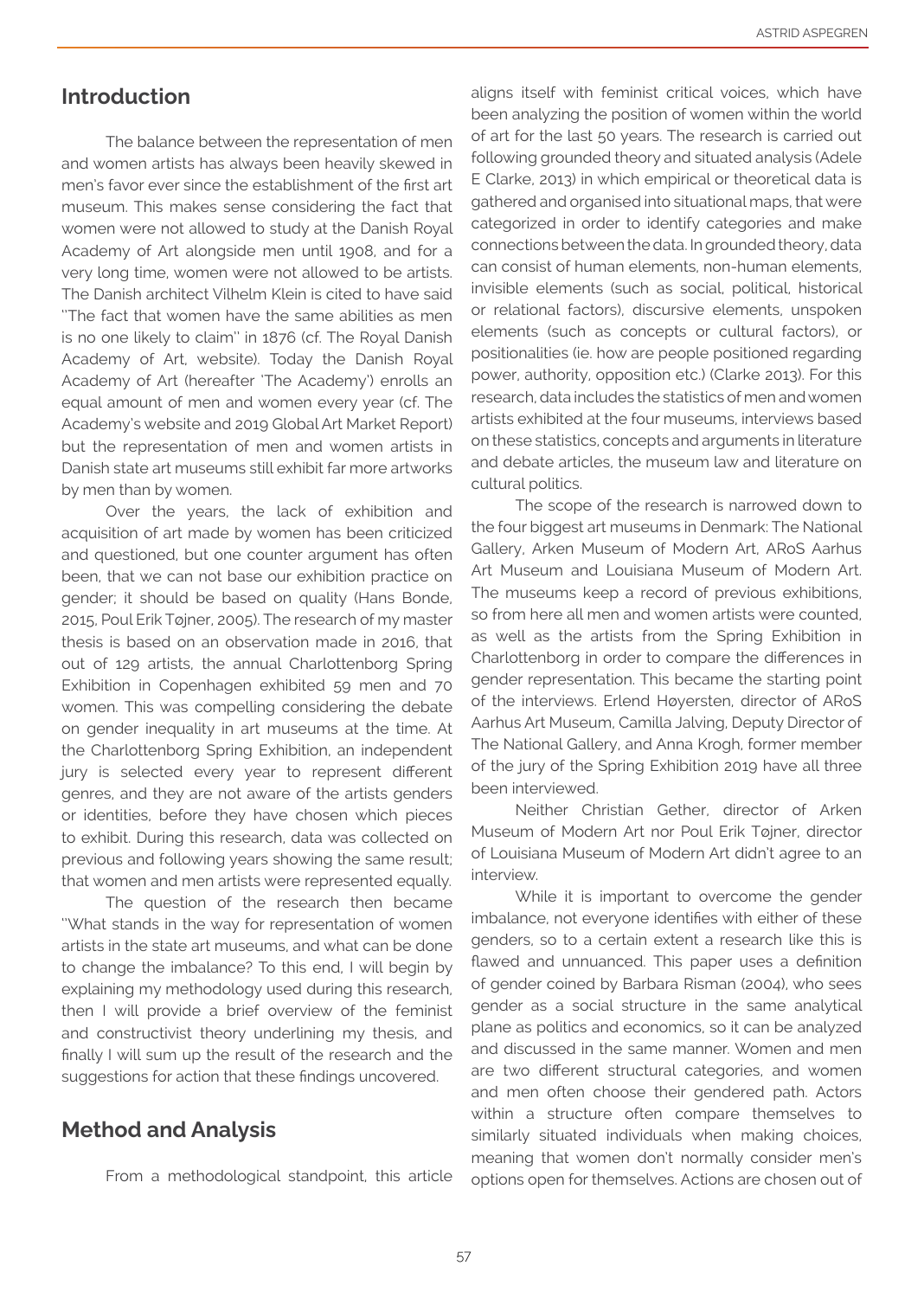interest, but the structure often constrains the choices made available (Risman 2004). I use the term 'woman artist' well aware that artists who are women have complained for the last hundred years about this term, because it puts them in opposition to the man as the 'natural' artist. I don't believe in the inherent nature of the woman artist as a particular thing, but I use the term for political reasons, to showcase the fact that artists, who are women, face certain systemic inequalities and continually face biases in their work.

| <b>Charlottenborg Spring</b><br>Exhibition 2011-2019 | No. Of artists | No. Of male<br>artists | No. Of women<br>artists | Ratio of<br>women |
|------------------------------------------------------|----------------|------------------------|-------------------------|-------------------|
| 2019                                                 | 49             | 25                     | 24                      | 48,9%             |
| 2018                                                 | 40             | 17                     | 23                      | 57.5%             |
| 2017                                                 | 70             | 27                     | 43                      | 61,4%             |
| 2016                                                 | 129            | 59                     | 70                      | 54,2%             |
| 2015                                                 | 81             | 31                     | 50                      | 61,7%             |
| 2014                                                 | 51             | $17$                   | 34                      | 66,66%            |
| 2013                                                 | 76             | 36                     | 40                      | 52,6%             |
| 2012                                                 | 69             | 29                     | 49                      | 57.9%             |
| 2011                                                 | 49             | 25                     | 24                      | 48,9%             |
| <b>Total</b>                                         | 614            | 266                    | 348                     | 56,66%            |
| Average/year                                         | 68,22          | 19,55                  | 39,66                   | 58,13%            |

## TABLE 1. DISTRIBUTION OF MEN AND WOMEN ARTISTS EXHIBITED AT THE CHARLOTTENBORG SPRING EXHIBITION (2011-2019)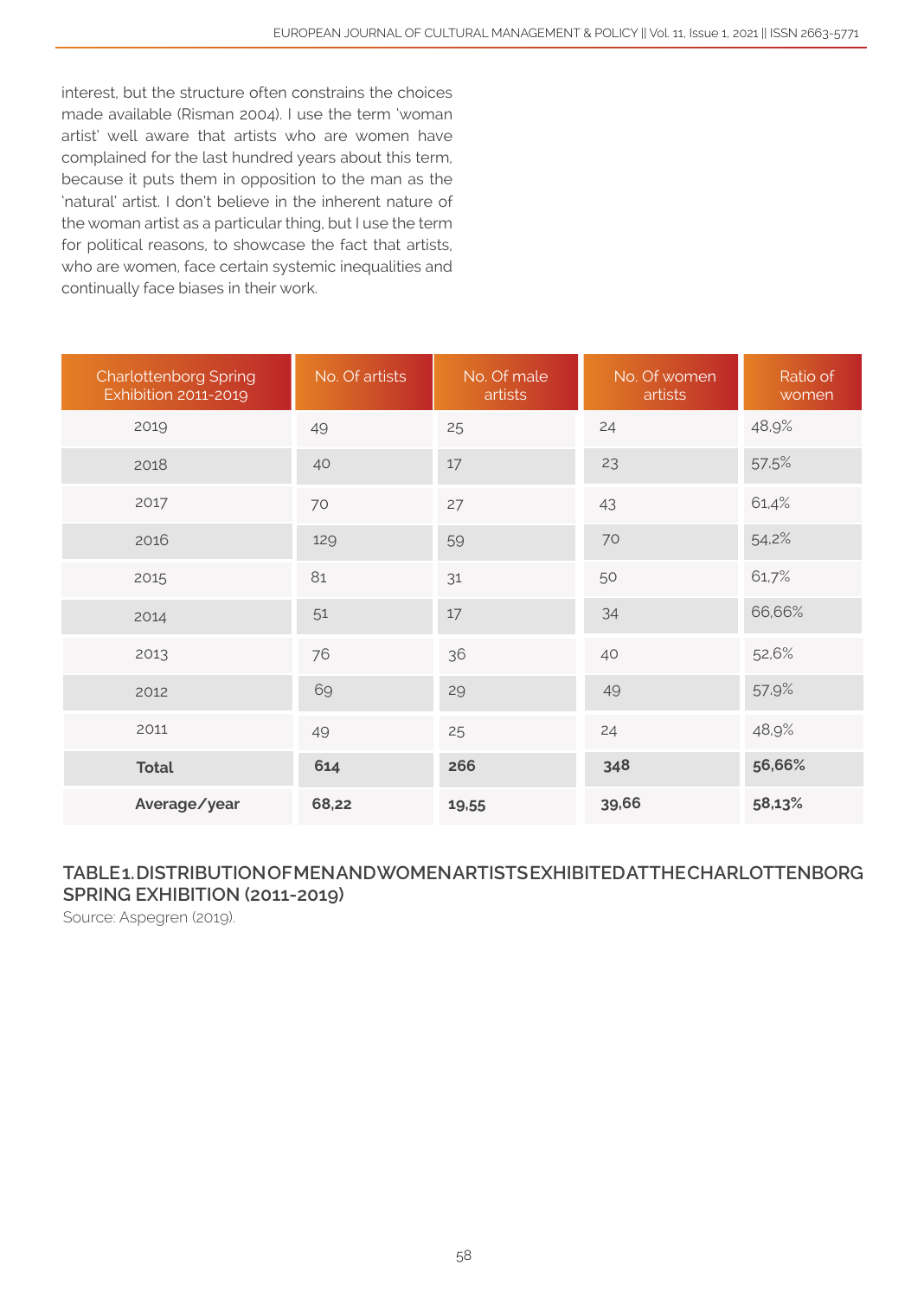| National Gallery (SMK)<br>Exhibitions 1999-2018 | No. of<br><b>Exhibitions</b> | No. of artists           | No. of male<br>artists                                    | No. of women<br>artists  | Ratio of<br>women        |
|-------------------------------------------------|------------------------------|--------------------------|-----------------------------------------------------------|--------------------------|--------------------------|
| 2018                                            | $\mathbf 6$                  | 15                       | 12                                                        | $\mathsf 3$              | 20%                      |
| 2017                                            | $\Theta$                     | 35                       | 30                                                        | $\sqrt{5}$               | 14,28%                   |
| 2016                                            | $\,8\,$                      | 37                       | 33                                                        | $\overline{4}$           | 10,8%                    |
| 2015                                            | $\mathbf 5$                  | $31$                     | 18                                                        | 13                       | 41,9%                    |
| 2014                                            | $\mathbf 6$                  | $\mathbf 6$              | $\mathbf 6$                                               | $\bigcirc$               | O%                       |
| 2013                                            | $\mathsf 3$                  | $\Theta$                 | $\,8\,$                                                   | $\,1$                    | $11,11\%$                |
| 2012                                            | $\overline{\phantom{a}}$     | $\overline{\phantom{a}}$ | $\overline{\phantom{a}}$                                  | $\overline{\phantom{a}}$ | $\overline{\phantom{a}}$ |
| 2011                                            | $\overline{7}$               | 21                       | 19                                                        | $\overline{c}$           | 9.5%                     |
| 2010                                            | $\overline{7}$               | $15\,$                   | 12                                                        | $\mathfrak{Z}$           | 20%                      |
| 2009                                            | $\overline{7}$               | $17\,$                   | $\mathcal{G}% _{M_{1},M_{2}}^{\alpha,\beta}(\mathcal{A})$ | $\,8\,$                  | 47%                      |
| 2008                                            | $11\,$                       | 25                       | 20                                                        | 5                        | 20%                      |
| 2007                                            | $\overline{4}$               | $\overline{4}$           | 3                                                         | $\mathbf 1$              | 25%                      |
| 2006                                            | $\overline{7}$               | 24                       | 23                                                        | $\,1\,$                  | 4,16%                    |
| 2005                                            | $\mathfrak{Z}$               | $\mathfrak{Z}$           | $\mathsf 3$                                               | $\bigcirc$               | $\rm O\%$                |
| 2004                                            | $\,8\,$                      | $\,8\,$                  | 5                                                         | $\mathfrak{Z}$           | 37.5%                    |
| 2003                                            | $\mathbf 5$                  | $\Theta$                 | $\mathsf{\mathfrak{S}}$                                   | $\mathsf 3$              | 33,33%                   |
| 2002                                            | $\,8\,$                      | 17                       | 14                                                        | $\mathsf 3$              | 17,64%                   |
| 2001                                            | $\overline{4}$               | 21                       | 21                                                        | $\bigcirc$               | $\rm O\%$                |
| 2000                                            | $\mathsf{\mathfrak{S}}$      | $10$                     | $10$                                                      | $\bigcirc$               | O%                       |
| 1999                                            | $\overline{7}$               | 22                       | 22                                                        | $\bigcirc$               | $\rm O\%$                |
| <b>Total</b>                                    | 121                          | 329                      | 274                                                       | 55                       | 16,7%                    |
| Average/year                                    | 6,36                         | 19,55                    | 14,42                                                     | 2,89                     | 16,69%                   |

## TABLE 2. DISTRIBUTION OF MEN AND WOMEN ARTISTS EXHIBITED AT THE NATIONAL GALLERY (SMK) (1999-2018)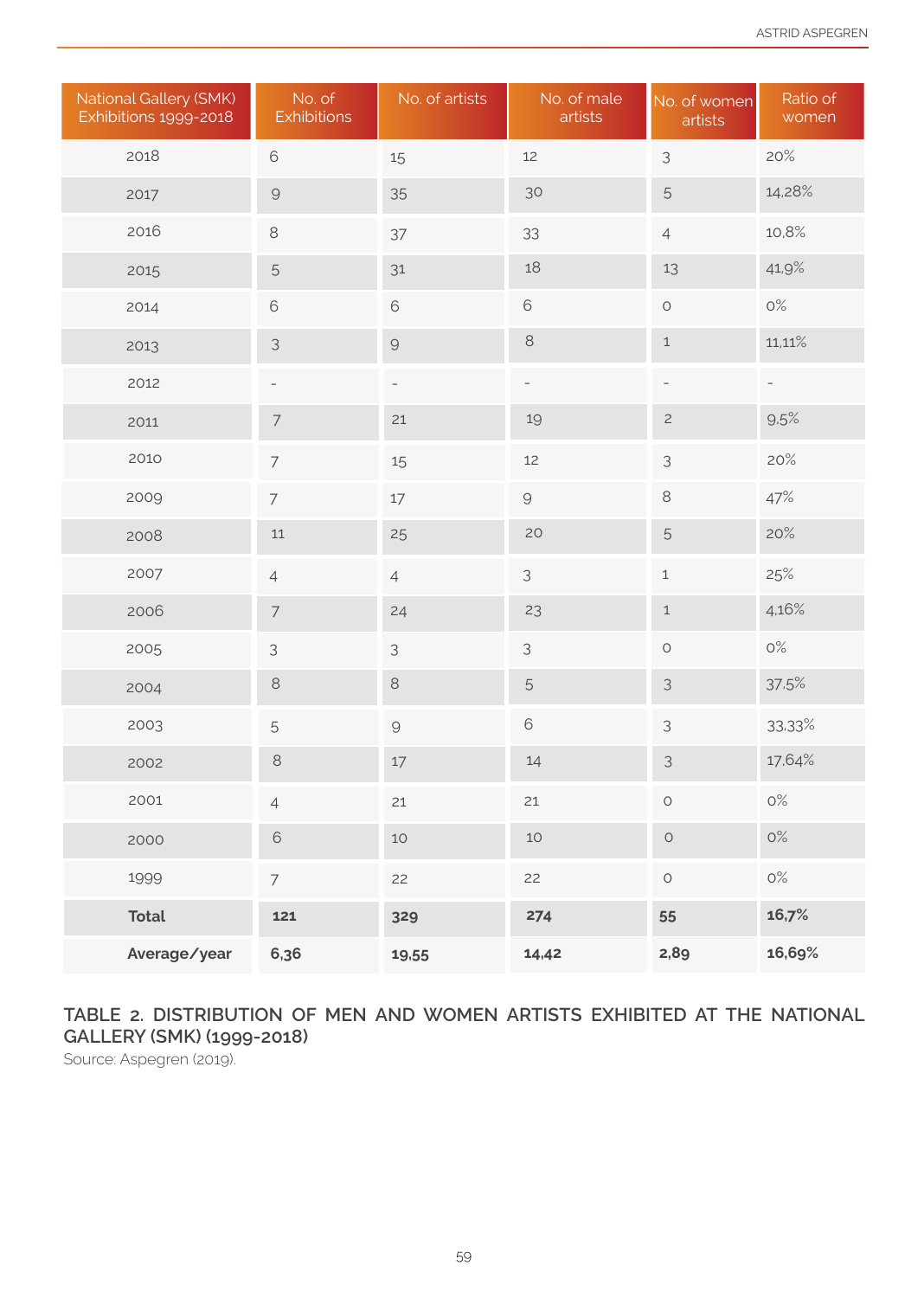| Arken Exhibitions 1996-<br>2018 | No. of<br><b>Exhibitions</b>                              | No. of artists                                            | No. of male<br>artists                                                                                          | No. of women<br>artists  | Ratio of<br>women |
|---------------------------------|-----------------------------------------------------------|-----------------------------------------------------------|-----------------------------------------------------------------------------------------------------------------|--------------------------|-------------------|
| 2018                            | 6                                                         | 32                                                        | 19                                                                                                              | 13                       | 40,62%            |
| 2017                            | $\sqrt{5}$                                                | 42                                                        | 36                                                                                                              | $\mathsf{\mathfrak{S}}$  | 14,28%            |
| 2016                            | 5                                                         | 27                                                        | 21                                                                                                              | $\mathbf 6$              | 22,22%            |
| 2015                            | $\sqrt{5}$                                                | $14\,$                                                    | $\overline{\mathcal{I}}$                                                                                        | $\overline{7}$           | 50%               |
| 2014                            | 5                                                         | $\mathcal{G}% _{M_{1},M_{2}}^{\alpha,\beta}(\mathcal{A})$ | $\mathcal{G}% _{0}^{\prime}=\mathcal{G}_{\mathrm{C}}^{\prime}\!\left( \mathcal{G}_{\mathrm{C}}^{\prime}\right)$ | $\bigcirc$               | O%                |
| 2013                            | $\,$ 6 $\,$                                               | 24                                                        | 21                                                                                                              | 3                        | 12,5%             |
| 2012                            | 5                                                         | 42                                                        | 28                                                                                                              | $14\,$                   | 33,33%            |
| 2011                            | $\overline{4}$                                            | $\overline{4}$                                            | $\mathfrak{Z}$                                                                                                  | $\mathbf 1$              | 25%               |
| 2010                            | $\overline{7}$                                            | 27                                                        | 21                                                                                                              | $\mathsf{\mathfrak{S}}$  | 22,22%            |
| 2009                            | $\mathfrak{S}$                                            | 19                                                        | 19                                                                                                              | $\bigcirc$               | O%                |
| 2008                            | $\mathbf 5$                                               | 43                                                        | $31$                                                                                                            | $12$                     | 27,9%             |
| 2007                            | 3                                                         | 25                                                        | 19                                                                                                              | $\mathsf{\mathfrak{S}}$  | 24%               |
| 2006                            | $\overline{4}$                                            | 20                                                        | $16$                                                                                                            | $\overline{4}$           | 20%               |
| 2005                            | $\overline{4}$                                            | $\overline{4}$                                            | $\overline{4}$                                                                                                  | $\bigcirc$               | $\rm O\%$         |
| 2004                            | $\sqrt{5}$                                                | 28                                                        | 21                                                                                                              | $\overline{\phantom{a}}$ | 25%               |
| 2003                            | 5                                                         | 12                                                        | $10$                                                                                                            | $\mathbf{2}$             | 16,66%            |
| 2002                            | $\mathsf{\mathfrak{S}}$                                   | $18\,$                                                    | $\,8\,$                                                                                                         | 10                       | 55.55%            |
| 2001                            | $\mathbf 6$                                               | 43                                                        | 38                                                                                                              | 5                        | 11,62%            |
| 2000                            | 5                                                         | 22                                                        | 13                                                                                                              | $\mathcal{G}% _{0}$      | 40,9%             |
| 1999                            | $\overline{7}$                                            | 27                                                        | 15                                                                                                              | $\mathbf{2}$             | 7.4%              |
| 1998                            | $\mathbf 6$                                               | 13                                                        | 13                                                                                                              | $\bigcirc$               | O%                |
| 1997                            | $\,8\,$                                                   | 23                                                        | 22                                                                                                              | $\mathbf 1$              | 2.34%             |
| 1996                            | $\mathcal{G}% _{M_{1},M_{2}}^{\alpha,\beta}(\mathcal{A})$ | 27                                                        | 22                                                                                                              | $\mathbf 5$              | 18,5%             |
| <b>Total</b>                    | 124                                                       | 545                                                       | 476                                                                                                             | 119                      | 21,8%             |
| Average/year                    | 5,39                                                      | 23,69                                                     | 18,52                                                                                                           | 5,17                     | 21,8%             |

## TABLE 3. DISTRIBUTION OF MEN AND WOMEN ARTISTS EXHIBITED AT ARKEN EXHIBITIONS (1996-2018)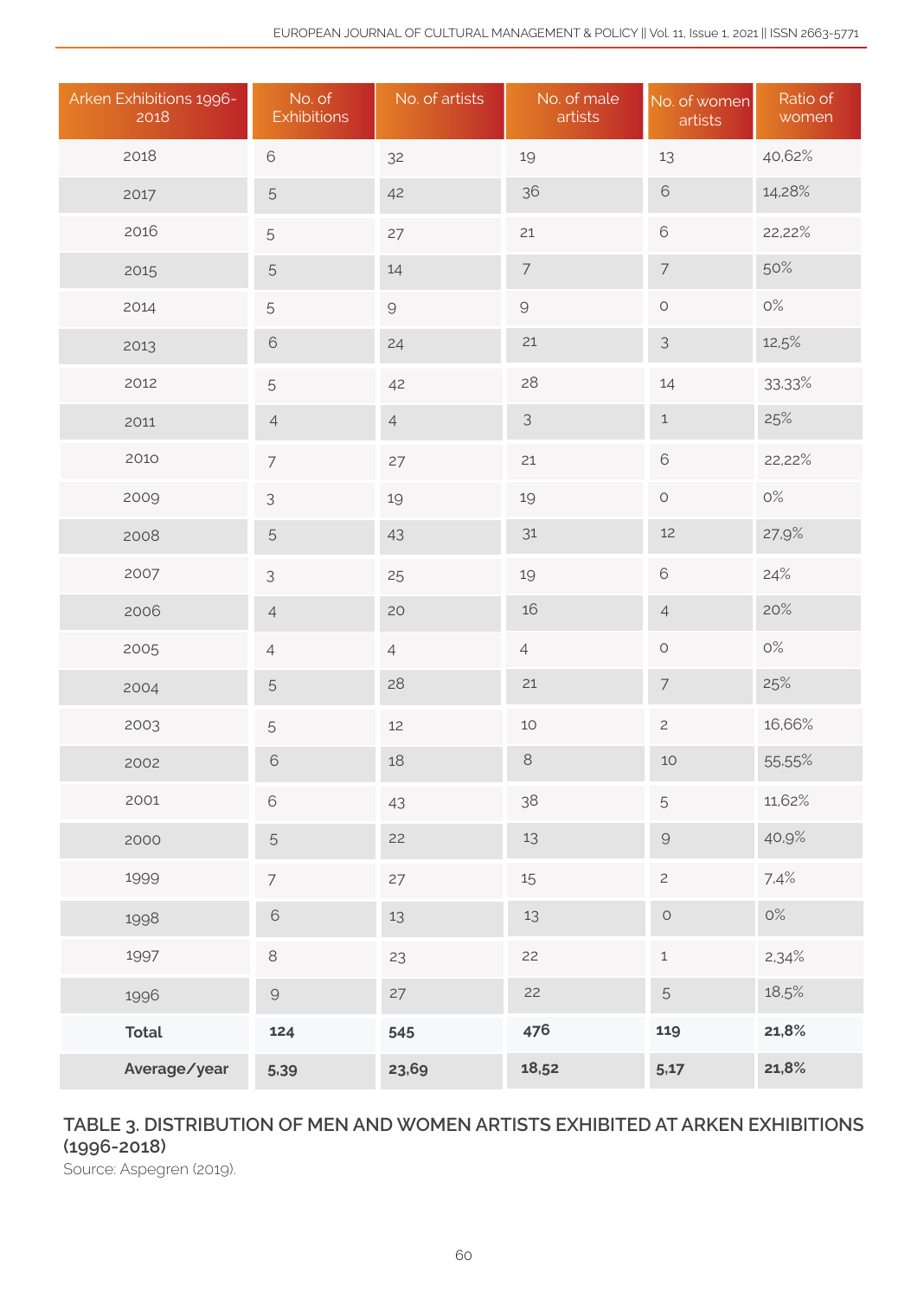| <b>ARoS Exhibitions</b><br>2005-2018 | No. of<br><b>Exhibitions</b>                              | No. of artists                                                                                                  | No. of male<br>artists                                    | No. of women<br>artists                                   | Ratio of<br>women |                   |
|--------------------------------------|-----------------------------------------------------------|-----------------------------------------------------------------------------------------------------------------|-----------------------------------------------------------|-----------------------------------------------------------|-------------------|-------------------|
| 2018                                 | $\mathbf 6$                                               | 28                                                                                                              | 21                                                        | $\overline{7}$                                            | 25%               |                   |
| Triennalen                           | $\mathfrak{Z}$                                            | 87                                                                                                              | 73                                                        | 14                                                        | 16%               |                   |
| 2017                                 | $\sqrt{5}$                                                | 59                                                                                                              | 33                                                        | 26                                                        | 44%               |                   |
| 2016                                 | $\mathcal{G}% _{M_{1},M_{2}}^{\alpha,\beta}(\mathcal{A})$ | 18                                                                                                              | $\mathcal{G}% _{M_{1},M_{2}}^{\alpha,\beta}(\mathcal{A})$ | $\mathcal{G}% _{M_{1},M_{2}}^{\alpha,\beta}(\mathcal{A})$ | 50%               |                   |
| 2015                                 | $\overline{7}$                                            | 32                                                                                                              | 27                                                        | $\mathbf 5$                                               | 15,62%            |                   |
| 2014                                 | $\mathbf 6$                                               | $\,8\,$                                                                                                         | 5                                                         | $\mathfrak{Z}$                                            | 37.5%             |                   |
| 2013                                 | $\mathsf{\mathfrak{S}}$                                   | $\mathcal{G}% _{0}^{\prime}=\mathcal{G}_{\mathrm{C}}^{\prime}\!\left( \mathcal{G}_{\mathrm{C}}^{\prime}\right)$ | $\overline{7}$                                            | $\overline{c}$                                            | 22,22%            |                   |
| 2012                                 | $\mathbf 6$                                               | $12$                                                                                                            | 12                                                        | $\bigcirc$                                                | O%                |                   |
| 2011                                 | 5                                                         | $\overline{7}$                                                                                                  | 6                                                         | $\,1\,$                                                   | 14,28%            |                   |
| 2010                                 | $\,8\,$                                                   | 25                                                                                                              | $17\,$                                                    | $\,8\,$                                                   | 32%               |                   |
| 2009                                 | $\mathbf 6$                                               | 44                                                                                                              | 31                                                        | 13                                                        | 29,54%            |                   |
| 2008                                 | $\mathbf 6$                                               | 18                                                                                                              | 16                                                        | $\overline{c}$                                            | $11,11\%$         |                   |
| 2007                                 | 5                                                         | 3                                                                                                               | 3                                                         | $\circ$                                                   | $\rm O\%$         | Uncertain<br>data |
| 2006                                 | $\mathfrak{Z}$                                            | $\sqrt{5}$                                                                                                      | 5                                                         | $\bigcirc$                                                | $O\%$             |                   |
| 2005                                 | $\mathsf 3$                                               | 14                                                                                                              | 13                                                        | $\,1$                                                     | 7.1%              |                   |
| <b>Total</b>                         | 84                                                        | 369                                                                                                             | 278                                                       | 91                                                        | 24,66%            |                   |
| Average/year                         | 5,78                                                      | 26,35                                                                                                           | 19,85                                                     | 6,5                                                       | 24,66%            |                   |

## TABLE 4. DISTRIBUTION OF MEN AND WOMEN ARTISTS EXHIBITED AT ARoS EXHIBITIONS (2005-2018).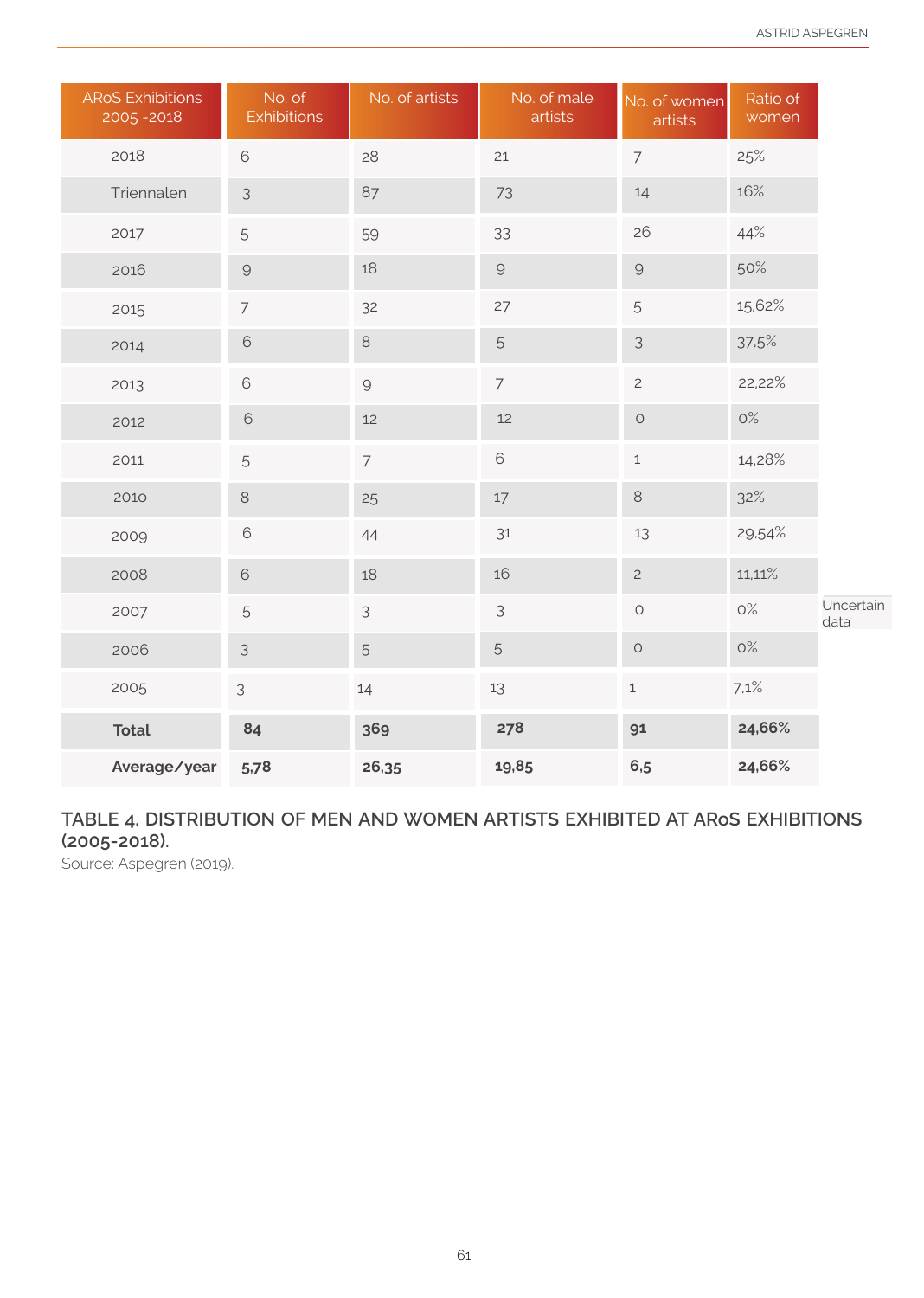| Louisiana Exhibitions<br>2009-2018 | No. of<br><b>Exhibitions</b> | No. of artists | No. of male<br>artists | No. of women<br>artists | Ratio of<br>women |
|------------------------------------|------------------------------|----------------|------------------------|-------------------------|-------------------|
| 2018                               | $\overline{7}$               | 72             | 50                     | 22                      | 30,55%            |
| 2017                               | 10                           | 35             | 24                     | 11                      | 31,42%            |
| 2016                               | 8                            | 26             | 18                     | $\,8\,$                 | 30,76%            |
| 2015                               | 13                           | 53             | 48                     | 5                       | 9.43%             |
| 2014                               | 11                           | 53             | 40                     | 13                      | 24,5%             |
| 2013                               | $\mathbf 6$                  | 20             | 16                     | $\overline{4}$          | 20%               |
| 2012                               | $\overline{7}$               | 45             | 31                     | 14                      | 31,11%            |
| 2011                               | $\overline{7}$               | $\overline{7}$ | $\mathbf 6$            | $\mathbf 1$             | 14,28%            |
| 2010                               | $\,$ $\,$ $\,$               | 20             | 17                     | 3                       | 15%               |
| 2009                               | $\overline{4}$               | 50             | 39                     | 11                      | 22%               |
| <b>Total</b>                       | 79                           | 328            | 289                    | 92                      | 28%               |
| Average/year                       | 7,9                          | 38,1           | 28,9                   | 9,2                     | 24,14%            |

TABLE 5. DISTRIBUTION OF MEN AND WOMEN ARTISTS EXHIBITED AT LOUISIANA EXHIBITIONS (2009-2018).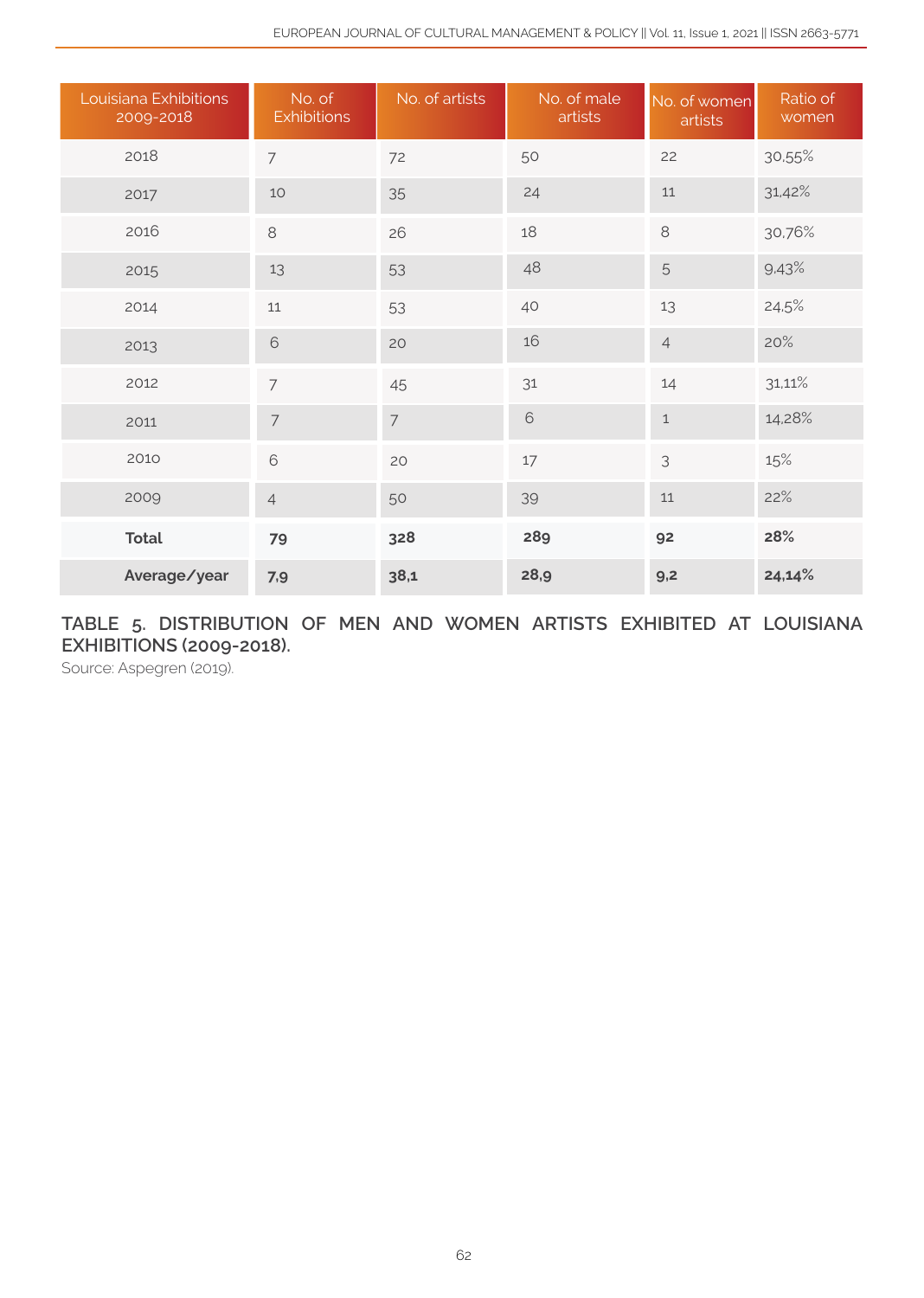## A Feminist Genealogy

This section is a brief summary of the theoretical background of the thesis, this paper is based on. It covers some feminist art- and culture historic voices from 1972 to the present.

Linda Nochlin wrote a famous essay in 1972 in which she questioned why there had been no great women artists. (Nochlin, Linda: ''Why Have There Been No Great Women Artists?'',1972) This question needs clarification. The concept of greatness in art history is tied with the myth of the Artist with a capital A, as someone who has an inherent genius which makes him able to create masterpieces, and that this is always a man, never a woman (Nochlin 1972). Nochlin disregards the idea that there is something inherent in the masculine body that makes the man by definition a better artist.

She presents a threefold argument to this case: First, even after women were admitted to the Academy of Art<sup>1</sup>, they were not permitted to study the nude body, as it was found inappropriate. This put women at a disadvantage, because the nude was considered one of the highest forms of art, and women were prevented from learning this technique. The second part of Nochlin's argument she calls 'The Lady's Accomplishment' referring to the sociocultural idea that existed at the time, that the woman should not excel at anything but rather tend to art as a hobby. A woman should spend more time being generally attractive and useful, which would not be possible if she were to spend too much time learning only one skill. The third part of the argument is called 'Success', and here Nochlin argues that the only women artists who have truly gained success have done so by being closely related to male artists, such as their fathers or husbands. (Nochlin 1972)

Laura Mulvey is, on the other hand, a feminist film theorist, and one of the main points of her 1975 essay (Mulvey, Laura: ''Visual Pleasure and Narrative Cinema'' Screen vol. 16, issue 3, 1975) is the representation of sexual difference in cinematic films: ''*In a world ordered by sexual imbalance, pleasure in looking has been split between active/male and passive/female. The determining male gaze projects its phantasy on to the female figure which is stylized accordingly.'*' (Laura Mulvey, 1975, p. 808) The differentiating of the active/ male and the passive/female can be translated into the myth of the artist-as-man. The man is the subject artist, whereas the woman is oftentimes depicted as the object of male desire – we see the man as artist and the woman as muse. This is exemplified in numerous categories such as the nude painting, pin-ups, striptease, in which the woman is sexualized (Mulvey, 1975).

Griselda Pollock asked the question, if ''adding women to art history the same as producing feminist art history "22 in her essay collection "Vision and Difference'' from 1988. She discusses how, or if, we can write a satisfactory art history that places women just the same as men. This, she argues, is not done by merely discovering the female geniuses of art history, because we would still only add feminist interventions into the existing male dominated social order and thus accepting the status quo (Pollock, 1988). She makes the case for a paradigm shift in which we would look at art not as objects to be received or consumed, but as practice. She then diverts the question of why there are no great women artists to ''what is problematic for feminist artist practice'' (1988). In Pollock's argument, a woman's gender has always been used against her to justify her societal role as the wife and mother as the natural feminine. The man is neutral and the woman is in opposition. What is problematic for feminist artist practice is part of a broader problem for women in general: ''*Feminist interventions demand recognition of gender power relations, making visible the mechanisms of male power, the social construction of sexual difference and the role of cultural representations in that construction*'' (Pollock, 1988, p. 9)

Kvinder på værtshus (Women Down the Pub) is group of feminist visual artists who work with representation and gender in art. In a 2004 publishing, they present essays and examples of feminist strategies in artist practice that they have experienced since the 1970s. In it, art historian Sanne Kofod Olsen (who would go on to be appointed Rector for the Royal Academy of Visual Arts in 2014) makes the case for a new art history. In her essay (Olsen, Sanne Kofod: ''En ny kunsthistorie'' (English: ''A New Art History'') 2004), she reflects on the prior years of feminism in art history, which she sees divided into two categories: a linguistic, constructivist category and an essentialist category. Griselda Pollock

<sup>1</sup> In Denmark, the Royal Academy of Art was established in 1754, but at the time only men were allowed. In 1976, architect Vilhelm Klein (who didn't believe women could have artistic talent) established a private drawing- and craft school for women. This private school was supported by the womens' movement, but it was eventually used as an excuse not to establish an actual art school for women. In 1888, after some debate, an Art school for women was established by painter Johanne Krebs. In 1908 the art school for women was merged with the Academy, but women were not allowed to study the nude before 1924: [https://kunstakademiet.dk/da/billedkunstskolerne/](mailto:/da/billedkunstskolerne/billedkunstskolernes-historie/undervisning-kvinder-?subject=) historie/undervisning-kvinder-1870erne-192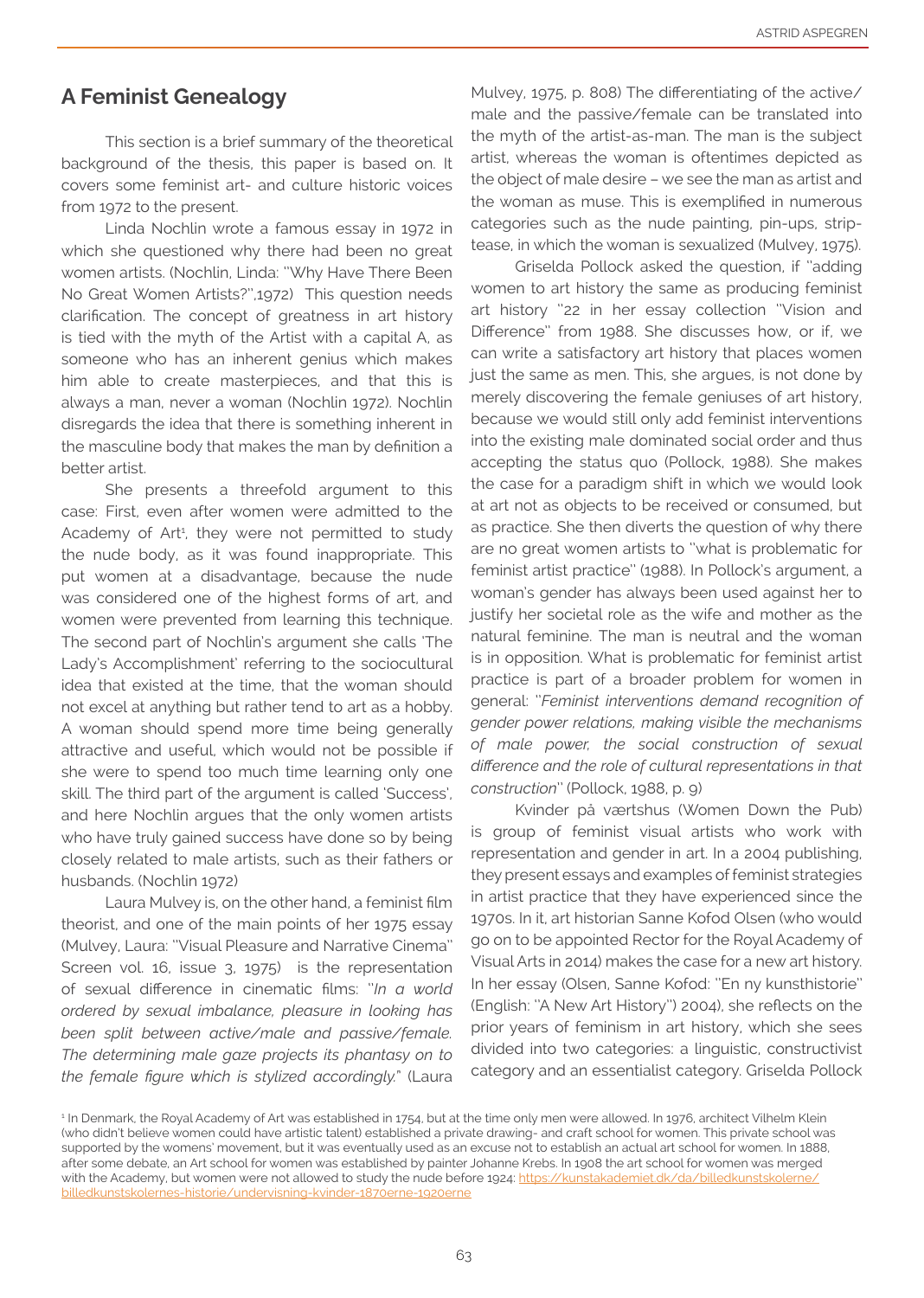is an example of an art historian that dismissed the essentialism of gender and saw all history as a social construction. Others believed in a separate woman art history, because they argued that a woman is essentially different from a man, and her space of experience differs from that of the man's (Kofod Olsen 2004).

Kofod offers four strategies of feminist artist practice: language, narrative, space and action. Feminist artist practice includes media such as film, happening, performance, and the body. The use of the body is particularly feminist, because it brings attention to the female body, which is often a site of political or social conflict (Kofod Olsen 2004). She offers an explanation of why women at this point still are under-represented in art exhibitions, and points to the ecosystem of art which include private galleries, cataloguing, museum acquisitions, scholarships, funding etc. Art is still in large part bound to the artist, which is traditionally a man (2004). Kofod Olsen emphasizes the importance of action in contemporary art, because the exhibition practice of today shape the art history of tomorrow: ''It is not the art that has to change, it is the representation of it'' (Sanne Kofod Olsen, 2004, p. 12)

According to art historian, Ellen Yoshi Tani, there is a distinction in feminist art practice from the 1960s and 1970s, and 21st century feminist artist practice in the role of 'beauty'. Feminist arts practice now and then champion themes such as social, political, and economic equality and women's control of their own bodies, but where the 1970s feminist artists rejected the objectifying beauty norms, feminist artists of today embrace beauty and brains as a combined power agency. (Tani, Ellen Yoshi: ''What Makes Contemporary Art Feminist? An Art Genome Project Case Study'' Artsy for Education, Jan 16th, 2015).

## *Quality Is Not Objective Fact*

 ''*The world as-it-is is more than objective fact, it includes consciousness. When an image is presented as a work of art, the way people look at it is affected by a whole series of learnt assumptions about art. Assumptions concerning: Beauty, truth, genius, civilization, form, status, taste, etc*.'' (Berger, 1972 p 11)

Berger speaks to the idea of situatedness – the way one person perceives an image may not correspond to the way another person perceives that same image. More than that, situatedness is affected by the current strata of our social and historic time. The 'etc.' in the quote makes room for other types of learned assumptions, and I find it appropriate in this case to add

'quality'. We make assumptions on quality based on the current standards of our time. The criticism of 'new ways' is triggered because the art goes against established assumptions about these concerns (listed by Berger with my addition of 'quality'), and these assumptions are established through the social negotiating processes, which are always won by the ruling classes. Historically, the consumption of art has been available for a privileged minority, always belonging to the ruling classes, and in this social mechanism a hierarchy and a narrative of reality is constructed. Who benefits from this narrative? The ruling class, the privileged few. Vision is never neutral, and assumptions of beauty, truth, genius, civilization, form, status, taste and quality are ever changing through historic periods, and it is problematic for these assumptions to be established by a privileged few. Combining voices of differently situated people gives us a better understanding of global experiences. The acquisition and exhibition of art in our museums should be based on quality, yes, but it is unsatisfactory to let this judgement be up to the few. The ecosystem of art consists of many factors, such as private galleries, critics, publications, exhibitions and now also social media, and it is within this ecosystem, that 'quality' is defined. This is why the ecosystem has to be inclusive so as to not reproduce itself and exclude people from situating themselves in their own past, present and future.

## *What Stands in the Way for Women Artists' Practice?*

The following is a summary of the results based on the grounded theory research. After having worked with the data, categorizing it into situational maps, seven connections were drawn. The following seven headlines are all examples of different obstacles that stand in the way of women artists' ability to practice their work and become exhibited and acknowledged.

#### *Quality, Availability And Relevance*

Access to The Academy is not the only condition to become an artist. Former headmaster of the Royal Academy of Art, Sanne Kofod criticized the unequal representation of men and women and referenced the entrenched inequality in traditional arts practice (Kofod 2014). She called for a yearly report detailing the museums' inclusion and exclusion politics. This idea was challenged by the argument that the museums should only exhibit and acquire art based on quality,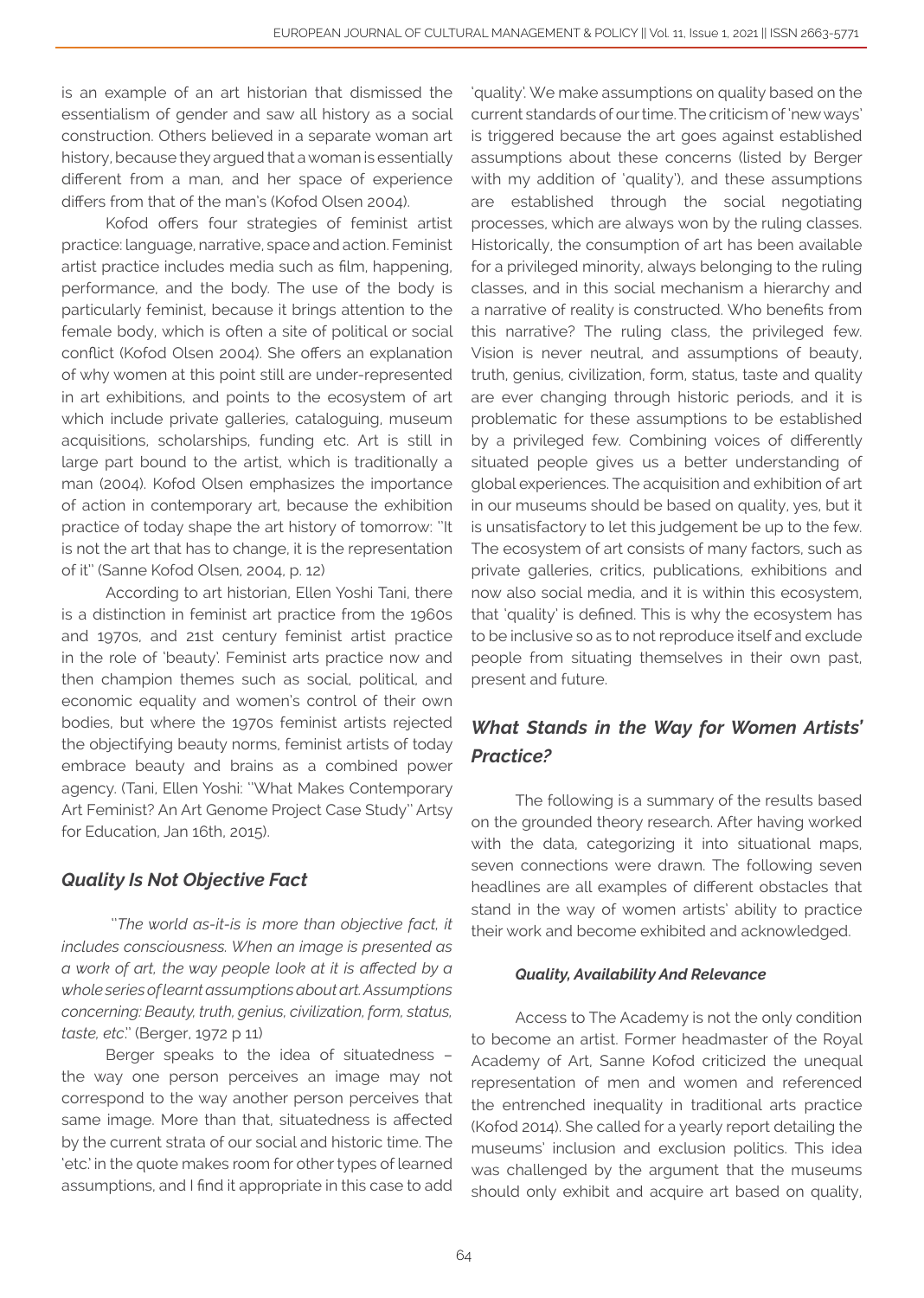not gender. Historian Hans Bonde argues that''Instead of actively fighting a potential discrimination of women, we presently implement favoritism systems based on a mistrust to the social systems' ability to secure a fair case management.'' (Hans Bonde 2015) Christian Gether, Director of Arken was asked about this approach in an article in Information in September 2014, and he replied the following:

*''We exhibit and acquire the art which we find best in line with the direction we have laid out in Arken''*

*- ''Is male art just better?''*

*''I don't know if it is better. We don't acquire based on statistics. It is the artistic quality, that decides it.''* 

An example of how quality can't be determined by gender is the censored exhibition of the Artists' Fall Exhibition at the Art Gallery Den Frie in Copenhagen. Artist Trine Rytter Andersen has examined the exhibition practice over the years, and she recalls an episode in the late 1980s where she describes the tone among the male jury members:

''*That year they made a separation of the exhibited objects into a women- and men division, because the jury members believed that by merely looking at the art they could determine the artists' gender. Afterwards, when they were allowed to see who had made what, they learned that the 'most horrible and women-like' artworks were in fact made by men.'*'

(Trine Rytter Andersen, interviewed by journalist Torben Sangild, 2015)

Andersen argues that anonymity has helped professionalize these exhibitions that openly favored men and called women artists ridiculous. But quality has nothing to do with gender, and gender cannot determine what kind of art a person makes. Gender is socially constructed (Risman 2004), and it is an unfortunate way to look at an artist.

The concepts of availability and relevance are also relevant in exhibition practice. Erlend Høyersten, Director of ARoS argues that they have to look at 'what art is out there'. In exhibitions about historical art, it makes sense to say that the field is narrower, but in contemporary art, it is clear that women are 'out there'. But of course, being 'out there' is not enough, you also have to say something relevant:

''*We also discuss attention. Statistics is one thing, but we also look at whether it is a man or a woman who says something particular about a current theme that the exhibition is about. Then it becomes a different parameter, we are choosing from.*'' (Erlend Høyersten, 2019, interviewed by Astrid Aspegren)

This becomes more interesting if we look at a statement by Anna Krogh, former jury member of the Charlottenborg Spring Exhibition:

''*I have often been in a context where I could ascertain that when something is actually really interesting and groundbreaking and something that wasn't just a repetition of all the things we have seen before in contemporary art, it was made by a woman. Look at Jeanette Ehlers – she has this agenda about decolonization. And if you asked me now to mention 4 or 5 relevant artists who actually do something and make us think differently, it would be women*.'' (Anna Krogh, 2019, interviewed by Astrid Aspegren)

#### *Force of Habit*

Linda Nochlin takes this up in her essay 'Why have there been no great women artists?' from 1972, and to the force of habit 'The question of the nude' is especially interesting. The question of the nude is a reference to the institutional exclusion of women in classes studying nude models. It took a long time for women to fully be accepted as artists and not just an 'other', so the habit and tradition of promoting men over women is not a simple random habit, it is deliberate and institutional.

Socializing is the process of internalizing and externalizing the current values of society, and if these are not actively challenged by law and activism, we will perpetuate the belief that men are worth more than women. The power of habit comes from the socialized power mechanism, that men are true artists, and women artists represent the 'other' (Nochlin 1972). When galleries and museums continue to represent men, art made by men will continue to be considered more qualified and relevant than art made by women.

The inequality in representation happens in spite of museum staff being made up of primarily women. Høyersten (Interview by Aspegren, 2019) acknowledges the visual rhetoric that convinces you of a certain aesthetic which becomes the norm, and this rhetoric is enforced by the power of habit, when galleries etc. reproduce the narrative of the male artist.

''*You don't necessarily think about how important balance is, because you are concerned with the artists coming through the art galleries. At a certain point, you are convinced of the visual rhetoric*.''

This observation is one of the key points in this issue. The habit of choosing men goes back all the way to antiquity. Anna Krogh (Interview by Aspegren, 2019)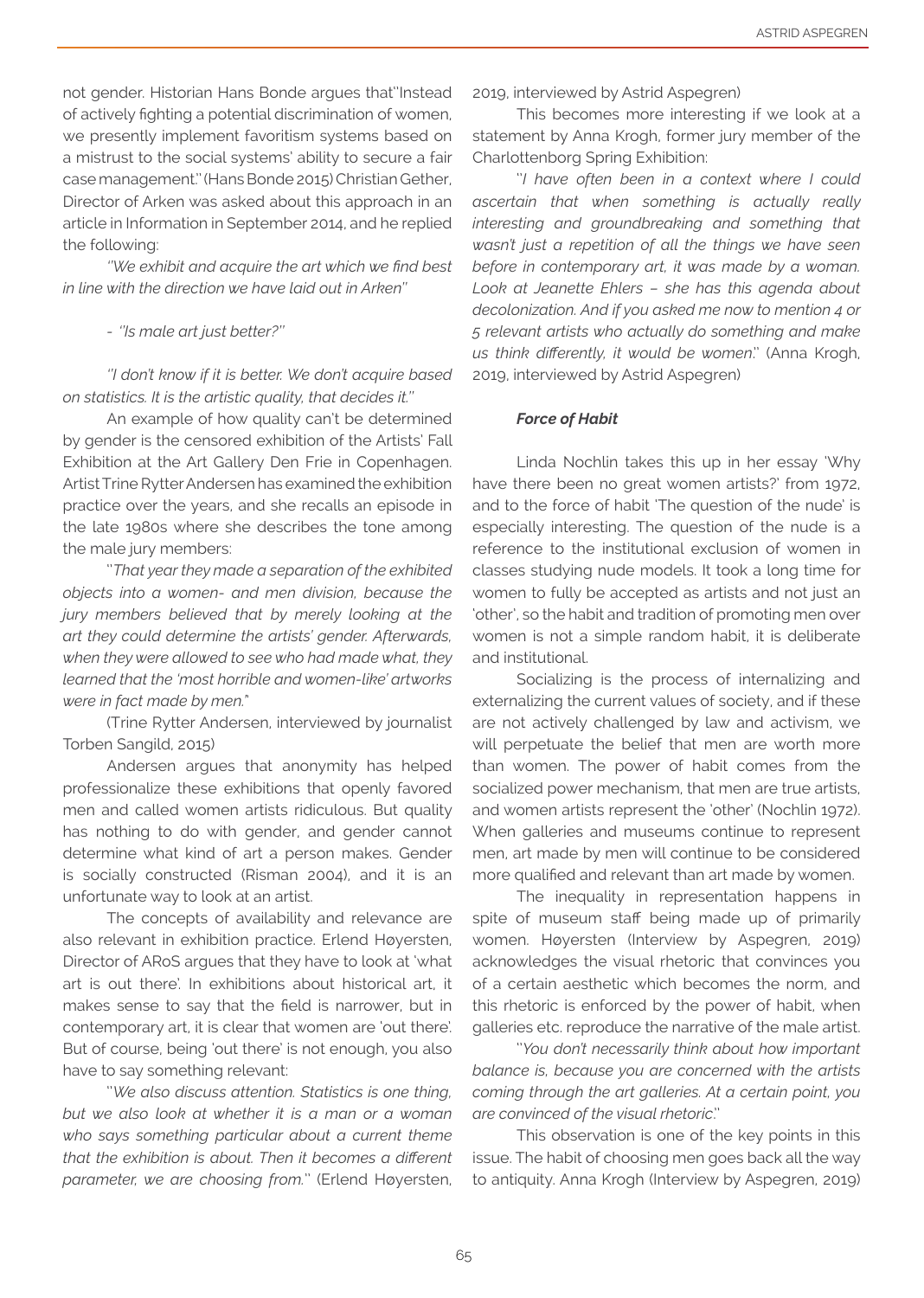has made that same observation:

''When we enter the aesthetic world, it is as if there is an entrenched and written-in-stone tradition that goes all the way back to the ancient Greeks, and that is not something you just throw away. It is a long and tough tradition.''

#### *The Modern & The Contemporary*

During the interview, Camilla Jalving, deputy director of the National Gallery, points to their collection of 700 years of art, when asked why women are less exhibited than men. And it is definitely a valid point, that women artists from before the modern period didn't exist. But that is not the whole story. While it is fair to expect a skewed representation in modern art, it is also fair to expect active work done to highlight women artists from the modern era. Camilla Jalving agrees:

''*When we have to do with older materials - which to a long extent is the case for (The National Gallery's) collection and exhibitions the challenge is that historically there have been less women artists and among them, fewer women artists have been described and preserved. This is of course something that we regularly try to correct through research (we have, among other things, research in women artists from the 1800s), through acquisitions (we have for instance a neat collection of Elizabeth Jerichau Bauman, of which the latest 'An Egyptian clay salesperson in Gizeh' has been purchased in 2016), and through exhibitions (in the spring of 2020 we open a large exhibition of Anna Ancher)* .'' (Camilla Jalving, 2019, interviewed by Astrid Aspegren)

Camilla Jalving provides a strategy in three steps: research, acquisition and exhibition. This is a practice that doesn't just exhibit contemporary artists and lets the past be, it

uses research to disseminate different aspects of art history than the existing canon.

#### *The Monographic Exhibition*

According to Camilla Jalving, ''The best we as a museum can do is to place artists, who are women, in the monographic format, which is typically reserved for the man, who is an artist. (…) Is it a group exhibition/themed exhibition or the monographic? That also matters to representation.'' (2019, interviewed by Aspegren)

Høyersten argues, that it is one thing to count the number of women, and another thing to account for how many mono exhibitions a museum makes with women artists compared to men artists. A mono exhibition is a

format in which one single artist's oeuvre is exhibited, as opposed to a group exhibition that often has a more thematic approach. This has significance, because it speaks to the tradition and the so-called force of habit in art history, because the monographic exhibition in a way is an homage to the great artist (always a man), and it is an exhibition format that highlights the work of the artist and focuses the audience's attention. In the same period, The National Gallery exhibited 66 male artists in a monographic format vs 15 women; Arken exhibited 60 men and 10 women in a monographic format; ARoS 47 men and 11 women; Louisiana 38 men and 12 women.

## *The Myth of The Artist*

The Myth of the Artist is an element that frequently reoccured in the data. It was first presented by Linda Nochlin, when she challenged the idea, that the male body should somehow inherently be better equipped for making quality art:

''*Underlying the question about woman as artist, then, we find the myth of the Great Artist—subject of a hundred monographs, unique, godlike—bearing within his person since birth a mysterious essence, rather like the golden nugget in Mrs. Grass's chicken soup, called Genius or Talent, which, like murder, must always out, no matter how unlikely or unpromising the circumstances*.'' (Nochlin, 1971)

John Berger, whose book was written around the same time as Nochlin's essay, defines the great the artist as such:

''*The great artist is a man whose lifetime is consumed by struggle: partly against material circumstances, partly against incomprehension, partly against himself. He is imagined as a kind of Jacob wrestling with an Angel.*'' (Berger, 1972, p. 110)

In Berger's definition we see the biblical parallel being drawn, associating the great artist with something God-like, something mythical, which ever since the antique, as Anna Krogh observes, has been reserved to the male body (interview by Aspegren 2019). The myth of the artist is so closely tied to the masculine, the 'natural', and the woman is seen as the 'other' – a role women so often confirm by externalizing a behavior learned through socialization. Høyersten (interview 2019) highlights the responsibility of the private galleries in the perpetuation of this habit, because they continue to choose men. And as he says, whereas museums exhibit established artists, galleries can be more experimental, and they create the conditions that make it possible for artists to live off their own work and become established.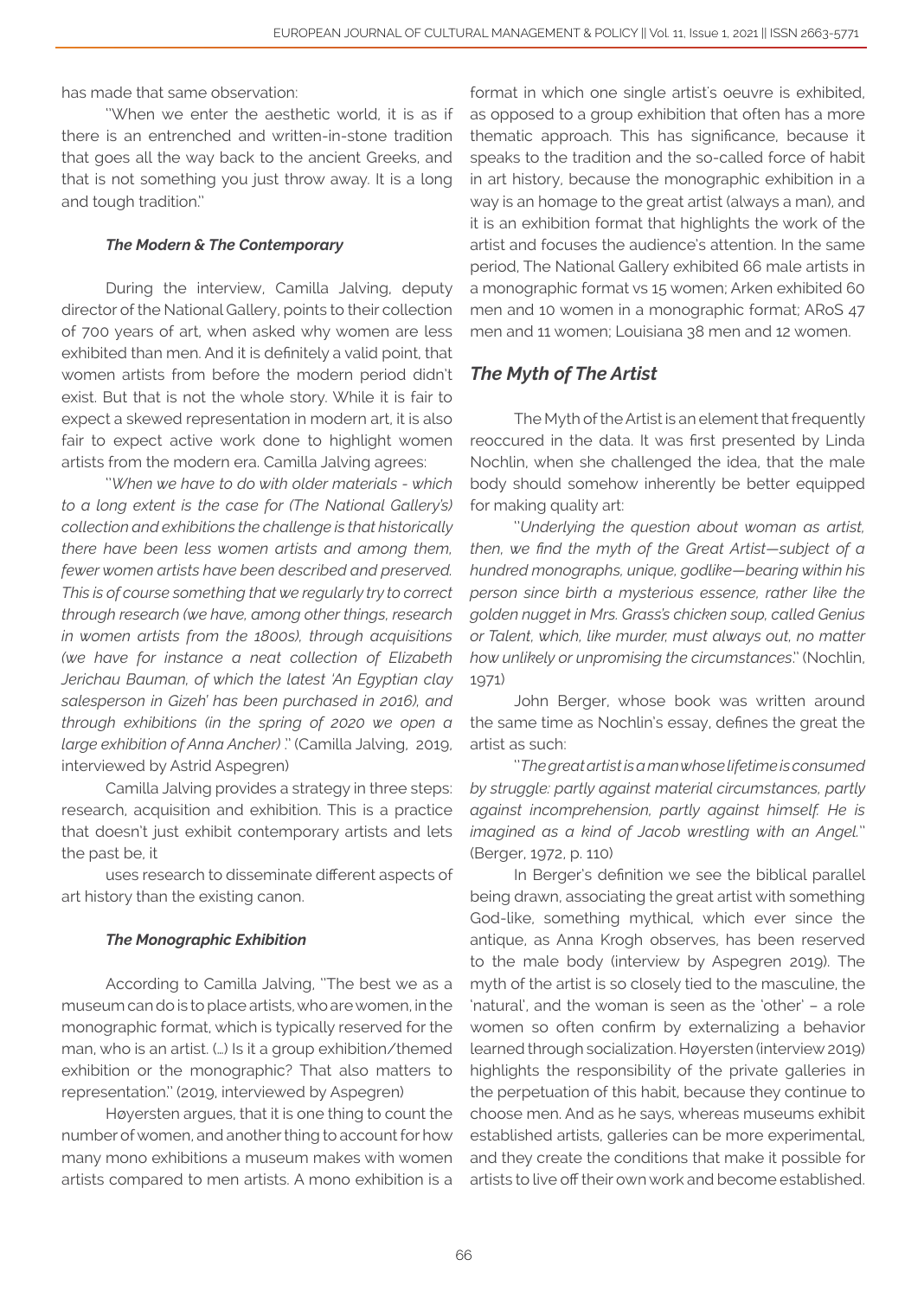#### *Prestige of Established Artists*

When the myth of the artist is so defining for the great artist, it is not very odd to suggest that there is more prestige in exhibiting male artists, especially from historic periods of particularly great artists. But Anna Krogh suggests that it is not just prestigious to exhibit icons of art history, but male artists in general, and that there is something unserious about choosing a woman artist over a male artist. (2019, Interview by Aspegren)

How can prestige be determined? One way is to look at a museum's blockbuster exhibitions – defined by revenue and visitors (John Andreasen and Ane Hejlskov Larsen, 2005). This type of valorization is significant of the newer, market-oriented museology in which the audiences' experience is the focal point. Oftentimes, a blockbuster exhibition is a monographic one. Why are these exhibitions of a single artist's oeuvre so popular? An answer to this lies in the prestige and 'fame' certain artists have obtained, which is tied to the artist persona and the myth of the artist. The bigger the persona, the more prestige and chances of blockbuster exhibitions. This adds monetary as well as ideological value to a museum (John Andreasen and Ane Hejlskov Larsen, 2005).

#### *Systemic Inequality Within an Ecosystem*

Museums exhibit the artists that are established, and they become established by gaining success in private galleries or exhibitions like the Charlottenborg Spring Exhibition. They are, in other words, part of an ecosystem of artistic practice and exhibition practice. Add to this the foundation of the art museum in an elitist, white, male art view, that has always valued men over women. The ecosystem goes well beyond museums and galleries; research and education are part of the system as well.

The things-as-is has been observed as something natural, and through repetition of patterns, and institutional and political resistance, the privileged minority have been able to keep the habit going (Berger 1972). The private galleries' exhibition practice is market oriented, because their existence rationales are primarily monetary, so they exhibit what is established in our culture as qualified and popular. This in turn affects the museums, who exhibit artists who have gotten the seal of approval from the private galleries.

#### What are the Means of Change?

Following this research, there are four options for immediate steps toward balance and diversity. Concrete steps towards gender mainstreaming and diversity are suggested by Camilla Jalving, deputy director at the National Gallery. During the interview, she laid out three tools for including more women artists. A fourth tool is added here, based on an argument by Griselda Pollock (1988).

#### *Research*

Discovering and disseminating overlooked women artists of the past can influence our perception of art history. Looking back, it is helpful to learn that women have in fact always been artists, but have for various reasons been neglected. Placing women artists in art history is somewhat criticized, because it doesn't do enough to change the institution, but lifting women artists out of oblivion nuances the image of the past. It seems a better alternative to research and disseminate historic women artists rather than repeatedly exhibiting the same artists over and over. For a museum to exhibit modernist women painters, or women painters from even earlier periods, would be a way to challenge the audience by not just exhibiting the things they expect.

#### *Acquisition*

Museums need to acquire more art from women artists. It is unlikely that the National Gallery will achieve a diverse collection anytime soon, but this is not the ultimate goal. The goal is to engage in active history making, so that future generation museum goers will see, that in the 21st century, museums contested previous exhibition practice and became more aware of discriminating mechanisms and worked towards institutional change. Hans Dam Christensen's research shows that museums still favor men in their acquisition policy, which contributes to the structure that men are allowed to live off their art and become well-known, established artists, and women artists' work is presented as interventions into the mainstream narrative.

#### *Exhibition*

It is not enough to just exhibit women artists because the format of the exhibition is important, and a monographic exhibition shows much more prestige than a group, because there are more square meters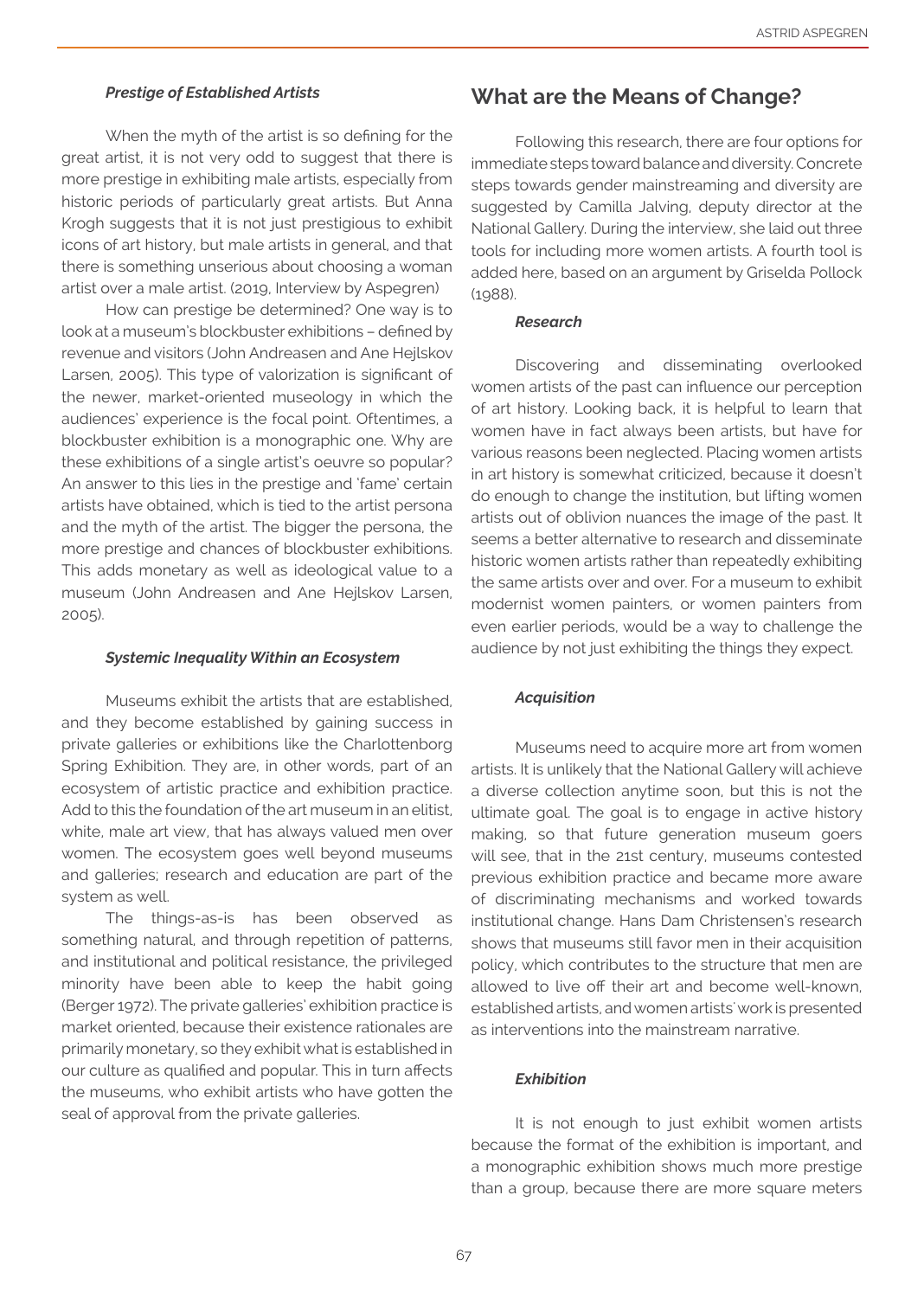to unfold the artist's oeuvre and narrative. One thing is, that men artists are much more represented than women artists, another thing is, that when women artists are exhibited, they are mostly part of larger group exhibitions. Group exhibitions generally operate with a current theme, to which the exhibited artists contribute one or a few works that speaks specifically to the overall theme, and they are not themselves being highlighted. These exhibitions can have great value to the audience, but they do little to present the involved artists.

#### *Education*

 Griselda Pollock (1988) brings attention to a different crisis in art history as a field taking place at the university. She argues that art history books tend to present a linear narrative of art, without paying much critical attention to connections between artistic movements and societal conditions. This neglect contributes to the perpetuation of the habits and traditions in the ecosystem, and students of art history will become schooled to repeat the same practices. Art history is a field studied by many women, and many women are employed in artistic and cultural institutions, but in all four museums of this study, the directors are men, the exhibited artists are mostly men, and the museums acquire art works by male artists. In the field of education, there is a grand potential for a restructuring of the curriculum and the methods that could challenge the institutions and their exhibition practice.

## Concluding remarks

The UNESCO Convention on the Protection and Promotion of the Diversity of Cultural Expression 2005 recognizes the need to take measures to protect the diversity of cultural expression (UNESCO 2005, website), and the Danish Museum Law states that publicly funded art museums must collect and uphold a representative collection (The Danish Museum Law, chapter 3, paragraph 7.2, website).

Here in Denmark, the debate about representation of women in art museums is ongoing, and since this research was conducted in 2019 there have already been a number of interventions in the museums and progression in the public debate. This paper offers a contribution to the debate as well as suggestions for concrete tools for change, however it is not exhaustive. It also only offers the perspective of gender inequality, while social inequality in general is intersectional, and

the debate of gender itself is ongoing.

At this point, feminism is ideologically divided, and some feminists – particularly white, middleupper class women – consider their objective to transform within the capitalist system (Dimitrakaki, Angela ''Gender, Artwork and the Global Imperative: A Materialist Feminist Critique'' Manchester: University of Manchester Press. 2013) The oppression of women stems from a patriarchal and capitalist system – a system that also oppresses some men and a system in which women are also sometimes the oppressors (Dimitrakaki 2015). For a future feminist artist practice, Dimitrakaki calls for a paradigm shift from the aesthetic to the political; a transformation of the objective of feminist artist practice. Feminist artists should be less concerned with making and disseminating feminist aesthetics and more with bringing about social change. Dimitrakaki brings forth three themes to this point: 1) the need to rethink the priorities of feminist art history; the objective should not be to add women to the long line of men but go about it critically. 2) The need to analyze gendered division of labor in a globalized society & 3) the need to reinvestigate women's and feminist's relationship to the institution of art, power and resistance. Feminist artist practice has always been connected to feminist social issues. (Dimitrakaki 2015).

 Dimitrakaki wrote in a position paper in 2015 citing statistics from the World Bank from 2009: '''Women perform 66% of the world's work (excluding unpaid domestic labor), produce 50% of the world's food, but earn 10%of the income and own 1% of the property'' (Brown, 2012, 2)

''T*hese statistics (Brown 2012) provide the framework in which feminism has to formulate and actualize its programme of action. Being involved in the art world as a feminist requires an understanding of how feminism and capitalism relate to each other beyond the realm of art. The first thing that needs to be contested is an art-world feminism that takes the art world as its exclusive point of reference. This would not just justify criticisms about art as an ivory tower cut off from popular struggles but would also indicate a profound inability of grasping how art as a terrain of production is connected with the general regime of production that generates such devastating data for women. In 2015, feminism in art cannot be about making more women visible in the art world (as in the 70s) but about understanding the terms of women's participation in the art world and what this illuminate about women and production at large*.'' (Angela Dimitrakaki 2015, p 25)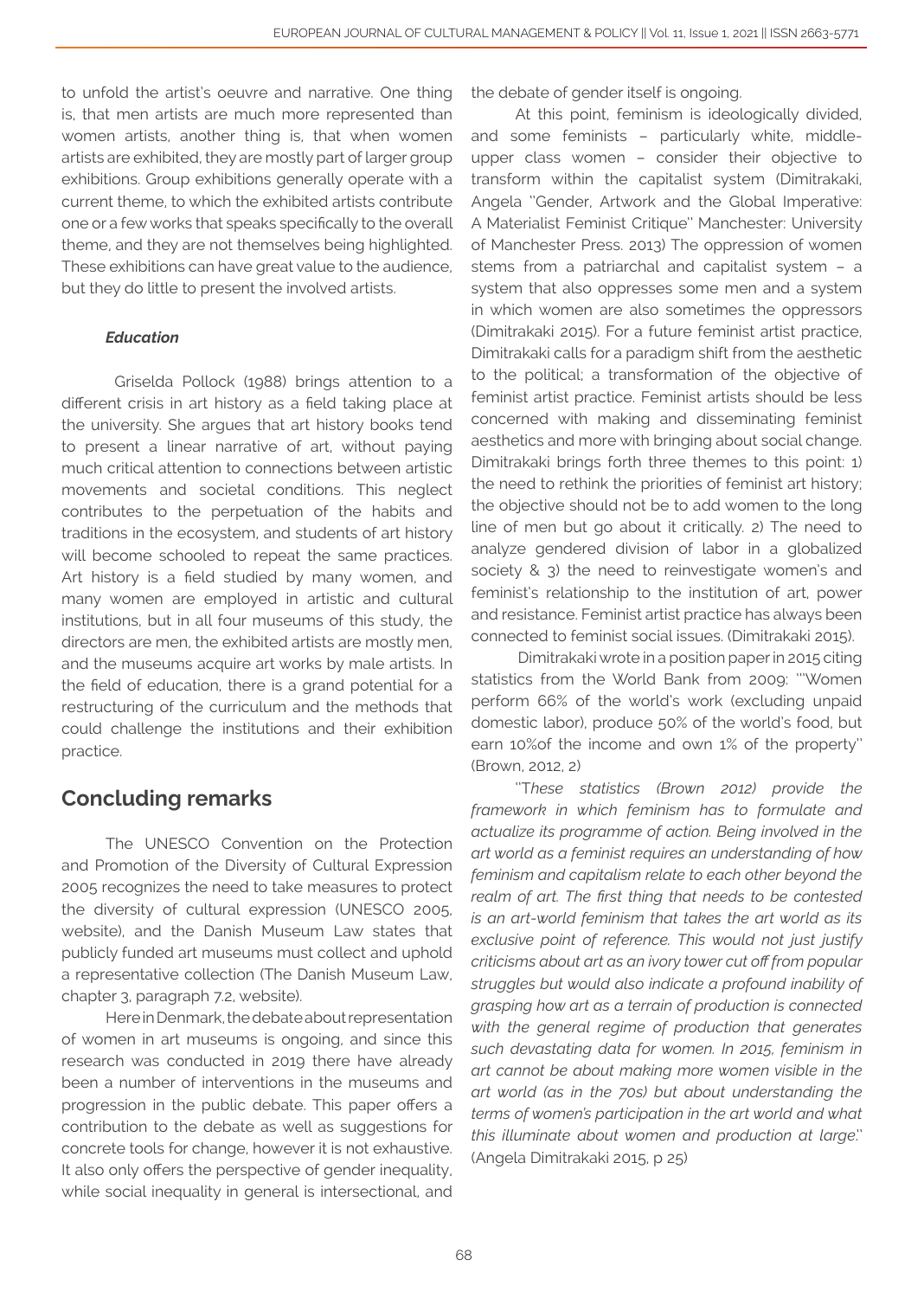## **REFERENCES**

- Andreasen, John & Ane Hejlskov Larsen: ''Blockbusterudstillinger. Om blockbustergenren og dens værdigrundlag – discussion af danske eksempler'' (English: About the Blockbuster Genre and its Values – Discussion of Danish Examples) in Museerne i den danske oplevelsesøkonomi (The Museums in the Danish Experience Economy) Unipress 2008
- Aspegren, Astrid: ''Representation of Women Art Museums'', Master Thesis, University of Copenhagen 2019
- Azoulay, Ariella:''Getting Rid of the Distinction between the Aesthetic and the Political'' in Theory, Culture & Society Sage, Los Angeles 2010
- Bech-Danielsen, Anne: ''International Undersøgelse dumper Danmark på feminism: Kun I Nigeria er der større foragt for feminister'' (English: International survey flunks Denmark on Feminism: Only in Nigeria is There More Contempt for Feminists) Politiken may 11 2019

Berger, John ''Ways of Seeing'' Penguin, 1972

- Christensen, Hans Dam ''A Never-Ending Story: The Gendered Art Museum Revisited'' Routledge: MuseumManagement and Curatorship, 31:4, 349- 368 28. Decemeber 2016
- Clarke, Adèle E. ''Situational Analyses: Grounded Theory Mapping After the Postmodern Turn'' in: SymbolicInteraction, 26.4.2003, University of California Press. ISSN: 0195-6086
- The Danish Museum Law, update in 2014, website, in Danish [https://www.retsinformation.dk/eli/](https://www.retsinformation.dk/eli/lta/2014/358) [lta/2014/358](https://www.retsinformation.dk/eli/lta/2014/358)
- The Danish Royal Academy of Art: ''Education For Women: 1870s-1920s'', website (In Danish) [https://](https://kunstakademiet.dk/da/billedkunstskolerne/billedkunstskolernes-historie/undervisning-kvinder-) [kunstakademiet.dk/da/billedkunstskolerne/](https://kunstakademiet.dk/da/billedkunstskolerne/billedkunstskolernes-historie/undervisning-kvinder-) [billedkunstskolernes-historie/undervisning](https://kunstakademiet.dk/da/billedkunstskolerne/billedkunstskolernes-historie/undervisning-kvinder-)[kvinder-1870erne-1920erne](https://kunstakademiet.dk/da/billedkunstskolerne/billedkunstskolernes-historie/undervisning-kvinder-)
- Dannemand, Henrik: ''Kunst-direktør: Kvalitet går forud for køn'' (English: Art-Director: Quality comes before gender) Berlingske 2 february 2015

Dimitrakaki, Angela ''Gender, Artwork and the Global Imperative: A Materialist Feminist Critique''

Manchester: University of Manchester Press. 2013

- Elmhøj, Julie: ''Hvornår kan vi sende kønsulighed på museum?'' (English: When can we put gender inequality in a museum?) Information 30 September 2014
- Elmhøj, Julie: ''Kunstmuseer favoriserer (stadig) mandlige kunstnere'' (English: Artmuseums (Still) Favor Male Artists) Information 30 september 2014
- Gade, Rune: ''Køn og Kunst'' (English: Gender and Art) in View: Feminist Strategies in Danish Visual Art Information, 2004 ISBN: 87-7514-098-5
- Hansen, Malene Vest ''So, Who Decides What is Art? Historiografi: Om at skrive samtidskunstens historie'' in: For øjeblikket Lindhardt og Ringhof, 2013 ISBN: 9788779889309
- Haraway, Donna ''Situated Knowledges: The Science Question in Feminism and the Privilege of Partial Perspective". Feminist Studies vol. 14 no. 3, autumn, 1988. 575-599
- Nochlin, Linda: ''Why Have There Been No Great Women Artists?'' (1972) in Women Artists: The Linda Nochlin Reader London: Thames & Hudson, 2015
- Olsen, Sanne Kofod: ''En ny kunsthistorie'' (English: ''A New Art History'') in View: Feminist Strategies in Danish Visual Art Information, 2004 ISBN: 87- 7514-098-5
- Pollock, Griselda ''Feminist Interventions in Art Histories'' in: Vision and Difference. Feminism, Feminity and Histories of Art, Methuen, 1987
- Pontoppidan, Birgit: ''Kvindeudstillingen XX'' (English: ''Womens' Exhibition XX) in View: Feminist Strategies in Danish Visual Art Information, 2004 ISBN: 87-7514-098-5
- Risman, Barbara: ''Gender as a Social Structure'' in Gender & Society, University of Illinois, 2004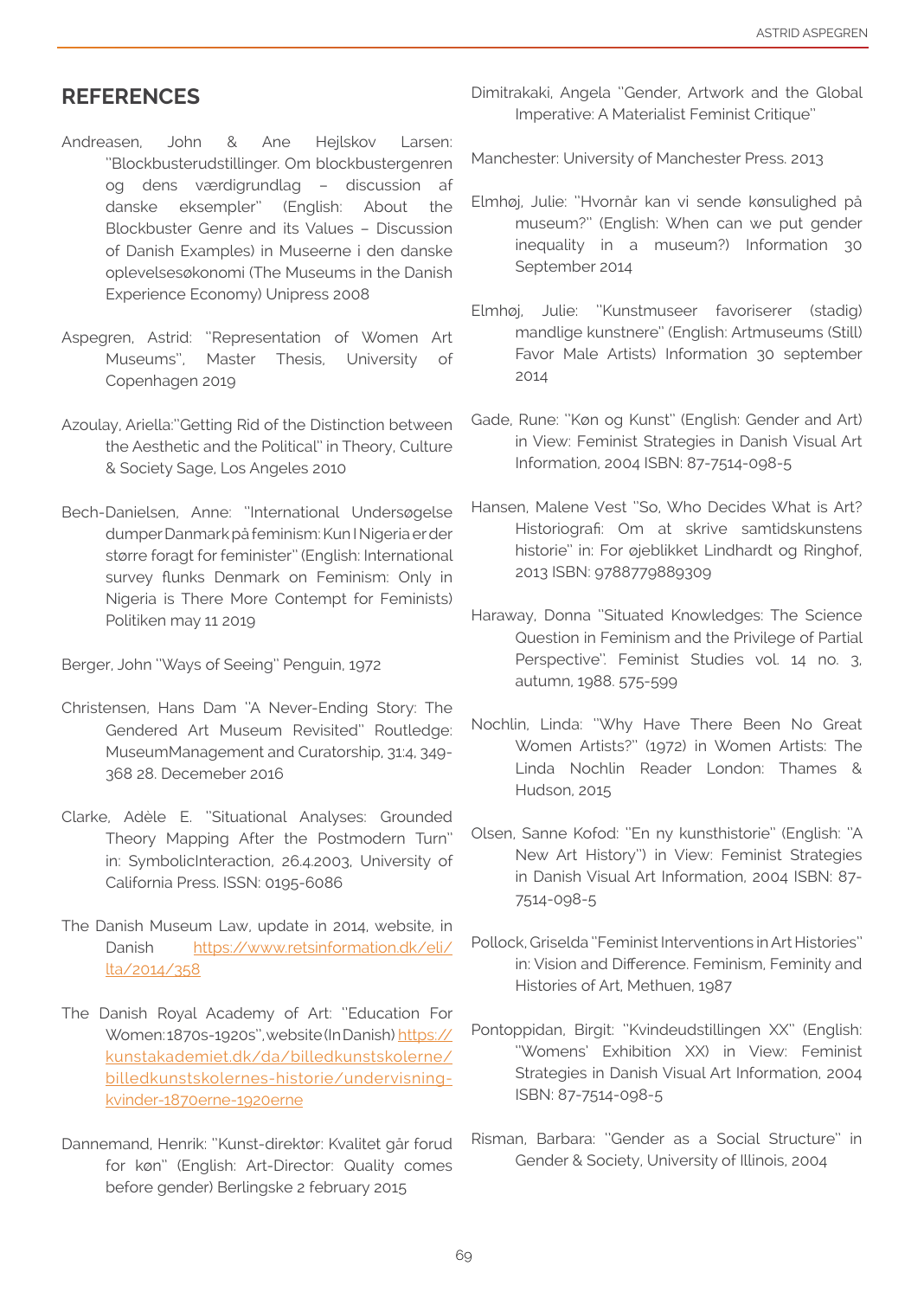- Tani, Ellen Yoshi: ''What Makes Contemporary Art Feminist? An Art Genome Project Case Study'' Artsy for Education, Jan 16th, 2015
- UNESCO: ''Convention on the Protection and Promotion of the Diversity of Cultural Expression 2005'', website [http://portal.unesco.org/en/ev.php-](http://portal.unesco.org/en/ev.php-URL_ID=31038&URL_DO=DO_TOPIC&URL_SECTION=201.html)[URL\\_ID=31038&URL\\_DO=DO\\_TOPIC&URL\\_](http://portal.unesco.org/en/ev.php-URL_ID=31038&URL_DO=DO_TOPIC&URL_SECTION=201.html) [SECTION=201.html](http://portal.unesco.org/en/ev.php-URL_ID=31038&URL_DO=DO_TOPIC&URL_SECTION=201.html)
- Vergo, Peter: ''The New Museology'' Reaktion Books 1989
- Without Name: ''Museer køber mænd'' Politken, Kultur 21 September 2003 [http://politiken.dk/kultur/](http://politiken.dk/kultur/ECE68639/museer-koeber-maend/) [ECE68639/museer-koeber-maend/](http://politiken.dk/kultur/ECE68639/museer-koeber-maend/)

To cite this article: -

ASPEGREN, A. (2021). Representation Of Women In Art Museums: How Can We Improve Gender Balance In Exhibition Practice? European Journal of Cultural Management and Policy, 11 (1), pp. 56-70.